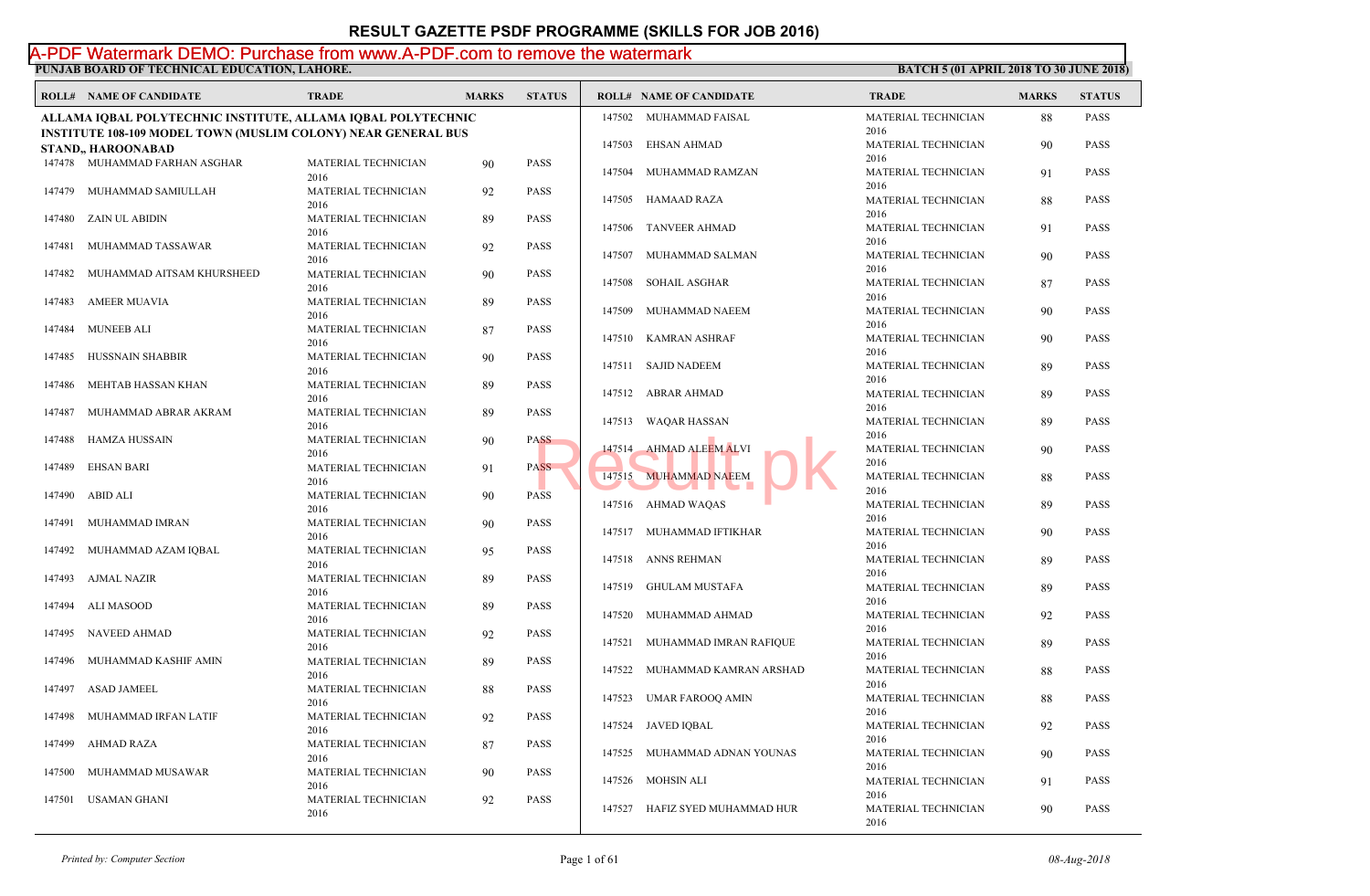|        | <b>ROLL# NAME OF CANDIDATE</b>                              | <b>TRADE</b>              | <b>MARKS</b> | <b>STATUS</b> |        | <b>ROLL# NAME OF CANDIDATE</b>                                                       | <b>TRAL</b> |
|--------|-------------------------------------------------------------|---------------------------|--------------|---------------|--------|--------------------------------------------------------------------------------------|-------------|
|        | MILLAT COLLEGE OF COMMERCE, AHMADPUR BYPASS, ROAD AHMADPUR, |                           |              |               | 147561 | <b>MAMOONA RASHEED</b>                                                               | <b>DOME</b> |
|        | <b>AHMADPUR EAST</b><br>147528 UME HANI                     | DOMESTIC TAILORING        |              | <b>PASS</b>   | 147562 | AREEBA LAIQAT                                                                        | <b>DOME</b> |
|        |                                                             |                           | 100          |               | 147563 | NADIA ASHRAF                                                                         | <b>DOME</b> |
| 147529 | UME AIMAN                                                   | <b>DOMESTIC TAILORING</b> | 100          | <b>PASS</b>   | 147564 | <b>SHABANA BASHEER</b>                                                               | <b>DOME</b> |
| 147530 | NADIA AFZAL                                                 | DOMESTIC TAILORING        | 95           | PASS          | 147565 | SHAZIA TARIQ                                                                         | <b>DOME</b> |
| 147531 | <b>FARHANA SAEED</b>                                        | DOMESTIC TAILORING        | 93           | <b>PASS</b>   | 147566 | NAGHMA MUSHTAQ                                                                       | <b>DOME</b> |
| 147532 | <b>SHAHNAZ BIBI</b>                                         | DOMESTIC TAILORING        | 93           | <b>PASS</b>   | 147567 | MARIA AFZAL                                                                          | <b>DOME</b> |
| 147533 | <b>MARYAM ABBASI</b>                                        | DOMESTIC TAILORING        | 96           | PASS          | 147568 | <b>AREEJ SAEED</b>                                                                   | <b>DOME</b> |
| 147534 | <b>NADIA ABBASI</b>                                         | DOMESTIC TAILORING        | 96           | PASS          | 147569 | <b>FARHANA SIDDIQUE</b>                                                              | <b>DOME</b> |
| 147535 | <b>TAHIRA SULTAN</b>                                        | DOMESTIC TAILORING        | 93           | <b>PASS</b>   | 147570 | <b>GUL NAZ MUREED</b>                                                                | <b>DOME</b> |
| 147536 | NIDA RIAZ                                                   | DOMESTIC TAILORING        | 100          | <b>PASS</b>   | 147571 | <b>SOBIA MUREED</b>                                                                  | <b>DOME</b> |
| 147537 | <b>SHAKEELA YASMEEN</b>                                     | DOMESTIC TAILORING        | 100          | <b>PASS</b>   | 147572 | <b>ROBINA BIBI</b>                                                                   | <b>DOME</b> |
| 147538 | HUMAIRA YASMEEN                                             | DOMESTIC TAILORING        | 100          | <b>PASS</b>   | 147573 | <b>KALSOOM BIBI</b>                                                                  | <b>DOME</b> |
| 147539 | <b>TUBA IRSHAD</b>                                          | DOMESTIC TAILORING        | 93           | <b>PASS</b>   | 147574 | ASMA YASEEN                                                                          | <b>DOME</b> |
| 147540 | <b>MEMOONA BIBI</b>                                         | DOMESTIC TAILORING        | 93           | <b>PASS</b>   |        | 147575 NADIA YASEEN                                                                  | <b>DOME</b> |
| 147541 | NUSRAT BIBI                                                 | DOMESTIC TAILORING        | 93           | PASS          |        |                                                                                      | <b>DOME</b> |
| 147542 | SHABANA MAI                                                 | DOMESTIC TAILORING        | 100          | <b>PASS</b>   |        | 147576 ZAHRA TUL QAMAR LASHARI                                                       |             |
| 147543 | <b>SIDRA SHABBER</b>                                        | DOMESTIC TAILORING        | 98           | <b>PASS</b>   |        | 147577 TEHMINA RASHEED                                                               | <b>DOME</b> |
| 147544 | <b>SHAHIDA PERVEEN</b>                                      | DOMESTIC TAILORING        | 100          | <b>PASS</b>   |        | 147578 KOUSAR BIBI                                                                   | <b>DOME</b> |
| 147545 | <b>RIZWANA SAEED</b>                                        | DOMESTIC TAILORING        | 98           | PASS          |        | 147579 MUMTAZ BIBI<br>a se                                                           | <b>DOME</b> |
| 147546 | <b>SUMAIRA BIBI</b>                                         | DOMESTIC TAILORING        | 96           | <b>PASS</b>   |        | 147580 SHAHIDA FAYYAZ                                                                | <b>DOME</b> |
| 147547 | <b>SHAHINA BIBI</b>                                         | DOMESTIC TAILORING        | 98           | PASS          |        | AL-KOUSAR WELFARE ORGANIZATION, AL-KOUSA<br>CENTRE, 547-C SATELLITE TOWN, BAHAWALPUR |             |
| 147548 | <b>KHALIDA PARVEEN</b>                                      | DOMESTIC TAILORING        | 100          | <b>PASS</b>   |        | 147581 KHALIDA BIBI                                                                  | <b>DOME</b> |
| 147549 | ALIA ABBAS HASHMI                                           | DOMESTIC TAILORING        | 100          | PASS          | 147582 | <b>REHANA BIBI</b>                                                                   | <b>DOME</b> |
| 147550 | <b>SHAHINA BIBI</b>                                         | DOMESTIC TAILORING        | 98           | PASS          | 147583 | HINA AKBAR                                                                           | <b>DOME</b> |
| 147551 | <b>SAIRA PUNNO</b>                                          | DOMESTIC TAILORING        | 98           | <b>PASS</b>   | 147584 | <b>HIFZA IRSHAD</b>                                                                  | <b>DOME</b> |
| 147552 | <b>TASLEEM BIBI</b>                                         | DOMESTIC TAILORING        | 96           | PASS          | 147585 | <b>MAHNOOR AMIR</b>                                                                  | <b>DOME</b> |
| 147553 | <b>NASREEN BIBI</b>                                         | DOMESTIC TAILORING        | 96           | <b>PASS</b>   | 147586 | <b>SHANIA ARSHAD</b>                                                                 | <b>DOME</b> |
| 147554 | <b>FOUZIA BATOOL</b>                                        | <b>DOMESTIC TAILORING</b> | 95           | <b>PASS</b>   | 147587 | NASEEM MUKHTIAR                                                                      | <b>DOME</b> |
| 147555 | SOBIA                                                       | DOMESTIC TAILORING        | 100          | <b>PASS</b>   | 147588 | YASMEEN BIBI                                                                         | <b>DOME</b> |
| 147556 | <b>SHEALA BIBI</b>                                          | DOMESTIC TAILORING        | 100          | PASS          | 147589 | SIDRA SAJAD                                                                          | <b>DOME</b> |
| 147557 | <b>SAFIA MAI</b>                                            | DOMESTIC TAILORING        | 98           | PASS          | 147590 | ASIA BIBI                                                                            | <b>DOME</b> |
|        | <b>TAHIRA BIBI</b>                                          | DOMESTIC TAILORING        |              | PASS          | 147591 | SHAGUFTA GHAFAR                                                                      | <b>DOME</b> |
| 147558 |                                                             |                           | 100          |               |        |                                                                                      |             |
| 147559 | <b>ZAHOOR BIBI</b>                                          | DOMESTIC TAILORING        | 100          | PASS          | 147592 | <b>NASREEN</b>                                                                       | <b>DOME</b> |
| 147560 | AYESHA KHALID                                               | DOMESTIC TAILORING        | 97           | PASS          |        | 147593 ADEELA KOUSAR                                                                 | <b>DOME</b> |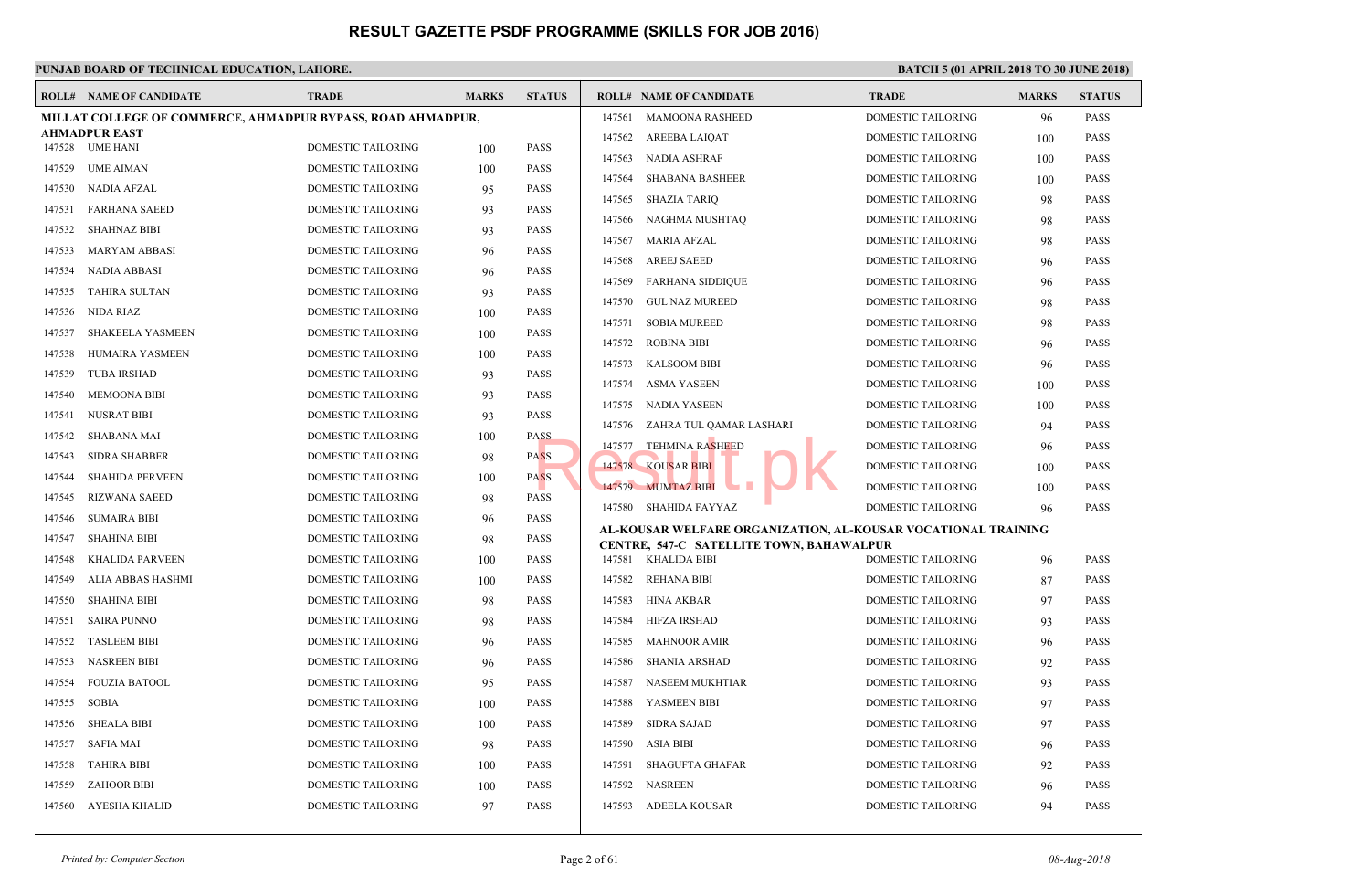|        | <b>ROLL# NAME OF CANDIDATE</b> | <b>TRADE</b>              | <b>MARKS</b> | <b>STATUS</b> |        | <b>ROLL# NAME OF CANDIDATE</b> | <b>TRAL</b> |
|--------|--------------------------------|---------------------------|--------------|---------------|--------|--------------------------------|-------------|
| 147594 | <b>ISHRAT ISHTIAQ</b>          | DOMESTIC TAILORING        | 88           | <b>PASS</b>   | 147629 | KIRAN ARSHAD                   | <b>DOME</b> |
| 147595 | WAJIHA SHAHID                  | DOMESTIC TAILORING        | 95           | <b>PASS</b>   | 147630 | <b>SHAKELA SHAHID</b>          | <b>DOME</b> |
| 147596 | AASMA BIBI                     | DOMESTIC TAILORING        | 97           | <b>PASS</b>   | 147631 | <b>AZRA AMEER</b>              | <b>DOME</b> |
| 147597 | <b>SHAGUFTA PARVEEN</b>        | DOMESTIC TAILORING        | 93           | <b>PASS</b>   | 147632 | AZRA BIBI                      | <b>DOME</b> |
| 147598 | <b>SEEMA MUMTAZ</b>            | DOMESTIC TAILORING        | 93           | <b>PASS</b>   | 147633 | TAHMINA ASLAM                  | <b>DOME</b> |
| 147599 | <b>UZMA BATOOL</b>             | DOMESTIC TAILORING        | 87           | <b>PASS</b>   |        | 147634 ZAKIA BIBI              | <b>DOME</b> |
| 147600 | NAZIA GULNAZ                   | DOMESTIC TAILORING        | 95           | <b>PASS</b>   | 147635 | <b>NASREEN</b>                 | <b>DOME</b> |
| 147601 | <b>ANAM BIBI</b>               | DOMESTIC TAILORING        | 95           | <b>PASS</b>   | 147636 | SHAZIA AKRAM                   | <b>DOME</b> |
| 147602 | <b>FARZANA SHAHEEN</b>         | DOMESTIC TAILORING        | 94           | <b>PASS</b>   | 147637 | AYESHA GULNAZ                  | <b>DOME</b> |
| 147603 | <b>PARVEEN HASSAN</b>          | DOMESTIC TAILORING        | 93           | <b>PASS</b>   | 147638 | QAMAR HASSAN                   | <b>DOME</b> |
| 147604 | MUBASHARA BIBI                 | DOMESTIC TAILORING        | 87           | <b>PASS</b>   | 147639 | <b>AZRA PARVEEN</b>            | <b>DOME</b> |
| 147605 | <b>SANA MAH JABEEN</b>         | DOMESTIC TAILORING        | 98           | <b>PASS</b>   | 147640 | SHAGUFTA AKRAM                 | <b>DOME</b> |
| 147606 | <b>RAMSHA ALI</b>              | DOMESTIC TAILORING        | 95           | <b>PASS</b>   | 147641 | <b>BAKHTAWAR AMIR</b>          | <b>DOME</b> |
| 147607 | <b>KISHWAR TARIQ</b>           | DOMESTIC TAILORING        | 94           | <b>PASS</b>   | 147642 | YASMEEN BIBI                   | <b>DOME</b> |
| 147608 | <b>ULFAT QAMER</b>             | DOMESTIC TAILORING        | 88           | <b>PASS</b>   | 147643 | <b>NOREEN</b>                  | <b>DOME</b> |
| 147609 | KOMAL SHEHZADI                 | DOMESTIC TAILORING        | 97           | <b>PASS</b>   | 147644 | <b>RASHIDA PARVEEN</b>         | <b>DOME</b> |
| 147610 | <b>SAMREEN LIAQAT</b>          | DOMESTIC TAILORING        | 89           | <b>PASS</b>   | 147645 | HUMAIRA RAB NAWAZ              | <b>DOME</b> |
| 147611 | <b>NOREEN KOUSAR</b>           | DOMESTIC TAILORING        | 89           | <b>PASS</b>   |        | 147646 PATHANI MAI             | <b>DOME</b> |
| 147612 | <b>KANWAL SADIQ</b>            | DOMESTIC TAILORING        | 95           | <b>PASS</b>   |        | 147647 SHAGUFTA BIBI           | <b>DOME</b> |
| 147613 | AYESHA MUKHTIAR                | DOMESTIC TAILORING        | 95           | <b>PASS</b>   | 147648 | <b>SHABANA BIBI</b>            | <b>DOME</b> |
| 147614 | <b>HIRA SHAREEF</b>            | DOMESTIC TAILORING        | 95           | <b>PASS</b>   | 147649 | <b>SHIZA JAMEEL</b>            | DOME        |
| 147615 | NIMRA FAROOQ                   | DOMESTIC TAILORING        | 88           | <b>PASS</b>   | 147650 | <b>ANAM ALI</b>                | <b>DOME</b> |
| 147616 | <b>SAMREEN AKRAM</b>           | DOMESTIC TAILORING        | 96           | <b>PASS</b>   | 147651 | <b>BUSHRA PARVEEN</b>          | <b>DOME</b> |
| 147617 | <b>SHEHNAZ MAI</b>             | DOMESTIC TAILORING        | 94           | <b>PASS</b>   | 147652 | <b>NAILA TABASSUM</b>          | <b>DOME</b> |
| 147618 | <b>NASEEM BIBI</b>             | DOMESTIC TAILORING        | 93           | <b>PASS</b>   | 147653 | MARIA BASHIR                   | <b>DOME</b> |
| 147619 | <b>SAIMA MUSHTAQ</b>           | DOMESTIC TAILORING        | 94           | <b>PASS</b>   | 147654 | MEHWISH ASLAM                  | <b>DOME</b> |
| 147620 | <b>SHAZIA</b>                  | DOMESTIC TAILORING        | 93           | <b>PASS</b>   | 147655 | ANSA KHADIM                    | <b>DOME</b> |
| 147621 | <b>SALMA BIBI</b>              | DOMESTIC TAILORING        | 98           | <b>PASS</b>   | 147656 | NAWAL MUSARRAT                 | <b>DOME</b> |
| 147622 | <b>JANNAT BIBI</b>             | DOMESTIC TAILORING        | 96           | <b>PASS</b>   | 147657 | <b>SAMREEN BASHIR</b>          | <b>DOME</b> |
| 147623 | <b>SAJIDA PARVEEN</b>          | DOMESTIC TAILORING        | 97           | <b>PASS</b>   | 147658 | NADIA BIBI                     | <b>DOME</b> |
| 147624 | <b>SALMA BIBI</b>              | DOMESTIC TAILORING        | 96           | <b>PASS</b>   | 147659 | AYESHA RAMZAN                  | <b>DOME</b> |
| 147625 | <b>SAIMA HADI</b>              | DOMESTIC TAILORING        | 97           | <b>PASS</b>   | 147660 | AYESHA ARSHAD                  | <b>DOME</b> |
| 147626 | ZARA HAIDAR                    | DOMESTIC TAILORING        | 95           | <b>PASS</b>   | 147661 | <b>RANI</b>                    | <b>DOME</b> |
| 147627 | NUSRAT RAZAK                   | DOMESTIC TAILORING        | 94           | <b>PASS</b>   | 147662 | <b>SABIRA BIBI</b>             | <b>DOME</b> |
|        | 147628 NAZIA AKRAM             | <b>DOMESTIC TAILORING</b> | 95           | <b>PASS</b>   |        | 147663 SUGHRA BIBI             | <b>DOME</b> |
|        |                                |                           |              |               |        |                                |             |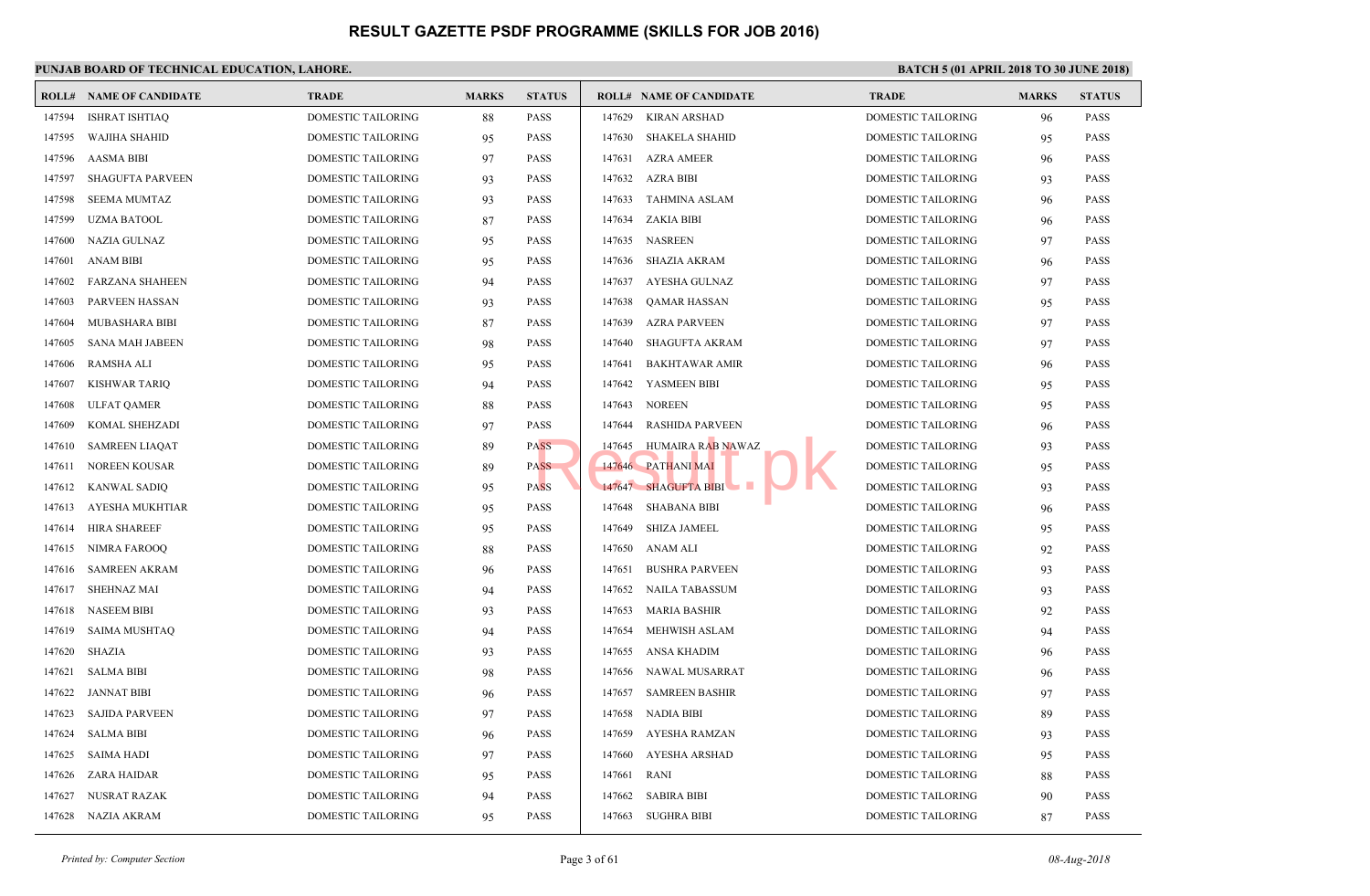|        | <b>ROLL# NAME OF CANDIDATE</b>                                               | <b>TRADE</b>              | <b>MARKS</b> | <b>STATUS</b> |        | <b>ROLL# NAME OF CANDIDATE</b> | <b>TRAL</b> |
|--------|------------------------------------------------------------------------------|---------------------------|--------------|---------------|--------|--------------------------------|-------------|
| 147664 | <b>SEHER AKHTAR</b>                                                          | DOMESTIC TAILORING        | 92           | <b>PASS</b>   | 147697 | KHALIDA KANEEZ                 | <b>DOME</b> |
| 147665 | <b>SAMREEN BIBI</b>                                                          | <b>DOMESTIC TAILORING</b> | 88           | <b>PASS</b>   | 147698 | <b>SOBIA IQBAL</b>             | <b>DOME</b> |
| 147666 | <b>HIRA KHALEEL</b>                                                          | DOMESTIC TAILORING        | 86           | <b>PASS</b>   | 147699 | <b>SHABANA BIBI</b>            | <b>DOME</b> |
| 147667 | <b>NASEEM SALEEM</b>                                                         | DOMESTIC TAILORING        | 90           | <b>PASS</b>   | 147700 | AMNA BIBI                      | <b>DOME</b> |
| 147668 | <b>TAHIRA YASMEEN</b>                                                        | DOMESTIC TAILORING        | 93           | <b>PASS</b>   |        | 147701 NADIA BBI               | <b>DOME</b> |
| 147669 | <b>SANAM SADIQ</b>                                                           | DOMESTIC TAILORING        | 94           | <b>PASS</b>   | 147702 | <b>SUGHRAN BIBI</b>            | <b>DOME</b> |
| 147670 | SHAZIA KHUDA BAKSH                                                           | DOMESTIC TAILORING        | 88           | <b>PASS</b>   | 147703 | <b>RUBINA NAZ</b>              | <b>DOME</b> |
| 147671 | <b>SHABANA AKHTAR</b>                                                        | DOMESTIC TAILORING        | 98           | <b>PASS</b>   | 147704 | ANSA BANO                      | <b>DOME</b> |
| 147672 | <b>HUMERA BIBI</b>                                                           | DOMESTIC TAILORING        | 94           | <b>PASS</b>   | 147705 | HUMAIRA SAJJAD                 | <b>DOME</b> |
| 147673 | <b>AMREEN AKRAM</b>                                                          | DOMESTIC TAILORING        | 88           | <b>PASS</b>   | 147706 | <b>PARVEEN BIBI</b>            | <b>DOME</b> |
| 147674 | <b>MISBAH NOREEN</b>                                                         | DOMESTIC TAILORING        | 96           | <b>PASS</b>   | 147707 | <b>REHANA BANO</b>             | <b>DOME</b> |
| 147675 | <b>SOBIA</b>                                                                 | <b>DOMESTIC TAILORING</b> | 99           | <b>PASS</b>   | 147708 | <b>RIMSHA AKBAR</b>            | <b>DOME</b> |
| 147676 | <b>GULSHAN BIBI</b>                                                          | DOMESTIC TAILORING        | 91           | <b>PASS</b>   | 147709 | <b>SHAMIM BIBI</b>             | <b>DOME</b> |
| 147677 | SALMA                                                                        | DOMESTIC TAILORING        | 87           | <b>PASS</b>   | 147710 | <b>SHAHZADI BIBI</b>           | <b>DOME</b> |
| 147678 | <b>RUBINA BIBI</b>                                                           | DOMESTIC TAILORING        | 88           | <b>PASS</b>   | 147711 | <b>SHAHNAZ BIBI</b>            | <b>DOME</b> |
| 147679 | <b>IQRA RIAZ</b>                                                             | DOMESTIC TAILORING        | 94           | <b>PASS</b>   |        | 147712 RUQIA BIBI              | <b>DOME</b> |
| 147680 | KIRAN KOUSAR                                                                 | DOMESTIC TAILORING        | 98           | <b>PASS</b>   |        | 147713 NADIA BIBI              | <b>DOME</b> |
|        | AL-KOUSAR WELFARE ORGANIZATION, AL-KOUSAR VOCATIONAL TRAINING                |                           |              |               |        | 147714 MUZAMMIL BIBI           | <b>DOME</b> |
| 147681 | CENTRE, NOORAY DE GOTH BEHIND CENTRAL JAIL, BAHAWALPUR<br><b>SUMERA BIBI</b> | DOMESTIC TAILORING        |              | <b>PASS</b>   |        | 147715 MUNAZA BIBI             | <b>DOME</b> |
| 147682 | <b>FATIMA YASEEN</b>                                                         | DOMESTIC TAILORING        | 89           | <b>PASS</b>   |        | 147716 ARZOO NAWAZ             | <b>DOME</b> |
|        |                                                                              |                           | 100          | <b>PASS</b>   |        | 147717 ZAKIA BIBI              | <b>DOME</b> |
| 147683 | <b>AZRA BIBI</b>                                                             | DOMESTIC TAILORING        | 88           |               |        | 147718 SYEDA HAJIRA BIBI       | <b>DOME</b> |
| 147684 | <b>SHAZIA BIBI</b>                                                           | DOMESTIC TAILORING        | 89           | <b>PASS</b>   |        | 147719 NAFISA ISHAQ            | <b>DOME</b> |
| 147685 | <b>SONIA NAZEER</b>                                                          | DOMESTIC TAILORING        | 99           | <b>PASS</b>   |        | 147720 MUSSRAT SHAHZAD         | <b>DOME</b> |
| 147686 | <b>SHAGUFTA KANWAL</b>                                                       | DOMESTIC TAILORING        | 95           | <b>PASS</b>   |        | 147721 NASREEN BIBI            | <b>DOME</b> |
| 147687 | <b>SHABANA BIBI</b>                                                          | DOMESTIC TAILORING        | 97           | <b>PASS</b>   |        | 147722 LAILA                   | <b>DOME</b> |
| 147688 | PATHANI                                                                      | DOMESTIC TAILORING        | 88           | <b>PASS</b>   | 147723 | <b>IRUM BIBI</b>               | <b>DOME</b> |
| 147689 | <b>KOUSAR BEGUM</b>                                                          | <b>DOMESTIC TAILORING</b> | 88           | <b>PASS</b>   | 147724 | <b>SHAMSHAD BIBI</b>           | <b>DOME</b> |
| 147690 | <b>SHABANA BIBI</b>                                                          | DOMESTIC TAILORING        | 100          | <b>PASS</b>   | 147725 | <b>SOBIA RIAZ</b>              | <b>DOME</b> |
| 147691 | <b>SAMRA MERAJ</b>                                                           | DOMESTIC TAILORING        | 98           | <b>PASS</b>   |        | 147726 ETRAT ZAHARA            | <b>DOME</b> |
| 147692 | MISBAH KANWAL                                                                | DOMESTIC TAILORING        | 95           | <b>PASS</b>   | 147727 | <b>SEHAR BASHIR</b>            | <b>DOME</b> |
| 147693 | <b>SONIA NAZIM</b>                                                           | DOMESTIC TAILORING        | 93           | <b>PASS</b>   | 147728 | <b>SABA KANEEZ</b>             | <b>DOME</b> |
| 147694 | <b>SANA NAZIR</b>                                                            | DOMESTIC TAILORING        | 93           | <b>PASS</b>   | 147729 | <b>RAZIA BIBI</b>              | <b>DOME</b> |
| 147695 | <b>ZAKIA BIBI</b>                                                            | DOMESTIC TAILORING        | 98           | <b>PASS</b>   |        | 147730 SHAZIA BIBI             | <b>DOME</b> |
|        | 147696 NOSHEEN SHOKAT                                                        | DOMESTIC TAILORING        | 91           | <b>PASS</b>   |        |                                |             |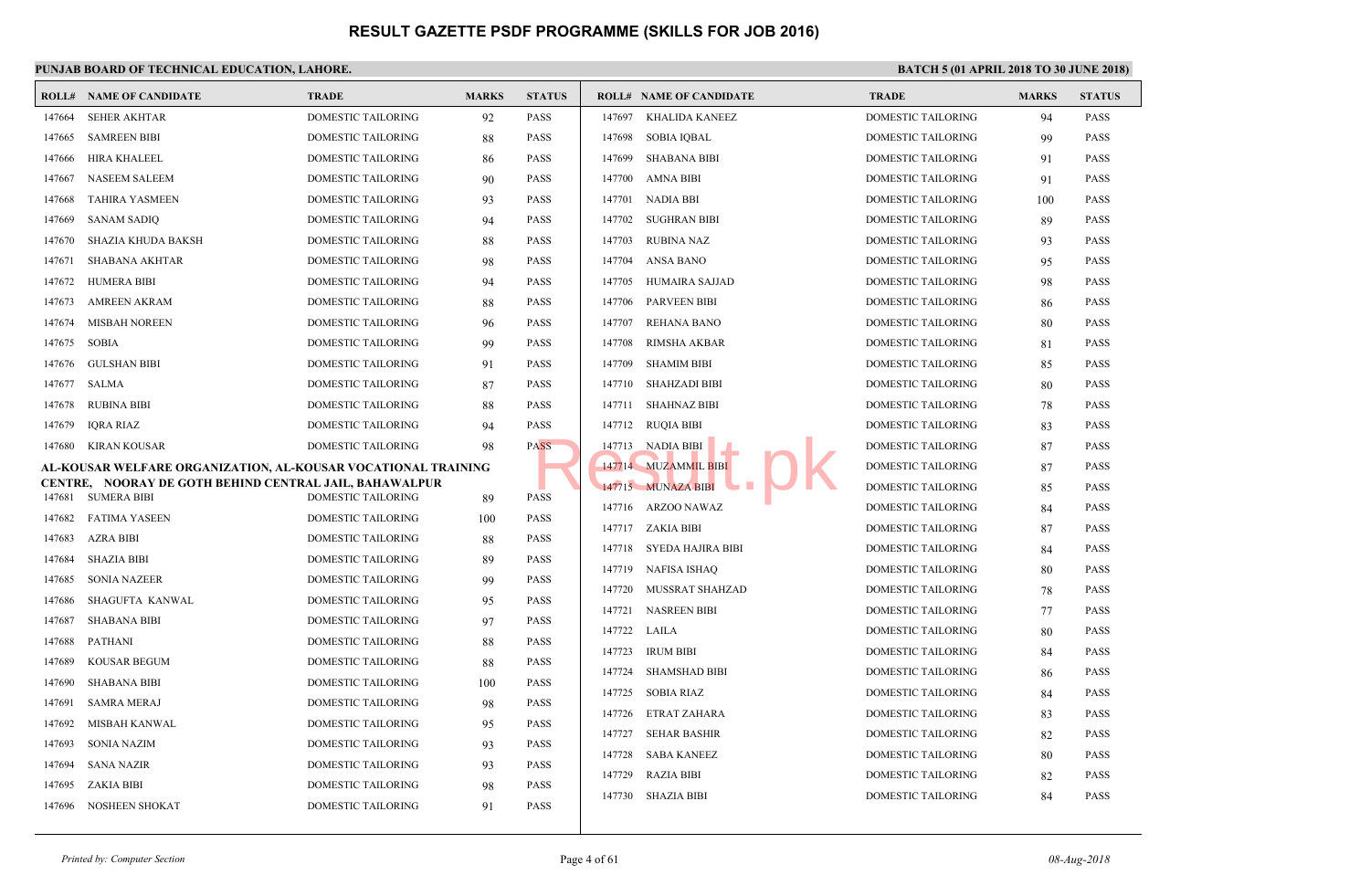|        | <b>ROLL# NAME OF CANDIDATE</b>                                        | <b>TRADE</b>              | <b>MARKS</b> | <b>STATUS</b> |        | <b>ROLL# NAME OF CANDIDATE</b>                   | <b>TRAL</b> |
|--------|-----------------------------------------------------------------------|---------------------------|--------------|---------------|--------|--------------------------------------------------|-------------|
|        | <b>CHOLISTAN INSTITUTE OF TECHNICAL EDUCATION (CITE), CITE CAMPUS</b> |                           |              |               | 147764 | ZAIB UN NISA                                     | <b>DOME</b> |
|        | BAHAWALPUR, BAHAWALPUR                                                |                           |              | <b>PASS</b>   | 147765 | SUMAIRA IMAM DIN                                 | <b>DOME</b> |
|        | 147731 MADIHA KOUSAR                                                  | DOMESTIC TAILORING        | 89           | <b>PASS</b>   | 147766 | <b>AMEN KHALID</b>                               | <b>DOME</b> |
| 147732 | SYED FARHAT RUBAB                                                     | <b>DOMESTIC TAILORING</b> | 80           |               | 147767 | MEMONA AJMAL                                     | <b>DOME</b> |
| 147733 | NAILA AZAM                                                            | DOMESTIC TAILORING        | 86           | <b>PASS</b>   | 147768 | JAVARIA KHALID                                   | <b>DOME</b> |
| 147734 | AMNA RIAZ                                                             | DOMESTIC TAILORING        | 83           | <b>PASS</b>   | 147769 | HUMAIRA REHMAT                                   | <b>DOME</b> |
| 147735 | RIMSHA NOUMAN                                                         | DOMESTIC TAILORING        | 85           | <b>PASS</b>   | 147770 | <b>HINA SHAFIQUE</b>                             | <b>DOME</b> |
| 147736 | RAHILA BIBI                                                           | DOMESTIC TAILORING        | 90           | <b>PASS</b>   | 147771 | HAFIZA SANA TABBASUM                             | <b>DOME</b> |
| 147737 | <b>SAMREEN AYAZ</b>                                                   | DOMESTIC TAILORING        | 88           | <b>PASS</b>   | 147772 | SHABANA NAZIK                                    | <b>DOME</b> |
| 147738 | <b>SHUMAILA LATIF</b>                                                 | DOMESTIC TAILORING        | 91           | <b>PASS</b>   | 147773 | NOOR UL HUDA                                     | <b>DOME</b> |
| 147739 | <b>SIDRA TUN NISA</b>                                                 | DOMESTIC TAILORING        | 87           | <b>PASS</b>   | 147774 | SHEHREEN RASHEED                                 | <b>DOME</b> |
| 147740 | <b>SABA HAFEEZ</b>                                                    | DOMESTIC TAILORING        | 94           | <b>PASS</b>   | 147775 | AYESHA SABIR                                     | <b>DOME</b> |
| 147741 | <b>NUSRAT BIBI</b>                                                    | DOMESTIC TAILORING        | 93           | <b>PASS</b>   | 147776 | MAH JABEEN                                       | <b>DOME</b> |
| 147742 | FOUZIA RAMZAN                                                         | DOMESTIC TAILORING        | 90           | <b>PASS</b>   | 147777 | RAFIA AKRAM                                      | <b>DOME</b> |
| 147743 | <b>KIRAN</b>                                                          | DOMESTIC TAILORING        | 92           | <b>PASS</b>   | 147778 | <b>RAEESA SHAFIQUE</b>                           | <b>DOME</b> |
| 147744 | <b>NASREEN CHAND</b>                                                  | <b>DOMESTIC TAILORING</b> | 97           | <b>PASS</b>   | 147779 | NAILA AZAM                                       | <b>DOME</b> |
| 147745 | <b>SHAZIA ZAMAN</b>                                                   | DOMESTIC TAILORING        | 91           | <b>PASS</b>   | 147780 | TAYYABA QURESHI                                  | <b>DOME</b> |
| 147746 | MARIA                                                                 | DOMESTIC TAILORING        | 98           | <b>PASS</b>   |        | <b>MILLAT COLLEGE OF COMMERCE, 29-A SATELLIT</b> |             |
| 147747 | <b>IQRA TALIB</b>                                                     | DOMESTIC TAILORING        | 89           | <b>PASS</b>   |        | 147781 UZMA SHAHBAZ                              | <b>DOME</b> |
| 147748 | SABA ASLAM                                                            | DOMESTIC TAILORING        | 96           | <b>PASS</b>   | 147782 | SAIMA JAVAID                                     | <b>DOME</b> |
| 147749 | MEHREEN MUSHTAQ                                                       | DOMESTIC TAILORING        | 96           | <b>PASS</b>   |        |                                                  | <b>DOME</b> |
| 147750 | JANAT BIBI                                                            | DOMESTIC TAILORING        | 88           | <b>PASS</b>   | 147783 | RABIA MUSTAFA                                    |             |
| 147751 | <b>SABEENA REHMAT</b>                                                 | DOMESTIC TAILORING        | 99           | <b>PASS</b>   | 147784 | <b>KALSOOM AKHTAR</b>                            | <b>DOME</b> |
| 147752 | <b>MARIA MUSTAFA</b>                                                  | DOMESTIC TAILORING        | 83           | <b>PASS</b>   | 147785 | <b>SABA SAMREEN</b>                              | <b>DOME</b> |
| 147753 | ZAHRA FAYYAZ                                                          | DOMESTIC TAILORING        | 85           | <b>PASS</b>   | 147786 | SHAMS UN NISA HASHMI                             | <b>DOME</b> |
| 147754 | <b>SUMAIR BIBI</b>                                                    | DOMESTIC TAILORING        | 90           | <b>PASS</b>   | 147787 | <b>KIRAN SHABNAM</b>                             | <b>DOME</b> |
| 147755 | <b>RUQIA MUQEEM</b>                                                   | DOMESTIC TAILORING        | 94           | <b>PASS</b>   | 147788 | <b>SABRA BIBI</b>                                | <b>DOME</b> |
| 147756 | <b>FOZIA BIBI</b>                                                     | DOMESTIC TAILORING        | 89           | <b>PASS</b>   | 147789 | RUKHSANA BIBI                                    | <b>DOME</b> |
| 147757 | <b>SAIMA</b>                                                          | DOMESTIC TAILORING        | 96           | <b>PASS</b>   | 147790 | ZUNARA SHAHID                                    | <b>DOME</b> |
| 147758 | HAFZA SABA YOUSIF                                                     | DOMESTIC TAILORING        | 91           | <b>PASS</b>   | 147791 | <b>FOZIA RAFIQUE</b>                             | <b>DOME</b> |
| 147759 | <b>NUZHAT SHAHEEN</b>                                                 | DOMESTIC TAILORING        | 93           | <b>PASS</b>   | 147792 | TAHMINA NIGHAT                                   | <b>DOME</b> |
| 147760 | <b>ROZINA JAVED</b>                                                   | DOMESTIC TAILORING        | 92           | <b>PASS</b>   | 147793 | KHADIJA AKHTAR                                   | <b>DOME</b> |
| 147761 | <b>ASMARA BIBI</b>                                                    | DOMESTIC TAILORING        | 91           | <b>PASS</b>   | 147794 | <b>RAZIA AKHTAR</b>                              | <b>DOME</b> |
| 147762 | <b>ERAM NOOR ABBASI</b>                                               | <b>DOMESTIC TAILORING</b> | 90           | <b>PASS</b>   | 147795 | JAVARIA IRSHAD                                   | <b>DOME</b> |
| 147763 | <b>KOKAB NASIR</b>                                                    | DOMESTIC TAILORING        | 95           | <b>PASS</b>   | 147796 | <b>SADIA SALEEM</b>                              | <b>DOME</b> |
|        |                                                                       |                           |              |               |        | 147797 SARA AFZAL                                | <b>DOME</b> |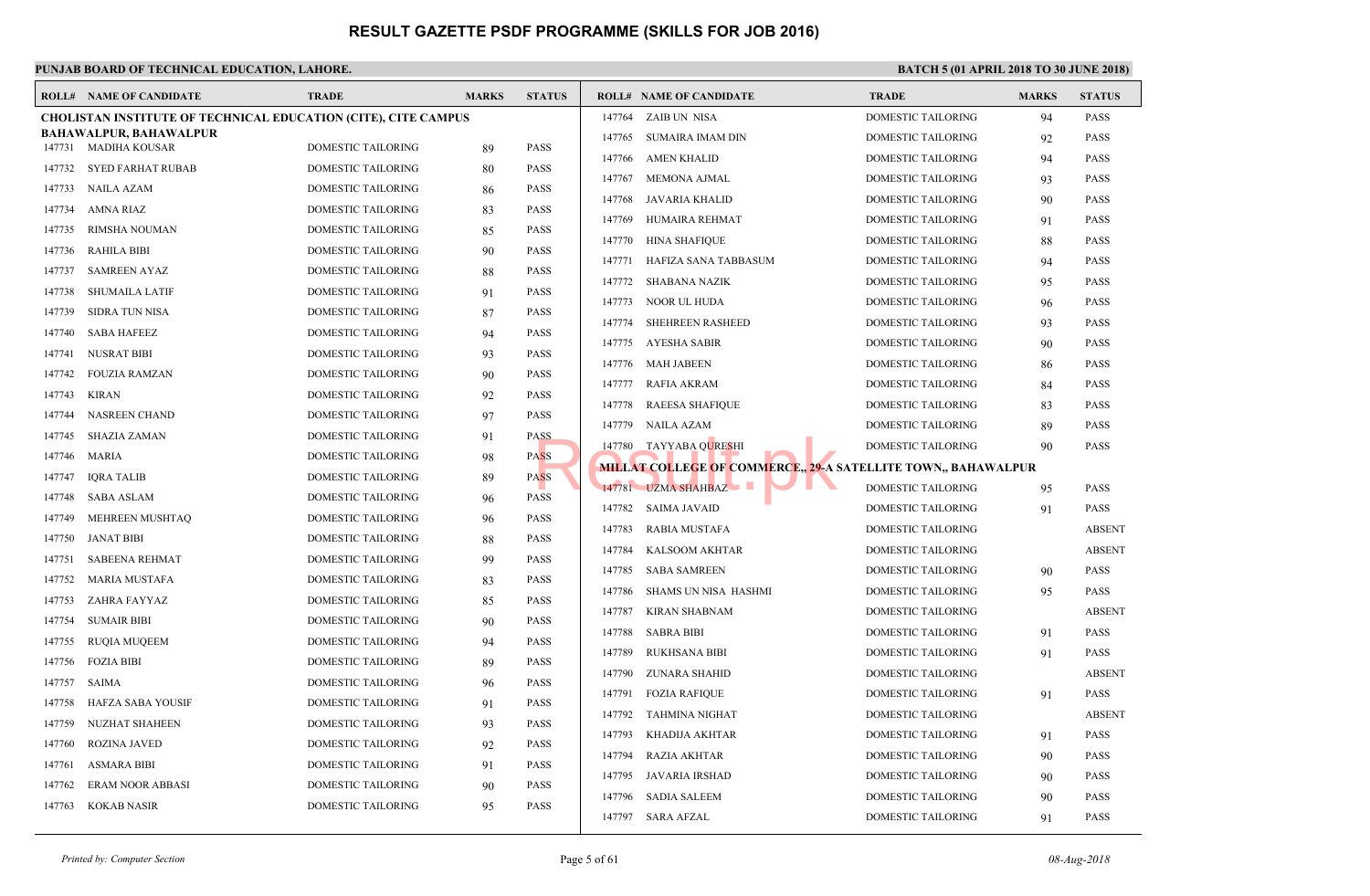|        | <b>ROLL# NAME OF CANDIDATE</b> | <b>TRADE</b>              | <b>MARKS</b> | <b>STATUS</b> | <b>ROLL# NAME OF CANDIDATE</b>                  | <b>TRAD</b> |
|--------|--------------------------------|---------------------------|--------------|---------------|-------------------------------------------------|-------------|
| 147798 | <b>SAJIDA ASLAM</b>            | <b>DOMESTIC TAILORING</b> | 89           | <b>PASS</b>   | 147833<br><b>SAMINA BIBI</b>                    | <b>DOME</b> |
| 147799 | <b>TASMIA PERVEEN</b>          | DOMESTIC TAILORING        | 87           | <b>PASS</b>   | <b>SHEHLA FARID</b><br>147834                   | <b>DOME</b> |
| 147800 | SAMINA MUSTAFA                 | DOMESTIC TAILORING        | 91           | <b>PASS</b>   | <b>MILLAT COLLEGE OF COMMERCE, JALANDHAR CO</b> |             |
| 147801 | ROBINA RAMZAN                  | DOMESTIC TAILORING        |              | <b>ABSENT</b> | 147835 MEHWISH LATIF                            | <b>DOME</b> |
| 147802 | NOOR UL NISA NOREEN            | DOMESTIC TAILORING        | 88           | <b>PASS</b>   | <b>FATIMA SAEED</b><br>147836                   | <b>DOME</b> |
| 147803 | <b>MUMTAZ PERVEEN</b>          | DOMESTIC TAILORING        |              | <b>ABSENT</b> | 147837<br>SAMVIA SHABBIR                        | <b>DOME</b> |
| 147804 | LUBNA KAUKAB                   | <b>DOMESTIC TAILORING</b> | 88           | <b>PASS</b>   | 147838<br>MUNEEBA SALEEM                        | <b>DOME</b> |
| 147805 | SAIMA BIBI                     | DOMESTIC TAILORING        | 92           | PASS          | 147839<br><b>NAFEESA SHAFIQ</b>                 | <b>DOME</b> |
| 147806 | SAIMA KHALIL                   | DOMESTIC TAILORING        | 93           | PASS          | <b>GHULAM AYESHA</b><br>147840                  | <b>DOME</b> |
| 147807 | <b>MISBAH AHSAN</b>            | DOMESTIC TAILORING        | 91           | <b>PASS</b>   | 147841<br>NAJMA KOUSAR                          | <b>DOME</b> |
| 147808 | <b>NAJMA BIBI</b>              | DOMESTIC TAILORING        | 89           | PASS          | 147842<br>JAVERIA RAZZAQ                        | <b>DOME</b> |
| 147809 | HUMAIRA ZAFAR                  | DOMESTIC TAILORING        | 89           | PASS          | 147843<br>NIDA RAZZAQ                           | <b>DOME</b> |
| 147810 | RIMSHA MUHAMMAD YASEEN         | <b>DOMESTIC TAILORING</b> | 91           | <b>PASS</b>   | 147844<br>SHAZIA SHAHBAZ                        | <b>DOME</b> |
| 147811 | <b>SABA KANWAL</b>             | DOMESTIC TAILORING        | 91           | <b>PASS</b>   | 147845<br><b>SIDRA SATTAR</b>                   | <b>DOME</b> |
| 147812 | <b>SHAZIA ZAHOOR</b>           | DOMESTIC TAILORING        | 92           | PASS          | ABIDA KOUSAR<br>147846                          | <b>DOME</b> |
| 147813 | <b>TALIYA MEHREEN</b>          | DOMESTIC TAILORING        | 92           | <b>PASS</b>   | 147847<br><b>RAFYA SADDIQUE</b>                 | <b>DOME</b> |
| 147814 | ZAINAB GULZAR                  | DOMESTIC TAILORING        | 90           | <b>PASS</b>   | MUNAZZA SATTAR<br>147848                        | <b>DOME</b> |
| 147815 | <b>IRUM AFTIKHAR</b>           | DOMESTIC TAILORING        | 91           | <b>PASS</b>   | 147849 SADIA HUSSAIN                            | <b>DOME</b> |
| 147816 | TAYYBA SALEEM                  | DOMESTIC TAILORING        | 92           | <b>PASS</b>   | 147850 SHAHIDA PARVEEN                          | <b>DOME</b> |
| 147817 | <b>KIRAN AKRAM</b>             | DOMESTIC TAILORING        | 88           | <b>PASS</b>   | 147851<br><b>ATTIA RASOOL</b>                   | <b>DOME</b> |
| 147818 | SYEDA MEHREEN WAJID            | DOMESTIC TAILORING        | 88           | PASS          | 147852<br><b>FARWA RASOOL</b>                   | <b>DOME</b> |
| 147819 | <b>FATIMA SHOUKAT</b>          | DOMESTIC TAILORING        | 87           | <b>PASS</b>   | 147853<br><b>FOUZIA RAZZAQ</b>                  | <b>DOME</b> |
| 147820 | <b>TABINDA ALI</b>             | DOMESTIC TAILORING        |              | <b>ABSENT</b> | 147854<br><b>HUMEIRA NOOR</b>                   | <b>DOME</b> |
| 147821 | <b>FARHAT KHALIL</b>           | DOMESTIC TAILORING        | 89           | <b>PASS</b>   | 147855<br><b>AMNA BIBI</b>                      | <b>DOME</b> |
| 147822 | <b>RANI MUMTAZ</b>             | DOMESTIC TAILORING        |              | <b>ABSENT</b> | 147856<br>MEHJABEEN                             | <b>DOME</b> |
| 147823 | <b>SHANAZ BIBI</b>             | DOMESTIC TAILORING        |              | <b>ABSENT</b> | 147857<br>QURAT UL AIN                          | <b>DOME</b> |
| 147824 | <b>SHAHZEENA</b>               | <b>DOMESTIC TAILORING</b> | 92           | <b>PASS</b>   | 147858<br>HAFIZA HINA SAEED                     | <b>DOME</b> |
| 147825 | SHAZIA BIBI                    | DOMESTIC TAILORING        | 88           | PASS          | 147859<br>HAFIZA SAMRA SAEED                    | <b>DOME</b> |
| 147826 | <b>SONIA MUREED</b>            | DOMESTIC TAILORING        | 88           | PASS          | AYSHA BIBI<br>147860                            | <b>DOME</b> |
| 147827 | <b>LAIBA JAVAID</b>            | DOMESTIC TAILORING        |              | <b>ABSENT</b> | AL-KOUSAR VOCATIONAL TRAINING CENTER, CHA       |             |
| 147828 | <b>MEHNAZ BIBI</b>             | DOMESTIC TAILORING        | 91           | PASS          | 147861<br><b>UMME KALSOOM</b>                   | <b>DOME</b> |
| 147829 | FAIZA MUNAWAR                  | DOMESTIC TAILORING        |              | <b>ABSENT</b> | 147862<br>SHAZIA KOUSAR                         | <b>DOME</b> |
| 147830 | <b>LUBNA PARVEEN</b>           | <b>DOMESTIC TAILORING</b> | 86           | <b>PASS</b>   | 147863<br>PARVEEN AKHTAR                        | <b>DOME</b> |
| 147831 | NADIA SHOUKAT                  | DOMESTIC TAILORING        | 89           | PASS          | 147864<br><b>SHUMAILA BIBI</b>                  | <b>DOME</b> |
| 147832 | NAZIA SAGHIR                   | DOMESTIC TAILORING        | 89           | PASS          | 147865 NUSRAT AKRAM                             | <b>DOME</b> |
|        |                                |                           |              |               |                                                 |             |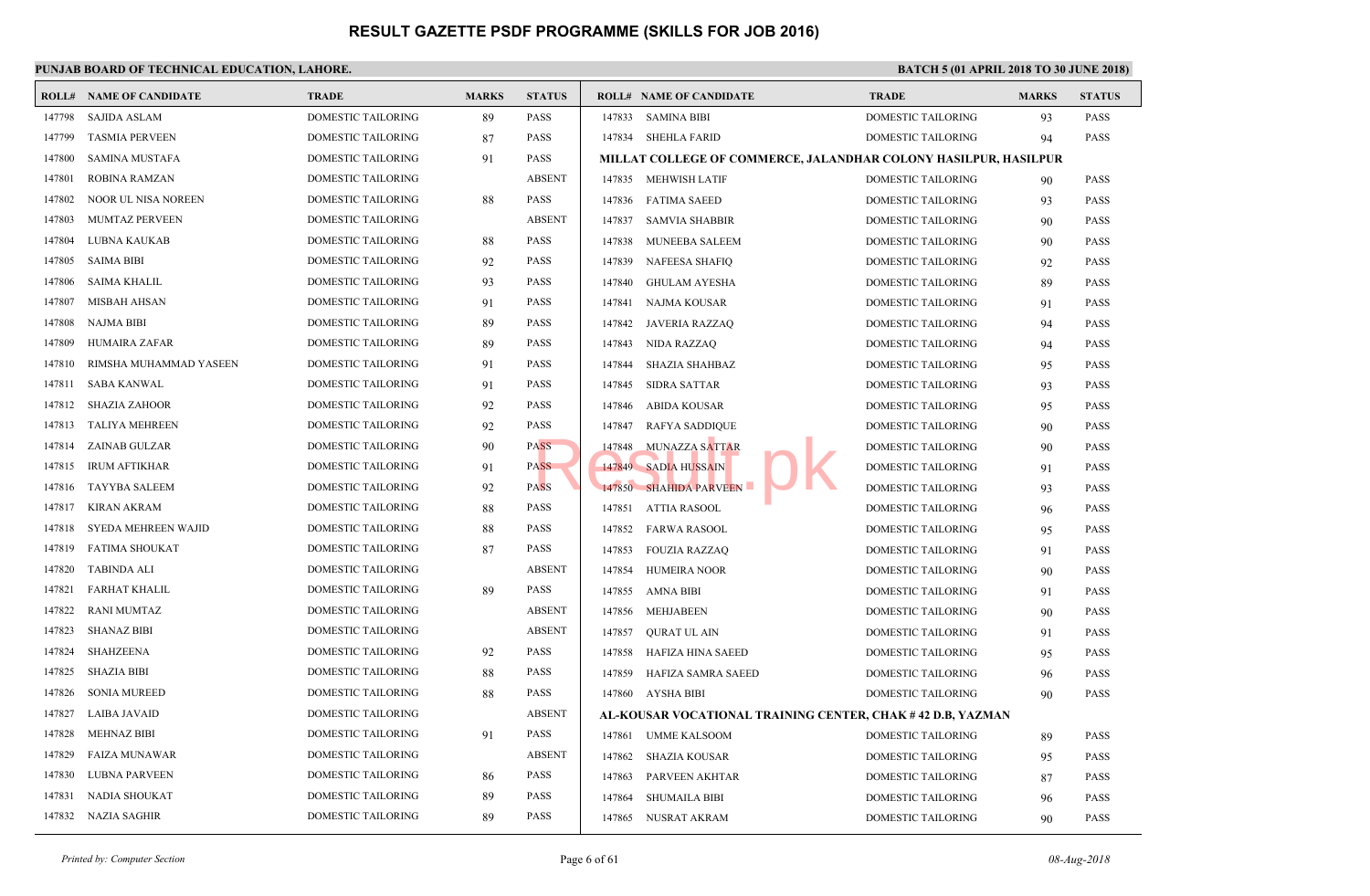|        | <b>ROLL# NAME OF CANDIDATE</b> | <b>TRADE</b>              | <b>MARKS</b> | <b>STATUS</b> |        | <b>ROLL# NAME OF CANDIDATE</b>                        | <b>TRAL</b> |
|--------|--------------------------------|---------------------------|--------------|---------------|--------|-------------------------------------------------------|-------------|
| 147866 | <b>NOREEN AKHTAR</b>           | DOMESTIC TAILORING        | 95           | <b>PASS</b>   | 147901 | <b>ASIA BIBI</b>                                      | <b>DOME</b> |
| 147867 | <b>FARZANA BIBI</b>            | DOMESTIC TAILORING        | 97           | <b>PASS</b>   | 147902 | AOSA BIBI                                             | <b>DOME</b> |
| 147868 | <b>SHAZIA MUKHTAIR</b>         | DOMESTIC TAILORING        | 87           | <b>PASS</b>   | 147903 | SHAKILA BIBI                                          | <b>DOME</b> |
| 147869 | <b>NABEELA BIBI</b>            | DOMESTIC TAILORING        | 96           | <b>PASS</b>   |        | 147904 NOOR JAHAN                                     | <b>DOME</b> |
| 147870 | <b>HADIA MUSTAFA</b>           | DOMESTIC TAILORING        | 95           | <b>PASS</b>   | 147905 | ZAREENA BIBI                                          | <b>DOME</b> |
| 147871 | <b>KOUSAR BIBI</b>             | DOMESTIC TAILORING        | 87           | <b>PASS</b>   | 147906 | NAZIA BIBI                                            | <b>DOME</b> |
| 147872 | <b>IRUM SHEHZADI</b>           | DOMESTIC TAILORING        | 94           | <b>PASS</b>   | 147907 | KANEEZ FATIMA                                         | <b>DOME</b> |
| 147873 | <b>RAMSHA PARVEEN</b>          | DOMESTIC TAILORING        | 88           | <b>PASS</b>   | 147908 | NOREEN FATIMA                                         | <b>DOME</b> |
| 147874 | NASEEM SULTANA                 | DOMESTIC TAILORING        | 96           | <b>PASS</b>   | 147909 | <b>GULNAZ ZAHID</b>                                   | <b>DOME</b> |
| 147875 | <b>SHAMSHA AKHTER</b>          | DOMESTIC TAILORING        | 86           | <b>PASS</b>   |        | 147910 NASRA KOUSAR                                   | <b>DOME</b> |
| 147876 | <b>AMNA SHEHZADI</b>           | DOMESTIC TAILORING        | 86           | <b>PASS</b>   |        | AL-KOUSAR WELFARE ORGANIZATION, AL-KOUSA              |             |
| 147877 | REHANA PARVEEN                 | DOMESTIC TAILORING        | 89           | <b>PASS</b>   |        | CENTRE, CHAK #106 DB., YAZMAN<br>147911 REHANA KOUSAR | <b>DOME</b> |
| 147878 | ZAHIDA KANWAL                  | DOMESTIC TAILORING        | 93           | <b>PASS</b>   |        | 147912 SHAMSA PARVEEN                                 | <b>DOME</b> |
| 147879 | <b>FOZIA RIAZ</b>              | DOMESTIC TAILORING        | 94           | <b>PASS</b>   | 147913 | SUMERA MEHNAZ                                         | <b>DOME</b> |
| 147880 | AMNA BIBI                      | DOMESTIC TAILORING        | 95           | <b>PASS</b>   |        | 147914 HAMEEDAN BIBI                                  | <b>DOME</b> |
| 147881 | <b>UZMA IMTIAZ</b>             | <b>DOMESTIC TAILORING</b> | 87           | <b>PASS</b>   |        |                                                       | <b>DOME</b> |
| 147882 | <b>NAHEED ANJUM</b>            | DOMESTIC TAILORING        | 95           | <b>PASS</b>   |        | 147915 SABQAH HANIF<br>147916 RUKHSANA ALIA           | <b>DOME</b> |
| 147883 | <b>AQSA SAJID</b>              | DOMESTIC TAILORING        | 96           | <b>PASS</b>   | 147917 | <b>AYESHA KANWAL</b>                                  | <b>DOME</b> |
| 147884 | <b>UMM-E-KALSOOM</b>           | DOMESTIC TAILORING        | 95           | <b>PASS</b>   | 147918 | HUMAIRA                                               | <b>DOME</b> |
| 147885 | <b>ASIA BIBI</b>               | DOMESTIC TAILORING        | 96           | <b>PASS</b>   |        | 147919 NASREEN BIBI                                   | <b>DOME</b> |
| 147886 | <b>ZAREENA BIBI</b>            | DOMESTIC TAILORING        | 88           | <b>PASS</b>   |        |                                                       |             |
| 147887 | <b>SANAM SHAHZADI</b>          | DOMESTIC TAILORING        | 96           | <b>PASS</b>   |        | 147920 NAJMA BEGUM                                    | <b>DOME</b> |
| 147888 | <b>SHAKILA BIBI</b>            | <b>DOMESTIC TAILORING</b> | 88           | <b>PASS</b>   |        | 147921 NAZIA PARVEEN                                  | <b>DOME</b> |
| 147889 | <b>SAKINA BIBI</b>             | DOMESTIC TAILORING        | 95           | <b>PASS</b>   | 147922 | RAZIA BIBI                                            | <b>DOME</b> |
| 147890 | <b>NASEEM BIBI</b>             | DOMESTIC TAILORING        | 91           | <b>PASS</b>   |        | 147923 NADIA NAWAZ                                    | <b>DOME</b> |
| 147891 | <b>KALSOOM BIBI</b>            | DOMESTIC TAILORING        | 96           | <b>PASS</b>   |        | 147924 SAMRA ASHRAF                                   | <b>DOME</b> |
| 147892 | ASIA KHANAM                    | DOMESTIC TAILORING        | 96           | <b>PASS</b>   | 147925 | AASMA RAMZAN                                          | <b>DOME</b> |
| 147893 | MUBEENA KOUSAR                 | DOMESTIC TAILORING        | 88           | <b>PASS</b>   | 147926 | MADIHA SHOKAT                                         | <b>DOME</b> |
| 147894 | <b>IRUM AMAN</b>               | DOMESTIC TAILORING        | 96           | <b>PASS</b>   | 147927 | <b>QURAT-UL-AIN</b>                                   | <b>DOME</b> |
| 147895 | <b>ZAHIDA PARVEEN</b>          | DOMESTIC TAILORING        | 95           | <b>PASS</b>   | 147928 | SAFIA BIBI                                            | <b>DOME</b> |
| 147896 | NAJMA IMRAN                    | DOMESTIC TAILORING        | 88           | <b>PASS</b>   | 147929 | AQSA HANIF                                            | <b>DOME</b> |
| 147897 | <b>AASMA SHAREEF</b>           | DOMESTIC TAILORING        | 95           | <b>PASS</b>   | 147930 | MUSSRAT BATOOL                                        | <b>DOME</b> |
| 147898 | MADEEHA NAZ                    | DOMESTIC TAILORING        | 89           | <b>PASS</b>   | 147931 | ASIA BIBI                                             | <b>DOME</b> |
| 147899 | <b>ASMA PARVEEN</b>            | DOMESTIC TAILORING        | 85           | PASS          | 147932 | FARAH NAZ                                             | <b>DOME</b> |
| 147900 | AYESHA MATLOOB                 | <b>DOMESTIC TAILORING</b> | 88           | <b>PASS</b>   |        | 147933 SAJIDA PARVEEN                                 | <b>DOME</b> |
|        |                                |                           |              |               |        |                                                       |             |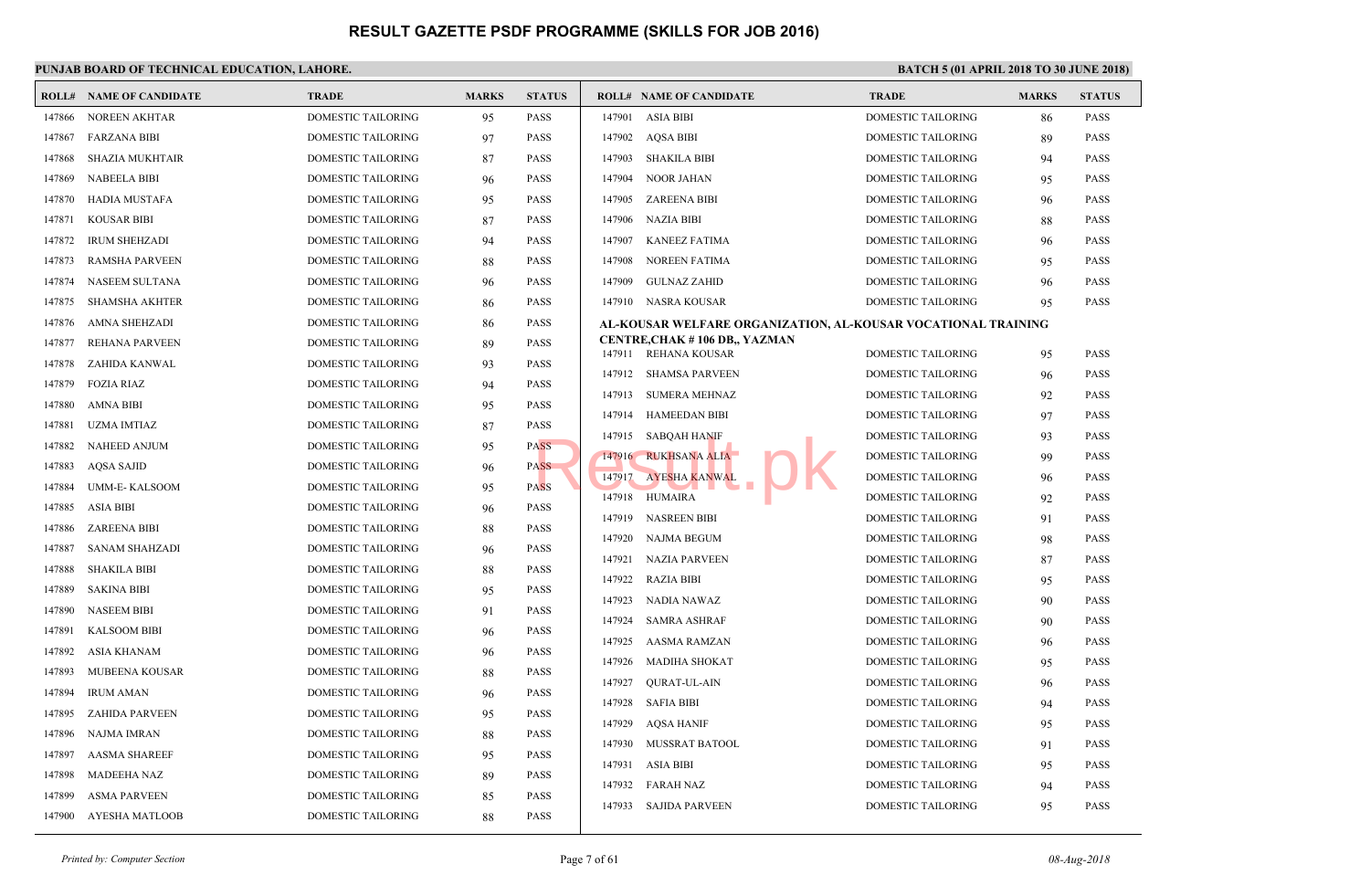|                | <b>ROLL# NAME OF CANDIDATE</b>                                     | <b>TRADE</b>                | <b>MARKS</b> | <b>STATUS</b> |        | <b>ROLL# NAME OF CANDIDATE</b> | <b>TRAL</b>                 |
|----------------|--------------------------------------------------------------------|-----------------------------|--------------|---------------|--------|--------------------------------|-----------------------------|
| 147934         | <b>ANUM ASLAM</b>                                                  | DOMESTIC TAILORING          | 94           | <b>PASS</b>   |        | 147965 HAMZA SAFDAR            | <b>MATE</b>                 |
| 147935         | <b>MOMINA SHAHID</b>                                               | DOMESTIC TAILORING          | 94           | <b>PASS</b>   |        |                                | 2016                        |
| 147936         | SAJIDA PARVEEN                                                     | DOMESTIC TAILORING          | 97           | <b>PASS</b>   |        | 147966 FAIZAN ALI              | <b>MATE</b><br>2016         |
| 147937         | ARBAB ZAFAR                                                        | DOMESTIC TAILORING          | 95           | <b>PASS</b>   |        | 147967 AAQIB HUSSAIN           | <b>MATE</b>                 |
| 147938         | <b>SHAISTA ABBAS</b>                                               | DOMESTIC TAILORING          | 96           | <b>PASS</b>   | 147968 | IFTIKHAR HUSSAIN               | 2016<br><b>MATE</b>         |
|                |                                                                    |                             |              |               |        |                                | 2016                        |
| 147939         | ZOBIA ANAYAT                                                       | DOMESTIC TAILORING          | 93           | <b>PASS</b>   | 147969 | USAMA ZAFAR                    | <b>MATE</b>                 |
| 147940         | <b>SOBIA NOREEN</b>                                                | DOMESTIC TAILORING          | 97           | <b>PASS</b>   |        | 147970 ASIM NAWAZ              | 2016<br><b>MATE</b>         |
| 147941         | RUBINA BIBI                                                        | DOMESTIC TAILORING          | 96           | <b>PASS</b>   |        |                                | 2016                        |
| 147942         | AMNA BIBI                                                          | DOMESTIC TAILORING          | 92           | <b>PASS</b>   |        | 147971 ZUBAIR HASSAN           | <b>MATE</b>                 |
| 147943         | NASEEM AKHTAR                                                      | DOMESTIC TAILORING          | 98           | <b>PASS</b>   |        |                                | 2016<br><b>MATE</b>         |
| 147944         | REHANA KOUSAR                                                      | DOMESTIC TAILORING          | 95           | <b>PASS</b>   |        | 147972 ZARIAB HASSAN           | 2016                        |
| 147945         | HUMERA BIBI                                                        | DOMESTIC TAILORING          | 94           | <b>PASS</b>   | 147973 | EHTESHAM HAIDER                | <b>MATE</b>                 |
| 147946         | <b>SALMA PARVEEN</b>                                               | DOMESTIC TAILORING          | 98           | <b>PASS</b>   | 147974 | UZAIR ASIF MINHAS              | 2016<br><b>MATE</b>         |
| 147947         | PARVEEN                                                            | DOMESTIC TAILORING          | 97           | <b>PASS</b>   |        |                                | 2016                        |
|                |                                                                    |                             |              |               |        | 147975 IMRAN HAIDER            | <b>MATE</b>                 |
| 147948         | <b>RASHDA PARVEEN</b>                                              | DOMESTIC TAILORING          | 95           | <b>PASS</b>   |        | 147976 MUHAMMAD ZAIN           | 2016<br><b>MATE</b>         |
| 147949         | RUKHSANA KOUSAR                                                    | DOMESTIC TAILORING          | 99           | <b>PASS</b>   |        |                                | 2016                        |
| 147950         | SHABANA KOUSAR                                                     | DOMESTIC TAILORING          | 96           | <b>PASS</b>   | 147977 | <b>FAHEEM ALI</b>              | <b>MATE</b>                 |
| 147951         | <b>ADEELA AMEEN</b>                                                | DOMESTIC TAILORING          | 97           | <b>PASS</b>   | 147978 | <b>USAMA MATEEN</b>            | 2016<br><b>MATE</b>         |
| 147952         | KOMAL SHAHZADI                                                     | DOMESTIC TAILORING          | 95           | <b>PASS</b>   |        |                                | 2016                        |
| 147953         | FARZANA KOUSAR                                                     | DOMESTIC TAILORING          | 97           | <b>PASS</b>   |        | 147979 UMER FAROOQ             | <b>MATE</b><br>2016         |
| 147954         | <b>NASIRA BIBI</b>                                                 | DOMESTIC TAILORING          | 96           | <b>PASS</b>   |        | 147980 USMAN HUSSAIN           | <b>MATE</b>                 |
| 147955         | KIRAN SHABBIR                                                      | DOMESTIC TAILORING          | 93           | <b>PASS</b>   |        |                                | 2016                        |
| 147956         | NAZIA KOUSAR                                                       | DOMESTIC TAILORING          | 96           | <b>PASS</b>   | 147981 | <b>MUSHARUF AYUB</b>           | <b>MATE</b><br>2016         |
| 147957         | WAJEHA SHAFQAT                                                     | DOMESTIC TAILORING          | 97           | <b>PASS</b>   | 147982 | ALI RAZA                       | <b>MATE</b>                 |
| 147958         | REHANA KOUSAR                                                      | DOMESTIC TAILORING          | 96           | <b>PASS</b>   | 147983 | HAMEED AKHTAR                  | 2016<br><b>MATE</b>         |
| 147959         | <b>SAMREEM BIBI</b>                                                | DOMESTIC TAILORING          | 94           | <b>PASS</b>   |        |                                | 2016                        |
|                | 147960 RUKHSANA BIBI                                               | DOMESTIC TAILORING          | 93           | PASS          | 147984 | MUHAMMAD WASEEM ARSHAD         | <b>MATE</b><br>2016         |
|                | RAWALPINDI POLYTECHNIC INSTITUTE, CITY TRADE CENTRE, TEHSIL CHOWK, |                             |              |               | 147985 | AHMED MUJTABA                  | <b>MATE</b>                 |
| <b>CHAKWAL</b> |                                                                    |                             |              |               |        |                                | 2016                        |
|                | 147961 FARHAN MEHMOOD                                              | MATERIAL TECHNICIAN         | 81           | <b>PASS</b>   | 147986 | <b>UMER SHERAZ</b>             | <b>MATE</b><br>2016         |
| 147962         | <b>ASIM RASHEED</b>                                                | 2016<br>MATERIAL TECHNICIAN | 74           | <b>PASS</b>   | 147987 | ASIM MEHMOOD                   | <b>MATE</b>                 |
|                |                                                                    | 2016                        |              |               |        |                                | 2016                        |
| 147963         | SYED ALI IMRAN                                                     | MATERIAL TECHNICIAN         | 86           | <b>PASS</b>   | 147988 | MUHAMMAD SHAHZAIB              | <b>MATE</b><br>2016         |
| 147964         | MUHAMMAD JUNAID ASHRAF                                             | 2016<br>MATERIAL TECHNICIAN | 83           | <b>PASS</b>   | 147989 | TAYYAB ALI RAZA                | PROGI                       |
|                |                                                                    | 2016                        |              |               | 147990 | ABU BAKAR                      | <b>CONT</b><br><b>PROGI</b> |
|                |                                                                    |                             |              |               |        |                                | <b>CONTI</b>                |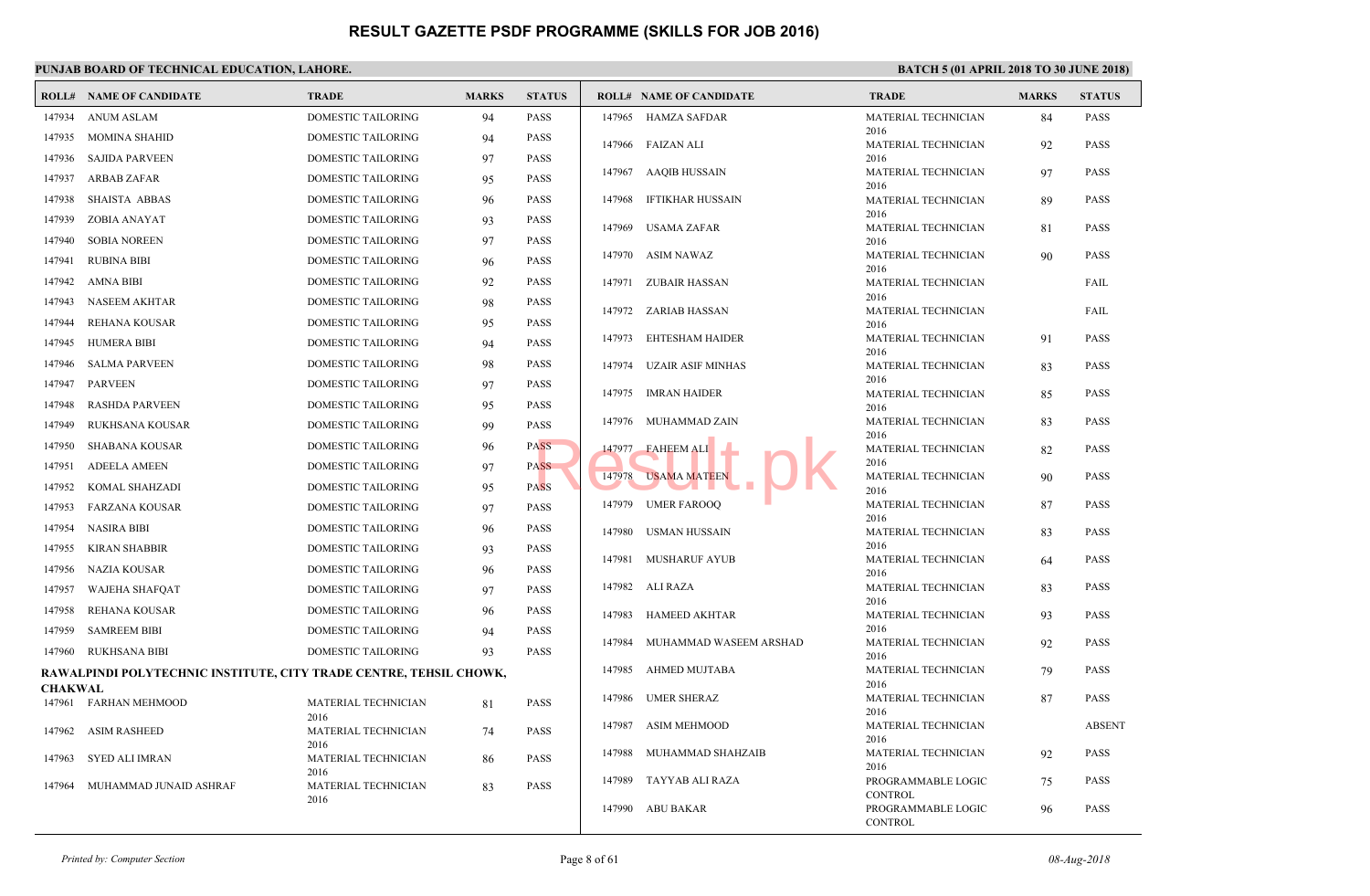|        | PUNJAB BOARD OF TECHNICAL EDUCATION, LAHORE. |                                      |              |               |                                                    |                              |
|--------|----------------------------------------------|--------------------------------------|--------------|---------------|----------------------------------------------------|------------------------------|
|        | <b>ROLL# NAME OF CANDIDATE</b>               | <b>TRADE</b>                         | <b>MARKS</b> | <b>STATUS</b> | <b>ROLL# NAME OF CANDIDATE</b>                     | <b>TRAD</b>                  |
| 147991 | KHAWAJA SAMEER UL HAQ HANIF                  | PROGRAMMABLE LOGIC<br><b>CONTROL</b> | 83           | <b>PASS</b>   | PAK POLYTECHNIC INSTITUTE, FAISALABAD ROAD         |                              |
| 147992 | MUHAMMAD HUZAIFA AFZAL                       | PROGRAMMABLE LOGIC                   | 61           | <b>PASS</b>   | 148017 MUHAMMAD RIZWAN                             | <b>CIVIL</b>                 |
| 147993 | <b>BILAL AHMED</b>                           | <b>CONTROL</b><br>PROGRAMMABLE LOGIC | 82           | <b>PASS</b>   | MUHAMMAD HUSSAIN<br>148018                         | <b>CIVIL</b>                 |
| 147994 | HAMZA SALEEM                                 | <b>CONTROL</b><br>PROGRAMMABLE LOGIC | 75           | <b>PASS</b>   | 148019<br>ALTAF HUSSAIN<br>148020 MUHAMMAMD IJAZ   | <b>CIVIL</b><br><b>CIVIL</b> |
|        |                                              | <b>CONTROL</b>                       |              |               | MUHAMMAD NADEEM<br>148021                          | <b>CIVIL</b>                 |
| 147995 | FAKHAR ISLAM                                 | PROGRAMMABLE LOGIC<br><b>CONTROL</b> | 61           | <b>PASS</b>   | 148022 SAQIB ALI                                   | <b>CIVIL</b>                 |
| 147996 | HAROON JAMSHAID                              | PROGRAMMABLE LOGIC<br><b>CONTROL</b> | 67           | <b>PASS</b>   | 148023 NAZISH ALI                                  | <b>CIVIL</b>                 |
| 147997 | <b>RAGHIB IRFAN</b>                          | PROGRAMMABLE LOGIC                   | 72           | <b>PASS</b>   | 148024<br><b>KARAM SHAH</b>                        | <b>CIVIL</b>                 |
| 147998 | MUHAMMAD HUZAIFA MAZHAR                      | <b>CONTROL</b><br>PROGRAMMABLE LOGIC | 71           | <b>PASS</b>   | 148025<br>HASNAIN ABBAS                            | <b>CIVIL</b>                 |
| 147999 | KHALIL ASGHAR                                | <b>CONTROL</b><br>PROGRAMMABLE LOGIC | 76           | <b>PASS</b>   | TAJAMAL HUSSAIN<br>148026                          | <b>CIVIL</b>                 |
|        |                                              | <b>CONTROL</b>                       |              |               | 148027<br>ALI SHER                                 | <b>CIVIL</b>                 |
| 148000 | ALI ZOHAIB                                   | PROGRAMMABLE LOGIC<br><b>CONTROL</b> |              | <b>ABSENT</b> | 148028<br>MURTAZA<br>148029 MUHAMMAD ALI           | <b>CIVIL</b><br><b>CIVIL</b> |
| 148001 | MUHAMMAD HAYAT                               | PROGRAMMABLE LOGIC<br><b>CONTROL</b> | 97           | <b>PASS</b>   | 148030<br><b>SAJID ALI</b>                         | $\text{CIVIL}$               |
| 148002 | <b>ZEESHAN ABBAS</b>                         | PROGRAMMABLE LOGIC                   | 70           | <b>PASS</b>   | 148031<br>MUHAMMAD TAHIR                           | <b>CIVIL</b>                 |
| 148003 | OZAN ALI                                     | <b>CONTROL</b><br>PROGRAMMABLE LOGIC |              | <b>ABSENT</b> | MUHAMMAD FAIZAN<br>148032                          | <b>CIVIL</b>                 |
| 148004 | MUHAMMAD SAQLAIN                             | <b>CONTROL</b><br>PROGRAMMABLE LOGIC | 68           | <b>PASS</b>   | 148033 MUHAMMAD NADEEM                             | <b>CIVIL</b>                 |
|        | <b>ADIL HUSSAIN</b>                          | <b>CONTROL</b>                       |              | <b>PASS</b>   | a se<br>148034 HAIDER ALI<br>$\mathbf{r}$          | <b>CIVIL</b>                 |
| 148005 |                                              | PROGRAMMABLE LOGIC<br><b>CONTROL</b> | 71           |               | 148035 ATIF ALI                                    | <b>CIVIL</b>                 |
| 148006 | MUHAMMAD QASIM                               | PROGRAMMABLE LOGIC<br><b>CONTROL</b> | 70           | <b>PASS</b>   | MOHSIN MANSHA<br>148036                            | <b>CIVIL</b>                 |
| 148007 | <b>WASEEM ABBAS</b>                          | PROGRAMMABLE LOGIC                   | 74           | <b>PASS</b>   | AMIR SHAHZAD<br>148037<br>148038<br>TASAAWAR ABBAS | <b>CIVIL</b><br><b>CIVIL</b> |
| 148008 | HAIDER ALI                                   | <b>CONTROL</b><br>PROGRAMMABLE LOGIC | 75           | <b>PASS</b>   | 148039<br>MUHAMMAD FAROOQ                          | <b>CIVIL</b>                 |
| 148009 | MUHAMMAD JABBAR ALI                          | <b>CONTROL</b><br>PROGRAMMABLE LOGIC | 62           | <b>PASS</b>   | 148040<br>HASSAN RAZA                              | <b>CIVIL</b>                 |
|        | 148010 HAMID ALI                             | <b>CONTROL</b><br>PROGRAMMABLE LOGIC |              | <b>PASS</b>   | 148041 ALI RAZA                                    | <b>CIVIL</b>                 |
|        |                                              | <b>CONTROL</b>                       | 71           |               | MUHAMMAD IMRAN<br>148042                           | <b>CIVIL</b>                 |
| 148011 | ASIF JANG                                    | PROGRAMMABLE LOGIC<br><b>CONTROL</b> | 68           | PASS          | 148043<br><b>IRAM FATIMA</b>                       | <b>QUAN</b>                  |
|        | 148012 SHOAIB ASLAM                          | PROGRAMMABLE LOGIC<br><b>CONTROL</b> | 70           | <b>PASS</b>   | 148044 SADAF ASLAM                                 | QUAN                         |
|        | 148013 MUHAMMAD SOUBAN HAIDER                | PROGRAMMABLE LOGIC                   |              | <b>ABSENT</b> | 148045 SHUMAILA                                    | QUAN                         |
|        | 148014 AWAIS KHALID                          | <b>CONTROL</b><br>PROGRAMMABLE LOGIC | 69           | PASS          | 148046 MARYAM FATIMA<br>148047 FAIZ BATOOL         | <b>QUAN</b><br><b>QUAN</b>   |
|        | 148015 HAMZA BILAL                           | CONTROL<br>PROGRAMMABLE LOGIC        | 74           | <b>PASS</b>   | 148048<br>FAIZA BATOOL                             | <b>QUAN</b>                  |
|        |                                              | CONTROL                              |              |               | 148049<br><b>SONAINA FAJAR</b>                     | <b>QUAN</b>                  |
|        | 148016 AAMIR ABBAS                           | PROGRAMMABLE LOGIC<br>CONTROL        | 74           | PASS          | 148050 SAMAN NAWAZ                                 | <b>QUAN</b>                  |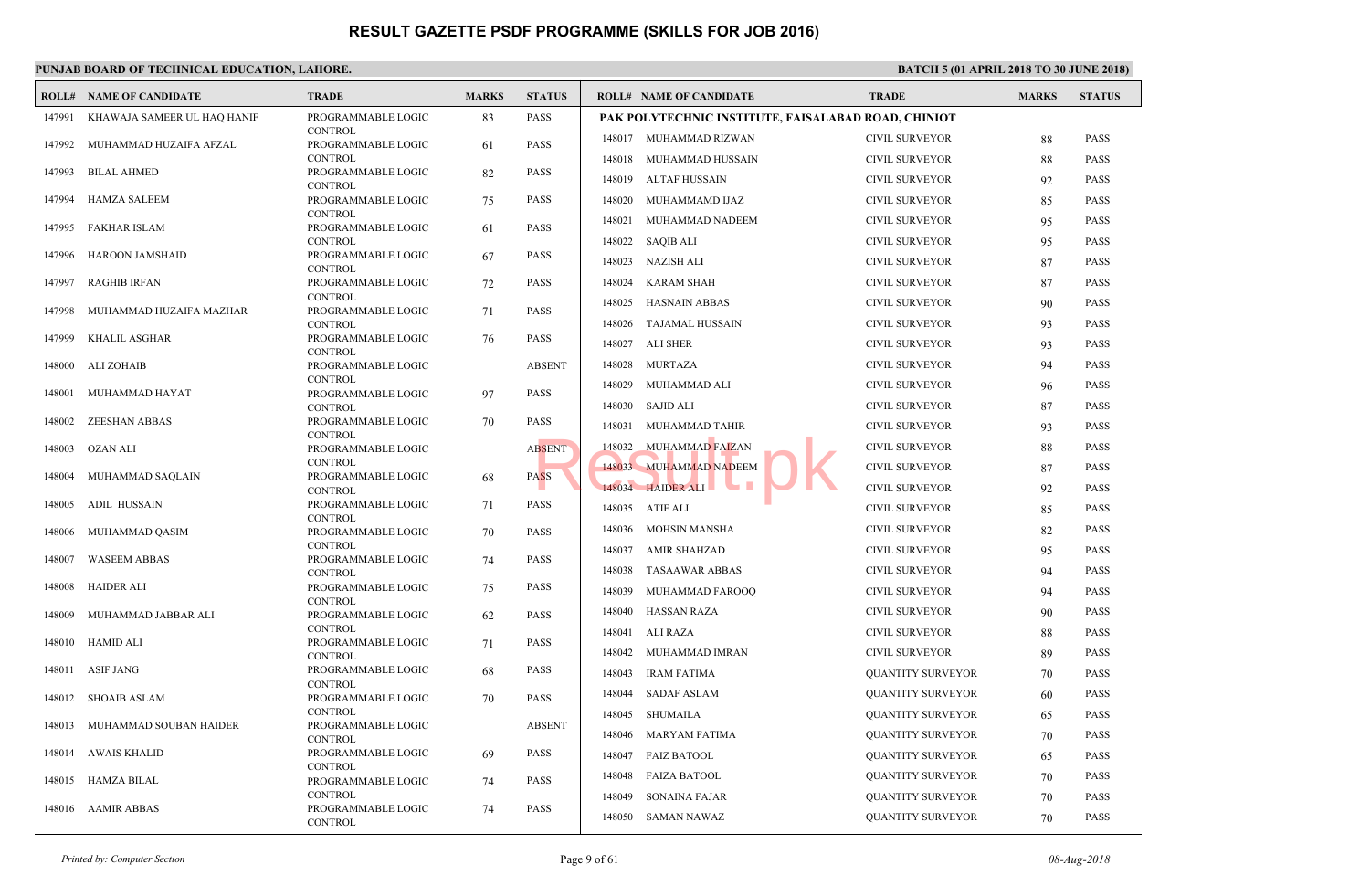|        | <b>ROLL# NAME OF CANDIDATE</b> | <b>TRADE</b>             | <b>MARKS</b> | <b>STATUS</b> |        | <b>ROLL# NAME OF CANDIDATE</b> | <b>TRAL</b>  |
|--------|--------------------------------|--------------------------|--------------|---------------|--------|--------------------------------|--------------|
| 148051 | <b>KHAWAR ASLAM</b>            | <b>QUANTITY SURVEYOR</b> | 65           | <b>PASS</b>   | 148086 | <b>SHAHID ALI</b>              | <b>TURNI</b> |
| 148052 | <b>LABIBA NUDRAT</b>           | <b>QUANTITY SURVEYOR</b> | 65           | <b>PASS</b>   | 148087 | <b>IRFAN HANIF</b>             | <b>TURNI</b> |
| 148053 | <b>MARYAM WARIS</b>            | <b>QUANTITY SURVEYOR</b> | 70           | <b>PASS</b>   | 148088 | <b>SYED ALI ABBAS</b>          | <b>TURNI</b> |
| 148054 | <b>SHAZIA SHER</b>             | <b>QUANTITY SURVEYOR</b> | 60           | <b>PASS</b>   | 148089 | <b>SHAHID AHMAD</b>            | <b>TURNI</b> |
| 148055 | <b>ANAM KAUSAR</b>             | <b>QUANTITY SURVEYOR</b> | 65           | <b>PASS</b>   | 148090 | <b>HAFIZ SMAR ABBAS</b>        | <b>TURNI</b> |
| 148056 | AQSA                           | <b>QUANTITY SURVEYOR</b> | 65           | <b>PASS</b>   | 148091 | <b>NASIR ALI</b>               | <b>TURNI</b> |
| 148057 | <b>MISHAL ZAHRA</b>            | <b>QUANTITY SURVEYOR</b> | 65           | <b>PASS</b>   | 148092 | <b>ALI RAZA</b>                | <b>TURNI</b> |
| 148058 | <b>NOREEN BIBI</b>             | <b>QUANTITY SURVEYOR</b> | 65           | <b>PASS</b>   | 148093 | <b>ABBAS ALI</b>               | <b>TURNI</b> |
| 148059 | <b>NAEEM KOUSAR</b>            | <b>QUANTITY SURVEYOR</b> | 65           | <b>PASS</b>   | 148094 | MUHAMMAD SAJID                 | <b>TURNI</b> |
| 148060 | TUBA ZAHRA BATOOL              | <b>QUANTITY SURVEYOR</b> | 70           | <b>PASS</b>   | 148095 | <b>HAIDER SULTAN</b>           | <b>TURN</b>  |
| 148061 | <b>ARUBAB BATOOL</b>           | <b>QUANTITY SURVEYOR</b> | 65           | <b>PASS</b>   | 148096 | MUHAMMAD ALI HASSAN JAFAR      | <b>WELD</b>  |
| 148062 | <b>FARZANA HAMZA</b>           | <b>QUANTITY SURVEYOR</b> | 65           | <b>PASS</b>   | 148097 | <b>ABDULLAH</b>                | <b>WELD</b>  |
| 148063 | ZAINAB                         | <b>QUANTITY SURVEYOR</b> | 65           | <b>PASS</b>   | 148098 | ZEWARAN KHAN                   | WELD         |
| 148064 | <b>SIDRA</b>                   | <b>QUANTITY SURVEYOR</b> | 65           | <b>PASS</b>   | 148099 | <b>KAMRAN KHAN</b>             | <b>WELD</b>  |
| 148065 | <b>OME FARWA</b>               | <b>QUANTITY SURVEYOR</b> | 65           | <b>PASS</b>   | 148100 | MOHAMMAD YOUSAF KHAN           | WELD         |
| 148066 | <b>HINA YOUNAS</b>             | <b>QUANTITY SURVEYOR</b> | 70           | <b>PASS</b>   | 148101 | MUHAMMAD ASIF KHAN             | <b>WELD</b>  |
| 148067 | <b>UMME RUBAB</b>              | <b>QUANTITY SURVEYOR</b> | 70           | <b>PASS</b>   | 148102 | KHURRAM SHAHZAD                | WELD         |
| 148068 | SANA MUHAMMAD YAR              | <b>QUANTITY SURVEYOR</b> | 65           | <b>PASS</b>   |        | 148103 MUHAMMAD MUNIM MASOOD   | <b>WELD</b>  |
| 148069 | <b>AQSA</b>                    | <b>QUANTITY SURVEYOR</b> | 70           | <b>PASS</b>   |        | 148104 JAVEED                  | <b>WELD</b>  |
| 148070 | NIMRA MEHMOOD                  | <b>QUANTITY SURVEYOR</b> | 70           | <b>PASS</b>   | 148105 | MUHAMMAD YOUNAS KHAN           | WELD         |
| 148071 | <b>MOHSIN ALI</b>              | <b>TURNER 2016</b>       | 74           | <b>PASS</b>   | 148106 | <b>SYED MOHSIN RAZA</b>        | <b>WELD</b>  |
| 148072 | <b>ASAD ALI</b>                | <b>TURNER 2016</b>       | 72           | <b>PASS</b>   | 148107 | <b>ASAD ALI</b>                | <b>WELD</b>  |
| 148073 | <b>AKHTAR ALI</b>              | <b>TURNER 2016</b>       | 64           | <b>PASS</b>   | 148108 | MUHAMMAD BILAL HAIDER          | <b>WELD</b>  |
| 148074 | <b>SHAKIR REHMAN</b>           | <b>TURNER 2016</b>       | 60           | <b>PASS</b>   | 148109 | <b>ZAIN ABBAS</b>              | <b>WELD</b>  |
| 148075 | ANSAR IQBAL                    | <b>TURNER 2016</b>       | 71           | PASS          | 148110 | FAISAL RASOOL                  | WELD         |
| 148076 | <b>SEBTE HASSAN</b>            | <b>TURNER 2016</b>       | 74           | <b>PASS</b>   | 148111 | NOMAN HAIDER                   | <b>WELD</b>  |
| 148077 | MOQBOOL AHMAD                  | <b>TURNER 2016</b>       | 70           | PASS          | 148112 | <b>ARSLAN HAIDER</b>           | <b>WELD</b>  |
| 148078 | <b>WAJID ALI</b>               | <b>TURNER 2016</b>       | 72           | <b>PASS</b>   | 148113 | <b>MOJAHID</b>                 | <b>WELD</b>  |
| 148079 | <b>QAISER ABBAS</b>            | <b>TURNER 2016</b>       | 67           | <b>PASS</b>   | 148114 | ABID MAHMOOD                   | <b>WELD</b>  |
| 148080 | <b>AKHTAR ALI</b>              | <b>TURNER 2016</b>       | 75           | <b>PASS</b>   | 148115 | <b>GHULAM MOHY UD DIN</b>      | <b>WELD</b>  |
| 148081 | NAEEM SHAHZAD                  | <b>TURNER 2016</b>       | 70           | <b>PASS</b>   |        | 148116 NASIR ALI               | <b>WELD</b>  |
| 148082 | MUHAMMAD MEHDI                 | <b>TURNER 2016</b>       | 70           | PASS          | 148117 | MUBASIR ALI                    | WELD         |
| 148083 | MIRZA FARYAD BAIG              | <b>TURNER 2016</b>       | 72           | <b>PASS</b>   | 148118 | ADNAN SADIQ                    | WELD         |
| 148084 | <b>HADER ALI</b>               | <b>TURNER 2016</b>       | 75           | <b>PASS</b>   | 148119 | RAB NAWAZ                      | WELD         |
| 148085 | <b>GZANFAR ABBAS</b>           | <b>TURNER 2016</b>       | 65           | <b>PASS</b>   |        | 148120 USAMA AKBAR             | <b>WELD</b>  |
|        |                                |                          |              |               |        |                                |              |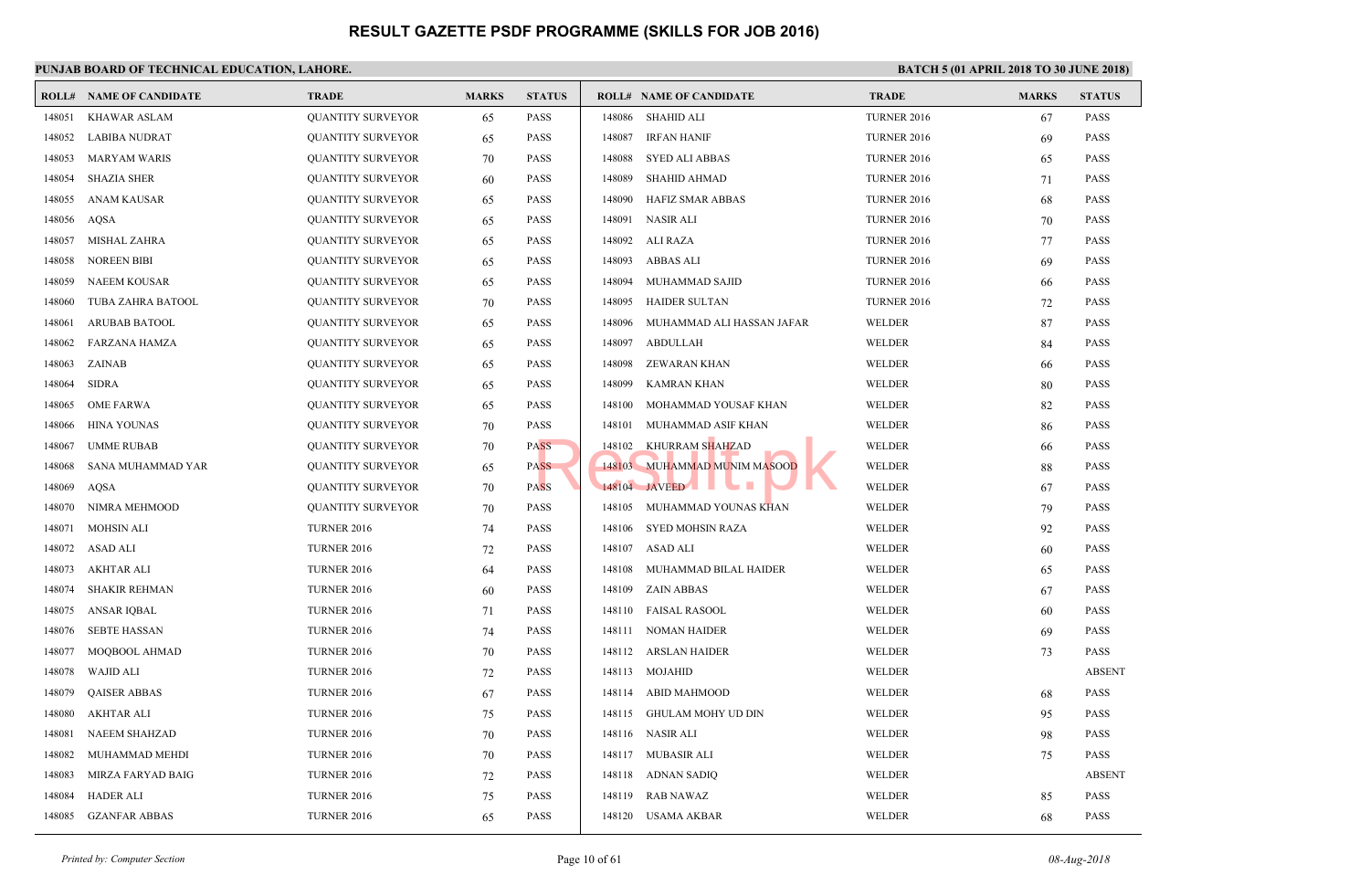|        | <b>ROLL# NAME OF CANDIDATE</b>                                 | <b>TRADE</b>          | <b>MARKS</b> | <b>STATUS</b> |                 | <b>ROLL# NAME OF CANDIDATE</b> | <b>TRAD</b>         |
|--------|----------------------------------------------------------------|-----------------------|--------------|---------------|-----------------|--------------------------------|---------------------|
|        | SCIENCE INSTITUTE OF TECHNOLOGY, MOHSIN TOWN, DERA GHAZI KHAN, |                       |              |               | 148154          | ABDUL GHAFFAR                  | <b>CIVIL</b>        |
|        | DERA GHAZI KHAN                                                |                       |              |               | 148155          | HAFIZ MUHAMMAD AKHTAR          | <b>CIVIL</b>        |
|        | 148121 MUHAMMAD ZUBAIR                                         | <b>CIVIL SURVEYOR</b> | 94           | <b>PASS</b>   | 148156          | HAFIZ TUFAIL AHMAD             | <b>CIVIL</b>        |
| 148122 | MUHAMMAD SHAHRIYAR TARIQ                                       | CIVIL SURVEYOR        | 90           | <b>PASS</b>   | 148157          | HAFIZ SHAKEEL AHMAD            | <b>CIVIL</b>        |
| 148123 | SHAHZAD HASSAN                                                 | <b>CIVIL SURVEYOR</b> | 94           | <b>PASS</b>   | 148158          | <b>SAEED AHMAD</b>             | <b>CIVIL</b>        |
| 148124 | <b>MAJID RAHIM</b>                                             | CIVIL SURVEYOR        | 92           | <b>PASS</b>   | 148159          | MUHAMMAD JAMEEL                | <b>CIVIL</b>        |
| 148125 | MUHAMMAD USMAN                                                 | <b>CIVIL SURVEYOR</b> | 76           | <b>PASS</b>   | 148160          | HAFIZ MUJAHID ABBAS            | <b>CIVIL</b>        |
| 148126 | <b>SAKHAWAT YASEEN</b>                                         | <b>CIVIL SURVEYOR</b> | 85           | <b>PASS</b>   | 148161          | MUHAMMAD ARSALAN               | <b>CIVIL</b>        |
| 148127 | <b>TARIQ NOOR</b>                                              | CIVIL SURVEYOR        | 84           | <b>PASS</b>   | 148162          | MUHAMMAD SHAHID                | <b>CIVIL</b>        |
| 148128 | <b>FAYAZ HUSSAIN</b>                                           | <b>CIVIL SURVEYOR</b> | 89           | <b>PASS</b>   | 148163          | MUHAMMAD TAHIR                 | <b>CIVIL</b>        |
| 148129 | MUHAMMAD ADNAN IQBAL                                           | <b>CIVIL SURVEYOR</b> | 85           | <b>PASS</b>   |                 |                                | <b>CIVIL</b>        |
| 148130 | <b>GHULAM JAFIR</b>                                            | <b>CIVIL SURVEYOR</b> | 91           | <b>PASS</b>   | 148164          | REHMAN GUL KHAN                |                     |
| 148131 | <b>SHAHZAIB ANWAR</b>                                          | <b>CIVIL SURVEYOR</b> | 81           | <b>PASS</b>   | 148165          | ZISHAN MUSTAFA                 | <b>CIVIL</b>        |
| 148132 | MALIK FAROOQ AHMED                                             | <b>CIVIL SURVEYOR</b> | 84           | <b>PASS</b>   | 148166          | MUHAMMAD FAHEEM                | <b>CIVIL</b>        |
| 148133 | <b>IQBAL SHABIR</b>                                            | <b>CIVIL SURVEYOR</b> | 82           | <b>PASS</b>   | 148167          | <b>WASEEM AHMAD</b>            | <b>CIVIL</b>        |
| 148134 | MUHAMMAD FAHEEM ARIF                                           | <b>CIVIL SURVEYOR</b> | 84           | <b>PASS</b>   | 148168          | <b>MAZHAR ABBAS</b>            | <b>CIVIL</b>        |
| 148135 | AKASH AMEER MALIK                                              | CIVIL SURVEYOR        | 85           | <b>PASS</b>   | 148169          | <b>KALEEM ABBAS</b>            | <b>CIVIL</b>        |
| 148136 | ADNAN SIRAJH                                                   | CIVIL SURVEYOR        | 78           | <b>PASS</b>   | 148170          | <b>ASFAND YAR</b>              | <b>CIVIL</b>        |
| 148137 | MUHAMMAD SADIQUE                                               | <b>CIVIL SURVEYOR</b> | 83           | <b>PASS</b>   |                 | 148171 MUHAMMAD WASIM          | <b>CIVIL</b>        |
| 148138 | MUHAMMAD ARSALAN AKHTAR                                        | <b>CIVIL SURVEYOR</b> | 89           | <b>PASS</b>   |                 | 148172 SHAFOAT MEHBOOB         | <b>CIVIL</b>        |
| 148139 | MUHAMMAD FAISAL                                                | CIVIL SURVEYOR        | 86           | <b>PASS</b>   | 148173 ALI SHAN |                                | <b>CIVIL</b>        |
| 148140 | MUZAMIL HUSSAIN                                                | <b>CIVIL SURVEYOR</b> | 74           | <b>PASS</b>   |                 | 148174 SHERAZ AHMAD            | <b>MATE</b>         |
| 148141 | MUHAMMAD HUSSNAIN                                              | <b>CIVIL SURVEYOR</b> | 74           | <b>PASS</b>   | 148175          | JAHANGIR KHALID                | 2016<br><b>MATE</b> |
| 148142 | LIAQAT ALI                                                     | <b>CIVIL SURVEYOR</b> | 87           | <b>PASS</b>   |                 |                                | 2016                |
| 148143 | <b>DANISH IQBAL</b>                                            | <b>CIVIL SURVEYOR</b> |              | <b>PASS</b>   | 148176          | MUHAMMAD MUNIR                 | <b>MATE</b><br>2016 |
|        |                                                                |                       | 90           |               |                 | 148177 AAMIR ABBAS             | <b>MATE</b>         |
| 148144 | <b>ALI ABBAS</b>                                               | <b>CIVIL SURVEYOR</b> | 87           | <b>PASS</b>   | 148178          | ADNAN ABBAS                    | 2016<br><b>MATE</b> |
| 148145 | MUHAMMAD AZIZ                                                  | <b>CIVIL SURVEYOR</b> | 89           | <b>PASS</b>   |                 |                                | 2016                |
| 148146 | MUHAMMAD SHAHMEER SALEEM                                       | <b>CIVIL SURVEYOR</b> | 81           | <b>PASS</b>   | 148179          | MUHAMMAD FAISAL                | <b>MATE</b>         |
| 148147 | MUHAMMAD LABIB                                                 | <b>CIVIL SURVEYOR</b> | 81           | <b>PASS</b>   | 148180          | MUHAMMAD JAVEED                | 2016<br><b>MATE</b> |
| 148148 | QAYYUM NAWAZ                                                   | <b>CIVIL SURVEYOR</b> | 78           | <b>PASS</b>   |                 |                                | 2016                |
| 148149 | <b>SHAHID HUSSAIN</b>                                          | <b>CIVIL SURVEYOR</b> | 88           | <b>PASS</b>   | 148181          | MUHAMMAD KAMRAN                | <b>MATE</b><br>2016 |
| 148150 | <b>MUHAMMAD ARIF</b>                                           | <b>CIVIL SURVEYOR</b> | 81           | <b>PASS</b>   | 148182          | RASHID ALI                     | <b>MATE</b>         |
| 148151 | ZUBAIR ALI                                                     | CIVIL SURVEYOR        | 75           | <b>PASS</b>   | 148183          | MUHAMMAD SHOAIB HUSSAIN        | 2016<br><b>MATE</b> |
| 148152 | MUHAMMAD HANIF                                                 | <b>CIVIL SURVEYOR</b> | 76           | <b>PASS</b>   |                 |                                | 2016                |
| 148153 | ABDUL JABBAR                                                   | <b>CIVIL SURVEYOR</b> | 88           | <b>PASS</b>   |                 | 148184 MUHAMMAD SHOAIB KHAN    | <b>MATE</b>         |
|        |                                                                |                       |              |               |                 |                                | 2016                |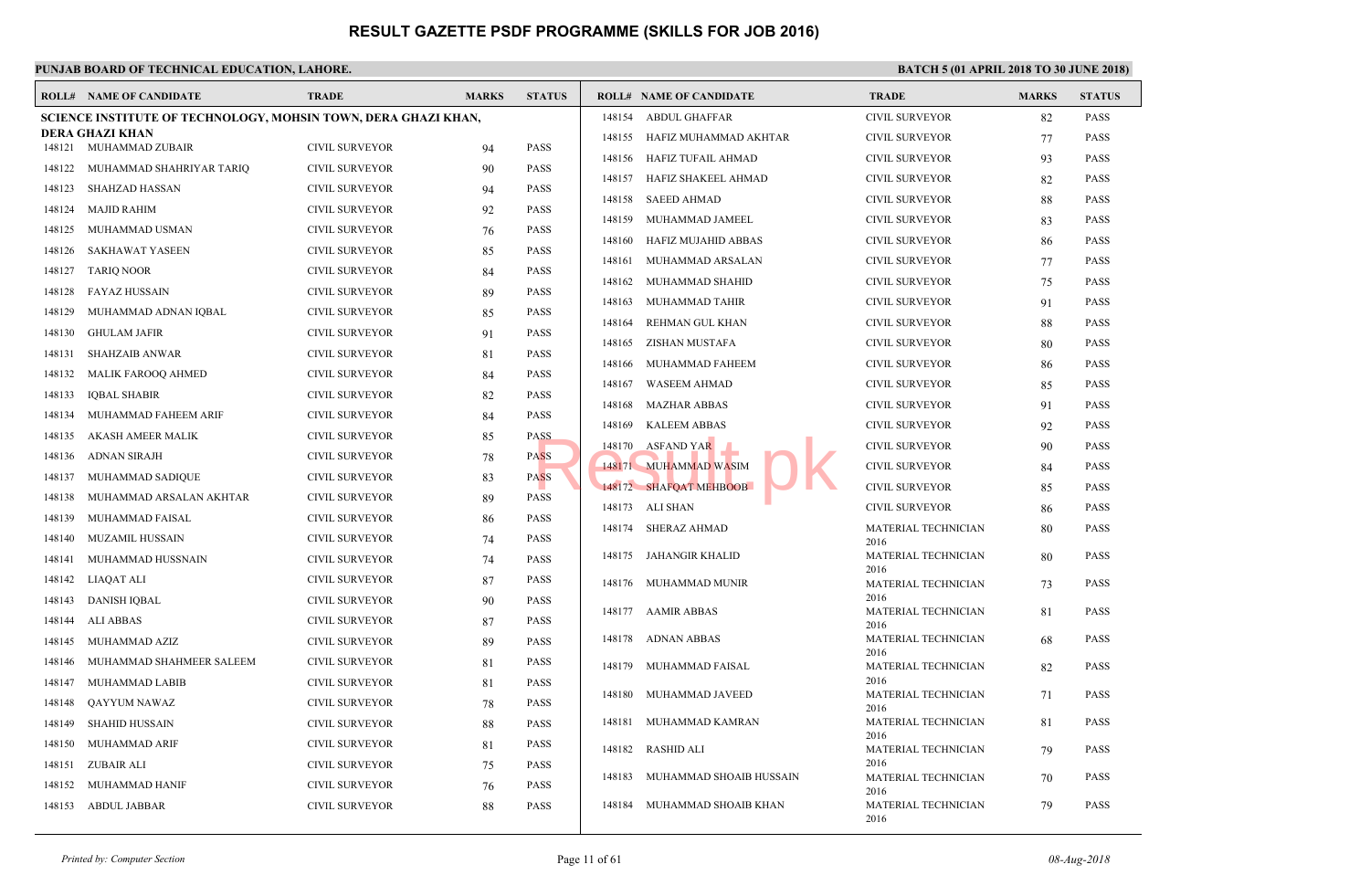|        | PUNJAB BOARD OF TECHNICAL EDUCATION, LAHORE. |                                     |              |               |                                                           |                            |
|--------|----------------------------------------------|-------------------------------------|--------------|---------------|-----------------------------------------------------------|----------------------------|
|        | <b>ROLL# NAME OF CANDIDATE</b>               | <b>TRADE</b>                        | <b>MARKS</b> | <b>STATUS</b> | <b>ROLL# NAME OF CANDIDATE</b>                            | <b>TRAL</b>                |
| 148185 | MUHAMMAD SALEEM                              | MATERIAL TECHNICIAN<br>2016         | 81           | <b>PASS</b>   | 148211 MUHAMMAD IMRAN                                     | <b>MATE</b><br>2016        |
| 148186 | MUHAMMAD HASSAN RAZA                         | MATERIAL TECHNICIAN<br>2016         | 64           | <b>PASS</b>   | 148212 AKASH MUNIR QASRANI                                | <b>MATE</b><br>2016        |
| 148187 | MUHAMMAD FAHEEM                              | MATERIAL TECHNICIAN<br>2016         | 81           | <b>PASS</b>   | 148213<br>SHAHRAZ RAZA                                    | <b>MATE</b><br>2016        |
| 148188 | MUHAMMAD ADEEL AHMED                         | MATERIAL TECHNICIAN<br>2016         | 78           | <b>PASS</b>   | 148214 RAYAZ ALI                                          | <b>MATE</b><br>2016        |
| 148189 | MUHAMMAD IFTIKHAR                            | MATERIAL TECHNICIAN<br>2016         | 66           | <b>PASS</b>   | 148215 MUHAMMAD SALMAN FAREED                             | <b>MATE</b><br>2016        |
| 148190 | JAHANGIR AHMED                               | MATERIAL TECHNICIAN<br>2016         | 78           | <b>PASS</b>   | 148216 MUHAMMAD HUMZA                                     | <b>MATE</b><br>2016        |
| 148191 | RABNAWAZ                                     | MATERIAL TECHNICIAN<br>2016         | 82           | <b>PASS</b>   | 148217 JAN MUHAMMAD                                       | <b>MATE</b><br>2016        |
| 148192 | MUHAMMAD NAWAZ                               | MATERIAL TECHNICIAN<br>2016         | 69           | <b>PASS</b>   | MUAHMMAD ASLAM<br>148218                                  | <b>MATE</b><br>2016        |
| 148193 | UMAR FAHIM                                   | MATERIAL TECHNICIAN<br>2016         | 79           | <b>PASS</b>   | SAIF ULLAH<br>148219                                      | <b>MATE</b><br>2016        |
| 148194 | <b>SYED ABDULL SABUR</b>                     | MATERIAL TECHNICIAN<br>2016         | 80           | <b>PASS</b>   | 148220<br>REHMAT ULLAH                                    | <b>MATE</b><br>2016        |
| 148195 | ABDULL SHAKUR                                | MATERIAL TECHNICIAN<br>2016         | 60           | <b>PASS</b>   | 148221 FAISAL MUNIR                                       | <b>MATE</b><br>2016        |
|        | 148196 MUHAMMAD IDRESS                       | MATERIAL TECHNICIAN<br>2016         | 78           | <b>PASS</b>   | 148222 JAWAD AHMED                                        | <b>MATE</b><br>2016        |
| 148197 | MUAZAM ALI MEHDI                             | MATERIAL TECHNICIAN<br>2016         | 80           | <b>PASS</b>   | <b>ASHIR ABBAS</b><br>148223                              | <b>MATE</b><br>2016        |
| 148198 | AHMAD IKRAM                                  | MATERIAL TECHNICIAN<br>2016         | 61           | <b>PASS</b>   | 148224<br>MUHAMMAD NOUMAN AFZAI                           | <b>MATE</b><br>2016        |
| 148199 | MUJIB UL REHMAN                              | MATERIAL TECHNICIAN<br>2016         | 71           | <b>PASS</b>   | 148225 AURANGZAIB                                         | <b>MATE</b><br>2016        |
| 148200 | MUHAMMAD FAISAL                              | MATERIAL TECHNICIAN<br>2016         | 83           | <b>PASS</b>   | 148226<br>MUHAMMAD HASHAM                                 | <b>MATE</b><br>2016        |
| 148201 | ASAD RAZA                                    | MATERIAL TECHNICIAN<br>2016         | 78           | <b>PASS</b>   | 148227 MOHSIN NAWAZ                                       | <b>MATE</b>                |
| 148202 | MUHAMMAD AHMAD FRAZ                          | MATERIAL TECHNICIAN                 | 80           | <b>PASS</b>   | MUHAMMAD ASIF<br>148228                                   | 2016<br><b>QUAN</b>        |
| 148203 | MUHAMMAD ABBAS                               | 2016<br>MATERIAL TECHNICIAN         | 73           | <b>PASS</b>   | 148229<br><b>ALAMDAR HUSSAIN</b>                          | <b>QUAN</b>                |
| 148204 | MUHAMMAD SAFTAIN                             | 2016<br>MATERIAL TECHNICIAN         | 81           | <b>PASS</b>   | 148230<br>SADAM HUSSAIN<br>148231 ZAHID IJAZ              | <b>QUAN</b><br><b>QUAN</b> |
| 148205 | MUHAMMAD JAFIR                               | 2016<br>MATERIAL TECHNICIAN         | 68           | <b>PASS</b>   | 148232<br>SHAIR ALI                                       | <b>QUAN</b>                |
| 148206 | MUHAMMAD USMAN ABID                          | 2016<br>MATERIAL TECHNICIAN         | 82           | <b>PASS</b>   | 148233<br>MAQSOOD HUSSAIN                                 | <b>QUAN</b><br><b>OUAN</b> |
| 148207 | MUHAMMAD AWAIS IDRESS                        | 2016<br>MATERIAL TECHNICIAN         | 71           | PASS          | 148234 MUHAMMAD TARIQ<br>148235 GHULAM HUSSAIN            | <b>QUAN</b>                |
| 148208 | MUHAMMAD ASGHAR                              | 2016<br>MATERIAL TECHNICIAN         | 81           | <b>PASS</b>   | 148236<br>ZOHAIB ASGHAR                                   | <b>QUAN</b>                |
| 148209 | <b>ABDULL MAJID</b>                          | 2016<br>MATERIAL TECHNICIAN         | 79           | <b>PASS</b>   | 148237<br>ARSLAN ALI                                      | <b>QUAN</b>                |
|        | 148210 MUHAMMAD SHAREF                       | 2016<br>MATERIAL TECHNICIAN<br>2016 | 70           | PASS          | 148238<br>ARSLAN KHALIQ<br>148239<br><b>QURBAN NAHEED</b> | <b>QUAN</b><br><b>QUAN</b> |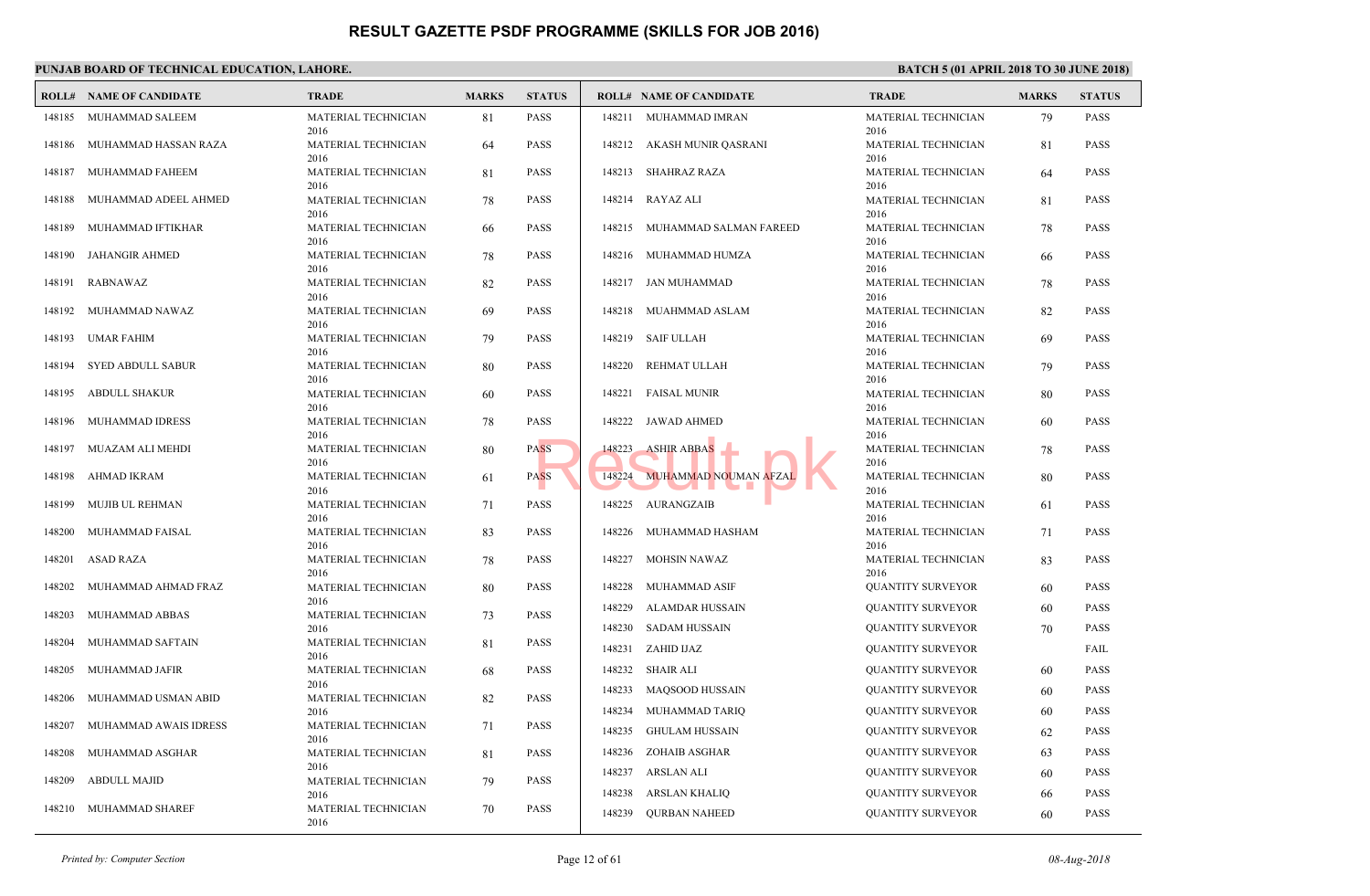|        | <b>ROLL# NAME OF CANDIDATE</b> | <b>TRADE</b>             | <b>MARKS</b> | <b>STATUS</b> |        | <b>ROLL# NAME OF CANDIDATE</b>                                      | <b>TRAL</b>  |
|--------|--------------------------------|--------------------------|--------------|---------------|--------|---------------------------------------------------------------------|--------------|
| 148240 | MOHAMMAD SHAHZAD ZAFFAR        | <b>QUANTITY SURVEYOR</b> | 65           | <b>PASS</b>   | 148275 | MUHAMMAD REHMAN                                                     | <b>OUAN</b>  |
| 148241 | <b>RASHID HUSSAIN</b>          | <b>QUANTITY SURVEYOR</b> | 60           | <b>PASS</b>   | 148276 | SHAHBAZ RASOOL                                                      | <b>QUAN</b>  |
| 148242 | <b>SHAHZAD RASOOL</b>          | <b>QUANTITY SURVEYOR</b> | 60           | <b>PASS</b>   |        | ARSHAD INSTITUTE OF TECHNOLOGY, MARRIAGE                            |              |
| 148243 | KHIZAR HAYYAT                  | <b>QUANTITY SURVEYOR</b> | 60           | <b>PASS</b>   |        | PINDI BYPASS, GUJRANWALA                                            |              |
| 148244 | MUHAMMAD RIZWAN                | <b>QUANTITY SURVEYOR</b> | 60           | <b>PASS</b>   |        | 148277 MUBASHAR IQBAL                                               | <b>CIVIL</b> |
| 148245 | KHALIL AHMAD                   | <b>QUANTITY SURVEYOR</b> | 65           | <b>PASS</b>   | 148278 | <b>ALI HAIDER</b>                                                   | <b>CIVIL</b> |
| 148246 | ZAIN ALI                       | <b>QUANTITY SURVEYOR</b> | 60           | <b>PASS</b>   | 148279 | <b>ZUNAIR ALI BHATTI</b>                                            | <b>CIVIL</b> |
| 148247 | <b>TAIMOOR ABBAS</b>           | <b>QUANTITY SURVEYOR</b> | 60           | <b>PASS</b>   | 148280 | <b>MANZOOR AHMAD</b>                                                | <b>CIVIL</b> |
| 148248 | <b>ABDUL MUHAIMIN</b>          | <b>QUANTITY SURVEYOR</b> | 68           | <b>PASS</b>   | 148281 | <b>WAQAR HASSAN</b>                                                 | <b>CIVIL</b> |
| 148249 | MUHAMMAD NAEEM                 | <b>QUANTITY SURVEYOR</b> |              | FAIL          | 148282 | HUSSAIN IRFAN                                                       | <b>CIVIL</b> |
| 148250 | MUHAMMAD YAQOOB                | <b>QUANTITY SURVEYOR</b> | 70           | <b>PASS</b>   | 148283 | MUHAMMAD AHMAD                                                      | <b>CIVIL</b> |
| 148251 | MUHAMMAD SHOAIB                | <b>QUANTITY SURVEYOR</b> |              | FAIL          | 148284 | <b>ADEEL BABAR</b>                                                  | <b>CIVIL</b> |
| 148252 | DILAWAR HUSSAIN                | <b>QUANTITY SURVEYOR</b> | 70           | <b>PASS</b>   | 148285 | <b>SADDAM HUSSAIN</b>                                               | <b>CIVIL</b> |
| 148253 | <b>ZILE REHMAN</b>             | <b>QUANTITY SURVEYOR</b> | 60           | <b>PASS</b>   | 148286 | MUHAMMAD ASIF SHAHZAD                                               | <b>CIVIL</b> |
| 148254 | MUHAMMAD RASHID LATIF          | <b>QUANTITY SURVEYOR</b> | 65           | <b>PASS</b>   | 148287 | MUHAMMAD ALI HABIB                                                  | <b>CIVIL</b> |
| 148255 | <b>ANSAR ABBAS</b>             | <b>QUANTITY SURVEYOR</b> | 60           | <b>PASS</b>   | 148288 | <b>NOMAN</b>                                                        | <b>CIVIL</b> |
| 148256 | WAJID MUSHTAQ                  | <b>QUANTITY SURVEYOR</b> | 70           | <b>PASS</b>   | 148289 | MUHAMMAD SALMAN                                                     | <b>CIVIL</b> |
| 148257 | MUHAMMAD RAMZAN'               | <b>QUANTITY SURVEYOR</b> | 70           | <b>PASS</b>   | 148290 | <b>QAISAR HABIB</b>                                                 | <b>CIVIL</b> |
| 148258 | <b>SHAHID HUSSAIN</b>          | <b>QUANTITY SURVEYOR</b> | 60           | <b>PASS</b>   | 148291 | <b>FAISAL</b>                                                       | <b>CIVIL</b> |
| 148259 | MOHAMMAD FIAZ                  | <b>QUANTITY SURVEYOR</b> | 70           | <b>PASS</b>   | 148292 | <b>UMAIR ASHRAF</b>                                                 | <b>CIVIL</b> |
| 148260 | <b>GOHAR REHMAN</b>            | <b>QUANTITY SURVEYOR</b> | 70           | <b>PASS</b>   | 148293 | <b>HASSAN ILYAS</b>                                                 | <b>CIVIL</b> |
| 148261 | MUHAMMAAD YOUSAF               | <b>QUANTITY SURVEYOR</b> | 60           | <b>PASS</b>   | 148294 | <b>FALAK SHAIR</b>                                                  | <b>CIVIL</b> |
| 148262 | <b>ZISHAN SARWAR</b>           | <b>QUANTITY SURVEYOR</b> | 65           | <b>PASS</b>   | 148295 | MUHAMMAD REHMAN                                                     | <b>CIVIL</b> |
| 148263 | MUHAMMAD HASHIM                | <b>QUANTITY SURVEYOR</b> | 70           | <b>PASS</b>   | 148296 | MUHAMMAD ADEEL AHMAD                                                | <b>CIVIL</b> |
| 148264 | MUHAMMAD RAMZAN'               | <b>QUANTITY SURVEYOR</b> | 70           | <b>PASS</b>   | 148297 | <b>ABBAS AHMAD</b>                                                  | <b>CIVIL</b> |
| 148265 | MUHAMMAD ABU BAKAR SADDIQUE    | <b>QUANTITY SURVEYOR</b> | 75           | <b>PASS</b>   | 148298 | KHURAM SHAHZAD                                                      | <b>CIVIL</b> |
| 148266 | MUHAMMAD ISRAR                 | <b>QUANTITY SURVEYOR</b> | 75           | <b>PASS</b>   | 148299 | <b>ALI JAVED</b>                                                    | <b>CIVIL</b> |
| 148267 | <b>SULEMAN AZHAR</b>           | <b>QUANTITY SURVEYOR</b> | 70           | <b>PASS</b>   | 148300 | MUHAMMAD NOMAN KHAN                                                 | <b>CIVIL</b> |
| 148268 | <b>HASNAIN ABBAS</b>           | <b>QUANTITY SURVEYOR</b> |              | FAIL          | 148301 | NOMAN NAWAZ BAIG                                                    | <b>CIVIL</b> |
| 148269 | <b>KHIZAR HAYYAT</b>           | <b>QUANTITY SURVEYOR</b> | 60           | <b>PASS</b>   | 148302 | <b>DILAWAR</b>                                                      | <b>CIVIL</b> |
| 148270 | ABDUL SAMI JAN                 | <b>QUANTITY SURVEYOR</b> | 75           | <b>PASS</b>   |        | PUNJAB POLY TECHNIC INSTITUTE, JHANG, PUNJA                         |              |
| 148271 | MUHAMMAD SULEMAN               | <b>QUANTITY SURVEYOR</b> | 65           | <b>PASS</b>   | 148303 | NEAR GOJRA RAILWAY CROSSING JHANG, JHANG<br>GHULAM MUHAMMAD JILLANI | <b>CIVIL</b> |
| 148272 | <b>SAEED AHMAD</b>             | <b>QUANTITY SURVEYOR</b> | 65           | <b>PASS</b>   | 148304 | <b>KAMRAN ALI</b>                                                   | <b>CIVIL</b> |
| 148273 | <b>KASHIF SAEED</b>            | <b>QUANTITY SURVEYOR</b> | 75           | <b>PASS</b>   | 148305 | <b>MUZAMMIL HUSSAIN</b>                                             | <b>CIVIL</b> |
| 148274 | MUSHTAQ AHMAD                  | <b>QUANTITY SURVEYOR</b> | 60           | <b>PASS</b>   |        | 148306 ABDUL WAHID                                                  | <b>CIVIL</b> |
|        |                                |                          |              |               |        |                                                                     |              |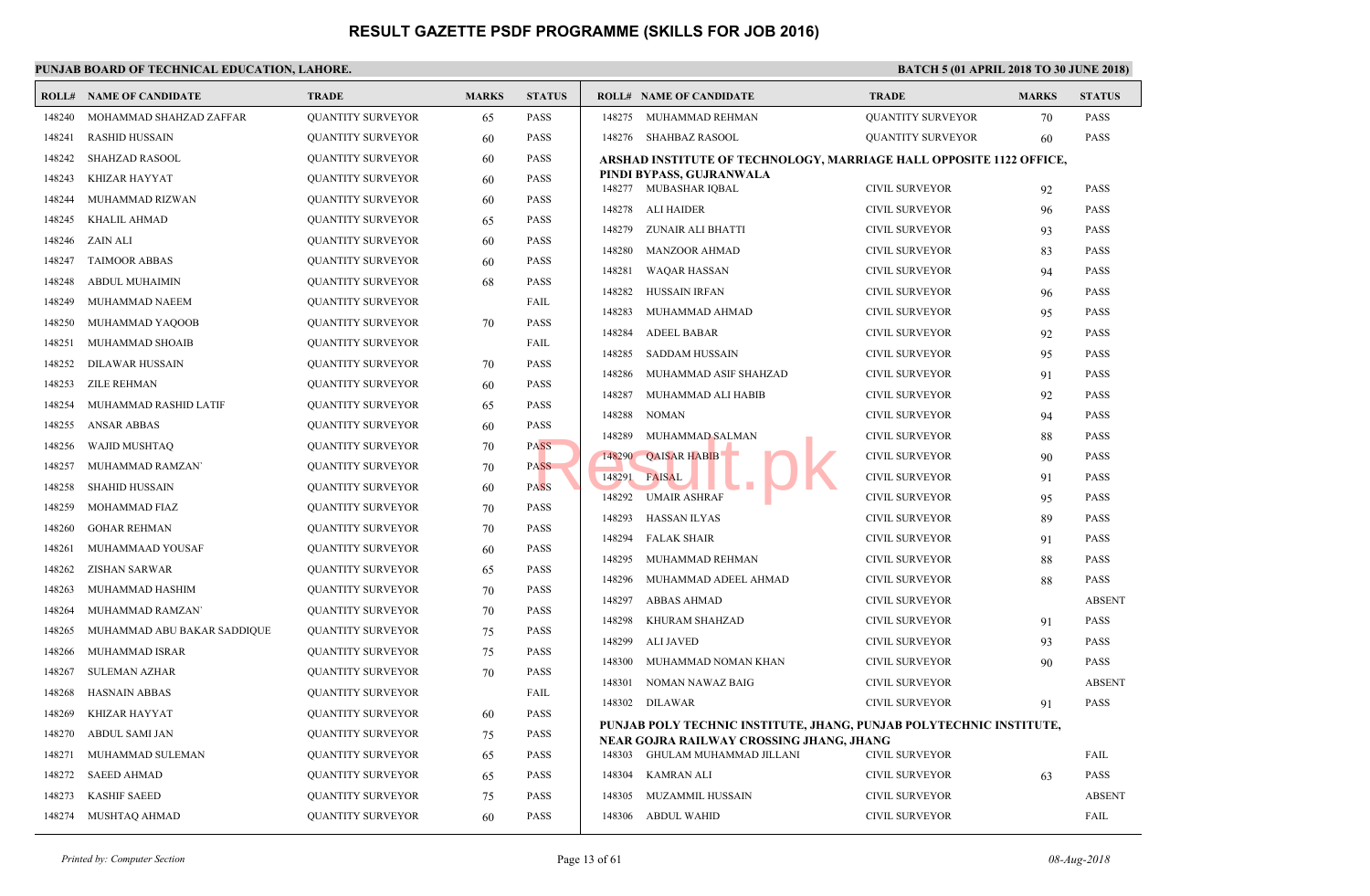|        | <b>ROLL# NAME OF CANDIDATE</b> | <b>TRADE</b>          | <b>MARKS</b> | <b>STATUS</b> |        | <b>ROLL# NAME OF CANDIDATE</b> | <b>TRAL</b>  |
|--------|--------------------------------|-----------------------|--------------|---------------|--------|--------------------------------|--------------|
| 148307 | ALI AHMAD                      | <b>CIVIL SURVEYOR</b> |              | FAIL          | 148342 | NISAR AHMAD                    | <b>CIVIL</b> |
| 148308 | <b>ZEESHAN ASHRAF</b>          | <b>CIVIL SURVEYOR</b> |              | FAIL          | 148343 | <b>WAJID UR REHMAN</b>         | <b>CIVIL</b> |
| 148309 | MUHAMMAD SHAHID                | <b>CIVIL SURVEYOR</b> | 65           | <b>PASS</b>   | 148344 | MUHAMMAD SHAFIQUE              | <b>CIVIL</b> |
| 148310 | MUHAMMAD ASLAM                 | <b>CIVIL SURVEYOR</b> |              | FAIL          | 148345 | <b>FAKHAR ABBAS</b>            | <b>CIVIL</b> |
| 148311 | ASIM IQBAL                     | <b>CIVIL SURVEYOR</b> |              | FAIL          | 148346 | <b>SAMI ULLAH</b>              | <b>CIVIL</b> |
| 148312 | <b>MAHAD YASEEN</b>            | <b>CIVIL SURVEYOR</b> |              | FAIL          | 148347 | <b>NAVEED IQBAL</b>            | <b>CIVIL</b> |
| 148313 | ANWAR JABBAR                   | <b>CIVIL SURVEYOR</b> |              | FAIL          | 148348 | <b>QAMAR ABBAS</b>             | <b>CIVIL</b> |
| 148314 | <b>HASNAIN MOAVIA</b>          | <b>CIVIL SURVEYOR</b> |              | <b>ABSENT</b> | 148349 | <b>BILAL ASLAM</b>             | <b>CIVIL</b> |
| 148315 | MUHAMMAD USMAN                 | <b>CIVIL SURVEYOR</b> |              | <b>ABSENT</b> | 148350 | MUHAMMAD UMAIR                 | <b>CIVIL</b> |
| 148316 | <b>GHULAM ABBAS</b>            | <b>CIVIL SURVEYOR</b> | 70           | <b>PASS</b>   | 148351 | <b>SHAFQUAT ALI</b>            | <b>CIVIL</b> |
| 148317 | MUHAMMAD HASSNAIN SAJID        | CIVIL SURVEYOR        | 67           | <b>PASS</b>   | 148352 | <b>SHAH ZAIB</b>               | <b>CIVIL</b> |
| 148318 | <b>IRFAN HAIDER</b>            | <b>CIVIL SURVEYOR</b> |              | FAIL          | 148353 | MUHAMMAD TAHIR                 | <b>CIVIL</b> |
| 148319 | MUHAMMAD SHAHID                | <b>CIVIL SURVEYOR</b> | 60           | <b>PASS</b>   | 148354 | <b>DANISH IQBAL</b>            | <b>CIVIL</b> |
| 148320 | MUHAMMAD ZESHAN MUNIR          | <b>CIVIL SURVEYOR</b> |              | FAIL          | 148355 | MUHAMMAD HASSAN                | <b>CIVIL</b> |
| 148321 | <b>MUJAHID ABBAS</b>           | <b>CIVIL SURVEYOR</b> |              | FAIL          | 148356 | FRAZ AHMAD KHAN                | <b>CIVIL</b> |
| 148322 | <b>WASEEM ABBAS</b>            | <b>CIVIL SURVEYOR</b> | 67           | <b>PASS</b>   | 148357 | <b>QAMAR ABBAS</b>             | <b>CIVIL</b> |
| 148323 | <b>UMAR FAROOQ</b>             | <b>CIVIL SURVEYOR</b> |              | FAIL          | 148358 | MUHAMMAD ABDUL RAHEEM          | <b>CIVIL</b> |
| 148324 | MUHAMMAD KHAWAR NAWAZ          | <b>CIVIL SURVEYOR</b> |              | FAIL          | 148359 | <b>USMAN GHANI</b>             | <b>QUAN</b>  |
| 148325 | <b>GHAZANFAR ALI SHAHID</b>    | <b>CIVIL SURVEYOR</b> |              | <b>FAIL</b>   | 148360 | <b>TOUSEEF ASHRAF</b>          | <b>QUAN</b>  |
| 148326 | <b>SADAM HUSSAIN</b>           | <b>CIVIL SURVEYOR</b> |              | FAIL          | 148361 | <b>NASIR ALI</b>               | <b>QUAN</b>  |
| 148327 | MUHAMMAD IMRAN                 | <b>CIVIL SURVEYOR</b> | 67           | <b>PASS</b>   | 148362 | MUHAMMAD IBRAHIM               | <b>QUAN</b>  |
| 148328 | <b>AFZAAL SAFDAR</b>           | <b>CIVIL SURVEYOR</b> | 65           | <b>PASS</b>   | 148363 | MUHAMMAD SHAHBAZ               | <b>QUAN</b>  |
| 148329 | MUHAMMAD HAMZA                 | <b>CIVIL SURVEYOR</b> |              | FAIL          | 148364 | <b>UBAIDULLAH FAROOQ</b>       | <b>OUAN</b>  |
| 148330 | SAQLAIN ABBAS KHAN             | CIVIL SURVEYOR        |              | <b>ABSENT</b> | 148365 | MUHAMMAD ABUBAKAR              | <b>QUAN</b>  |
| 148331 | <b>BILAL AKHTAR</b>            | <b>CIVIL SURVEYOR</b> | 65           | <b>PASS</b>   | 148366 | <b>ALI HASSAN</b>              | <b>QUAN</b>  |
| 148332 | MUHAMMAD IRFAN                 | <b>CIVIL SURVEYOR</b> |              | FAIL          | 148367 | <b>ATIF SHEERAZ</b>            | <b>QUAN</b>  |
| 148333 | <b>ZEESHAN SAFDAR</b>          | <b>CIVIL SURVEYOR</b> |              | FAIL          | 148368 | <b>TAHIR ALI</b>               | <b>OUAN</b>  |
| 148334 | MUDASSAR ASLAM                 | <b>CIVIL SURVEYOR</b> |              | FAIL          | 148369 | <b>LIAQAT ALI</b>              | <b>QUAN</b>  |
| 148335 | <b>WAJID KHAN</b>              | <b>CIVIL SURVEYOR</b> |              | FAIL          | 148370 | MUHAMMAD MUAZAM                | <b>QUAN</b>  |
| 148336 | <b>FAKHAR IMAM</b>             | <b>CIVIL SURVEYOR</b> |              | FAIL          | 148371 | NAEEM IQBAL                    | <b>QUAN</b>  |
| 148337 | <b>ABID ISHFAQ</b>             | <b>CIVIL SURVEYOR</b> |              | FAIL          | 148372 | <b>NAEEM AKHTAR</b>            | <b>OUAN</b>  |
| 148338 | <b>ASHAR MURTAZA</b>           | <b>CIVIL SURVEYOR</b> | 60           | <b>PASS</b>   | 148373 | <b>HABIB SULTAN</b>            | <b>QUAN</b>  |
| 148339 | MUHAMMAD ASAD NAWAZ            | <b>CIVIL SURVEYOR</b> |              | FAIL          | 148374 | <b>TAIMOOR FAROOQ</b>          | <b>QUAN</b>  |
| 148340 | <b>MUNAWAR ABBAS</b>           | <b>CIVIL SURVEYOR</b> | 76           | <b>PASS</b>   | 148375 | ZAIGHAM ABBAS                  | <b>QUAN</b>  |
| 148341 | MUHAMMAD ARSHAD                | <b>CIVIL SURVEYOR</b> |              | FAIL          | 148376 | MUHAMMAD SHOIB AKHTAR          | <b>QUAN</b>  |
|        |                                |                       |              |               |        |                                |              |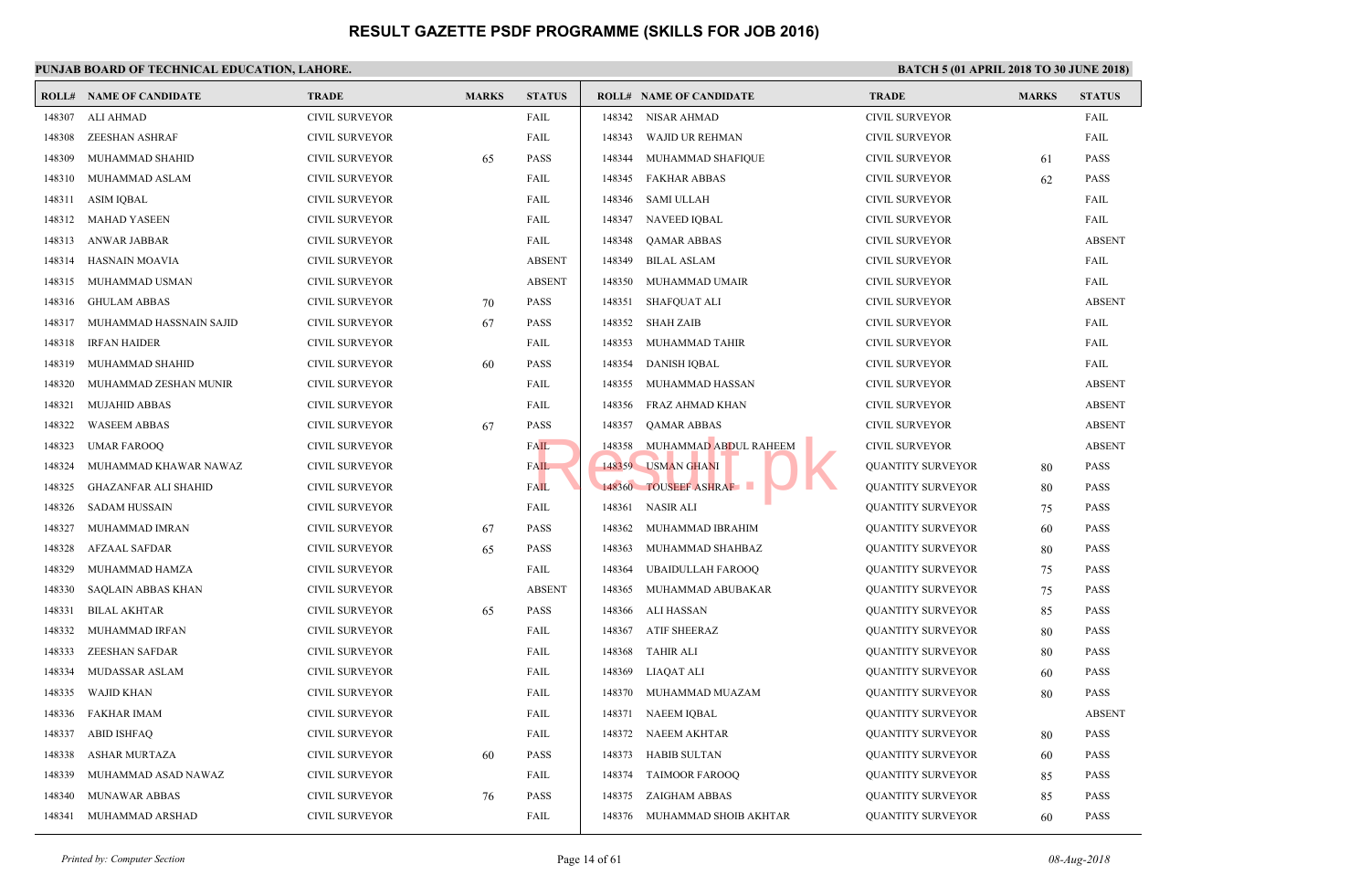|        | <b>ROLL# NAME OF CANDIDATE</b> | <b>TRADE</b>             | <b>MARKS</b> | <b>STATUS</b> |        | <b>ROLL# NAME OF CANDIDATE</b>             | <b>TRAL</b> |
|--------|--------------------------------|--------------------------|--------------|---------------|--------|--------------------------------------------|-------------|
| 148377 | <b>MUNEER ABBAS</b>            | <b>QUANTITY SURVEYOR</b> | 85           | <b>PASS</b>   | 148412 | ASIF MEHMOOD GILANI                        | <b>QUAN</b> |
| 148378 | <b>RAY SHEHRIYAR</b>           | <b>QUANTITY SURVEYOR</b> | 80           | <b>PASS</b>   |        | 148413 MUHAMMAD MUJAHID HAMEED             | <b>QUAN</b> |
| 148379 | MUHAMMAD ADNAN                 | <b>QUANTITY SURVEYOR</b> | 85           | <b>PASS</b>   |        | NATIONAL POLYTECHNIC INSTITUTE, GT ROAD, M |             |
| 148380 | <b>ABDUL WAQAR</b>             | <b>QUANTITY SURVEYOR</b> |              | <b>ABSENT</b> |        | 148414 ALI FAIZAN                          | <b>QUAN</b> |
| 148381 | <b>ABDUL REHMAN</b>            | <b>QUANTITY SURVEYOR</b> | 60           | <b>PASS</b>   | 148415 | <b>OAMAR ABBAS</b>                         | <b>QUAN</b> |
| 148382 | MUHAMMAD NASIR                 | <b>QUANTITY SURVEYOR</b> |              | <b>ABSENT</b> | 148416 | MUHAMMAD NABEEL                            | <b>QUAN</b> |
| 148383 | MUHAMMAD WAQAR HAIDER          | <b>QUANTITY SURVEYOR</b> |              | <b>ABSENT</b> | 148417 | MUHAMMAD HAMZA                             | QUAN        |
| 148384 | <b>TAHIR YASSIN</b>            | <b>QUANTITY SURVEYOR</b> | 85           | <b>PASS</b>   | 148418 | <b>SALMAN GHAFOOR</b>                      | <b>QUAN</b> |
| 148385 | MUHAMMAD SHAHZAD               | <b>QUANTITY SURVEYOR</b> |              | <b>ABSENT</b> | 148419 | MUHAMMAD ZAFAR MUSHTAQ                     | <b>QUAN</b> |
| 148386 | MUZAMAL RIZWAN                 | <b>QUANTITY SURVEYOR</b> | 90           | <b>PASS</b>   | 148420 | MUHAMMAD HAMZA                             | QUAN        |
| 148387 | <b>USAMA TAHIR</b>             | <b>QUANTITY SURVEYOR</b> | 90           | PASS          | 148421 | SHOUKAT HUSSAIN                            | <b>QUAN</b> |
| 148388 | <b>ASAD ABBAS</b>              | <b>QUANTITY SURVEYOR</b> | 85           | PASS          | 148422 | <b>NADEEM ABBAS</b>                        | <b>QUAN</b> |
| 148389 | <b>IRFAN HAIDER</b>            | <b>QUANTITY SURVEYOR</b> | 80           | <b>PASS</b>   | 148423 | <b>USMAN SHARIF KHAN</b>                   | <b>QUAN</b> |
| 148390 | MUHAMMAD SHAFNAN               | <b>QUANTITY SURVEYOR</b> | 80           | PASS          | 148424 | MUHAMMAD FAISAL MUKHTAR                    | <b>QUAN</b> |
| 148391 | MUHAMMAD JUNAID                | <b>QUANTITY SURVEYOR</b> | 80           | <b>PASS</b>   | 148425 | MUHAMMAD MAZHAR                            | QUAN        |
| 148392 | <b>ALI MAHBOOB</b>             | <b>QUANTITY SURVEYOR</b> | 85           | <b>PASS</b>   | 148426 | <b>NAVEED AHMAD</b>                        | <b>QUAN</b> |
| 148393 | <b>QALAB ABBAS</b>             | <b>QUANTITY SURVEYOR</b> | 70           | <b>PASS</b>   | 148427 | SABTAIN TAJJAMAL                           | <b>QUAN</b> |
| 148394 | <b>WAQAR HAIDER</b>            | <b>QUANTITY SURVEYOR</b> | 75           | <b>PASS</b>   |        | 148428 SYED ALI HASSAN                     | <b>QUAN</b> |
| 148395 | MUHAMMAD ALI                   | <b>QUANTITY SURVEYOR</b> | 75           | <b>PASS</b>   |        | 148429 MUHAMMAD IMRAN                      | <b>QUAN</b> |
| 148396 | MUHAMMAD AWAIS RAMZAN          | <b>QUANTITY SURVEYOR</b> | 80           | PASS          | 148430 | <b>AMIR SHAHZAD</b>                        | <b>QUAN</b> |
| 148397 | MUHAMMAD RIZWAN                | <b>QUANTITY SURVEYOR</b> | 80           | <b>PASS</b>   | 148431 | <b>BILAL AHMAD</b>                         | <b>QUAN</b> |
| 148398 | ALI HAMMAD                     | <b>QUANTITY SURVEYOR</b> | 75           | <b>PASS</b>   | 148432 | MUHAMMAD NAYYER                            | <b>QUAN</b> |
| 148399 | <b>ASAD IQBAL</b>              | <b>QUANTITY SURVEYOR</b> | 85           | <b>PASS</b>   | 148433 | HURAIRA ASHRAF                             | <b>QUAN</b> |
| 148400 | MEHMOOD SARFRAZ                | <b>QUANTITY SURVEYOR</b> | 80           | <b>PASS</b>   | 148434 | <b>AMIR JAVED</b>                          | <b>QUAN</b> |
| 148401 | MUHAMMAD ARSHAD                | <b>QUANTITY SURVEYOR</b> | 80           | PASS          | 148435 | ALI RAZA                                   | <b>QUAN</b> |
| 148402 | <b>ALI RAZA</b>                | <b>QUANTITY SURVEYOR</b> | 75           | <b>PASS</b>   | 148436 | SARFRAZ                                    | QUAN        |
| 148403 | <b>GHULAM ASGHAR</b>           | <b>QUANTITY SURVEYOR</b> | 85           | PASS          | 148437 | MUHAMMAD MUSHAHID                          | <b>QUAN</b> |
| 148404 | <b>MOSAWAR FAROOQ</b>          | <b>QUANTITY SURVEYOR</b> | 85           | PASS          | 148438 | MUHAMMAD KALEEM AKRAM                      | <b>QUAN</b> |
| 148405 | MUHAMMAD ARSHAD                | <b>QUANTITY SURVEYOR</b> | 80           | <b>PASS</b>   | 148439 | <b>UZAIR ZAHEER</b>                        | <b>QUAN</b> |
| 148406 | <b>ALLAH DITTA</b>             | <b>QUANTITY SURVEYOR</b> | 80           | PASS          | 148440 | <b>AZHAR ABBAS</b>                         | <b>QUAN</b> |
| 148407 | MUHAMMAD ABRAR                 | <b>QUANTITY SURVEYOR</b> | 80           | PASS          | 148441 | MUHAMMAD MUJAHID AMEEN                     | <b>QUAN</b> |
| 148408 | <b>JAN MUHAMMAD</b>            | <b>QUANTITY SURVEYOR</b> | 80           | PASS          | 148442 | AHTISHAM ALI                               | <b>QUAN</b> |
| 148409 | <b>SAMEER SATTAR</b>           | <b>QUANTITY SURVEYOR</b> | 80           | PASS          | 148443 | MUHAMMAD NABEEL                            | <b>QUAN</b> |
| 148410 | <b>SALEEM RAZA</b>             | <b>QUANTITY SURVEYOR</b> | 75           | <b>PASS</b>   | 148444 | MUHAMMAD HAMZA                             | QUAN        |
| 148411 | MUHAMMAD JAVID                 | <b>QUANTITY SURVEYOR</b> | 70           | PASS          |        | 148445 JAHANGIR                            | <b>QUAN</b> |
|        |                                |                          |              |               |        |                                            |             |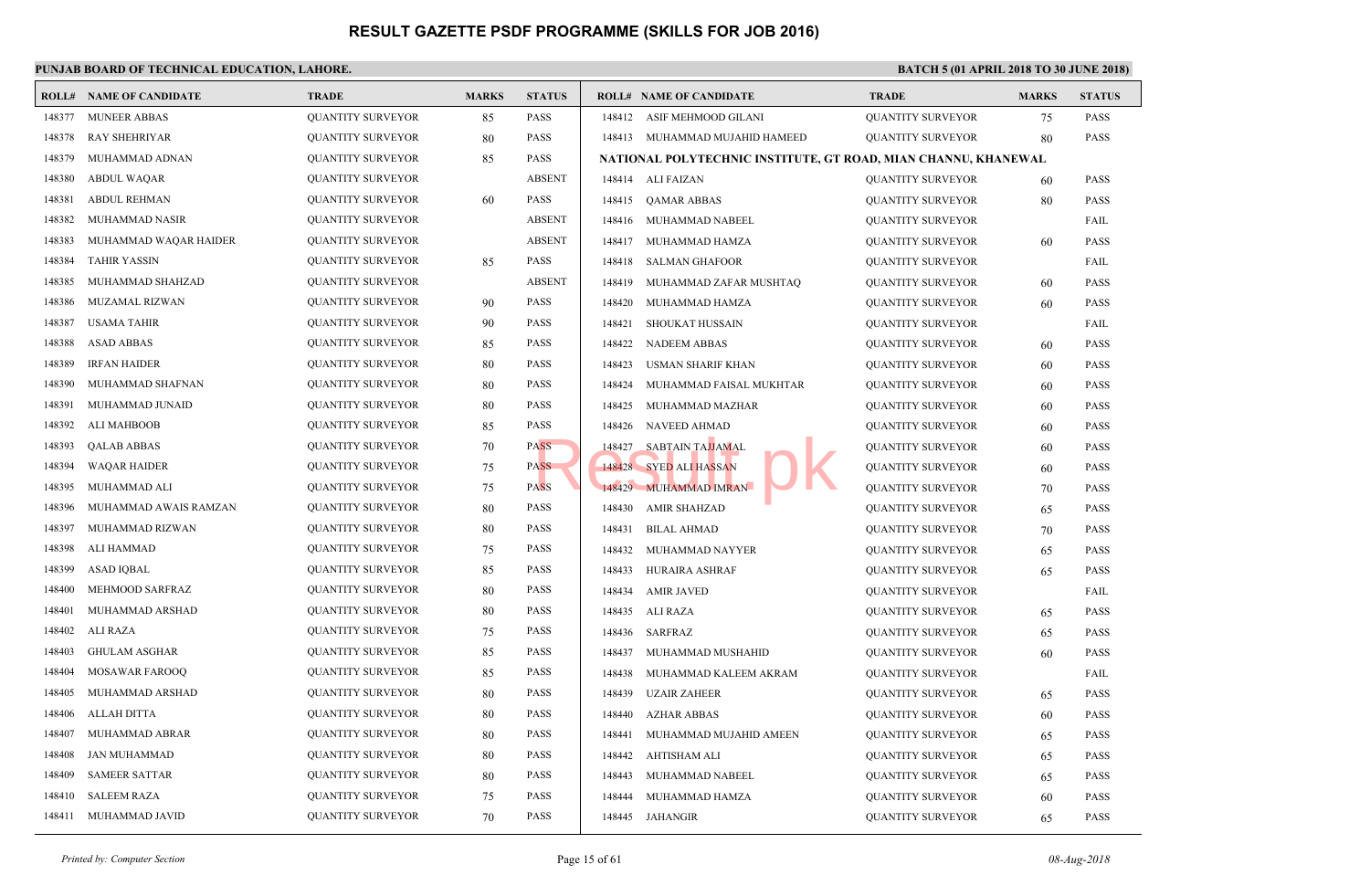|        | <b>ROLL# NAME OF CANDIDATE</b>                                | <b>TRADE</b>              | <b>MARKS</b> | <b>STATUS</b> | <b>ROLL# NAME OF CANDIDATE</b>     | <b>TRAL</b> |
|--------|---------------------------------------------------------------|---------------------------|--------------|---------------|------------------------------------|-------------|
| 148446 | MUHAMMAD USAMA FAROOQ                                         | <b>QUANTITY SURVEYOR</b>  | 60           | <b>PASS</b>   | <b>JAWERIA ABAS</b><br>148479      | <b>DOME</b> |
| 148447 | <b>SHAHNSHAH</b>                                              | <b>QUANTITY SURVEYOR</b>  | 60           | <b>PASS</b>   | 148480<br><b>SONIA SHAHZADI</b>    | <b>DOME</b> |
| 148448 | <b>AAMIR SAEED</b>                                            | <b>QUANTITY SURVEYOR</b>  | 60           | <b>PASS</b>   | 148481<br><b>SADIA AMEEN</b>       | <b>DOME</b> |
| 148449 | SAWOOD                                                        | <b>QUANTITY SURVEYOR</b>  | 65           | <b>PASS</b>   | 148482<br>REMSHA ASGHAR            | <b>DOME</b> |
| 148450 | <b>MUBASHIR HAMEED</b>                                        | <b>QUANTITY SURVEYOR</b>  | 60           | <b>PASS</b>   | <b>SADIA GHANI</b><br>148483       | <b>DOME</b> |
| 148451 | <b>AMEER HAMZA</b>                                            | <b>QUANTITY SURVEYOR</b>  | 65           | <b>PASS</b>   | 148484<br><b>SADIA RUAF</b>        | <b>DOME</b> |
| 148452 | <b>BILAL ALI</b>                                              | <b>QUANTITY SURVEYOR</b>  | 65           | <b>PASS</b>   | 148485<br><b>SOBIA RIAZ</b>        | <b>DOME</b> |
| 148453 | MUHAMMAD BILAL                                                | <b>QUANTITY SURVEYOR</b>  | 60           | <b>PASS</b>   | 148486<br>JAWERIA MIRYAM           | <b>DOME</b> |
| 148454 | MUHAMMAD SHAFIQUE                                             | <b>QUANTITY SURVEYOR</b>  | 60           | <b>PASS</b>   | 148487<br>ABDIA KHAN               | <b>DOME</b> |
| 148455 | <b>HAFIZ SAJJAD GUL</b>                                       | <b>QUANTITY SURVEYOR</b>  | 60           | <b>PASS</b>   | 148488<br><b>SUMAIRA MUNEER</b>    | <b>DOME</b> |
| 148456 | KASHIF MAHMOOD                                                | <b>QUANTITY SURVEYOR</b>  | 60           | <b>PASS</b>   | 148489<br>AQSA                     | <b>DOME</b> |
| 148457 | <b>UZAIR MEHMOOD</b>                                          | <b>QUANTITY SURVEYOR</b>  |              | FAIL          | 148490<br><b>SAMRA FATIMA</b>      | <b>DOME</b> |
| 148458 | <b>AWAIS JAVAID</b>                                           | <b>QUANTITY SURVEYOR</b>  | 65           | <b>PASS</b>   | <b>SAWERA JAVED</b><br>148491      | <b>DOME</b> |
| 148459 | <b>UMAR MANZOOR</b>                                           | <b>QUANTITY SURVEYOR</b>  | 60           | <b>PASS</b>   | 148492<br><b>FOZIA BIBI</b>        | <b>DOME</b> |
| 148460 | <b>ARAIB HASSAN</b>                                           | <b>QUANTITY SURVEYOR</b>  | 70           | <b>PASS</b>   | 148493<br><b>SANA KANWAL</b>       | <b>DOME</b> |
| 148461 | <b>AZEEM SHAHID</b>                                           | <b>QUANTITY SURVEYOR</b>  | 60           | <b>PASS</b>   | 148494<br><b>SABA LIAQAT</b>       | <b>DOME</b> |
| 148462 | MUHAMMAD NUMAN MAQSOOD                                        | <b>QUANTITY SURVEYOR</b>  | 60           | PASS          | <b>ZAHIDA PARVEEN</b><br>148495    | <b>DOME</b> |
| 148463 | MUHAMMAD AMIR                                                 | <b>QUANTITY SURVEYOR</b>  |              | FAIL          | 148496 KANEEZ AYESHA               | <b>DOME</b> |
| 148464 | MUHAMMAD WARIS                                                | <b>QUANTITY SURVEYOR</b>  | 60           | <b>PASS</b>   | 148497 AMINA ARSHAD                | <b>DOME</b> |
| 148465 | ZEESHAN                                                       | <b>QUANTITY SURVEYOR</b>  | 60           | <b>PASS</b>   | IZZA MUBEEN<br>148498              | <b>DOME</b> |
|        | MARKAZI ANJUMAN ISLAMIA, POLYTECHNIC VOCATIONAL INSTITUTE FOR |                           |              |               | 148499<br><b>SHANZA ZAFAR</b>      | <b>DOME</b> |
|        | WOMEN MUSAVIRK, MIAN CHANNU, MIAN CHANNU                      |                           |              |               | 148500<br><b>UZMA SHAFIQ</b>       | <b>DOME</b> |
|        | 148466 AFSHAN BIBI                                            | <b>DOMESTIC TAILORING</b> | 87           | <b>PASS</b>   | 148501<br><b>JAVERIA SHEHZAD</b>   | <b>DOME</b> |
| 148467 | ALIA BIBI                                                     | <b>DOMESTIC TAILORING</b> | 86           | <b>PASS</b>   | 148502<br><b>MAMONA ZIA</b>        | <b>DOME</b> |
| 148468 | ZULAIKHA BIBI                                                 | DOMESTIC TAILORING        | 87           | <b>PASS</b>   | <b>HAFISA SHAFIQ</b><br>148503     | <b>DOME</b> |
| 148469 | <b>ASMA PARVEEN</b>                                           | DOMESTIC TAILORING        | 87           | <b>PASS</b>   | 148504<br><b>AQSA HAMEED</b>       | <b>DOME</b> |
| 148470 | <b>TASNEEM AKHTAR</b>                                         | DOMESTIC TAILORING        | 88           | <b>PASS</b>   | 148505<br><b>SHABANA ASHRAF</b>    | <b>DOME</b> |
| 148471 | <b>KOUSAR BATOOL</b>                                          | <b>DOMESTIC TAILORING</b> | 89           | <b>PASS</b>   | 148506<br><b>TANZEELA SIKANDER</b> | <b>DOME</b> |
| 148472 | <b>SADIA ASGHAR</b>                                           | <b>DOMESTIC TAILORING</b> | 89           | <b>PASS</b>   | 148507<br><b>SAVEERA PARVEEN</b>   | <b>DOME</b> |
| 148473 | ZUBAIRI KHALID                                                | DOMESTIC TAILORING        | 90           | <b>PASS</b>   | 148508<br><b>MUZNA FAROOQ</b>      | <b>DOME</b> |
| 148474 | <b>SAIMA</b>                                                  | <b>DOMESTIC TAILORING</b> | 85           | <b>PASS</b>   | 148509<br><b>SOBIA FAROOO</b>      | <b>DOME</b> |
| 148475 | <b>RIDA RIAZ</b>                                              | DOMESTIC TAILORING        | 89           | <b>PASS</b>   | 148510<br><b>RASHIDA PERVEEN</b>   | <b>DOME</b> |
| 148476 | <b>AMBER USMAN</b>                                            | DOMESTIC TAILORING        | 89           | <b>PASS</b>   | 148511<br>RIZWANA KHURSHEED        | <b>DOME</b> |
| 148477 | <b>SHALA ASLAM</b>                                            | DOMESTIC TAILORING        | 90           | <b>PASS</b>   | 148512 TEHMINA MANZOOR             | <b>DOME</b> |
| 148478 | ABDIA BIBI                                                    | DOMESTIC TAILORING        | 90           | <b>PASS</b>   | 148513 TAHMINA KOUSAR              | <b>DOME</b> |
|        |                                                               |                           |              |               |                                    |             |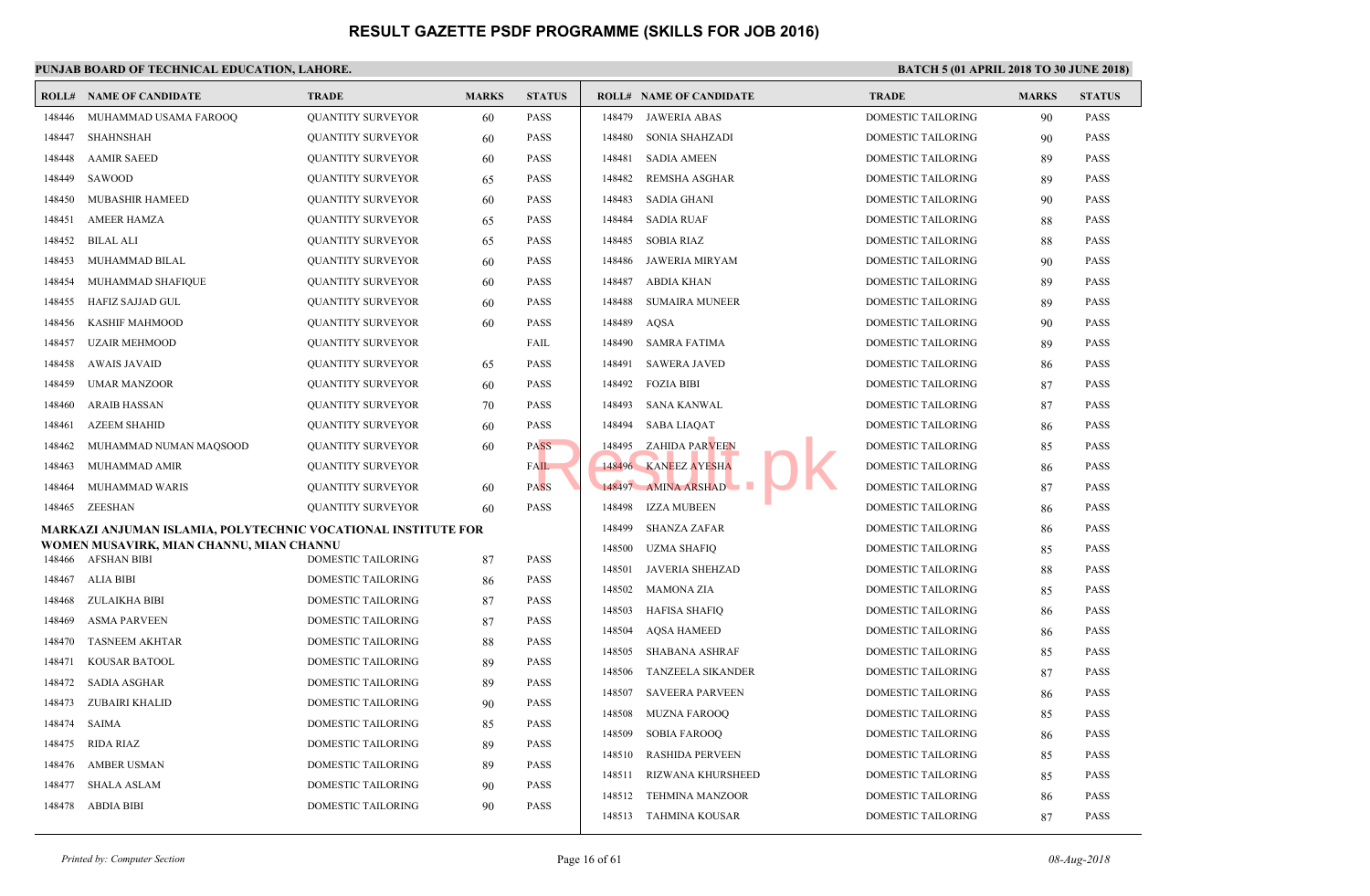|        | <b>ROLL# NAME OF CANDIDATE</b>                                         | <b>TRADE</b>              | <b>MARKS</b> | <b>STATUS</b> |        | <b>ROLL# NAME OF CANDIDATE</b> | <b>TRAL</b>  |
|--------|------------------------------------------------------------------------|---------------------------|--------------|---------------|--------|--------------------------------|--------------|
| 148514 | NAFEESA AKMAL                                                          | DOMESTIC TAILORING        | 85           | <b>PASS</b>   | 148547 | MUHAMMAD NAJAM IQBAL SHAH      | <b>MILLV</b> |
|        | 148515 NASEEM AKHTAR                                                   | <b>DOMESTIC TAILORING</b> | 87           | <b>PASS</b>   | 148548 | MUHAMMAD DILAWAR KHAN          | <b>MILLV</b> |
|        | <b>DESCON TECHNICAL INSTITUTE, 2-KM DEFENCE ROAD, OFF 24-KM MULTAN</b> |                           |              |               | 148549 | <b>HAMZA ARSHAD</b>            | <b>MILLV</b> |
|        | ROAD, MOHLANWAL CHOWK, LAHORE<br>148516 MUHAMMAD AMIR ALI MUGHAL       |                           |              | <b>PASS</b>   | 148550 | NADEEM ISMAIL                  | <b>MILLV</b> |
|        |                                                                        | MILLWRIGHT                | 83           |               | 148551 | WAQAS AMJAD                    | <b>MILLV</b> |
| 148517 | ADEEL HUSSAIN                                                          | MILLWRIGHT                | 79           | <b>PASS</b>   | 148552 | GULFAM                         | <b>MILLV</b> |
| 148518 | MUHAMMAD ADEEL                                                         | MILLWRIGHT                | 78           | <b>PASS</b>   | 148553 | MUHAMMAD OSAMA ABID            | <b>MILLV</b> |
| 148519 | DIMAS MASIH                                                            | MILLWRIGHT                | 84           | <b>PASS</b>   | 148554 | <b>HAIDER ALI</b>              | <b>MILLV</b> |
| 148520 | <b>QADEER AHMAD</b>                                                    | MILLWRIGHT                | 79           | <b>PASS</b>   | 148555 | MUHAMMAD JUNAID                | <b>MILLV</b> |
| 148521 | <b>ADNAN KHAN</b>                                                      | MILLWRIGHT                | 84           | <b>PASS</b>   | 148556 | SAJID ALI                      | <b>MILLV</b> |
| 148522 | <b>AZEEM SARWAR</b>                                                    | MILLWRIGHT                | 80           | <b>PASS</b>   | 148557 | MUHAMMAD MATIULLAH             | <b>MILLV</b> |
| 148523 | <b>TALHA SARWAR</b>                                                    | MILLWRIGHT                | 83           | <b>PASS</b>   | 148558 | <b>SAEED RIAZ</b>              | <b>MILLV</b> |
| 148524 | <b>MAQSOOD SHAHID</b>                                                  | MILLWRIGHT                | 81           | <b>PASS</b>   | 148559 | AWAIS ALI                      | <b>MILLV</b> |
| 148525 | <b>ASIF IQBAL</b>                                                      | MILLWRIGHT                | 87           | <b>PASS</b>   | 148560 | <b>WASEEM AKRAM</b>            | <b>MILLV</b> |
| 148526 | MUBBASHAR ALI                                                          | MILLWRIGHT                | 86           | <b>PASS</b>   | 148561 | NUMAN HAIDER                   | <b>MILLV</b> |
| 148527 | <b>AFZAAL RASHEED</b>                                                  | MILLWRIGHT                | 81           | <b>PASS</b>   | 148562 | <b>TANVEER AHMAD</b>           | <b>MILLV</b> |
| 148528 | <b>SAMMAR ABBAS</b>                                                    | MILLWRIGHT                | 80           | <b>PASS</b>   | 148563 | <b>MUHAMMAD MUSA</b>           | <b>MILLV</b> |
| 148529 | <b>ISRAR GHOURI</b>                                                    | MILLWRIGHT                | 81           | <b>PASS</b>   |        | 148564 ABID BIN HABIB          | <b>MILLV</b> |
| 148530 | <b>ABDUL RAUF NADEEM</b>                                               | MILLWRIGHT                | 83           | <b>PASS</b>   |        | 148565 MUHAMMAD BILAL          | <b>MILLV</b> |
| 148531 | HASSAN ALI                                                             | MILLWRIGHT                | 84           | <b>PASS</b>   |        |                                |              |
| 148532 | HASSAN MUSTAFA                                                         | MILLWRIGHT                | 83           | <b>PASS</b>   | 148566 | AMMAR SHAHID                   | <b>MILLV</b> |
| 148533 | MUHAMMAD ALI                                                           | MILLWRIGHT                | 86           | <b>PASS</b>   |        | 148567 FAISAL HANIF            | <b>MILLV</b> |
| 148534 | MUHAMMAD SHAHBAZ                                                       | MILLWRIGHT                | 86           | <b>PASS</b>   | 148568 | AQIB ALI                       | <b>MILLV</b> |
| 148535 | NOUMAN EJAZ                                                            | MILLWRIGHT                | 81           | <b>PASS</b>   | 148569 | SYED SADDAM HUSSAIN            | <b>MILLV</b> |
| 148536 | NASIR MUMTAZ                                                           | MILLWRIGHT                | 78           | <b>PASS</b>   | 148570 | HAMZA HABEEB                   | <b>MILLV</b> |
| 148537 | ZAHEER AHMAD                                                           | MILLWRIGHT                | 84           | <b>PASS</b>   | 148571 | <b>ADEEL AHMED</b>             | <b>MILLV</b> |
| 148538 | YOUNIS MASIH                                                           | MILLWRIGHT                | 87           | <b>PASS</b>   | 148572 | <b>AQEEL AHMED</b>             | <b>MILLV</b> |
| 148539 | <b>NAVEED HUSSAIN</b>                                                  | MILLWRIGHT                | 85           | <b>PASS</b>   | 148573 | <b>HAMES RAZA</b>              | <b>MILLV</b> |
| 148540 | WAQAR ALI                                                              | MILLWRIGHT                | 84           | <b>PASS</b>   | 148574 | MUHAMMAD ADEEL                 | <b>MILLV</b> |
| 148541 | MUHAMMAD KAMRAN MEHDI                                                  | MILLWRIGHT                | 83           | <b>PASS</b>   | 148575 | AHTASHAM UL HAQ                | <b>MILLV</b> |
| 148542 | MUHAMMAD MUZAMMIL YASEEN                                               | MILLWRIGHT                | 87           | <b>PASS</b>   | 148576 | <b>USMAN NADEEM</b>            | <b>MILLV</b> |
| 148543 | MUZAMIL RASHEED                                                        | MILLWRIGHT                | 87           | <b>PASS</b>   | 148577 | <b>KASHIF BILAL</b>            | <b>MILLV</b> |
| 148544 | RAHAT ALI                                                              | MILLWRIGHT                | 83           | <b>PASS</b>   | 148578 | MUHAMMAD ADNAN KHALID          | <b>MILLV</b> |
| 148545 | MUHAMMAD IRFAN                                                         | MILLWRIGHT                | 85           | <b>PASS</b>   | 148579 | <b>SHAKEEL AHMED</b>           | <b>MILLV</b> |
| 148546 | MUHAMMAD IMRAN ASHRAF                                                  | MILLWRIGHT                | 81           | <b>PASS</b>   | 148580 | <b>WASIM WAHEED</b>            | <b>MILLV</b> |
|        |                                                                        |                           |              |               | 148581 | MUHAMMAD MOHTASIM ALTAF        | <b>MILLV</b> |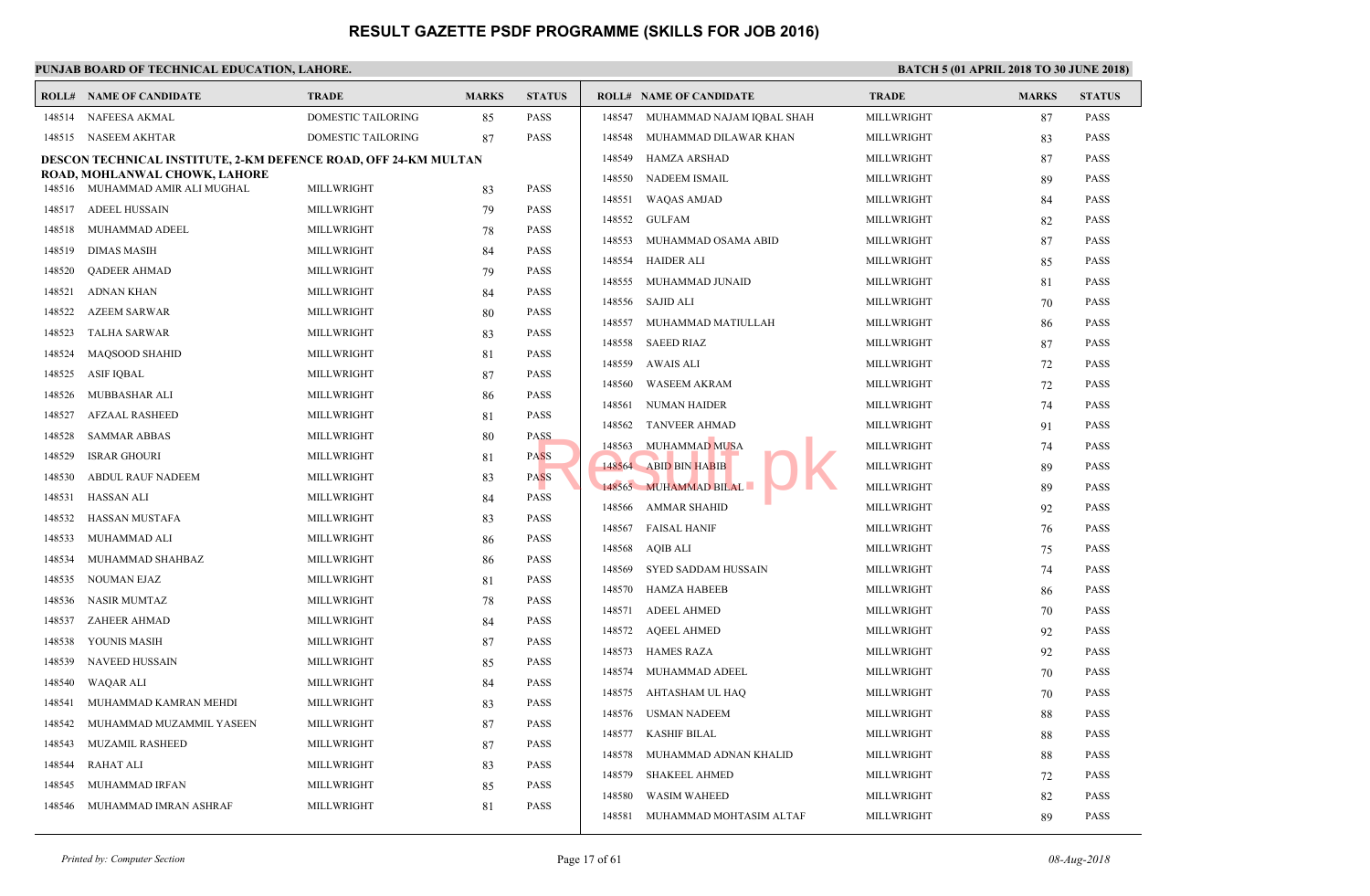|        | <b>ROLL# NAME OF CANDIDATE</b> | <b>TRADE</b> | <b>MARKS</b> | <b>STATUS</b> |        | <b>ROLL# NAME OF CANDIDATE</b>                                  | <b>TRAL</b>  |
|--------|--------------------------------|--------------|--------------|---------------|--------|-----------------------------------------------------------------|--------------|
| 148582 | <b>WASEEM CHAND</b>            | MILLWRIGHT   | 78           | <b>PASS</b>   |        | 148617 USAMA YASIR                                              | <b>MILLV</b> |
| 148583 | MUHAMMAD IKRAM                 | MILLWRIGHT   | 88           | <b>PASS</b>   |        | <b>INSTITUTE OF ENGINEERING &amp; TECHNOLOGY, NTC</b>           |              |
| 148584 | MUHAMMAD SUFYAN                | MILLWRIGHT   | 91           | <b>PASS</b>   | 148618 | NEAR DRY PORT MUGHALPURA, LAHORE, LAHORE<br><b>ABDUL REHMAN</b> | MACH         |
| 148585 | <b>RIZWAN ALI</b>              | MILLWRIGHT   | 88           | <b>PASS</b>   | 148619 | MIAN FAIZAN ALI                                                 | <b>MACH</b>  |
| 148586 | <b>ABBAS MASOOM</b>            | MILLWRIGHT   | 76           | <b>PASS</b>   | 148620 |                                                                 | <b>MACH</b>  |
| 148587 | <b>USAMA FIAZ</b>              | MILLWRIGHT   | 87           | <b>PASS</b>   |        | MUHAMMAD MOAZZAM NASIR<br><b>TANVEER</b>                        |              |
| 148588 | <b>RIAZ AHMED</b>              | MILLWRIGHT   | 98           | <b>PASS</b>   | 148621 | MUHAMMAD FAYYAZ                                                 | <b>MACH</b>  |
| 148589 | <b>SHAKIR ABBAS</b>            | MILLWRIGHT   | 80           | <b>PASS</b>   | 148622 | MUHAMMAD ARSLAN SUBHANI                                         | MACH         |
| 148590 | HAFIZ MUHAMMAD FARHAN          | MILLWRIGHT   | 90           | <b>PASS</b>   | 148623 | ZAIN UL JABBAR                                                  | <b>MACH</b>  |
| 148591 | MUHAMMAD SHAHZAD ABBASI        | MILLWRIGHT   | 98           | <b>PASS</b>   | 148624 | MUHAMMAD ATHAR HAMID                                            | <b>MACH</b>  |
| 148592 | <b>SYED BAQIR ABBAS</b>        | MILLWRIGHT   | 85           | <b>PASS</b>   | 148625 | MUHAMMAD AMMAD SHAHID                                           | MACH         |
| 148593 | MUHAMMAD SHAHID AFZAL          | MILLWRIGHT   | 88           | <b>PASS</b>   | 148626 | <b>NOOR UL HASSAN</b>                                           | <b>MACH</b>  |
| 148594 | <b>IMRAN HAIDER</b>            | MILLWRIGHT   | 94           | <b>PASS</b>   | 148627 | <b>ABDUL SALAM</b>                                              | <b>MACH</b>  |
| 148595 | <b>NABEEL ANJUM</b>            | MILLWRIGHT   | 100          | <b>PASS</b>   | 148628 | ZAIN MUSHTAQ                                                    | <b>MACH</b>  |
| 148596 | <b>ABDUL QADIR</b>             | MILLWRIGHT   | 94           | <b>PASS</b>   | 148629 | MUHAMMAD ABRAR                                                  | <b>MACH</b>  |
| 148597 | ABDUL QADEER KHAN              | MILLWRIGHT   | 100          | <b>PASS</b>   | 148630 | TAYYAB IQBAL                                                    | <b>MACH</b>  |
| 148598 | SHAMSHER AHMAD KHAN            | MILLWRIGHT   | 87           | <b>PASS</b>   | 148631 | MUHAMMAD BILAL KHAN                                             | <b>MACH</b>  |
| 148599 | HAFIZ UMAIR HAYAT KHAN         | MILLWRIGHT   | 100          | <b>PASS</b>   | 148632 | <b>MUHAMMAD NADEEM</b>                                          | <b>MACH</b>  |
| 148600 | HAFIZ ABDUL BASIT SHAH         | MILLWRIGHT   | 86           | <b>PASS</b>   |        | 148633 DANISH AKBAR<br>$\mathcal{L}_{\mathcal{A}}$              | <b>MACH</b>  |
| 148601 | <b>RAZA ALI</b>                | MILLWRIGHT   | 94           | <b>PASS</b>   | 148634 | MUHAMMAD HANAN                                                  | <b>MACH</b>  |
| 148602 | <b>FAHAD RAZA</b>              | MILLWRIGHT   | 94           | <b>PASS</b>   | 148635 | <b>TAZEEM BABAR</b>                                             | <b>MACH</b>  |
| 148603 | <b>IFTKHAR AHMED</b>           | MILLWRIGHT   | 94           | <b>PASS</b>   | 148636 | <b>NAZIM ALI</b>                                                | <b>MACH</b>  |
| 148604 | <b>TAYYAB ABBAS</b>            | MILLWRIGHT   | 84           | <b>PASS</b>   | 148637 | MUHAMMAD OWAIS IQBAL                                            | <b>MACH</b>  |
| 148605 | <b>NUMAN IQBAL</b>             | MILLWRIGHT   | 86           | <b>PASS</b>   | 148638 | HAFIZ WALEED DILAWAR KHAN                                       | <b>MACH</b>  |
| 148606 | NASIR MUSTAFA SHAH             | MILLWRIGHT   | 100          | <b>PASS</b>   | 148639 | UMAIR KHAN                                                      | <b>MACH</b>  |
| 148607 | <b>IMRAN HAIDER</b>            | MILLWRIGHT   | 78           | <b>PASS</b>   | 148640 | MUZAHIR NAZIR AWAN                                              | <b>MACH</b>  |
| 148608 | MUHAMMAD SHEHZAD               | MILLWRIGHT   | 82           | <b>PASS</b>   | 148641 | <b>HASSEB ULLAH</b>                                             | MACH         |
| 148609 | AOWN MUHAMMAD                  | MILLWRIGHT   | 87           | <b>PASS</b>   | 148642 | MUHAMMAD ARBAZ GULZAR                                           | <b>MACH</b>  |
| 148610 | MUHAMMAD BILAL                 | MILLWRIGHT   | 98           | <b>PASS</b>   | 148643 | <b>AHMED</b><br><b>ABDUL BASIT</b>                              | <b>MACH</b>  |
| 148611 | <b>AMJAD ALI</b>               | MILLWRIGHT   | 97           | <b>PASS</b>   | 148644 | MUHAMMAD AFZAL                                                  | <b>MACH</b>  |
| 148612 | <b>USMAN NAFEES</b>            | MILLWRIGHT   | 100          | <b>PASS</b>   | 148645 | <b>BILAWAL HUSSAIN</b>                                          | <b>QUAN</b>  |
| 148613 | <b>JAVED IQBAL</b>             | MILLWRIGHT   | 78           | <b>PASS</b>   | 148646 | <b>SAIF ULLAH</b>                                               | <b>QUAN</b>  |
| 148614 | MUHAMMAD MATAAL BIN SAJJAD     | MILLWRIGHT   | 98           | <b>PASS</b>   | 148647 | <b>ABRAR AHMAD</b>                                              | <b>QUAN</b>  |
| 148615 | MUHAMMAD ASAD FARHAN           | MILLWRIGHT   | 100          | <b>PASS</b>   | 148648 | <b>HABIB AKRAM</b>                                              | <b>QUAN</b>  |
|        | 148616 MUHAMMAD ASIF KHAN      | MILLWRIGHT   | 87           | <b>PASS</b>   | 148649 | MUHAMMAD TAYYAB SIDDIQUE                                        | <b>QUAN</b>  |
|        |                                |              |              |               |        |                                                                 |              |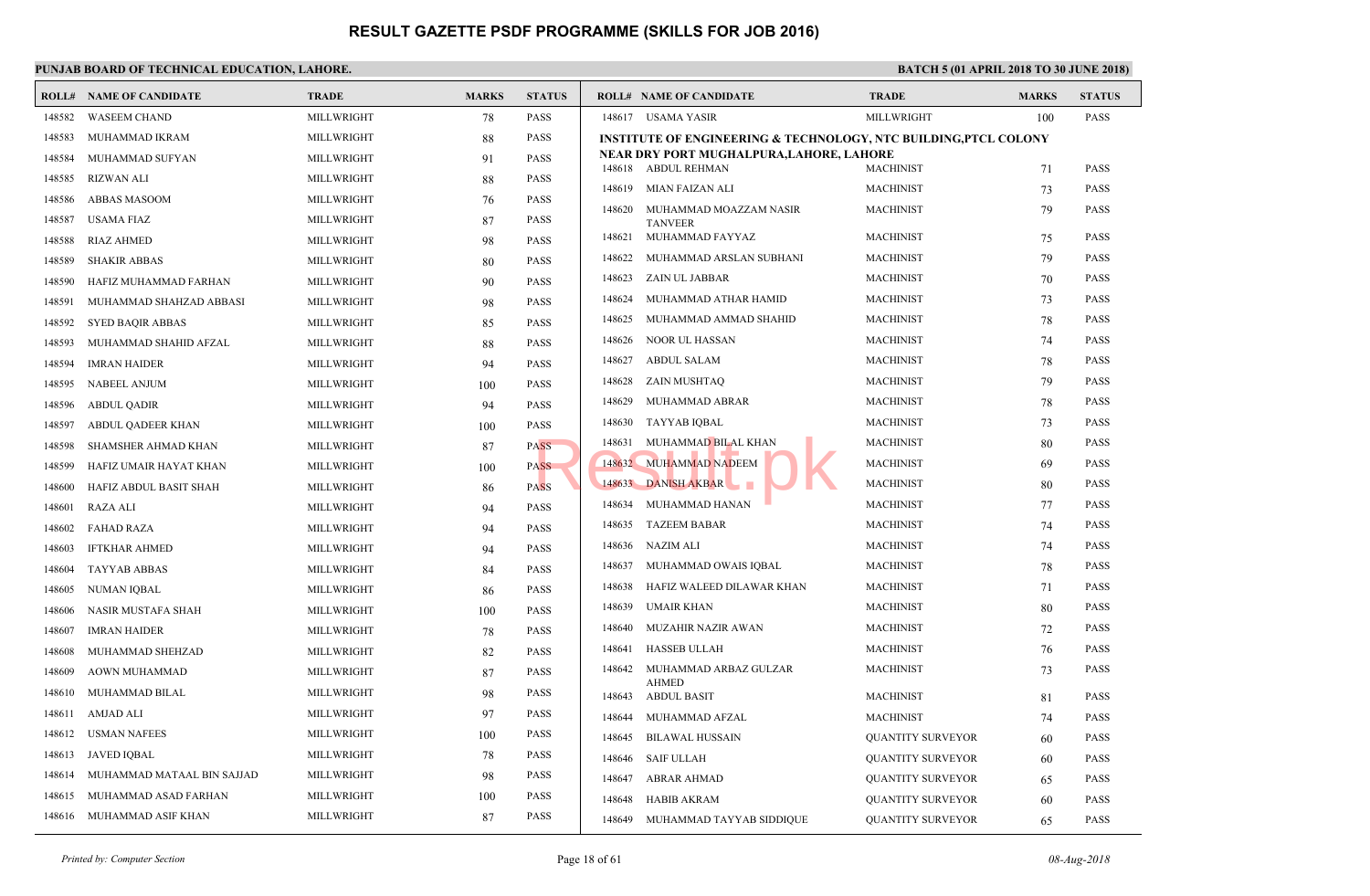|        | <b>ROLL# NAME OF CANDIDATE</b>              | <b>TRADE</b>             | <b>MARKS</b> | <b>STATUS</b> |        | <b>ROLL# NAME OF CANDIDATE</b>                                  | <b>TRAL</b>  |
|--------|---------------------------------------------|--------------------------|--------------|---------------|--------|-----------------------------------------------------------------|--------------|
| 148650 | NABIL-UR-REHMAN                             | <b>QUANTITY SURVEYOR</b> | 70           | <b>PASS</b>   | 148684 | <b>AHSAN MAQSOOD</b>                                            | <b>OUAN</b>  |
| 148651 | <b>UMER SHAHZAD</b>                         | <b>QUANTITY SURVEYOR</b> | 65           | <b>PASS</b>   | 148685 | <b>FARMAN ALI</b>                                               | <b>QUAN</b>  |
| 148652 | MUHAMMAD ABUBAKAR                           | <b>QUANTITY SURVEYOR</b> | 60           | <b>PASS</b>   | 148686 | <b>HAMZA ANWAR</b>                                              | <b>QUAN</b>  |
| 148653 | MUHAMMAD MUSUNAD                            | <b>QUANTITY SURVEYOR</b> | 65           | <b>PASS</b>   | 148687 | <b>GHUFRAN SHAHID</b>                                           | <b>QUAN</b>  |
| 148654 | <b>SYED AFTAB HAIDER</b>                    | <b>QUANTITY SURVEYOR</b> | 60           | <b>PASS</b>   | 148688 | MUHAMMAD OMER                                                   | <b>QUAN</b>  |
| 148655 | MUHAMMAD FARAZ AHMAD                        | <b>QUANTITY SURVEYOR</b> | 65           | <b>PASS</b>   | 148689 | <b>SYED ASJAD SOHAIL</b>                                        | <b>QUAN</b>  |
| 148656 | SYED MUHAMMAD RIZWAN                        | <b>QUANTITY SURVEYOR</b> | 70           | <b>PASS</b>   | 148690 | MUHAMMAD RAMZAN                                                 | <b>QUAN</b>  |
| 148657 | MUHAMMAD HABIB UR REHMAN<br><b>SADDIQUI</b> | <b>QUANTITY SURVEYOR</b> | 70           | <b>PASS</b>   | 148691 | <b>IRTAZA HASSAN</b>                                            | <b>QUAN</b>  |
| 148658 | SYED MUHAMMAD RIZWAN                        | <b>QUANTITY SURVEYOR</b> | 65           | <b>PASS</b>   | 148692 | HAFIZ MUHAMMAD REHAN                                            | <b>QUAN</b>  |
| 148659 | MUHAMMAD MOHIB KHAN                         | <b>QUANTITY SURVEYOR</b> | 60           | <b>PASS</b>   | 148693 | <b>USMAN TARIQ</b>                                              | <b>QUAN</b>  |
| 148660 | MUHAMMAD HAROON                             | <b>QUANTITY SURVEYOR</b> | 65           | <b>PASS</b>   | 148694 | ZEESHAN                                                         | <b>OUAN</b>  |
| 148661 | <b>ABDUL WAHAB</b>                          | <b>QUANTITY SURVEYOR</b> | 60           | <b>PASS</b>   |        | LAHORE COLLEGE OF TECHNOLOGY & MANAGEM                          |              |
| 148662 | ABDUL SABOOR BAIG                           | <b>QUANTITY SURVEYOR</b> | 65           | <b>PASS</b>   | 148695 | OPP DESCON OFFICE NEAR NISHTER COLONY, LAH<br><b>SAIF AHMED</b> | <b>CIVIL</b> |
| 148663 | MUHAMMAD WAZIR ALI                          | <b>QUANTITY SURVEYOR</b> | 60           | <b>PASS</b>   | 148696 | <b>SABIR BADSHAH</b>                                            | <b>CIVIL</b> |
| 148664 | <b>UMAR USMAN</b>                           | <b>QUANTITY SURVEYOR</b> | 65           | <b>PASS</b>   | 148697 | JOHN DILAWAR                                                    | <b>CIVIL</b> |
| 148665 | ABDULLAH AHMAD                              | <b>QUANTITY SURVEYOR</b> | 60           | <b>PASS</b>   | 148698 | <b>SIKANDAR ASHRAF</b>                                          | <b>CIVIL</b> |
| 148666 | <b>IJAZ AHMED</b>                           | <b>QUANTITY SURVEYOR</b> | 65           | <b>PASS</b>   | 148699 | <b>AHMED RAZA</b>                                               | <b>CIVIL</b> |
| 148667 | <b>IMRAN SHOUKAT</b>                        | <b>QUANTITY SURVEYOR</b> | 60           | <b>PASS</b>   | 148700 | <b>ALI HASSAN</b>                                               | <b>CIVIL</b> |
| 148668 | <b>TEHSEEN HAMZA</b>                        | <b>QUANTITY SURVEYOR</b> | 60           | <b>PASS</b>   | 148701 | MUDASSIR IQBAL DANISH                                           | <b>CIVIL</b> |
| 148669 | <b>WALEED AHMED</b>                         | <b>QUANTITY SURVEYOR</b> | 60           | <b>PASS</b>   | 148702 | MUHAMMAD SHAHZAIB                                               | <b>CIVIL</b> |
| 148670 | <b>KASHIF NASEEM</b>                        | <b>QUANTITY SURVEYOR</b> | 60           | <b>PASS</b>   | 148703 | MUHAMMAD ZOHAIB                                                 | <b>CIVIL</b> |
| 148671 | MUHAMMAD MOHSIN                             | <b>QUANTITY SURVEYOR</b> | 70           | <b>PASS</b>   | 148704 | MUHAMMAD SAQIB ARIF                                             | <b>CIVIL</b> |
| 148672 | <b>BABAR ANWAR KHAN</b>                     | <b>QUANTITY SURVEYOR</b> | 60           | <b>PASS</b>   | 148705 | MUHAMMAD NAJAM ARIF                                             | <b>CIVIL</b> |
| 148673 | <b>BURHAN MAQSOOD</b>                       | <b>QUANTITY SURVEYOR</b> | 70           | <b>PASS</b>   | 148706 | KHURRAM SHAHZAD                                                 | <b>CIVIL</b> |
| 148674 | HAFIZ FAYYAZ FARHAT                         | <b>QUANTITY SURVEYOR</b> | 60           | <b>PASS</b>   | 148707 | MUHAMMAD QASIM                                                  | <b>CIVIL</b> |
| 148675 | <b>AMIR MEHMOOD</b>                         | <b>QUANTITY SURVEYOR</b> | 60           | PASS          | 148708 | <b>SUNEEL DILAWAR</b>                                           | <b>CIVIL</b> |
| 148676 | <b>UMER HAYYAT</b>                          | <b>QUANTITY SURVEYOR</b> | 70           | PASS          | 148709 | MUHAMMAD KASHIF                                                 | <b>CIVIL</b> |
| 148677 | MOHAMMAD HAMZA                              | <b>QUANTITY SURVEYOR</b> | 60           | <b>PASS</b>   | 148710 | <b>MOAZZAM AUGUSTIN</b>                                         | <b>CIVIL</b> |
| 148678 | <b>HUSNAIN SARWAR</b>                       | <b>QUANTITY SURVEYOR</b> | 70           | <b>PASS</b>   | 148711 | MUHAMMAD WAQAS                                                  | <b>CIVIL</b> |
| 148679 | <b>AWAIS</b>                                | <b>QUANTITY SURVEYOR</b> | 70           | <b>PASS</b>   | 148712 | <b>ABDUL VASNAN</b>                                             | <b>CIVIL</b> |
| 148680 | <b>SAAD UMAR</b>                            | <b>QUANTITY SURVEYOR</b> | 70           | <b>PASS</b>   | 148713 | HAFIZ MUHAMMAD SHAKIR                                           | <b>CIVIL</b> |
| 148681 | <b>AWAIS MAQSOOD</b>                        | QUANTITY SURVEYOR        | 65           | PASS          |        | <b>SADDIQUE</b><br>148714 ZAHEER AHMAD                          | <b>CIVIL</b> |
| 148682 | <b>HAMZA SALEEM</b>                         | <b>QUANTITY SURVEYOR</b> | 60           | <b>PASS</b>   | 148715 | <b>SAQIB SALEEM</b>                                             | <b>CIVIL</b> |
| 148683 | ZAIN AHMAD CHUGHTAI                         | <b>QUANTITY SURVEYOR</b> | 65           | <b>PASS</b>   | 148716 | MUHAMMAD BADSHAH                                                | <b>MATE</b>  |
|        |                                             |                          |              |               |        |                                                                 | 2016         |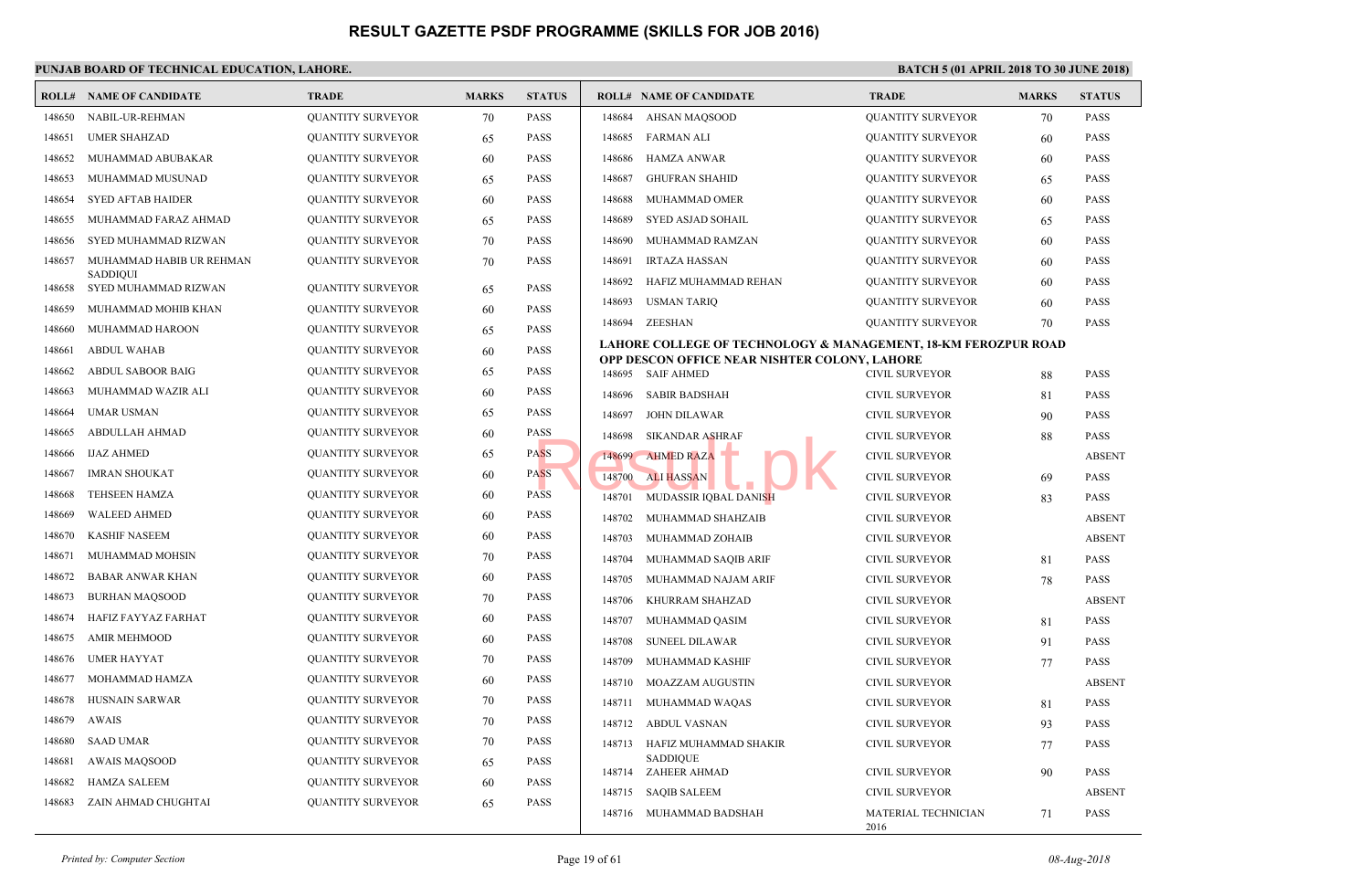|        | PUNJAB BOARD OF TECHNICAL EDUCATION, LAHORE. |                             |              |               |                      |                                                     |                     |  |  |  |  |  |
|--------|----------------------------------------------|-----------------------------|--------------|---------------|----------------------|-----------------------------------------------------|---------------------|--|--|--|--|--|
|        | <b>ROLL# NAME OF CANDIDATE</b>               | <b>TRADE</b>                | <b>MARKS</b> | <b>STATUS</b> |                      | <b>ROLL# NAME OF CANDIDATE</b>                      | <b>TRAL</b>         |  |  |  |  |  |
|        | 148717 MUHAMMAD HAMZA RAFIQUE                | MATERIAL TECHNICIAN<br>2016 |              | <b>ABSENT</b> |                      | 148743 MUHAMMAD ZUBAIR BILAL                        | <b>MATE</b><br>2016 |  |  |  |  |  |
| 148718 | AHMAD ARIF                                   | MATERIAL TECHNICIAN<br>2016 |              | <b>ABSENT</b> |                      | <b>MANSOL TECHNICAL TRAINING INSTITUTE, E-210 G</b> |                     |  |  |  |  |  |
| 148719 | MUHAMMAD BILAL SHARIF QADRI                  | MATERIAL TECHNICIAN<br>2016 |              | <b>ABSENT</b> | 148744 ASMA AKBAR    | AIR PORT ROAD,  CANTT, LAHORE                       | PIPE &              |  |  |  |  |  |
| 148720 | HAFIZ ZEESHAN NAWAZ                          | MATERIAL TECHNICIAN<br>2016 |              | <b>ABSENT</b> | 148745 KAINAT RIAZ   |                                                     | 2016<br>PIPE &      |  |  |  |  |  |
| 148721 | MUHAMMAD USMAN                               | MATERIAL TECHNICIAN<br>2016 | 83           | <b>PASS</b>   |                      | 148746 SUMERA MAJEED                                | 2016<br>PIPE &      |  |  |  |  |  |
| 148722 | MUHAMMAD ARSLAN HANIF                        | MATERIAL TECHNICIAN<br>2016 | 85           | PASS          | 148747               | <b>FARZANA SALEEM</b>                               | 2016<br>PIPE &      |  |  |  |  |  |
| 148723 | NABEEL GULZAR                                | MATERIAL TECHNICIAN<br>2016 | 66           | <b>PASS</b>   | 148748 SALMA AGHA    |                                                     | 2016<br>PIPE &      |  |  |  |  |  |
| 148724 | MUHAMMAD RIZWAN                              | MATERIAL TECHNICIAN<br>2016 | 75           | PASS          |                      | 148749 NASREEN AKHTAR                               | 2016<br>PIPE &      |  |  |  |  |  |
| 148725 | MUHAMMAD RIZWAN                              | MATERIAL TECHNICIAN<br>2016 |              | <b>ABSENT</b> |                      | 148750 UMM-E-KALSOOM                                | 2016<br>PIPE &      |  |  |  |  |  |
| 148726 | ABDUL HASEEB KHAN                            | MATERIAL TECHNICIAN<br>2016 | 77           | <b>PASS</b>   | 148751 SHAZIA HASEEB |                                                     | 2016<br>PIPE &      |  |  |  |  |  |
| 148727 | MUHAMMAD RAMZAN                              | MATERIAL TECHNICIAN<br>2016 | 73           | PASS          | 148752               | NAIMA UL ZAHRA                                      | 2016<br>PIPE &      |  |  |  |  |  |
| 148728 | MUHAMMAD MUDASSAR                            | MATERIAL TECHNICIAN<br>2016 | 80           | PASS          | 148753 NAZIA EJAZ    |                                                     | 2016<br>PIPE &      |  |  |  |  |  |
| 148729 | ALI RAZA GULZAR                              | MATERIAL TECHNICIAN<br>2016 | 83           | <b>PASS</b>   | 148754 NUSRAT        |                                                     | 2016<br>PIPE &      |  |  |  |  |  |
| 148730 | KALEEM ULLAH                                 | MATERIAL TECHNICIAN<br>2016 | 74           | <b>PASS</b>   | 148755 NEELAM        |                                                     | 2016<br>PIPE &      |  |  |  |  |  |
| 148731 | ADNAN MEHMOOD SIDDIQUI                       | MATERIAL TECHNICIAN<br>2016 |              | <b>ABSENT</b> | 148756 KIRAN         |                                                     | 2016<br>PIPE &      |  |  |  |  |  |
| 148732 | AWAIS ALI                                    | MATERIAL TECHNICIAN<br>2016 |              | <b>ABSENT</b> | 148757 AMINA         |                                                     | 2016<br>PIPE &      |  |  |  |  |  |
| 148733 | <b>KHALID SAEED</b>                          | MATERIAL TECHNICIAN<br>2016 | 75           | <b>PASS</b>   | 148758               | ISHRAT FATIMA                                       | 2016<br>PIPE &      |  |  |  |  |  |
| 148734 | AMEER BADSHAH                                | MATERIAL TECHNICIAN<br>2016 | 68           | PASS          | 148759               | NAZISH ANJUM                                        | 2016<br>PIPE &      |  |  |  |  |  |
| 148735 | SHANSHAH BABAR                               | MATERIAL TECHNICIAN<br>2016 | 76           | PASS          | 148760 NAILA KIRAN   |                                                     | 2016<br>PIPE &      |  |  |  |  |  |
| 148736 | USAMA MUSHTAQ                                | MATERIAL TECHNICIAN<br>2016 |              | <b>ABSENT</b> | 148761               | <b>SOBIA PARVEEN</b>                                | 2016<br>PIPE &      |  |  |  |  |  |
| 148737 | MUHAMMAD ALI                                 | MATERIAL TECHNICIAN<br>2016 |              | ABSENT        | 148762               | AYESHA SHAHID                                       | 2016<br>PIPE &      |  |  |  |  |  |
| 148738 | UMAIR SOHAIL                                 | MATERIAL TECHNICIAN<br>2016 |              | <b>ABSENT</b> | 148763 RABIA ASHIQ   |                                                     | 2016<br>PIPE &      |  |  |  |  |  |
|        | 148739 MUHAMMAD YASIR                        | MATERIAL TECHNICIAN<br>2016 | 87           | PASS          | 148764 SIDRA ASHRAF  |                                                     | 2016<br>PIPE &      |  |  |  |  |  |
|        | 148740 AHMAD BILAL                           | MATERIAL TECHNICIAN<br>2016 |              | <b>ABSENT</b> | 148765               | KIRAN SHAHZADI                                      | 2016<br>PIPE &      |  |  |  |  |  |
|        | 148741 UMAR SOHAIL                           | MATERIAL TECHNICIAN<br>2016 | 67           | PASS          |                      | 148766 SYED HASNAT UL HASAN                         | 2016<br>PIPE &      |  |  |  |  |  |
|        | 148742 MUHAMMAD ZIKRIYA                      | MATERIAL TECHNICIAN<br>2016 |              | <b>ABSENT</b> | 148767 USAMA JAVED   |                                                     | 2016<br>PIPE &      |  |  |  |  |  |
|        |                                              |                             |              |               |                      |                                                     | 2016                |  |  |  |  |  |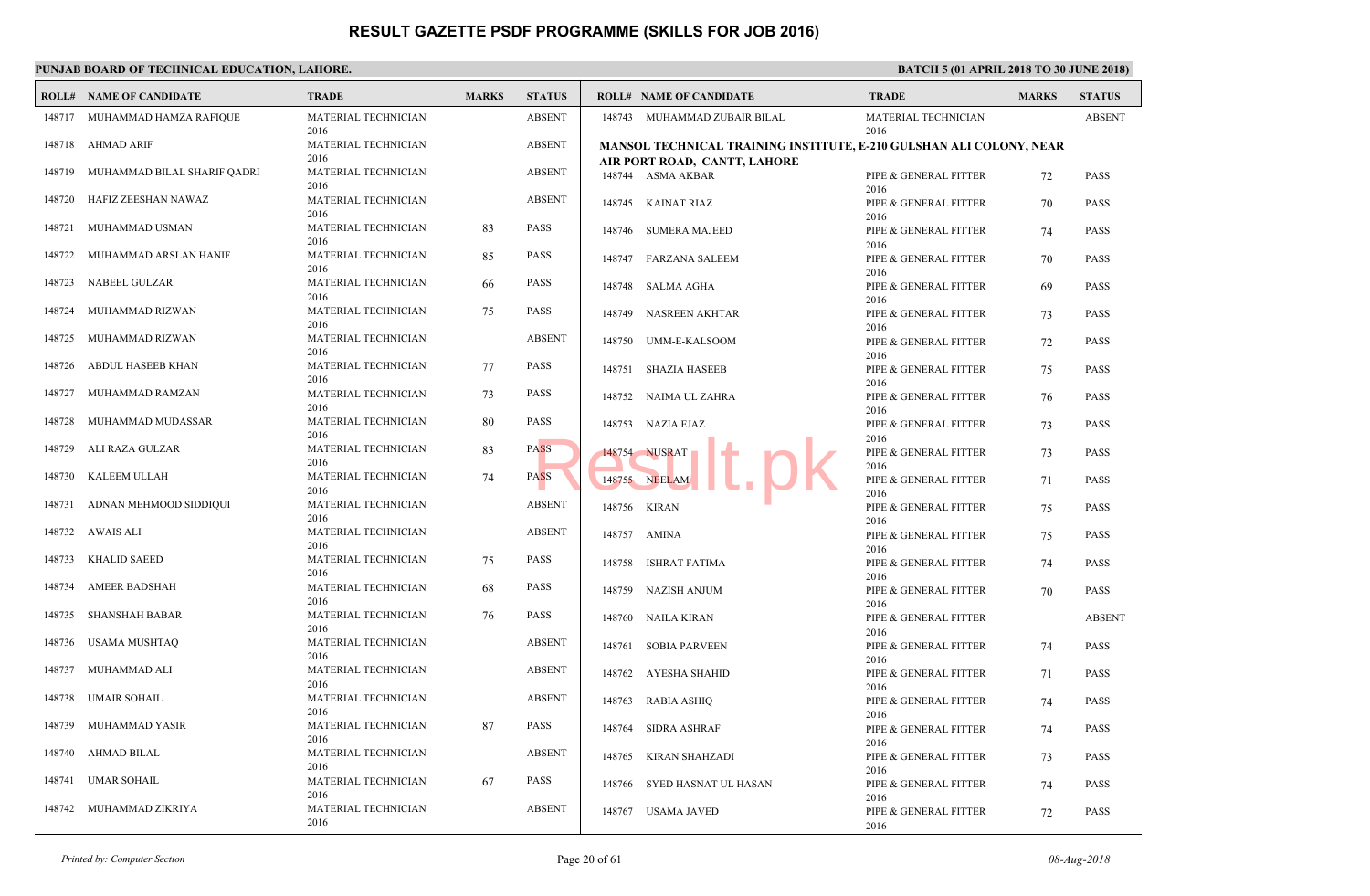|        | <b>ROLL# NAME OF CANDIDATE</b> | <b>TRADE</b>                  | <b>MARKS</b> | <b>STATUS</b> |        | <b>ROLL# NAME OF CANDIDATE</b>                                  | <b>TRAL</b>                  |
|--------|--------------------------------|-------------------------------|--------------|---------------|--------|-----------------------------------------------------------------|------------------------------|
| 148768 | MUHAMMAD REHMAN                | PIPE & GENERAL FITTER         | 74           | <b>PASS</b>   |        | 148796 MUHAMMAD WAQAS                                           | <b>SAFET</b>                 |
| 148769 | <b>ASAD ABBAS</b>              | 2016<br>PIPE & GENERAL FITTER | 76           | <b>PASS</b>   |        | 148797 HAMZA ALI                                                | <b>SAFET</b>                 |
|        |                                | 2016                          |              |               |        | 148798 ATTA-UR-RASOOL                                           | <b>SAFET</b>                 |
| 148770 | <b>SHERAZ MAJEED</b>           | PIPE & GENERAL FITTER<br>2016 | 75           | <b>PASS</b>   | 148799 | MUHAMMAD USAMA WALEED                                           | <b>SAFET</b>                 |
| 148771 | HABIB                          | PIPE & GENERAL FITTER         | 76           | <b>PASS</b>   | 148800 | MAZHAR QAYYUM                                                   | <b>SAFET</b>                 |
| 148772 | MUHAMMAD AHMAD                 | 2016<br>PIPE & GENERAL FITTER |              | <b>PASS</b>   | 148801 | HAFIZ MUBASHIR ASLAM                                            | <b>SAFET</b>                 |
|        |                                | 2016                          | 75           |               | 148802 | MUHAMMAD TARIQ                                                  | <b>SAFET</b>                 |
| 148773 | SAQLAIN ABBAS                  | PIPE & GENERAL FITTER<br>2016 | 75           | <b>PASS</b>   | 148803 | ADNAN MUJAHID                                                   | <b>SAFET</b>                 |
| 148774 | MUHAMMAD IMRAN                 | PIPE & GENERAL FITTER         | 74           | <b>PASS</b>   | 148804 | RANA REYAAN                                                     | <b>SAFET</b>                 |
| 148775 | ZAID UMAR                      | 2016<br>PIPE & GENERAL FITTER |              | <b>ABSENT</b> | 148805 | <b>UMER SHAHBAZ</b>                                             | <b>SAFET</b>                 |
|        |                                | 2016                          |              |               |        | 148806 YASIR KHAN                                               | <b>SAFET</b>                 |
| 148776 | TASAWAR NAZAKAT                | PIPE & GENERAL FITTER<br>2016 | 77           | <b>PASS</b>   |        | 148807 IBRAR ALI                                                | <b>SAFET</b>                 |
| 148777 | MUHAMMAD ARSLAN KHURSHID       | PIPE & GENERAL FITTER         | 76           | <b>PASS</b>   |        | ALI COLLEGE OF TECHNOLOGY, ALI COLLEGE OF                       |                              |
| 148778 | MAJID ALI                      | 2016<br>PIPE & GENERAL FITTER | 77           | <b>PASS</b>   |        | RAILWAY STATION KAROR LAL EASON, LAYYAH, I<br>148808 FRAHAN ALI | <b>CIVIL</b>                 |
|        |                                | 2016                          |              |               | 148809 | MUHAMMAD AMJAD NAWAZ                                            | <b>CIVIL</b>                 |
| 148779 | NOMAN NAWAZ                    | PIPE & GENERAL FITTER<br>2016 |              | <b>ABSENT</b> |        |                                                                 |                              |
| 148780 | MUHAMMAD ZUBAIR                | PIPE & GENERAL FITTER         | 78           | <b>PASS</b>   |        | 148810 MUHAMMAD SHAFIQ                                          | <b>CIVIL</b><br><b>CIVIL</b> |
|        |                                | 2016                          |              |               |        | 148811 REHMAN ALI<br>148812 SHAHID BASHEER                      | <b>CIVIL</b>                 |
| 148781 | HAFIZ ABDUL RAHEEM             | PIPE & GENERAL FITTER<br>2016 | 80           | <b>PASS</b>   |        |                                                                 |                              |
| 148782 | KALEEM U ALLAH                 | PIPE & GENERAL FITTER         | 76           | <b>PASS</b>   | 148813 | <b>MUJAHID HUSSAIN</b>                                          | <b>CIVIL</b>                 |
| 148783 | HASAN RAZA                     | 2016<br>PIPE & GENERAL FITTER | 78           | <b>PASS</b>   | 148814 | HASEEB HASSAN                                                   | <b>CIVIL</b>                 |
|        |                                | 2016                          |              |               | 148815 | MOHAMMAD AHSAN                                                  | <b>CIVIL</b>                 |
| 148784 | MUHAMMAD HAMZA                 | PIPE & GENERAL FITTER<br>2016 | 77           | <b>PASS</b>   |        | 148816 MUHAMMAD IMRAN                                           | <b>CIVIL</b>                 |
| 148785 | MUHAMMAD SHAHZAD               | PIPE & GENERAL FITTER         |              | <b>ABSENT</b> |        | 148817 AAMIR SOHAIL                                             | <b>CIVIL</b>                 |
| 148786 | <b>IRTAZA KAHLID</b>           | 2016<br>SAFETY INSPECTOR 2016 | 81           | <b>PASS</b>   |        | 148818 MUHAMMAD USMAN                                           | <b>CIVIL</b>                 |
| 148787 | <b>ABDUL REHMAN</b>            | SAFETY INSPECTOR 2016         | 85           | <b>PASS</b>   | 148819 | NADEEM AHMAD                                                    | <b>CIVIL</b>                 |
| 148788 | MUHAMMAD HASSAN IRSHAD         | SAFETY INSPECTOR 2016         | 75           | <b>PASS</b>   | 148820 | <b>IMRAN ALI</b>                                                | <b>CIVIL</b>                 |
| 148789 | MUHAMMMAD WAQAS ALI            | <b>SAFETY INSPECTOR 2016</b>  | 82           | <b>PASS</b>   | 148821 | IRFAN HAIDER SAMTIAH                                            | <b>CIVIL</b>                 |
| 148790 | <b>ASDULLAH</b>                | SAFETY INSPECTOR 2016         | 93           | <b>PASS</b>   | 148822 | <b>IMRAN HAIDER</b>                                             | <b>CIVIL</b>                 |
| 148791 | AHMAD NABEEL                   | SAFETY INSPECTOR 2016         | 84           | <b>PASS</b>   | 148823 | <b>ZOHAIB ABBAS</b>                                             | <b>CIVIL</b>                 |
| 148792 | AHMAD NAWAZ                    | <b>SAFETY INSPECTOR 2016</b>  | 79           | <b>PASS</b>   | 148824 | KHURAM SHEHZAD                                                  | <b>CIVIL</b>                 |
| 148793 | MUHAMMAD KAMRAN JAVED          | <b>SAFETY INSPECTOR 2016</b>  |              | <b>PASS</b>   | 148825 | MUHAMMAD MUBEEN                                                 | <b>CIVIL</b>                 |
|        |                                |                               | 84           |               | 148826 | SANA ULLAH                                                      | <b>CIVIL</b>                 |
| 148794 | <b>FAIZAN ALI</b>              | SAFETY INSPECTOR 2016         | 87           | <b>PASS</b>   | 148827 | MUZAMIL ABBAS                                                   | <b>CIVIL</b>                 |
| 148795 | RASHID ALI                     | <b>SAFETY INSPECTOR 2016</b>  | 80           | <b>PASS</b>   |        | 148828 MUHAMMAD RAMZAN                                          | <b>CIVIL</b>                 |
|        |                                |                               |              |               |        |                                                                 |                              |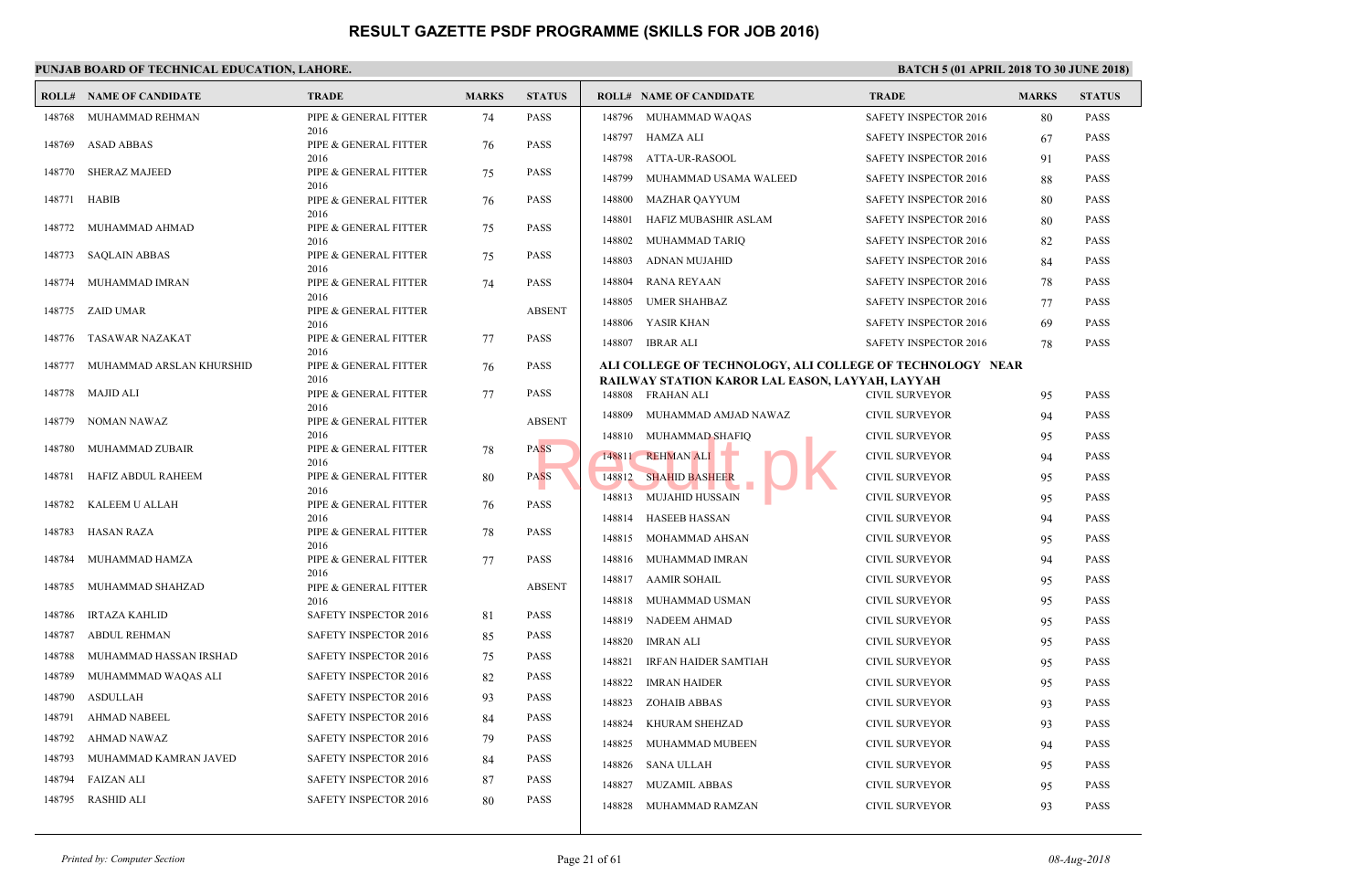|        | <b>ROLL# NAME OF CANDIDATE</b> | <b>TRADE</b>             | <b>MARKS</b> | <b>STATUS</b> |        | <b>ROLL# NAME OF CANDIDATE</b> | <b>TRAL</b> |
|--------|--------------------------------|--------------------------|--------------|---------------|--------|--------------------------------|-------------|
| 148829 | MUHAMMAD HAYAT IOBAL           | <b>CIVIL SURVEYOR</b>    | 94           | <b>PASS</b>   | 148864 | <b>KHALID MUNEER</b>           | <b>QUAN</b> |
| 148830 | ZAIGHAM ABBAS                  | <b>CIVIL SURVEYOR</b>    | 94           | <b>PASS</b>   | 148865 | MUHAMMAD ANSAR                 | <b>QUAN</b> |
| 148831 | MUHAMMAD NADEEM                | <b>CIVIL SURVEYOR</b>    | 95           | <b>PASS</b>   | 148866 | <b>AOUN ABBAS</b>              | <b>QUAN</b> |
| 148832 | MUHAMMAD JUNAID                | <b>CIVIL SURVEYOR</b>    | 95           | <b>PASS</b>   | 148867 | <b>BADAR MUNEER</b>            | <b>QUAN</b> |
| 148833 | <b>AMJAD HAMEED</b>            | <b>CIVIL SURVEYOR</b>    | 95           | <b>PASS</b>   | 148868 | <b>SADAM HUSSAIN</b>           | <b>QUAN</b> |
| 148834 | MOHAMMAD ASGHAR                | <b>CIVIL SURVEYOR</b>    | 94           | <b>PASS</b>   | 148869 | MUHAMMD SULEMAN                | <b>QUAN</b> |
| 148835 | <b>ALMDAR</b>                  | <b>CIVIL SURVEYOR</b>    | 95           | <b>PASS</b>   | 148870 | MUHAMMAD IKRAM                 | <b>QUAN</b> |
| 148836 | MUHAMMAD IRFAN                 | <b>CIVIL SURVEYOR</b>    | 94           | <b>PASS</b>   | 148871 | MUSAVER ABBAS KHAN             | QUAN        |
| 148837 | <b>ABDUL SATTAR</b>            | <b>CIVIL SURVEYOR</b>    | 95           | <b>PASS</b>   | 148872 | <b>NASEER AHMAD</b>            | <b>QUAN</b> |
| 148838 | MUHAMMAD RIZWAN ALI            | <b>CIVIL SURVEYOR</b>    | 94           | <b>PASS</b>   | 148873 | SHAFQAT ALI                    | <b>QUAN</b> |
| 148839 | <b>HASSAN RAZA</b>             | <b>CIVIL SURVEYOR</b>    | 94           | <b>PASS</b>   | 148874 | <b>GHULAM ABBAS</b>            | <b>QUAN</b> |
| 148840 | <b>IRFAN ASIF</b>              | <b>CIVIL SURVEYOR</b>    | 94           | <b>PASS</b>   | 148875 | MUHAMMAD BILAL                 | <b>QUAN</b> |
| 148841 | MUHAMMAD SAJID                 | <b>CIVIL SURVEYOR</b>    | 95           | <b>PASS</b>   | 148876 | MUHAMMAD ARIF                  | <b>QUAN</b> |
| 148842 | MUHAMMAD ZEESHAN               | <b>CIVIL SURVEYOR</b>    | 95           | <b>PASS</b>   | 148877 | MUHAMMAD KASHIF                | <b>QUAN</b> |
| 148843 | MUHAMMAD IKHTIAR               | CIVIL SURVEYOR           | 93           | <b>PASS</b>   | 148878 | MUHAMMAD USAMA NAZEER          | <b>QUAN</b> |
| 148844 | ARSHAD ZAMAN                   | <b>CIVIL SURVEYOR</b>    | 95           | <b>PASS</b>   | 148879 | <b>AMIR ABBAS</b>              | <b>QUAN</b> |
| 148845 | MUHAMMAD ZAHID NAZIR           | <b>CIVIL SURVEYOR</b>    | 94           | PASS          | 148880 | <b>SHAHZAIB ALI</b>            | <b>QUAN</b> |
| 148846 | <b>KASHIF AMEEN</b>            | <b>CIVIL SURVEYOR</b>    | 95           | <b>PASS</b>   | 148881 | <b>MUHAMMAD JAVED</b>          | <b>QUAN</b> |
| 148847 | <b>ABDUR REHMAN</b>            | <b>CIVIL SURVEYOR</b>    | 94           | <b>PASS</b>   |        | 148882 FARHAN SHAHID           | QUAN        |
| 148848 | <b>HAIDER RAZA</b>             | CIVIL SURVEYOR           | 95           | <b>PASS</b>   | 148883 | MUHAMMAD ISHTIAQ               | <b>QUAN</b> |
| 148849 | <b>MAZHAR ABBAS</b>            | <b>CIVIL SURVEYOR</b>    | 94           | <b>PASS</b>   | 148884 | MUHAMMAD MITHO                 | <b>QUAN</b> |
| 148850 | MUHAMMAD IMRAN                 | <b>CIVIL SURVEYOR</b>    | 94           | <b>PASS</b>   | 148885 | MUHAMMAD SAQLAIN               | QUAN        |
| 148851 | MUHAMMAD WAQAS TAHIR           | <b>CIVIL SURVEYOR</b>    | 95           | <b>PASS</b>   | 148886 | <b>GHULAM MUJTABA</b>          | <b>QUAN</b> |
| 148852 | MUHAMMAD UMMAR                 | <b>CIVIL SURVEYOR</b>    | 95           | <b>PASS</b>   | 148887 | MUHAMMAD ANWAR                 | <b>QUAN</b> |
| 148853 | <b>SHAHID ABBAS</b>            | CIVIL SURVEYOR           | 96           | <b>PASS</b>   | 148888 | <b>SABIR HUSSAIN</b>           | <b>QUAN</b> |
| 148854 | MUHAMMAD RIZWAN                | <b>CIVIL SURVEYOR</b>    | 94           | <b>PASS</b>   | 148889 | <b>GHULAM HAIDAR</b>           | <b>QUAN</b> |
| 148855 | <b>SAFDAR HUSSAIN</b>          | <b>CIVIL SURVEYOR</b>    | 96           | <b>PASS</b>   | 148890 | MUHAMMAD ADIL                  | QUAN        |
| 148856 | <b>MUBASHIR ALI</b>            | <b>CIVIL SURVEYOR</b>    | 96           | <b>PASS</b>   | 148891 | <b>MUHAMMAD NASIR</b>          | <b>QUAN</b> |
| 148857 | <b>SAJID HUSSAIN</b>           | CIVIL SURVEYOR           | 94           | <b>PASS</b>   | 148892 | <b>ABDUL GHAFAR</b>            | <b>QUAN</b> |
| 148858 | <b>ADEEL KHAN</b>              | <b>CIVIL SURVEYOR</b>    | 95           | <b>PASS</b>   | 148893 | NEROZE ALI                     | <b>QUAN</b> |
| 148859 | MUHAMMAD NIQASH UMAR           | <b>QUANTITY SURVEYOR</b> | 90           | <b>PASS</b>   | 148894 | MUHAMMAD ZOHAIB                | <b>QUAN</b> |
| 148860 | <b>ANSAR ABBAS</b>             | <b>QUANTITY SURVEYOR</b> | 90           | <b>PASS</b>   | 148895 | <b>AAMIR HUSSAIN</b>           | <b>QUAN</b> |
| 148861 | MUHAMMAD SAQLAIN               | <b>QUANTITY SURVEYOR</b> | 90           | <b>PASS</b>   | 148896 | <b>BILAL HUSSAIN</b>           | <b>QUAN</b> |
| 148862 | <b>NAVEED HASSAN</b>           | <b>QUANTITY SURVEYOR</b> | 85           | <b>PASS</b>   | 148897 | <b>SAIF ULLAH</b>              | <b>QUAN</b> |
| 148863 | <b>AZMAT ULLAH</b>             | <b>QUANTITY SURVEYOR</b> | 90           | <b>PASS</b>   | 148898 | MUHAMMAD ASAD                  | <b>QUAN</b> |
|        |                                |                          |              |               |        |                                |             |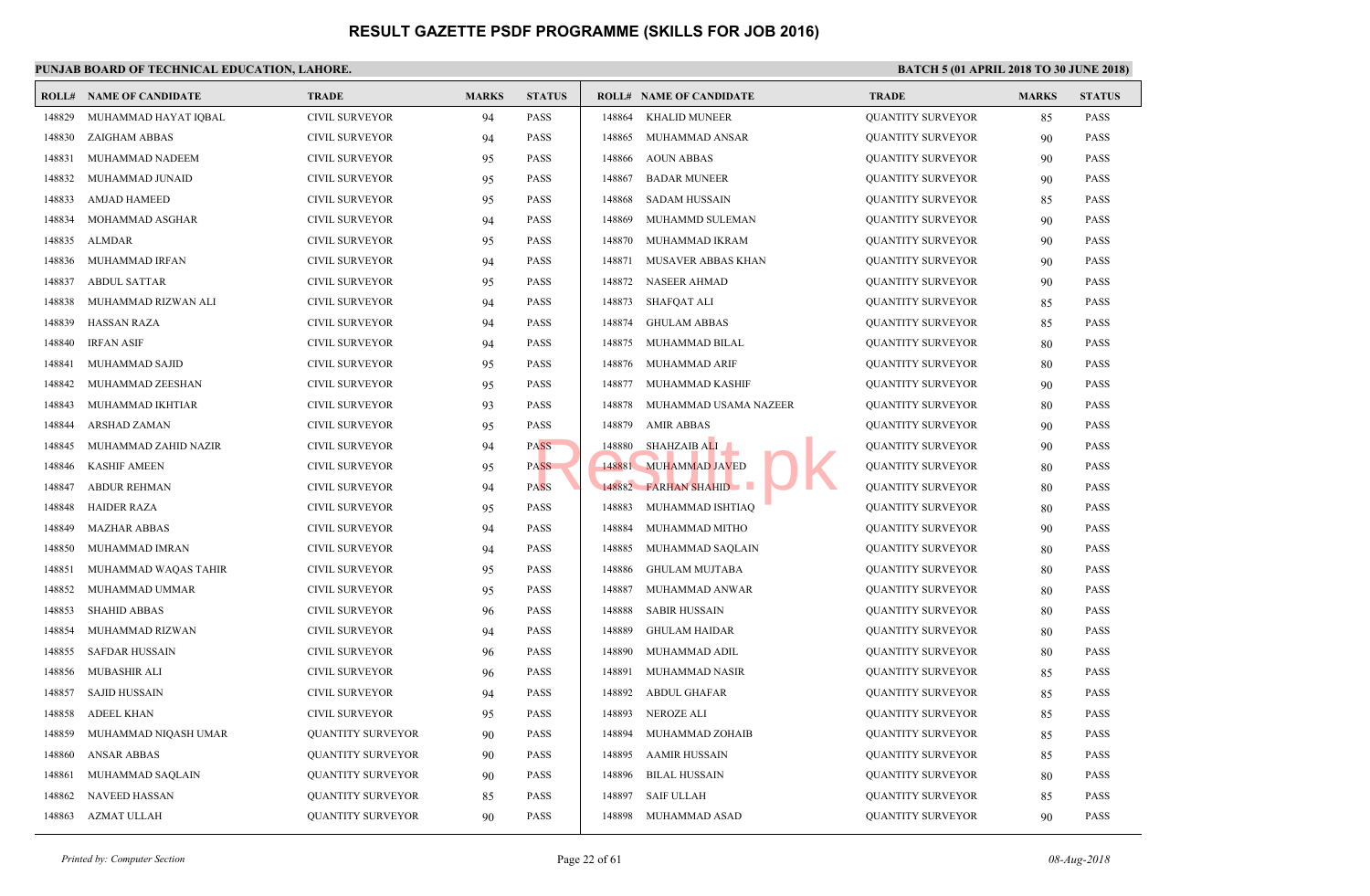| ROLL#  | <b>NAME OF CANDIDATE</b>                                    | <b>TRADE</b>              | <b>MARKS</b> | <b>STATUS</b> |        | <b>ROLL# NAME OF CANDIDATE</b>                                 | <b>TRAL</b>  |
|--------|-------------------------------------------------------------|---------------------------|--------------|---------------|--------|----------------------------------------------------------------|--------------|
| 148899 | <b>WAJID HUASSAN</b>                                        | <b>QUANTITY SURVEYOR</b>  | 80           | <b>PASS</b>   | 148933 | TANZILLA AFZAL                                                 | <b>DOME</b>  |
| 148900 | <b>RASHEED AHMAD</b>                                        | <b>QUANTITY SURVEYOR</b>  | 80           | <b>PASS</b>   | 148934 | <b>SHABANA FATIMA</b>                                          | <b>DOME</b>  |
| 148901 | <b>ABDUL WAHEED</b>                                         | <b>QUANTITY SURVEYOR</b>  | 70           | <b>PASS</b>   | 148935 | <b>KHLIDA BIBI</b>                                             | <b>DOME</b>  |
| 148902 | MUHAMMAD IMRAN                                              | <b>QUANTITY SURVEYOR</b>  | 85           | <b>PASS</b>   | 148936 | ZAKIA BIBI                                                     | <b>DOME</b>  |
| 148903 | ALI SHER                                                    | <b>QUANTITY SURVEYOR</b>  | 80           | <b>PASS</b>   | 148937 | AFIZRUBINA H                                                   | <b>DOME</b>  |
| 148904 | <b>ADNAN HUSSAIN</b>                                        | QUANTITY SURVEYOR         | 80           | <b>PASS</b>   | 148938 | <b>KALSOOM BIBI</b>                                            | <b>DOME</b>  |
| 148905 | <b>AAMER HUSSAIN</b>                                        | <b>QUANTITY SURVEYOR</b>  | 80           | <b>PASS</b>   | 148939 | <b>KOSAR MAI</b>                                               | <b>DOME</b>  |
| 148906 | <b>GHAZANFAR ABBAS</b>                                      | <b>QUANTITY SURVEYOR</b>  | 80           | <b>PASS</b>   | 148940 | AMBREEN FAROOQ                                                 | <b>DOME</b>  |
| 148907 | <b>SHAFQAT HUSSAIN</b>                                      | <b>QUANTITY SURVEYOR</b>  | 85           | <b>PASS</b>   | 148941 | <b>MHANAZ BIBI</b>                                             | <b>DOME</b>  |
| 148908 | MUHAMMAD ADNAN                                              | <b>QUANTITY SURVEYOR</b>  | 80           | <b>PASS</b>   | 148942 | <b>KASLSOOM MAI</b>                                            | <b>DOME</b>  |
|        | <b>MILLAT COLLEGE OF COMMERCE, NEAR SHELL PUMP, LODHRAN</b> |                           |              |               | 148943 | <b>HASINA NAZ</b>                                              | <b>DOME</b>  |
| 148909 | RUKHSANA YASMEEN                                            | DOMESTIC TAILORING        |              | <b>ABSENT</b> | 148944 | <b>SANA ARSHAD</b>                                             | <b>DOME</b>  |
| 148910 | <b>ARSHAD NAZAR</b>                                         | DOMESTIC TAILORING        | 86           | <b>PASS</b>   | 148945 | <b>HASA BIBI</b>                                               | <b>DOME</b>  |
| 148911 | <b>ARSHAD BIBI</b>                                          | DOMESTIC TAILORING        | 82           | <b>PASS</b>   | 148946 | <b>NADIA</b>                                                   | <b>DOME</b>  |
| 148912 | <b>SONIA BIBI</b>                                           | DOMESTIC TAILORING        | 84           | <b>PASS</b>   | 148947 | TAHIRA                                                         | <b>DOME</b>  |
| 148913 | <b>AMEER MAI</b>                                            | DOMESTIC TAILORING        | 85           | <b>PASS</b>   | 148948 | <b>AM RMARY</b>                                                | <b>DOME</b>  |
| 148914 | <b>SIDRA YASMEEN</b>                                        | DOMESTIC TAILORING        | 84           | <b>PASS</b>   | 148949 | NIGHAT SHAHZAD                                                 | <b>DOME</b>  |
| 148915 | <b>BARIRA JAFAR</b>                                         | DOMESTIC TAILORING        | 85           | <b>PASS</b>   |        | 148950 SHAHNAZ MAZHAR                                          | <b>DOME</b>  |
| 148916 | <b>HUMAIRA YASMEEN</b>                                      | <b>DOMESTIC TAILORING</b> | 85           | <b>PASS</b>   |        | 148951 SUNDAS FATIMA                                           | <b>DOME</b>  |
| 148917 | <b>RUQIYA BIBI</b>                                          | DOMESTIC TAILORING        | 85           | <b>PASS</b>   | 148952 | HUMAIRA HAFEEZ                                                 | <b>DOME</b>  |
| 148918 | <b>SADIA SHOAIB</b>                                         | DOMESTIC TAILORING        | 84           | <b>PASS</b>   | 148953 | <b>SUMAIRA HAFEEZ</b>                                          | <b>DOME</b>  |
| 148919 | <b>ANEELA RAHSEED</b>                                       | DOMESTIC TAILORING        |              | <b>ABSENT</b> | 148954 | <b>NOREENA GHOUS</b>                                           | <b>DOME</b>  |
| 148920 | <b>ISHRAT MUSTAFA</b>                                       | DOMESTIC TAILORING        | 83           | <b>PASS</b>   | 148955 | TAHIRA AKRAM                                                   | <b>DOME</b>  |
| 148921 | <b>RAZIA BIBI</b>                                           | DOMESTIC TAILORING        | 86           | <b>PASS</b>   | 148956 | HUMAIRA AKRAM                                                  | <b>DOME</b>  |
| 148922 | <b>RABIA BASHEER</b>                                        | <b>DOMESTIC TAILORING</b> | 87           | <b>PASS</b>   | 148957 | <b>SONIA BIBI</b>                                              | <b>DOME</b>  |
| 148923 | <b>HINA RAFEEQ</b>                                          | DOMESTIC TAILORING        | 87           | <b>PASS</b>   | 148958 | NAZIA BIB                                                      | <b>DOME</b>  |
| 148924 | SAIMA KOUSAR                                                | DOMESTIC TAILORING        | 85           | <b>PASS</b>   | 148959 | <b>SAMINA LATIF</b>                                            | <b>DOME</b>  |
| 148925 | <b>FOZIA KANWAL</b>                                         | DOMESTIC TAILORING        | 87           | <b>PASS</b>   | 148960 | <b>SALMA</b>                                                   | <b>DOME</b>  |
| 148926 | <b>SHAZIA HANEEF</b>                                        | DOMESTIC TAILORING        | 86           | <b>PASS</b>   | 148961 | RIZWANA KALSOOM                                                | <b>DOME</b>  |
| 148927 | NASRIN NASIR                                                | DOMESTIC TAILORING        | 87           | <b>PASS</b>   | 148962 | <b>SHAMIM MAI</b>                                              | <b>DOME</b>  |
| 148928 | <b>BALQEES MAI</b>                                          | DOMESTIC TAILORING        | 85           | <b>PASS</b>   | 148963 | <b>MARYAM RAHEEM</b>                                           | <b>DOME</b>  |
| 148929 | <b>SOBIA BIBI</b>                                           | DOMESTIC TAILORING        | 85           | <b>PASS</b>   | 148964 | NAILA KHALID                                                   | <b>DOME</b>  |
| 148930 | KHALIDA BIBI                                                | DOMESTIC TAILORING        | 88           | <b>PASS</b>   |        | NFC INSTITUTE OF ENGINEERING & TECHNOLOGY                      |              |
| 148931 | <b>SHAGUFTA BIBI</b>                                        | DOMESTIC TAILORING        | 86           | <b>PASS</b>   |        | PROJECT, KHANEWAL ROAD., MULTAN<br>148965 MUHAMMAD USMAN AZHAR | <b>FITTE</b> |
| 148932 | AYESHA BIBI                                                 | DOMESTIC TAILORING        | 85           | <b>PASS</b>   |        |                                                                |              |
|        |                                                             |                           |              |               |        |                                                                |              |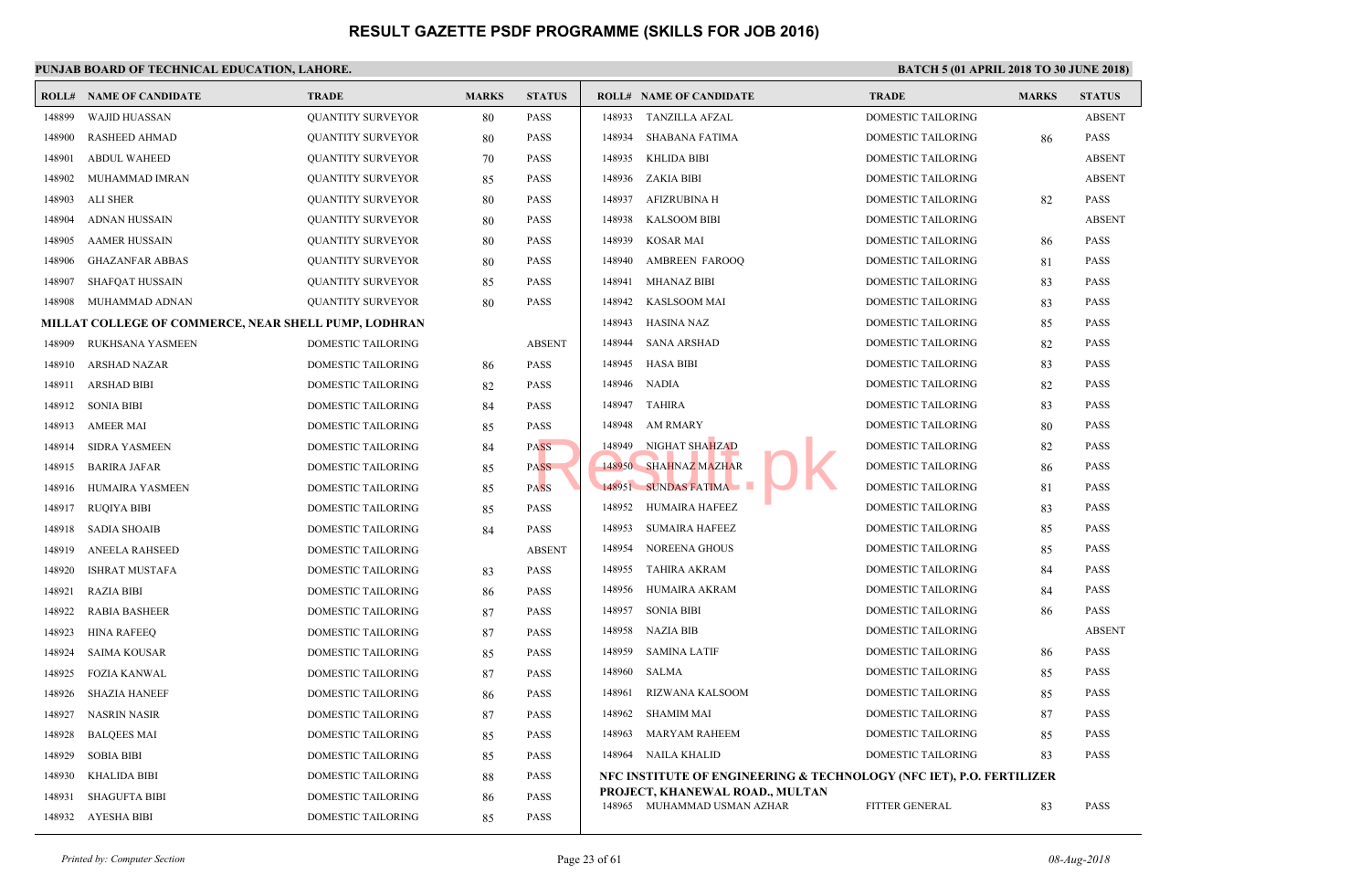|        | <b>ROLL# NAME OF CANDIDATE</b> | <b>TRADE</b>          | <b>MARKS</b> | <b>STATUS</b> |        | <b>ROLL# NAME OF CANDIDATE</b> | <b>TRAL</b>   |
|--------|--------------------------------|-----------------------|--------------|---------------|--------|--------------------------------|---------------|
| 148966 | MUHAMMAD HASHAAM SALEEM        | FITTER GENERAL        | 83           | <b>PASS</b>   | 149001 | PERVEEN MAI                    | <b>FITTEI</b> |
| 148967 | HAFIZ MUHAMMAD SAJID MUNIR     | <b>FITTER GENERAL</b> | 81           | <b>PASS</b>   | 149002 | <b>SONIA AMEEN</b>             | <b>FITTEI</b> |
| 148968 | MUHAMMAD SHOAIB RAZA KIANI     | FITTER GENERAL        | 90           | <b>PASS</b>   | 149003 | MUHAMMAD AWAIS ISHFAQ          | <b>FITTEI</b> |
| 148969 | AHSAN MUGHAL                   | <b>FITTER GENERAL</b> | 83           | <b>PASS</b>   | 149004 | MUHAMMAD ADNAN ZIA KHAN        | <b>FITTEI</b> |
| 148970 | <b>JAMEEL ANAYAT</b>           | <b>FITTER GENERAL</b> | 83           | <b>PASS</b>   | 149005 | <b>WASEEM ABBAS</b>            | <b>FITTEI</b> |
| 148971 | MUHAMMAD TAYYAB UL ISLAM       | FITTER GENERAL        | 80           | <b>PASS</b>   | 149006 | HAFIZ MUHAMMAD BILAL FAROOQ    | <b>FITTEI</b> |
| 148972 | MUSTANSAR SABTAIN MURTAZA      | FITTER GENERAL        | 86           | <b>PASS</b>   | 149007 | <b>SUMERA BIBI</b>             | <b>FITTEI</b> |
| 148973 | <b>BABAR ALI</b>               | <b>FITTER GENERAL</b> | 78           | <b>PASS</b>   | 149008 | <b>GHULAM SAKEENA</b>          | <b>FITTEI</b> |
| 148974 | <b>BASHEER AHMAD</b>           | FITTER GENERAL        | 84           | <b>PASS</b>   | 149009 | <b>GHULAM SAKEENA</b>          | <b>FITTEI</b> |
| 148975 | <b>RAHEEL TARIQ</b>            | <b>FITTER GENERAL</b> | 90           | <b>PASS</b>   | 149010 | SALMA MUSHTAQ                  | <b>FITTEI</b> |
| 148976 | <b>RUQIA MAI</b>               | FITTER GENERAL        | 82           | <b>PASS</b>   | 149011 | HALEEMA MAI                    | <b>FITTEI</b> |
| 148977 | <b>IJAZ MAI</b>                | FITTER GENERAL        | 79           | <b>PASS</b>   | 149012 | SURIYA RUKSHANA                | <b>FITTEI</b> |
| 148978 | <b>BUSHRA PERVEEN</b>          | FITTER GENERAL        | 85           | <b>PASS</b>   | 149013 | FARZANA FAZAL                  | <b>FITTEI</b> |
| 148979 | <b>SURIYA</b>                  | <b>FITTER GENERAL</b> | 79           | <b>PASS</b>   |        | 149014 MANSAB BIBI             | <b>FITTEI</b> |
| 148980 | <b>ZAWAR BIBI</b>              | FITTER GENERAL        | 84           | <b>PASS</b>   | 149015 | SHAMEMA                        | <b>FITTEI</b> |
| 148981 | <b>BALQEES BIBI</b>            | FITTER GENERAL        | 82           | <b>PASS</b>   | 149016 | MUHAMMAD JHANZAIB              | <b>FITTEI</b> |
| 148982 | <b>HAJRAN BIBI</b>             | <b>FITTER GENERAL</b> | 81           | <b>PASS</b>   | 149017 | MUHAMMAD ADNAN                 | <b>FITTEI</b> |
| 148983 | MUHAMMAD ADNAN                 | FITTER GENERAL        | 82           | <b>PASS</b>   |        | 149018 MUHAMMAD ASAD           | <b>FITTEI</b> |
| 148984 | ALI RAZA                       | FITTER GENERAL        | 85           | <b>PASS</b>   |        | 149019 MUHAMMAD RIAZ           | <b>FITTEI</b> |
| 148985 | MUHAMMAD QASIM                 | <b>FITTER GENERAL</b> | 85           | <b>PASS</b>   | 149020 | MUHAMMAD NOMAN BASHIR          | <b>FITTEI</b> |
| 148986 | MUHAMMAD JAMEEL                | FITTER GENERAL        | 83           | <b>PASS</b>   | 149021 | MUHAMMAD IMRAN                 | <b>FITTEI</b> |
| 148987 | <b>BUSHRA MIRAJ</b>            | FITTER GENERAL        | 80           | <b>PASS</b>   | 149022 | MUHAMMAD UMAIR WALEED          | <b>FITTEI</b> |
| 148988 | <b>KOUSAR MAI</b>              | <b>FITTER GENERAL</b> | 81           | <b>PASS</b>   | 149023 | MUHAMMAD ASAD                  | <b>FITTEI</b> |
| 148989 | <b>ABIDA BIBI</b>              | FITTER GENERAL        | 82           | <b>PASS</b>   | 149024 | MUHAMMAD WAJID                 | <b>FITTEI</b> |
| 148990 | <b>IRSHAD MAI</b>              | <b>FITTER GENERAL</b> | 89           | <b>PASS</b>   | 149025 | MUHAMMAD UMAIR                 | <b>FITTEI</b> |
| 148991 | <b>SHAZIA PERVEEN</b>          | <b>FITTER GENERAL</b> | 80           | <b>PASS</b>   | 149026 | MUHAMMAD AKMAL                 | <b>FITTEI</b> |
| 148992 | <b>SUGHRAN MAI</b>             | FITTER GENERAL        | 77           | <b>PASS</b>   | 149027 | ZAHIDA BATOOL                  | <b>FITTEI</b> |
| 148993 | NASEEM MAI                     | FITTER GENERAL        | 85           | <b>PASS</b>   | 149028 | <b>NZIA HAMEED</b>             | <b>FITTEI</b> |
| 148994 | <b>SHEHNAZ BIBI</b>            | FITTER GENERAL        | 88           | <b>PASS</b>   | 149029 | <b>SHEHNAZ MAI</b>             | <b>FITTEI</b> |
| 148995 | KANEEZ MAI                     | <b>FITTER GENERAL</b> | 85           | <b>PASS</b>   | 149030 | <b>AMEERAN MAI</b>             | <b>FITTEI</b> |
| 148996 | RAZIA BIBI                     | <b>FITTER GENERAL</b> | 83           | <b>PASS</b>   | 149031 | KIRAN                          | <b>FITTE</b>  |
| 148997 | <b>SHEHNAZ MAI</b>             | FITTER GENERAL        | 86           | <b>PASS</b>   | 149032 | MUMTAZ BIBI                    | <b>FITTEI</b> |
| 148998 | <b>RUQIA BIBI</b>              | FITTER GENERAL        | 85           | <b>PASS</b>   | 149033 | MANZORAN MAI                   | <b>FITTEI</b> |
| 148999 | <b>KOUSAR BIBI</b>             | FITTER GENERAL        | 85           | <b>PASS</b>   | 149034 | <b>SUGHRAN ANWAR</b>           | <b>FITTEI</b> |
| 149000 | MAQSOOD MAI                    | FITTER GENERAL        | 85           | <b>PASS</b>   | 149035 | HAMEEDAN BIBI                  | <b>FITTEI</b> |
|        |                                |                       |              |               |        |                                |               |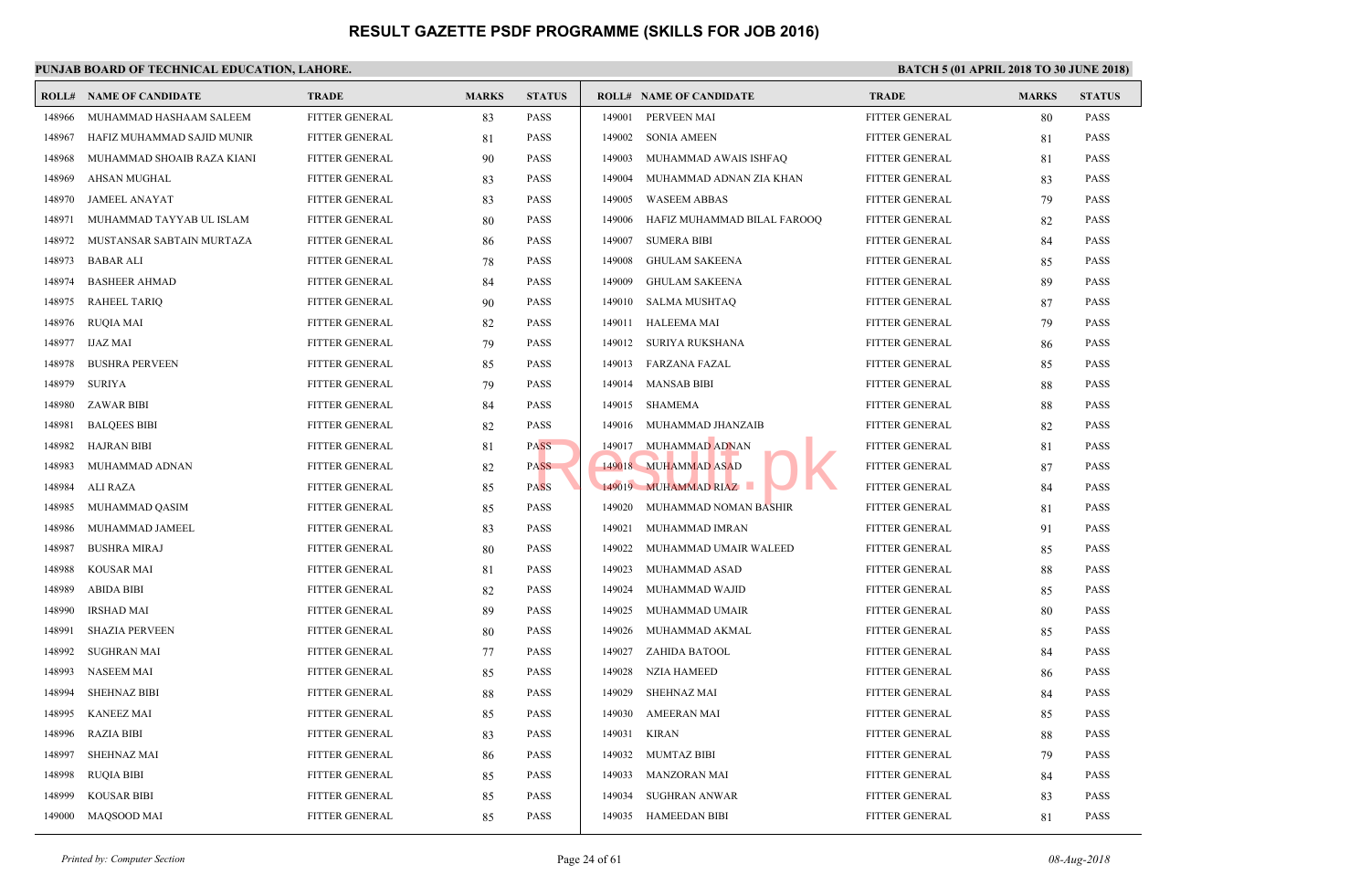|        | <b>ROLL# NAME OF CANDIDATE</b> | <b>TRADE</b>                 | <b>MARKS</b> | <b>STATUS</b> |        | <b>ROLL# NAME OF CANDIDATE</b>          | <b>TRAL</b>  |
|--------|--------------------------------|------------------------------|--------------|---------------|--------|-----------------------------------------|--------------|
| 149036 | <b>KHALIDA PARVEEN</b>         | FITTER GENERAL               | 84           | <b>PASS</b>   |        | 149071 MUHAMMAD TEHSEEN SHAMSHAD<br>ALI | <b>INSTR</b> |
| 149037 | <b>NASEEM MAI</b>              | FITTER GENERAL               | 87           | <b>PASS</b>   |        | 149072 MUHAMMAD KASHIF                  | <b>INSTR</b> |
| 149038 | <b>RANI BIBI</b>               | FITTER GENERAL               | 83           | <b>PASS</b>   | 149073 | <b>FASIAL JAVAID</b>                    | <b>INSTR</b> |
| 149039 | <b>NASREEN BIBI</b>            | <b>FITTER GENERAL</b>        | 83           | <b>PASS</b>   | 149074 | JUNAID KHAN                             | <b>INSTR</b> |
| 149040 | <b>NASEEM MAI</b>              | <b>FITTER GENERAL</b>        | 86           | <b>PASS</b>   | 149075 | WAQAS RUSOOL                            | <b>INSTR</b> |
| 149041 | MUHAMMAD RIZWAN                | <b>INSTRUMENT TECHNICIAN</b> | 91           | <b>PASS</b>   | 149076 | <b>DANISH SHABBIR</b>                   | <b>INSTR</b> |
| 149042 | <b>WAQAS MAZHAR</b>            | <b>INSTRUMENT TECHNICIAN</b> | 82           | <b>PASS</b>   | 149077 | MUHAMMAD ABU BAKAR USMAN                | <b>INSTR</b> |
| 149043 | MUHAMMAD HASNAIN               | INSTRUMENT TECHNICIAN        | 77           | <b>PASS</b>   | 149078 | <b>RAO AHSAN</b>                        | <b>INSTR</b> |
| 149044 | MUHAMMAD ISHAQUE               | <b>INSTRUMENT TECHNICIAN</b> | 77           | <b>PASS</b>   | 149079 | <b>MUGHEES ABBAS</b>                    | <b>INSTR</b> |
| 149045 | <b>ADIL ABBASS</b>             | <b>INSTRUMENT TECHNICIAN</b> | 79           | <b>PASS</b>   | 149080 | <b>MOSIN RAZA</b>                       | <b>INSTR</b> |
| 149046 | MUHAMMAD HASSAN                | <b>INSTRUMENT TECHNICIAN</b> | 77           | <b>PASS</b>   | 149081 | KALEEM ULLAH                            | <b>INSTR</b> |
| 149047 | <b>ALI RAZA</b>                | <b>INSTRUMENT TECHNICIAN</b> | 80           | <b>PASS</b>   | 149082 | MUHAMMAD GUL ZAMAN                      | <b>INSTR</b> |
| 149048 | MUZAMMIL IQBAL                 | <b>INSTRUMENT TECHNICIAN</b> | 69           | <b>PASS</b>   | 149083 | ZAIN ALI                                | <b>INSTR</b> |
| 149049 | ASAD UL BHUTTA                 | <b>INSTRUMENT TECHNICIAN</b> | 71           | <b>PASS</b>   | 149084 | SYED MUHAMMAD PEROZ ALI                 | <b>INSTR</b> |
| 149050 | MUHAMMAD NAEEM                 | <b>INSTRUMENT TECHNICIAN</b> | 95           | <b>PASS</b>   | 149085 | ZOHA FAYYAZ                             | <b>INSTR</b> |
| 149051 | <b>AKEEL AHMAD SABIR</b>       | <b>INSTRUMENT TECHNICIAN</b> | 86           | <b>PASS</b>   | 149086 | USHNA KHATTAK                           | <b>INSTR</b> |
| 149052 | MUHAMMAD SHAHBAZ               | <b>INSTRUMENT TECHNICIAN</b> | 84           | PASS          | 149087 | <b>ATIQA NOOR</b>                       | <b>INSTR</b> |
| 149053 | <b>KHAWAR ABBAS</b>            | <b>INSTRUMENT TECHNICIAN</b> | 72           | <b>PASS</b>   | 149088 | <b>ZUHRA IQBAL</b>                      | <b>INSTR</b> |
| 149054 | <b>FAISAL MUMTAZ</b>           | <b>INSTRUMENT TECHNICIAN</b> | 69           | <b>PASS</b>   | 149089 | <b>TALHA ISHFAQ</b>                     | <b>INSTR</b> |
| 149055 | NABA SHOUKAT                   | <b>INSTRUMENT TECHNICIAN</b> | 90           | <b>PASS</b>   | 149090 | SHEIKH MUHAMMAD NISAR                   | <b>INSTR</b> |
| 149056 | <b>HUMA TARIQ</b>              | <b>INSTRUMENT TECHNICIAN</b> | 87           | <b>PASS</b>   | 149091 | <b>AMJID SHAHEEN</b>                    | <b>INSTR</b> |
| 149057 | HAFIZA SUMBAL SHAFI            | <b>INSTRUMENT TECHNICIAN</b> | 86           | <b>PASS</b>   | 149092 | ZAIN UL ABDEEN                          | <b>INSTR</b> |
| 149058 | ZARISH AJMAL                   | <b>INSTRUMENT TECHNICIAN</b> | 90           | <b>PASS</b>   |        |                                         |              |
| 149059 | HAFIZ MUHAMMAD AFZAL           | <b>INSTRUMENT TECHNICIAN</b> | 86           | <b>PASS</b>   | 149093 | MUHAMMAD MUDASSIR                       | <b>INSTR</b> |
| 149060 | MUHAMMAD NABEEL CHAUDARY       | <b>INSTRUMENT TECHNICIAN</b> | 88           | <b>PASS</b>   | 149094 | MUHAMMAD BURHAN KHURSHEED               | <b>INSTR</b> |
| 149061 | MUHAMMAD USMAN                 | <b>INSTRUMENT TECHNICIAN</b> | 81           | <b>PASS</b>   | 149095 | SYED AHMAD FRAZ SHAH                    | <b>INSTR</b> |
| 149062 | <b>IRFAN AHMAD</b>             | <b>INSTRUMENT TECHNICIAN</b> | 75           | <b>PASS</b>   | 149096 | MUHAMMAD RIZWAN                         | <b>INSTR</b> |
| 149063 | MUHAMMAD USAMA ZULFQAR         | <b>INSTRUMENT TECHNICIAN</b> | 86           | <b>PASS</b>   | 149097 | MUHAMMAD FAIZAN ARSHAD                  | <b>INSTR</b> |
| 149064 | MUHAMMAD JAHID IQBAL           | <b>INSTRUMENT TECHNICIAN</b> | 90           | <b>PASS</b>   | 149098 | <b>ZUBAIR YASEEN</b>                    | <b>INSTR</b> |
| 149065 | <b>GHAYYOOR HUSSAIN</b>        | <b>INSTRUMENT TECHNICIAN</b> | 92           | <b>PASS</b>   | 149099 | MIRZA ASAD BAIG                         | <b>INSTR</b> |
| 149066 | <b>UMAIR ANWAR</b>             | <b>INSTRUMENT TECHNICIAN</b> | 84           | <b>PASS</b>   | 149100 | AHMAD MUSTAFA                           | <b>INSTR</b> |
| 149067 | <b>ALI HASNAIN</b>             | INSTRUMENT TECHNICIAN        | 69           | <b>PASS</b>   | 149101 | MUHAMMAD KAMRAN                         | <b>INSTR</b> |
| 149068 | <b>ZEESHAN HAMEED</b>          | <b>INSTRUMENT TECHNICIAN</b> | 72           | <b>PASS</b>   | 149102 | KANWAR MUZAMIL                          | <b>INSTR</b> |
| 149069 | MUHAMMAD AYUB                  | <b>INSTRUMENT TECHNICIAN</b> | 91           | <b>PASS</b>   | 149103 | <b>ASAD NAVEED</b>                      | <b>INSTR</b> |
| 149070 | MUHAMMAD AYAZ ISMAIL           | <b>INSTRUMENT TECHNICIAN</b> | 84           | <b>PASS</b>   | 149104 | MUHAMMAD ADNAN BASHIR                   | <b>INSTR</b> |
|        |                                |                              |              |               |        |                                         |              |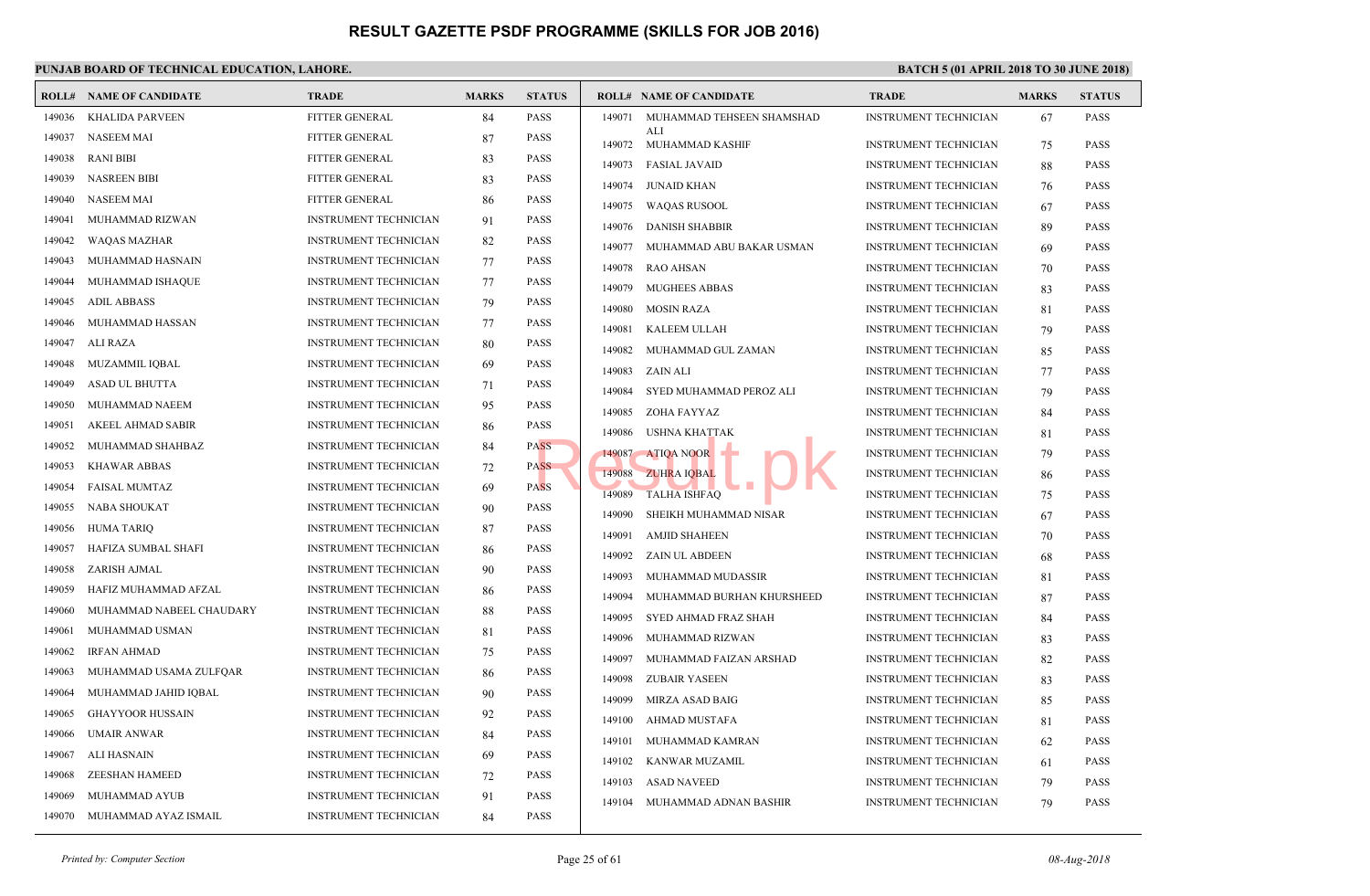|        | <b>ROLL# NAME OF CANDIDATE</b>    | TRADE                                 | <b>MARKS</b> | <b>STATUS</b> |        | <b>ROLL# NAME OF CANDIDATE</b> | <b>TRAL</b>                  |
|--------|-----------------------------------|---------------------------------------|--------------|---------------|--------|--------------------------------|------------------------------|
| 149105 | MUHAMMAD NAEEM                    | <b>INSTRUMENT TECHNICIAN</b>          | 69           | <b>PASS</b>   |        | 149133 SYED ARSALAN SHERAZI    | <b>SOLAI</b>                 |
| 149106 | MUHAMMAD HUZAIFA                  | <b>INSTRUMENT TECHNICIAN</b>          | 81           | <b>PASS</b>   |        | 149134 ZOHAIB AFZAL            | <b>TRAIN</b><br><b>SOLAI</b> |
| 149107 | RIMSHA MAHMOOD                    | <b>INSTRUMENT TECHNICIAN</b>          | 84           | <b>PASS</b>   |        |                                | <b>TRAIN</b>                 |
| 149108 | <b>HAIQA JAVED</b>                | <b>INSTRUMENT TECHNICIAN</b>          | 82           | <b>PASS</b>   |        | 149135 SAJID ABBAS             | <b>SOLAI</b>                 |
| 149109 | HAFIZA AATIA SROSH                | <b>INSTRUMENT TECHNICIAN</b>          | 81           | <b>PASS</b>   | 149136 | ANAS ASGHAR                    | <b>TRAIN</b><br><b>SOLAI</b> |
|        |                                   |                                       |              |               |        |                                | <b>TRAIN</b>                 |
| 149110 | MUHAMMAD ALI                      | <b>INSTRUMENT TECHNICIAN</b>          | 77           | <b>PASS</b>   | 149137 | MUHAMMAD ASIF                  | <b>SOLAI</b>                 |
|        | 149111 NOMAN GHAURI               | <b>INSTRUMENT TECHNICIAN</b>          | 76           | <b>PASS</b>   |        | 149138 UBAID ASGHAR ALI        | <b>TRAIN</b><br><b>SOLAI</b> |
|        | 149112 ARSLAN SARWAR              | <b>INSTRUMENT TECHNICIAN</b>          | 78           | <b>PASS</b>   |        |                                | <b>TRAIN</b>                 |
|        | 149113 SAMI ULLAH                 | <b>INSTRUMENT TECHNICIAN</b>          | 78           | <b>PASS</b>   | 149139 | SYED QAMMAR ABBAS SHAH         | <b>SOLAI</b>                 |
|        | 149114 MUHAMMAD NABEEL BUKSH      | <b>INSTRUMENT TECHNICIAN</b>          | 76           | <b>PASS</b>   | 149140 | <b>BILAL AKHTAR</b>            | <b>TRAIN</b><br><b>SOLAI</b> |
|        | LANGAH<br>149115 ABDUL WAHAB KHAN | <b>INSTRUMENT TECHNICIAN</b>          |              | <b>PASS</b>   |        |                                | <b>TRAIN</b>                 |
|        |                                   |                                       | 80           |               | 149141 | SYED MUHAMMAD MUSA RIZVI       | <b>SOLAI</b>                 |
| 149116 | <b>RAEES AHMAD</b>                | SOLAR PHOTOVOLTAIC<br><b>TRAINING</b> | 92           | <b>PASS</b>   |        | 149142 MOHTSHAM ABBAS HASHMI   | <b>TRAIN</b>                 |
|        | 149117 ZAHID ALI                  | SOLAR PHOTOVOLTAIC                    | 83           | <b>PASS</b>   |        |                                | <b>SOLAI</b><br><b>TRAIN</b> |
|        |                                   | <b>TRAINING</b>                       |              |               |        | 149143 JAHANGIR ABBAS          | <b>SOLAI</b>                 |
| 149118 | MUHAMMAD AHSAN                    | SOLAR PHOTOVOLTAIC<br><b>TRAINING</b> | 92           | <b>PASS</b>   | 149144 | <b>SAEEDA LATIF</b>            | <b>TRAIN</b><br><b>SOLAI</b> |
| 149119 | MUHAMMAD IJAZ                     | SOLAR PHOTOVOLTAIC                    | 83           | <b>PASS</b>   |        |                                | <b>TRAIN</b>                 |
|        |                                   | <b>TRAINING</b>                       |              |               | 149145 | SYEDA MUSRAT BATOOL            | <b>SOLAI</b>                 |
| 149120 | MUHAMMAD AMAAN ULLAH              | SOLAR PHOTOVOLTAIC<br><b>TRAINING</b> | 75           | <b>PASS</b>   |        | 149146 SHAMIM AKTHAR           | <b>TRAIN</b><br><b>SOLAI</b> |
| 149121 | <b>SAJID UR REHMAN</b>            | SOLAR PHOTOVOLTAIC                    | 75           | <b>PASS</b>   |        |                                | <b>TRAIN</b>                 |
|        |                                   | <b>TRAINING</b>                       |              |               |        | 149147 AYESHA JABBAR           | <b>SOLAI</b>                 |
| 149122 | SYED AHMAD ALTAF                  | SOLAR PHOTOVOLTAIC<br><b>TRAINING</b> | 75           | <b>PASS</b>   |        |                                | <b>TRAIN</b><br><b>SOLAI</b> |
| 149123 | AAMIR AMIN                        | SOLAR PHOTOVOLTAIC                    | 92           | <b>PASS</b>   |        | 149148 SHAGUFTA HAYYAT         | <b>TRAIN</b>                 |
|        |                                   | <b>TRAINING</b>                       |              |               | 149149 | <b>SUGHRAN MAI</b>             | <b>SOLAI</b>                 |
| 149124 | MUHAMMAD JAVED                    | SOLAR PHOTOVOLTAIC<br><b>TRAINING</b> | 75           | <b>PASS</b>   |        |                                | <b>TRAIN</b>                 |
| 149125 | MUHAMMAD JUNAID IQBAL             | SOLAR PHOTOVOLTAIC                    | 92           | <b>PASS</b>   | 149150 | TAHIRA SHAMEEM JAFRI           | <b>SOLAI</b><br><b>TRAIN</b> |
|        |                                   | <b>TRAINING</b>                       |              |               |        | 149151 SONIA SARWAR            | <b>SOLAI</b>                 |
| 149126 | MAQSOOD AHMAD                     | SOLAR PHOTOVOLTAIC<br><b>TRAINING</b> | 75           | <b>PASS</b>   |        |                                | <b>TRAIN</b>                 |
| 149127 | <b>DANIAL ISHAQUE</b>             | SOLAR PHOTOVOLTAIC                    | 75           | <b>PASS</b>   |        | 149152 NADIA SARWAR            | <b>SOLAI</b><br><b>TRAIN</b> |
|        |                                   | <b>TRAINING</b>                       |              |               |        | 149153 SAMREEN                 | <b>SOLAI</b>                 |
| 149128 | <b>BILAL HUSSAIN</b>              | SOLAR PHOTOVOLTAIC<br><b>TRAINING</b> | 75           | <b>PASS</b>   |        |                                | <b>TRAIN</b>                 |
| 149129 | MUHAMMAD SARIM RIAZ               | <b>SOLAR PHOTOVOLTAIC</b>             | 75           | <b>PASS</b>   | 149154 | SHABEENA MAI                   | <b>SOLAI</b><br><b>TRAIN</b> |
|        |                                   | <b>TRAINING</b>                       |              |               |        | 149155 SHEIKH SHAMSHAD FATIMA  | <b>SOLAI</b>                 |
| 149130 | <b>IRFAN AHMAD</b>                | <b>SOLAR PHOTOVOLTAIC</b>             | 75           | <b>PASS</b>   |        |                                | <b>TRAIN</b>                 |
| 149131 | RAO MUHAMMAD ALIYAS               | <b>TRAINING</b><br>SOLAR PHOTOVOLTAIC | 83           | <b>PASS</b>   |        | 149156 SHUMILA IQBAL           | <b>SOLAI</b><br><b>TRAIN</b> |
|        |                                   | <b>TRAINING</b>                       |              |               | 149157 | <b>RAHAT MUKTHAR</b>           | <b>SOLAI</b>                 |
| 149132 | TALHA MUZAFFAR                    | SOLAR PHOTOVOLTAIC                    | 92           | <b>PASS</b>   |        |                                | <b>TRAIN</b>                 |
|        |                                   | <b>TRAINING</b>                       |              |               |        | 149158 TASAWAR ALI KHAN        | <b>SOLAI</b><br><b>TRAIN</b> |
|        |                                   |                                       |              |               |        |                                |                              |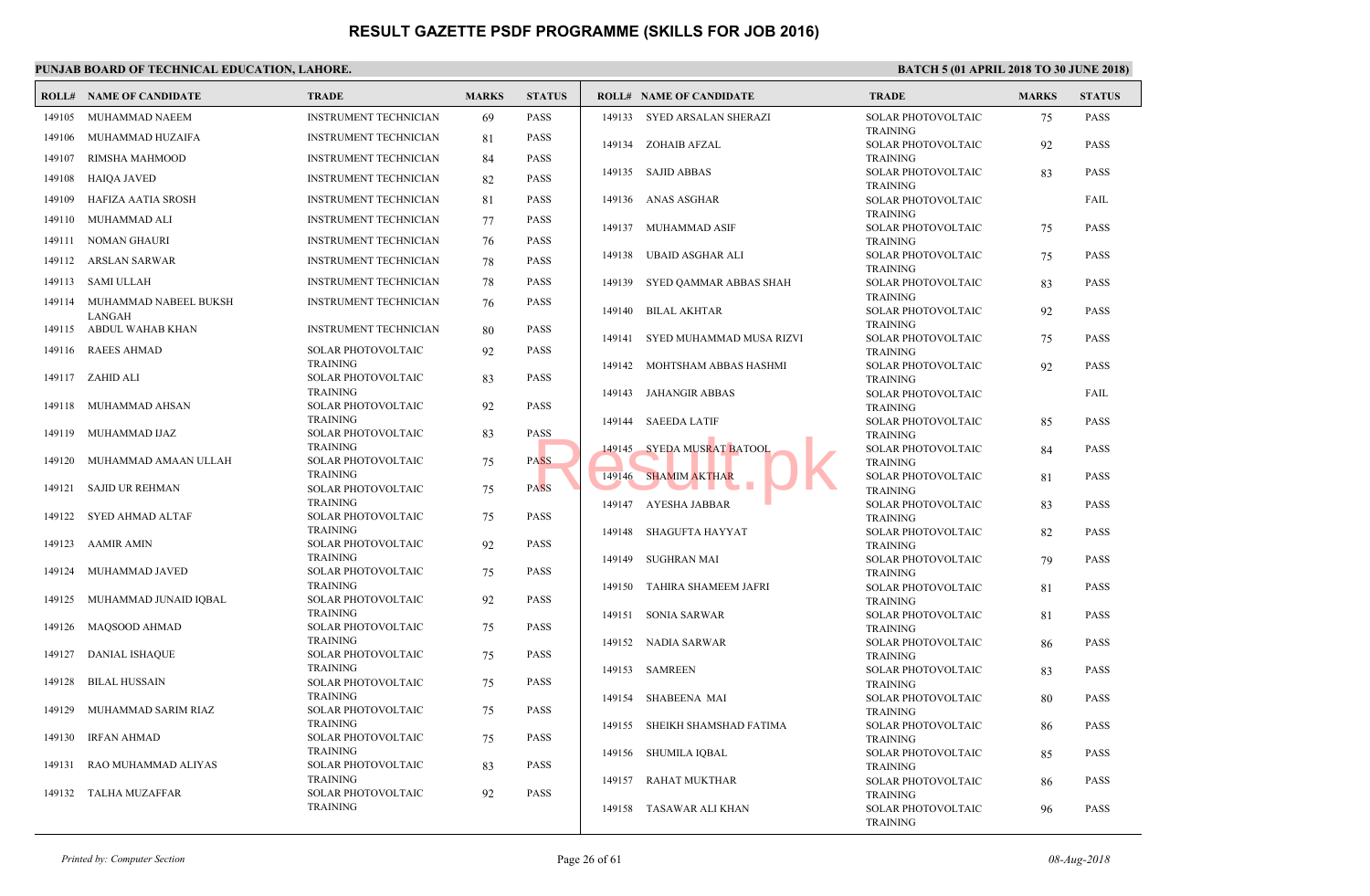|        | <b>ROLL# NAME OF CANDIDATE</b> | <b>TRADE</b>                          | <b>MARKS</b> | <b>STATUS</b> |        | <b>ROLL# NAME OF CANDIDATE</b>             | <b>TRAL</b>                  |
|--------|--------------------------------|---------------------------------------|--------------|---------------|--------|--------------------------------------------|------------------------------|
| 149159 | QURAT UL AIN                   | SOLAR PHOTOVOLTAIC                    | 85           | <b>PASS</b>   |        | 149185 SHEHRYAR AHMAD                      | <b>SOLAI</b>                 |
| 149160 | ZAKIYA BATOOL                  | <b>TRAINING</b><br>SOLAR PHOTOVOLTAIC | 89           | <b>PASS</b>   | 149186 | MUHAMMAD USMAN                             | <b>TRAIN</b><br><b>SOLAI</b> |
|        |                                | <b>TRAINING</b>                       |              |               |        |                                            | <b>TRAIN</b>                 |
| 149161 | FATIMA ZAHRA                   | SOLAR PHOTOVOLTAIC                    | 92           | <b>PASS</b>   | 149187 | ASHRAF BHATTI                              | <b>SOLAI</b>                 |
|        |                                | <b>TRAINING</b>                       |              |               |        |                                            | <b>TRAIN</b>                 |
| 149162 | <b>IJLAL HAIDER</b>            | SOLAR PHOTOVOLTAIC<br><b>TRAINING</b> | 84           | <b>PASS</b>   | 149188 | ALTAF HUSSAIN                              | <b>SOLAI</b><br><b>TRAIN</b> |
| 149163 | AASIA ASLAM                    | SOLAR PHOTOVOLTAIC                    | 82           | <b>PASS</b>   | 149189 | NASIR ALI SHUJRA                           | <b>SOLAI</b>                 |
|        |                                | TRAINING                              |              |               |        |                                            | <b>TRAIN</b>                 |
| 149164 | <b>KOUSAR</b>                  | SOLAR PHOTOVOLTAIC                    | 89           | <b>PASS</b>   | 149190 | MUHAMMAD FAISAL                            | <b>SOLAI</b>                 |
| 149165 | MUHAMMAD ASAD ZAHOOR           | <b>TRAINING</b><br>SOLAR PHOTOVOLTAIC |              | <b>PASS</b>   | 149191 | MUHAMMAD UMER                              | <b>TRAIN</b><br><b>SOLAI</b> |
|        |                                | <b>TRAINING</b>                       | 89           |               |        |                                            | <b>TRAIN</b>                 |
| 149166 | <b>SHEREEN BIBI</b>            | SOLAR PHOTOVOLTAIC                    | 83           | <b>PASS</b>   | 149192 | TARIQ MEHMOOD                              | <b>SOLA</b>                  |
|        |                                | <b>TRAINING</b>                       |              |               |        |                                            | <b>TRAIN</b>                 |
| 149167 | IRAM NAZ                       | SOLAR PHOTOVOLTAIC                    | 88           | <b>PASS</b>   | 149193 | MUHAMMAD NASIR ALI                         | <b>SOLAI</b>                 |
| 149168 | <b>NASREEN MAI</b>             | <b>TRAINING</b><br>SOLAR PHOTOVOLTAIC | 84           | <b>PASS</b>   |        | 149194 FIDA HUSSAIN                        | <b>TRAIN</b><br><b>SOLA</b>  |
|        |                                | <b>TRAINING</b>                       |              |               |        |                                            | <b>TRAIN</b>                 |
| 149169 | <b>RUBINA BIBI</b>             | SOLAR PHOTOVOLTAIC                    | 87           | <b>PASS</b>   |        | SOS CHILDREN VILLAGE OF PAKISTAN, COLONY T |                              |
|        |                                | <b>TRAINING</b>                       |              |               |        | ISMAILABAD SHER SHAH ROAD, MULTAN          |                              |
| 149170 | NASEEB SAQIB RAZA              | SOLAR PHOTOVOLTAIC<br><b>TRAINING</b> | 88           | <b>PASS</b>   |        | 149195 UZMA BIBI                           | <b>DOME</b>                  |
| 149171 | MUHAMMAD IQBAL                 | SOLAR PHOTOVOLTAIC                    | 78           | <b>PASS</b>   | 149196 | NOSHIN BIBI                                | <b>DOME</b>                  |
|        |                                | <b>TRAINING</b>                       |              |               |        | 149197 SHUMAILA HANIF                      | <b>DOME</b>                  |
| 149172 | <b>FIYYAZ AHMAD</b>            | SOLAR PHOTOVOLTAIC                    | 73           | <b>PASS</b>   |        | 149198 SHAZIA                              | <b>DOME</b>                  |
| 149173 | NAZAR HUSSAIN                  | TRAINING<br>SOLAR PHOTOVOLTAIC        | 86           | <b>PASS</b>   | 149199 | KIRAN ZAKIR                                | <b>DOME</b>                  |
|        |                                | <b>TRAINING</b>                       |              |               |        |                                            |                              |
| 149174 | MUHAMMAD SHAFIQUE              | SOLAR PHOTOVOLTAIC                    | 83           | <b>PASS</b>   | 149200 | ZAINAB MASHKOOR                            | <b>DOME</b>                  |
| 149175 | MALIK SALEEM AKHTAR AWAN       | TRAINING<br>SOLAR PHOTOVOLTAIC        |              | <b>PASS</b>   | 149201 | <b>SIDRA</b>                               | <b>DOME</b>                  |
|        |                                | <b>TRAINING</b>                       | 86           |               | 149202 | <b>FARIHA MAQSOOD</b>                      | <b>DOME</b>                  |
| 149176 | MUHAMMAD AMJID                 | SOLAR PHOTOVOLTAIC                    | 93           | <b>PASS</b>   | 149203 | <b>TAHIRA NAVEED</b>                       | <b>DOME</b>                  |
|        |                                | TRAINING                              |              |               | 149204 | <b>RUBINA KOUSAR</b>                       | <b>DOME</b>                  |
| 149177 | ABID JANHANG BAHDUR            | SOLAR PHOTOVOLTAIC<br><b>TRAINING</b> | 91           | <b>PASS</b>   | 149205 | <b>AREEBA TAHIR</b>                        | <b>DOME</b>                  |
| 149178 | MUHAMMAD KASHIF                | SOLAR PHOTOVOLTAIC                    | 91           | <b>PASS</b>   |        |                                            |                              |
|        |                                | TRAINING                              |              |               | 149206 | <b>MUQADAS BIBI</b>                        | <b>DOME</b>                  |
| 149179 | <b>TARIQ NAZIR</b>             | SOLAR PHOTOVOLTAIC                    | 94           | <b>PASS</b>   | 149207 | SARA ASGHAR                                | <b>DOME</b>                  |
| 149180 | MUHAMMAD ASIF                  | <b>TRAINING</b><br>SOLAR PHOTOVOLTAIC | 85           | <b>PASS</b>   | 149208 | ALEENA GHAFAR                              | <b>DOME</b>                  |
|        |                                | TRAINING                              |              |               | 149209 | NIMRA                                      | <b>DOME</b>                  |
| 149181 | MUHAMMAD TANVEER               | SOLAR PHOTOVOLTAIC                    | 87           | <b>PASS</b>   | 149210 | KIRAN NISAR                                | <b>DOME</b>                  |
|        |                                | <b>TRAINING</b>                       |              |               |        |                                            |                              |
| 149182 | <b>GHULAM SHABBIR</b>          | SOLAR PHOTOVOLTAIC<br>TRAINING        | 87           | <b>PASS</b>   | 149211 | KIRAN FATIMA                               | <b>DOME</b>                  |
| 149183 | SOHAIL ABBAS KHAN              | SOLAR PHOTOVOLTAIC                    | 90           | <b>PASS</b>   | 149212 | <b>BUSHRA BIBI</b>                         | <b>DOME</b>                  |
|        |                                | <b>TRAINING</b>                       |              |               | 149213 | UROOJ ZAHRA                                | <b>DOME</b>                  |
| 149184 | NABEEL KHALID MEHMOOD          | SOLAR PHOTOVOLTAIC                    | 88           | <b>PASS</b>   |        | 149214 SAIMA BIBI                          | <b>DOME</b>                  |
|        |                                | <b>TRAINING</b>                       |              |               |        |                                            |                              |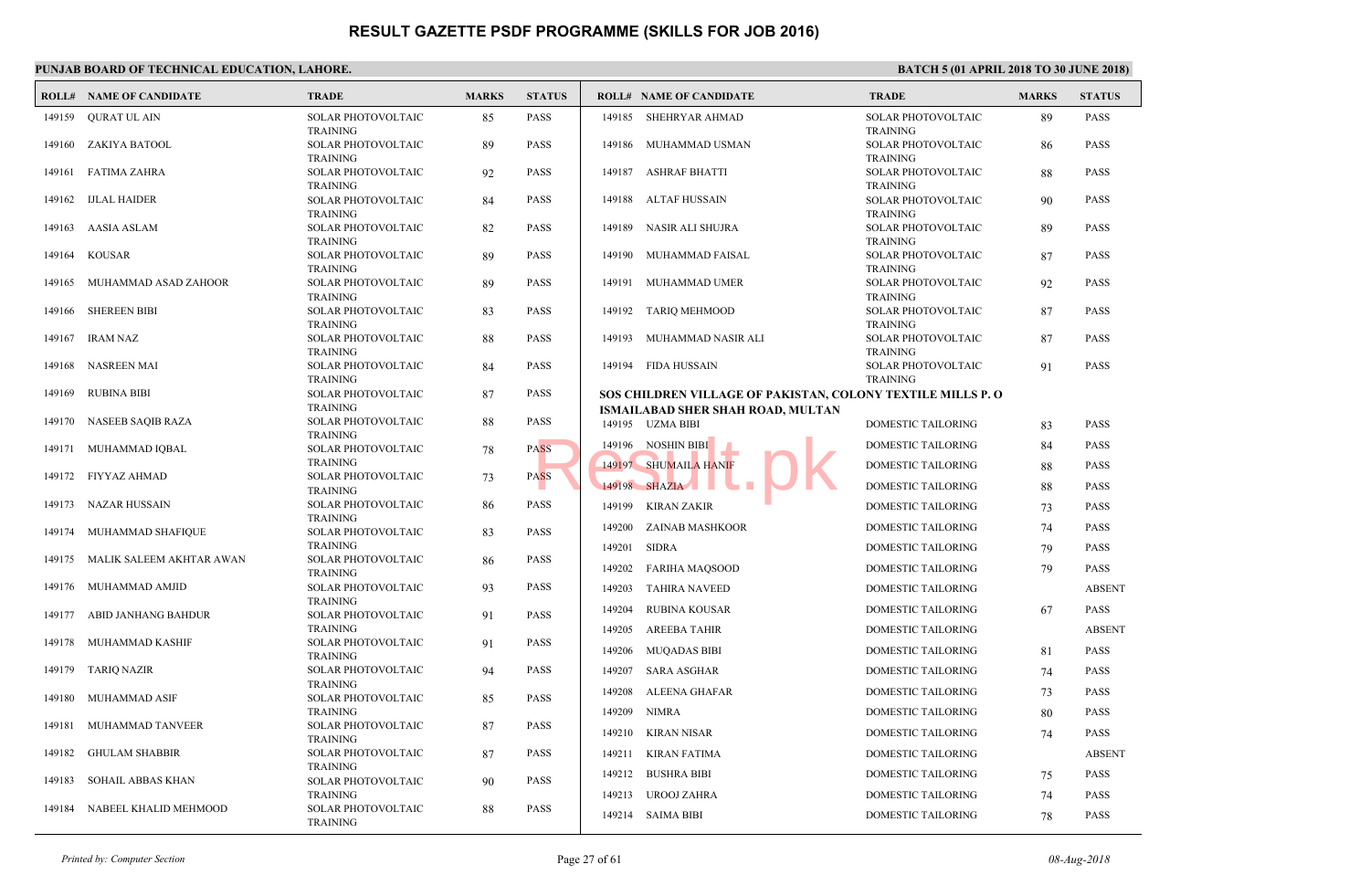|        | <b>ROLL# NAME OF CANDIDATE</b>                                 | <b>TRADE</b>              | <b>MARKS</b> | <b>STATUS</b> |        | <b>ROLL# NAME OF CANDIDATE</b>                    | <b>TRAL</b>  |
|--------|----------------------------------------------------------------|---------------------------|--------------|---------------|--------|---------------------------------------------------|--------------|
| 149215 | <b>SAFIA BIBI</b>                                              | <b>DOMESTIC TAILORING</b> | 70           | <b>PASS</b>   |        | 149248 MOHAMMAD ZESHAN                            | <b>TURNI</b> |
| 149216 | NADIA ASLAM                                                    | DOMESTIC TAILORING        | 75           | <b>PASS</b>   |        | 149249 YOUSAF SHABBIR                             | <b>TURNI</b> |
| 149217 | MEHWISH ASLAM                                                  | DOMESTIC TAILORING        | 70           | <b>PASS</b>   |        | 149250 ZISHAN AZHAR                               | <b>TURN</b>  |
| 149218 | AASIA ASLAM                                                    | DOMESTIC TAILORING        | 79           | <b>PASS</b>   | 149251 | MUHAMMAD TAHIR                                    | <b>TURNI</b> |
| 149219 | <b>ZOYA RAMZAN</b>                                             | DOMESTIC TAILORING        | 67           | <b>PASS</b>   | 149252 | MUHAMMAD YASEEN                                   | <b>TURNI</b> |
| 149220 | <b>GHULSHAN AZIZ</b>                                           | DOMESTIC TAILORING        | 68           | <b>PASS</b>   | 149253 | MUHAMMAD HAMZA SAFDAR                             | <b>TURNI</b> |
| 149221 | <b>SABA SHER</b>                                               | DOMESTIC TAILORING        | 65           | <b>PASS</b>   | 149254 | <b>GHULAM FAREED</b>                              | <b>TURN</b>  |
| 149222 | <b>NASREEN BIBI</b>                                            | DOMESTIC TAILORING        | 81           | <b>PASS</b>   | 149255 | <b>GHULAM MUJTABA</b>                             | <b>TURNI</b> |
| 149223 | NADIA MUSHTAQ                                                  | DOMESTIC TAILORING        | 73           | <b>PASS</b>   | 149256 | MUHAMMAD KAMRAN                                   | <b>TURNI</b> |
| 149224 | <b>NABEELA PARVEEN</b>                                         | <b>DOMESTIC TAILORING</b> | 85           | <b>PASS</b>   | 149257 | <b>FARHAN ALI</b>                                 | <b>TURNI</b> |
| 149225 | <b>FAKHRA KHALIL</b>                                           | DOMESTIC TAILORING        | 78           | <b>PASS</b>   | 149258 | MUHAMMAD NAEEM                                    | <b>TURNI</b> |
| 149226 | <b>AMINA PERVEEN</b>                                           | <b>DOMESTIC TAILORING</b> | 86           | <b>PASS</b>   | 149259 | <b>MUNEEB GULZAR</b>                              | <b>TURNI</b> |
| 149227 | SAMINA ZAFAR                                                   | DOMESTIC TAILORING        | 74           | <b>PASS</b>   | 149260 | <b>FAISAL NADEEM</b>                              | <b>TURNI</b> |
| 149228 | <b>SUNDAS KAZMI</b>                                            | <b>DOMESTIC TAILORING</b> | 86           | <b>PASS</b>   | 149261 | <b>ABDUL HAAI</b>                                 | <b>TURNI</b> |
| 149229 | <b>SUKAINA FARMAN</b>                                          | DOMESTIC TAILORING        | 89           | <b>PASS</b>   |        | 149262 ZIA-UR-REHMAN                              | <b>TURNI</b> |
| 149230 | AMARA GHAFOOR                                                  | DOMESTIC TAILORING        | 67           | <b>PASS</b>   | 149263 | NADEEM IOBAL                                      | <b>TURNI</b> |
| 149231 | REHILA MURTAZA                                                 | DOMESTIC TAILORING        | 74           | <b>PASS</b>   |        | 149264 MUHAMMAD FAHAD SALEEM                      | <b>TURNI</b> |
| 149232 | JAMILA NAZ                                                     | DOMESTIC TAILORING        | 74           | <b>PASS</b>   |        | 149265 ABDUL BASIT                                | <b>TURN</b>  |
| 149233 | <b>ASMA PARVEEN</b>                                            | DOMESTIC TAILORING        | 73           | <b>PASS</b>   |        | <b>IDARA ROSHAN PAKISTAN WELFARE SOCIETY,, AL</b> |              |
| 149234 | <b>RUKHSAR AZIZ</b>                                            | <b>DOMESTIC TAILORING</b> | 80           | <b>PASS</b>   |        | NEAR OPP SOCIAL WORKER WELFARE SCHOOL, DO         |              |
| 149235 | <b>DUA AZIZ</b>                                                | DOMESTIC TAILORING        | 74           | <b>PASS</b>   |        | <b>MUZAFFARGARH</b><br>149266 IRUM RANI           | <b>DOME</b>  |
| 149236 | <b>IORA WAHEED</b>                                             | <b>DOMESTIC TAILORING</b> | 75           | <b>PASS</b>   | 149267 | SHAHISTA QASIM                                    | <b>DOME</b>  |
| 149237 | <b>SANA IRAM</b>                                               | DOMESTIC TAILORING        | 74           | <b>PASS</b>   | 149268 | <b>SAMINA KHADIM</b>                              | <b>DOME</b>  |
| 149238 | <b>FARAH ZAKIR</b>                                             | DOMESTIC TAILORING        | 88           | <b>PASS</b>   | 149269 | ANWAR SHAMIM AKHATR                               | <b>DOME</b>  |
| 149239 | <b>HASINA NOOR</b>                                             | DOMESTIC TAILORING        | 85           | <b>PASS</b>   | 149270 | SHAZIA                                            | <b>DOME</b>  |
| 149240 | <b>MAH PARA BIBI</b>                                           | <b>DOMESTIC TAILORING</b> | 88           | <b>PASS</b>   | 149271 | <b>SHAHISTA BIBI</b>                              | <b>DOME</b>  |
| 149241 | AYESHA KHAN                                                    | <b>DOMESTIC TAILORING</b> | 90           | <b>PASS</b>   | 149272 | REHANA MUMTAZ AHMAD                               | <b>DOME</b>  |
| 149242 | <b>SAJIDA SHAHEEN</b>                                          | DOMESTIC TAILORING        | 74           | <b>PASS</b>   | 149273 | <b>ANEELA SHAHID</b>                              | <b>DOME</b>  |
| 149243 | <b>SAMINA BIBI</b>                                             | DOMESTIC TAILORING        | 73           | <b>PASS</b>   | 149274 | <b>SUMERA BIBI</b>                                | <b>DOME</b>  |
| 149244 | RABIA BIBI                                                     | <b>DOMESTIC TAILORING</b> | 79           | <b>PASS</b>   |        | 149275 AYESHA BIBI                                | <b>DOME</b>  |
|        | THE CITY COLLEGE OF TECHNOLOGY, VEHARI CHOWK NEAR FAISAL MOVER |                           |              |               | 149276 | KANIZ FATIMA                                      | <b>DOME</b>  |
| 149245 | <b>BUS STAND, MULTAN</b><br>REHMAN SHABBIR                     | <b>TURNER 2016</b>        |              | <b>PASS</b>   | 149277 | <b>SHAKEELA BIBI</b>                              | <b>DOME</b>  |
| 149246 | MUHAMMAD HAMZA                                                 | <b>TURNER 2016</b>        | 83           | <b>PASS</b>   | 149278 | <b>SHAHIDA PARVEEN</b>                            | <b>DOME</b>  |
| 149247 | <b>RAEES AHMAD</b>                                             |                           | 81<br>83     | <b>PASS</b>   |        | 149279 SAKEENA MAI                                | <b>DOME</b>  |
|        |                                                                | <b>TURNER 2016</b>        |              |               |        |                                                   |              |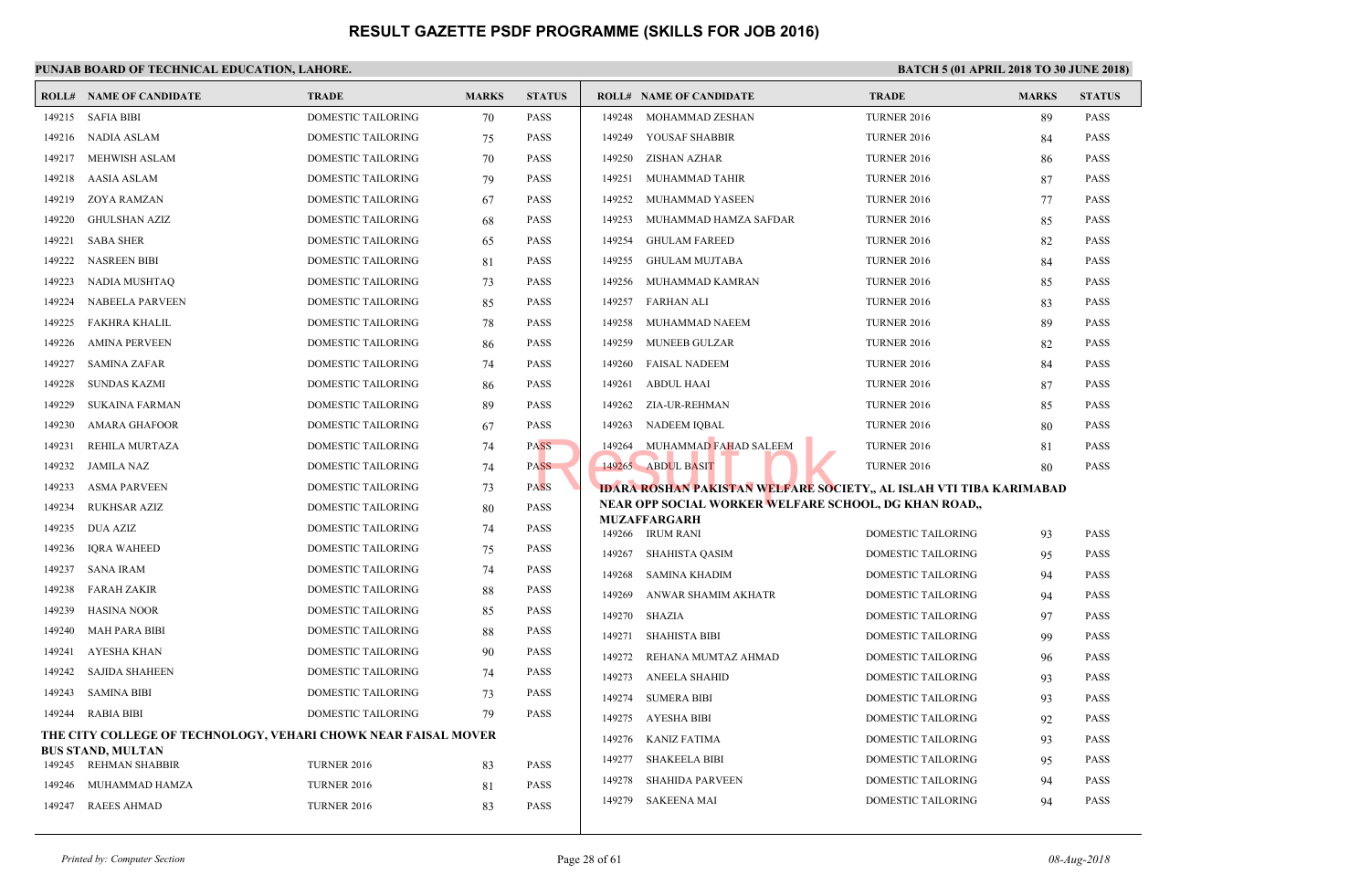|        | <b>ROLL# NAME OF CANDIDATE</b> | <b>TRADE</b>              | <b>MARKS</b> | <b>STATUS</b> | <b>ROLL# NAME OF CANDIDATE</b>                 | <b>TRAL</b> |
|--------|--------------------------------|---------------------------|--------------|---------------|------------------------------------------------|-------------|
| 149280 | <b>MUMTAZ MAI</b>              | DOMESTIC TAILORING        | 97           | <b>PASS</b>   | 149315 SHAHANA SHAZIA                          | <b>DOME</b> |
| 149281 | <b>KALSOOM BIBI</b>            | <b>DOMESTIC TAILORING</b> | 99           | <b>PASS</b>   | <b>ROSHNI DEVELOPMENT ORGANIZATION, ROSHNI</b> |             |
| 149282 | <b>KHADIJA BIBI</b>            | DOMESTIC TAILORING        | 96           | <b>PASS</b>   | MUHALLAH BUKHARI WALA WARD NO. 10 GENESH       |             |
| 149283 | MEHREEN SAKHAWAT               | DOMESTIC TAILORING        | 93           | <b>PASS</b>   | ACADEMY, MUZAFFARGARH<br>149316 ANUM BILAL     | <b>DOME</b> |
| 149284 | LAILA ZAHID                    | DOMESTIC TAILORING        | 93           | <b>PASS</b>   | 149317<br>SHABANA MUKHTAIR                     | <b>DOME</b> |
| 149285 | <b>SHEHZAD BIBI</b>            | DOMESTIC TAILORING        | 92           | <b>PASS</b>   | 149318<br>HINA KHAN                            | <b>DOME</b> |
| 149286 | <b>KHADIJA</b>                 | DOMESTIC TAILORING        | 95           | <b>PASS</b>   | 149319<br>SEHRISH FATIMA                       | <b>DOME</b> |
| 149287 | <b>AASMA BATOOL</b>            | DOMESTIC TAILORING        | 95           | <b>PASS</b>   | 149320<br>RABIA KAMRAN                         | <b>DOME</b> |
| 149288 | RAMSHA ASGHAR                  | DOMESTIC TAILORING        | 94           | <b>PASS</b>   | 149321<br><b>ISHRAT MAJEED</b>                 | <b>DOME</b> |
| 149289 | <b>NOUREEN BIBI</b>            | DOMESTIC TAILORING        | 94           | <b>PASS</b>   | 149322<br><b>TALLAT MAJEED</b>                 | <b>DOME</b> |
| 149290 | <b>SAWERA BIBI</b>             | DOMESTIC TAILORING        | 96           | <b>PASS</b>   | 149323<br><b>SHABANA BIBI</b>                  | <b>DOME</b> |
| 149291 | <b>MUNAZA BIBI</b>             | DOMESTIC TAILORING        | 99           | <b>PASS</b>   | 149324<br><b>SAIMA BIBI</b>                    | <b>DOME</b> |
| 149292 | <b>SHUMAILA BIBI</b>           | DOMESTIC TAILORING        | 96           | <b>PASS</b>   | 149325<br>SHAKEELA BIBI                        | <b>DOME</b> |
| 149293 | <b>NADIA PARVEEN</b>           | DOMESTIC TAILORING        | 93           | <b>PASS</b>   | 149326<br><b>SUMAIRA BIBI</b>                  | <b>DOME</b> |
| 149294 | <b>SHAISTA KANWAL</b>          | DOMESTIC TAILORING        | 93           | <b>PASS</b>   | <b>TAHMINA BIBI</b><br>149327                  | <b>DOME</b> |
| 149295 | <b>FEHMIDA BIBI</b>            | DOMESTIC TAILORING        | 92           | <b>PASS</b>   | 149328<br>NASEEM AKHTAR                        | <b>DOME</b> |
| 149296 | <b>SHAHEENA ISHFAQ</b>         | DOMESTIC TAILORING        | 93           | <b>PASS</b>   | 149329<br><b>SAMINA BIBI</b>                   | <b>DOME</b> |
| 149297 | <b>SHEHLA BIBI</b>             | <b>DOMESTIC TAILORING</b> | 95           | <b>PASS</b>   | 149330<br><b>RABIA ANJUM</b>                   | <b>DOME</b> |
| 149298 | NADIA FATIMA                   | DOMESTIC TAILORING        | 94           | <b>PASS</b>   | <b>SADIA KANWAL</b><br>149331                  | <b>DOME</b> |
| 149299 | <b>SHAGUFTA BASHIR</b>         | <b>DOMESTIC TAILORING</b> | 94           | <b>PASS</b>   | 149332<br>AZRA YASMEEN                         | <b>DOME</b> |
| 149300 | <b>SHAHIDA BIBI</b>            | DOMESTIC TAILORING        | 96           | <b>PASS</b>   | 149333<br>SHAISTA NAWAZ                        | <b>DOME</b> |
| 149301 | <b>RASHDA BIBI</b>             | <b>DOMESTIC TAILORING</b> | 99           | <b>PASS</b>   | 149334<br><b>RASHIDA NAWAZ</b>                 | <b>DOME</b> |
| 149302 | ASIA RUBAB                     | DOMESTIC TAILORING        | 96           | <b>PASS</b>   | 149335<br><b>AMBER TARIQ</b>                   | <b>DOME</b> |
| 149303 | <b>KANIZ RUBAB</b>             | DOMESTIC TAILORING        | 93           | <b>PASS</b>   | 149336<br>FARHAT SAJJAD                        | <b>DOME</b> |
| 149304 | <b>AQSA WAJID</b>              | DOMESTIC TAILORING        | 93           | <b>PASS</b>   | 149337<br>SIDRA SAJAD                          | <b>DOME</b> |
| 149305 | <b>MEVISH SAJJAD</b>           | <b>DOMESTIC TAILORING</b> | 92           | <b>PASS</b>   | 149338<br><b>IQRA BASHIR</b>                   | <b>DOME</b> |
| 149306 | <b>FARHAT BIBI</b>             | DOMESTIC TAILORING        | 93           | <b>PASS</b>   | 149339<br><b>ABIDA HANIF</b>                   | <b>DOME</b> |
| 149307 | TAHIRA BIBI                    | DOMESTIC TAILORING        | 95           | <b>PASS</b>   | 149340<br><b>SHAHNAZ BIBI</b>                  | <b>DOME</b> |
| 149308 | <b>KANWAL MAI</b>              | DOMESTIC TAILORING        | 94           | <b>PASS</b>   | 149341<br><b>SONIA SALEEM</b>                  | <b>DOME</b> |
| 149309 | <b>SHAMIM MAI</b>              | DOMESTIC TAILORING        | 94           | <b>PASS</b>   | 149342<br>KISHWAR PERVEEN                      | <b>DOME</b> |
| 149310 | MEHK EJAZ                      | DOMESTIC TAILORING        | 96           | <b>PASS</b>   | 149343<br><b>IORA JAVED</b>                    | <b>DOME</b> |
| 149311 | NAVEEDA BIBI                   | DOMESTIC TAILORING        | 99           | <b>PASS</b>   | 149344<br>NAGINA BIBI                          | <b>DOME</b> |
| 149312 | ROBINA ANJUM                   | DOMESTIC TAILORING        | 96           | <b>PASS</b>   | 149345<br>SAIRA ALAMGEER                       | <b>DOME</b> |
| 149313 | <b>NAJMA BIBI</b>              | DOMESTIC TAILORING        | 92           | <b>PASS</b>   | <b>NOREENA SHAFI</b><br>149346                 | <b>DOME</b> |
| 149314 | ALEENA AKRAM                   | DOMESTIC TAILORING        | 93           | <b>PASS</b>   |                                                |             |
|        |                                |                           |              |               |                                                |             |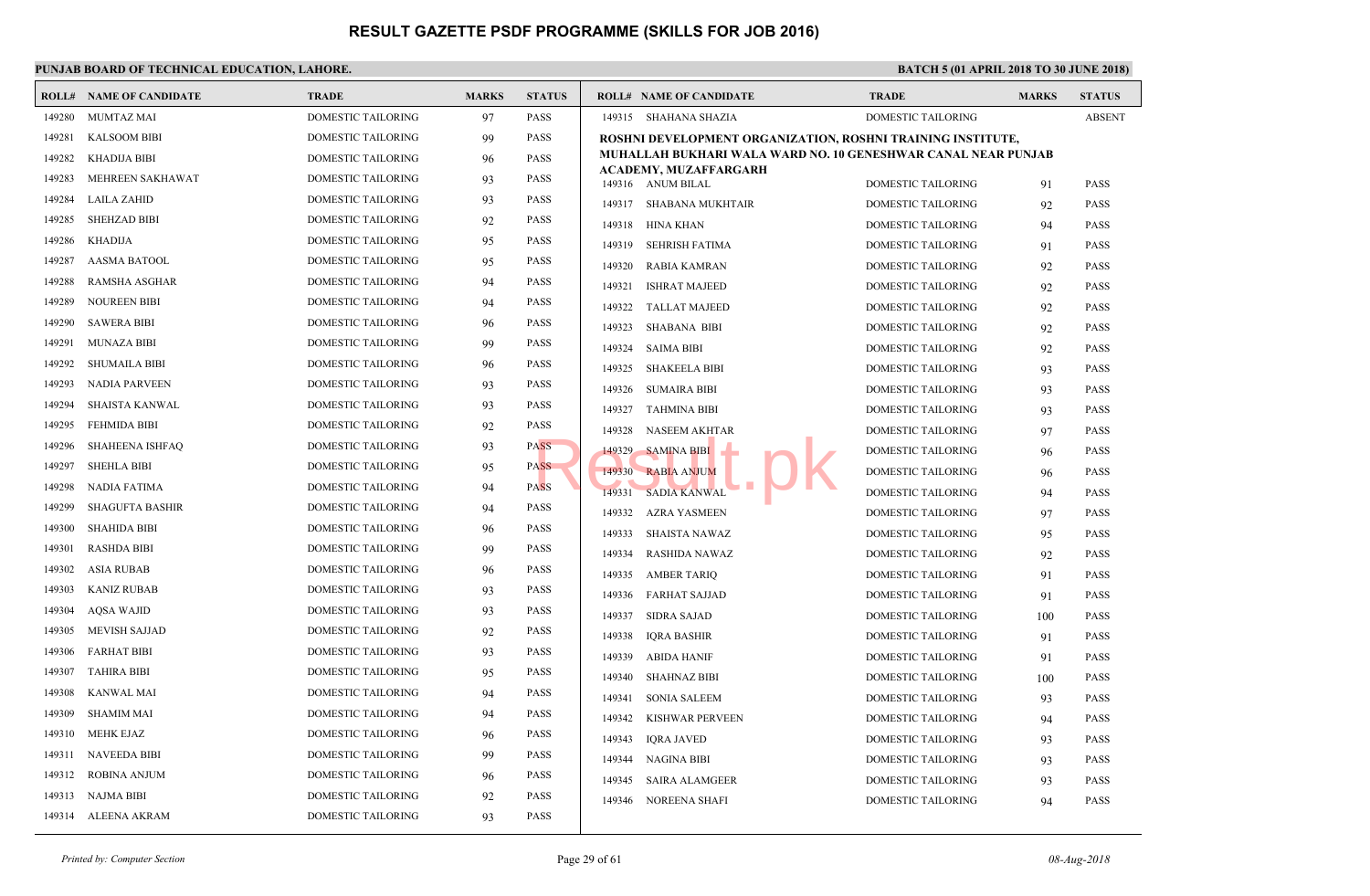|        | <b>ROLL# NAME OF CANDIDATE</b> | <b>TRADE</b>              | <b>MARKS</b> | <b>STATUS</b> |        | <b>ROLL# NAME OF CANDIDATE</b>   | <b>TRAD</b> |
|--------|--------------------------------|---------------------------|--------------|---------------|--------|----------------------------------|-------------|
| 149347 | <b>SHAMIM KOSAR</b>            | DOMESTIC TAILORING        | 93           | <b>PASS</b>   | 149382 | <b>IRUM IJAZ</b>                 | FABRI       |
| 149348 | NAILA ALAMGEER                 | DOMESTIC TAILORING        | 98           | <b>PASS</b>   | 149383 | SADIA NAZAR                      | FABRI       |
| 149349 | <b>IQRA ALAMGEER</b>           | DOMESTIC TAILORING        | 91           | <b>PASS</b>   | 149384 | <b>MARYAM SHAREEF</b>            | FABRI       |
| 149350 | RIDA FATIMA SHERAZI            | DOMESTIC TAILORING        | 100          | <b>PASS</b>   | 149385 | <b>NASEEM BIBI</b>               | FABRI       |
| 149351 | <b>KOUSAR BAGUM</b>            | DOMESTIC TAILORING        | 98           | <b>PASS</b>   | 149386 | <b>IRSHAD BIBI</b>               | FABRI       |
| 149352 | <b>SAMINA BIBI</b>             | DOMESTIC TAILORING        | 95           | <b>PASS</b>   | 149387 | <b>SAMINA BIBI</b>               | FABRI       |
| 149353 | <b>TASLEEM BIBI</b>            | DOMESTIC TAILORING        | 99           | <b>PASS</b>   | 149388 | RUKHSANA BIBI                    | FABRI       |
| 149354 | <b>SUMIA BIBI</b>              | DOMESTIC TAILORING        | 96           | <b>PASS</b>   | 149389 | NAYAB AJMAL                      | FABRI       |
| 149355 | <b>SHEHLA BIBI</b>             | DOMESTIC TAILORING        | 96           | <b>PASS</b>   | 149390 | SABA BIBI                        | FABRI       |
| 149356 | KINZA RIAZ                     | DOMESTIC TAILORING        | 99           | <b>PASS</b>   | 149391 | <b>SUMIRA MARYUM</b>             | FABRI       |
| 149357 | SANA MAI                       | DOMESTIC TAILORING        | 97           | <b>PASS</b>   | 149392 | SHAHIDA MAI                      | FABRI       |
| 149358 | <b>FOZIA BIBI</b>              | DOMESTIC TAILORING        | 99           | <b>PASS</b>   | 149393 | <b>HASEENA BIBI</b>              | FABRI       |
| 149359 | KALSOOM MAI                    | DOMESTIC TAILORING        | 97           | <b>PASS</b>   | 149394 | KHURSHEED BIBI                   | FABRI       |
| 149360 | NIMRA SAFDAR                   | DOMESTIC TAILORING        | 98           | <b>PASS</b>   | 149395 | FARZANA                          | FABRI       |
| 149361 | <b>AZIZ BIBI</b>               | DOMESTIC TAILORING        | 96           | <b>PASS</b>   | 149396 | <b>KIRAN SHEHZADI</b>            | FABRI       |
| 149362 | <b>SONIA AKHTAR</b>            | DOMESTIC TAILORING        | 95           | <b>PASS</b>   | 149397 | <b>MAHNOOR FIAZ</b>              | FABRI       |
| 149363 | <b>ROBINA MAI</b>              | DOMESTIC TAILORING        | 99           | <b>PASS</b>   | 149398 | <b>SHAHEEN BIBI</b>              | FABRI       |
| 149364 | <b>RUBAB SAJJAD</b>            | DOMESTIC TAILORING        | 94           | <b>PASS</b>   |        | 149399 NIMRA HASSAN              | FABRI       |
| 149365 | <b>KALSOM BIBI</b>             | DOMESTIC TAILORING        | 98           | <b>PASS</b>   |        | 149400 SYEDA RAMSHA NOOR SHERAZI | FABRI       |
| 149366 | <b>HANIFA MAI</b>              | DOMESTIC TAILORING        | 97           | <b>PASS</b>   | 149401 | <b>FAUZIA SAHAR</b>              | FABRI       |
| 149367 | SAJIDA SHABIR                  | <b>DOMESTIC TAILORING</b> | 98           | <b>PASS</b>   | 149402 | ANEELA ASGHAR                    | FABRI       |
| 149368 | UBAIDA KALSOOM                 | <b>DOMESTIC TAILORING</b> | 95           | <b>PASS</b>   | 149403 | <b>KANEEZ MAI</b>                | FABRI       |
| 149369 | <b>HASEENA MAI</b>             | DOMESTIC TAILORING        | 99           | <b>PASS</b>   | 149404 | SAJIDA JAMAL HASHMI              | FABRI       |
| 149370 | <b>ROBINA MAI</b>              | DOMESTIC TAILORING        |              | <b>ABSENT</b> | 149405 | MANSAB BIBI                      | FABRI       |
| 149371 | IQRA ASLAM                     | <b>FABRIC PRINTING</b>    | 91           | <b>PASS</b>   | 149406 | SAKINA MAI                       | FABRI       |
| 149372 | SHAZIA GHANI                   | <b>FABRIC PRINTING</b>    | 93           | <b>PASS</b>   | 149407 | <b>SONIA KANWAL</b>              | FABRI       |
| 149373 | ALLIA KHADIM                   | <b>FABRIC PRINTING</b>    | 92           | <b>PASS</b>   | 149408 | <b>SONIA BIBI</b>                | FABRI       |
| 149374 | HINA JAVED                     | <b>FABRIC PRINTING</b>    | 93           | <b>PASS</b>   | 149409 | FARZANA BIBI                     | FABRI       |
| 149375 | <b>IQRA BILAL</b>              | <b>FABRIC PRINTING</b>    | 94           | <b>PASS</b>   | 149410 | <b>IQRA FATIMA</b>               | FABRI       |
| 149376 | <b>REHANA MAI</b>              | <b>FABRIC PRINTING</b>    | 94           | <b>PASS</b>   | 149411 | <b>KOSAR PARVEEN</b>             | FABRI       |
| 149377 | <b>SHABANA BIBI</b>            | <b>FABRIC PRINTING</b>    | 94           | <b>PASS</b>   |        | 149412 AMINA BIBI                | FABRI       |
| 149378 | <b>FAIZA ANWER</b>             | <b>FABRIC PRINTING</b>    | 94           | <b>PASS</b>   |        | 149413 ANAM IRSHAD               | FABRI       |
| 149379 | AQSA SAJJAD                    | <b>FABRIC PRINTING</b>    | 92           | <b>PASS</b>   |        | 149414 TASMINA BIBI              | FABRI       |
| 149380 | <b>NIMRA FATIMA</b>            | <b>FABRIC PRINTING</b>    | 91           | <b>PASS</b>   |        | 149415 ZAIB UN NISA              | FABRI       |
| 149381 | <b>ASMA PERVEEN</b>            | <b>FABRIC PRINTING</b>    | 91           | <b>PASS</b>   |        | 149416 MAHNOOR                   | FABRI       |
|        |                                |                           |              |               |        |                                  |             |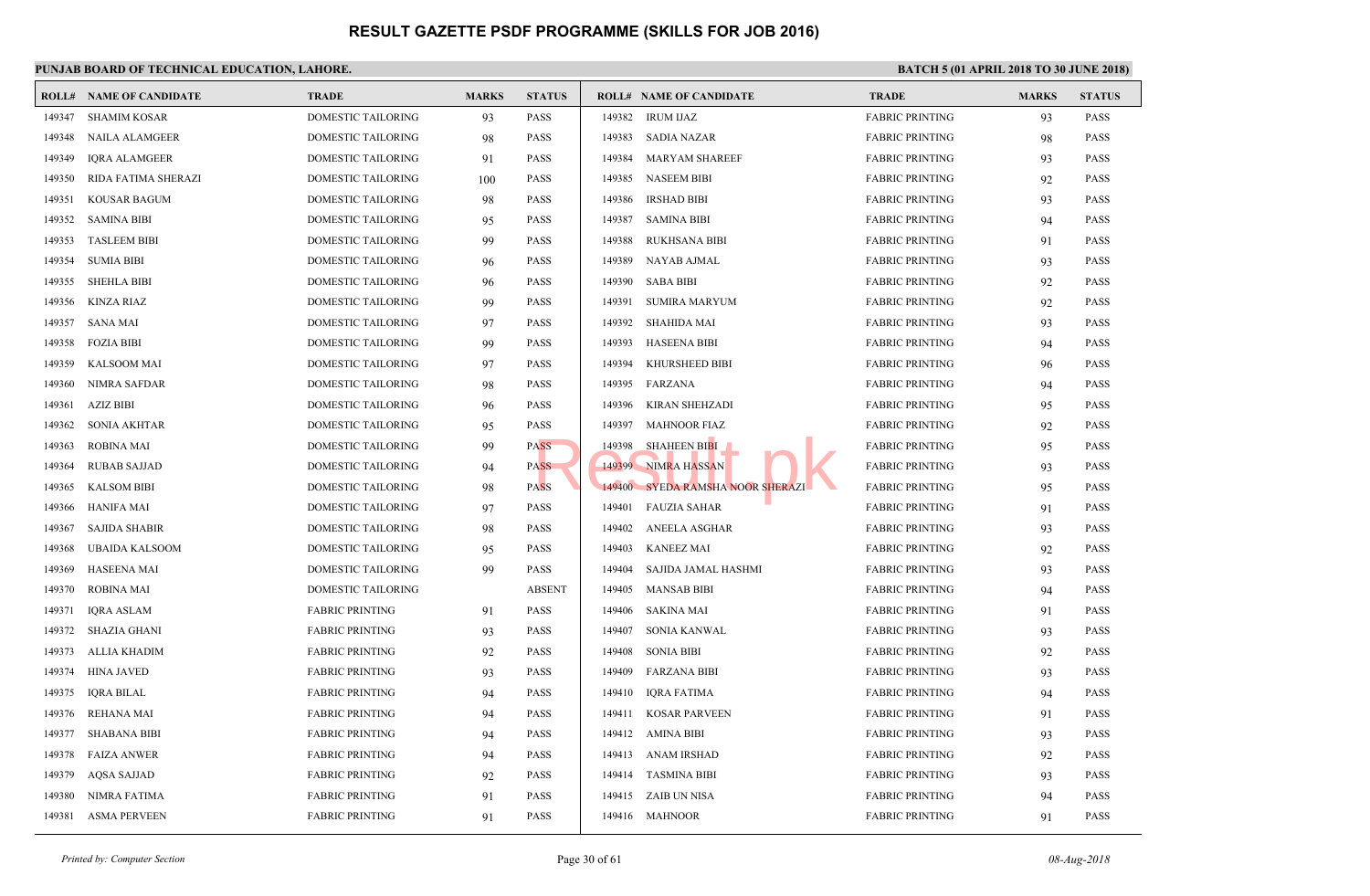|                  | <b>ROLL# NAME OF CANDIDATE</b>                    | <b>TRADE</b>             | <b>MARKS</b> | <b>STATUS</b> |        | <b>ROLL# NAME OF CANDIDATE</b>                    | <b>TRAL</b> |
|------------------|---------------------------------------------------|--------------------------|--------------|---------------|--------|---------------------------------------------------|-------------|
| 149417           | <b>ROBINA RIAZ</b>                                | <b>FABRIC PRINTING</b>   | 92           | <b>PASS</b>   | 149450 | <b>AMJAD ALI</b>                                  | <b>OUAN</b> |
| 149418           | SYEDA ISNA BUKHARI                                | <b>FABRIC PRINTING</b>   | 90           | <b>PASS</b>   | 149451 | ZAHID MASIH                                       | <b>QUAN</b> |
| 149419           | PERVEEN BIBI                                      | <b>FABRIC PRINTING</b>   | 91           | <b>PASS</b>   | 149452 | <b>SHAZIM MASIH</b>                               | <b>QUAN</b> |
| 149420           | <b>PARVEEN SAEED</b>                              | <b>FABRIC PRINTING</b>   | 91           | <b>PASS</b>   | 149453 | AJMAIR KHAN                                       | <b>OUAN</b> |
|                  | SHAN COLLEGE OF TECHNOLOGY, CHOWK SARWAR SHAHEED, |                          |              |               | 149454 | MUHAMMAD BILAL                                    | <b>QUAN</b> |
|                  | MUZAFFARGARH, MUZAFFARGARH<br>MUHAMMAD ADEEL      | <b>QUANTITY SURVEYOR</b> |              | <b>PASS</b>   | 149455 | <b>AMIR SHAHZAD</b>                               | <b>QUAN</b> |
| 149421<br>149422 | MUHAMMAD TALHA NAVEED                             |                          | 80           | <b>PASS</b>   | 149456 | <b>NASEEB ULLAH</b>                               | <b>QUAN</b> |
| 149423           | <b>TAHIR GULZAR</b>                               | <b>QUANTITY SURVEYOR</b> | 60           | <b>PASS</b>   | 149457 | <b>ASIM JIBRAN</b>                                | <b>QUAN</b> |
|                  | MUHAMMAD AFZAL                                    | <b>QUANTITY SURVEYOR</b> | 75           | <b>PASS</b>   | 149458 | MUHAMMAD MOAVIA                                   | <b>OUAN</b> |
| 149424           |                                                   | QUANTITY SURVEYOR        | 60           |               | 149459 | ASAD ALI RAZA                                     | <b>QUAN</b> |
| 149425           | MUHAMMAD DANISH                                   | QUANTITY SURVEYOR        | 60           | <b>PASS</b>   | 149460 | MUHAMMAD HAMAD ASLAM                              | <b>QUAN</b> |
| 149426           | <b>ABDUL RAZZAQ</b>                               | <b>QUANTITY SURVEYOR</b> | 80           | <b>PASS</b>   | 149461 | MUHAMMAD FAISAL                                   | <b>QUAN</b> |
| 149427           | <b>MUJAHID MUKHTIAR</b>                           | QUANTITY SURVEYOR        | 80           | <b>PASS</b>   | 149462 | <b>SAFADAR IQBAL</b>                              | <b>QUAN</b> |
| 149428           | MUHAMMAD AQIB MEHMOOD                             | <b>QUANTITY SURVEYOR</b> | 70           | <b>PASS</b>   | 149463 | MUHAMMAD FARHAN                                   | <b>QUAN</b> |
| 149429           | <b>NAVEED ZAFAR</b>                               | <b>QUANTITY SURVEYOR</b> | 70           | <b>PASS</b>   | 149464 | MUHAMMAD NADEEM                                   | <b>OUAN</b> |
| 149430           | MUHAMMAD ZAIN                                     | QUANTITY SURVEYOR        | 80           | <b>PASS</b>   | 149465 | ALI RAZA                                          | <b>QUAN</b> |
| 149431           | MUHAMMAD ZUBAIR                                   | <b>QUANTITY SURVEYOR</b> | 80           | <b>PASS</b>   |        | <b>DEPALPUR POLYTECHNIC INSTITUTE, DEPALPUR P</b> |             |
| 149432           | <b>ADNAN ALI</b>                                  | <b>QUANTITY SURVEYOR</b> | 70           | <b>PASS</b>   |        | OPPOSITE GOVERNMENT COLONY, DEPALPUR, DEI         |             |
| 149433           | <b>ADEEL LIAQAT</b>                               | QUANTITY SURVEYOR        | 70           | <b>PASS</b>   | 149466 | <b>KASHIF ALI</b>                                 | <b>QUAN</b> |
| 149434           | <b>SAJID ALI</b>                                  | <b>QUANTITY SURVEYOR</b> | 70           | <b>PASS</b>   | 149467 | <b>ZAMEER HAIDER</b>                              | <b>QUAN</b> |
| 149435           | MUHAMMAD ARSLAN                                   | QUANTITY SURVEYOR        | 60           | <b>PASS</b>   | 149468 | <b>GHULAM MUJTABA</b>                             | <b>QUAN</b> |
| 149436           | MUHAMMAD ABDUL HADI                               | <b>QUANTITY SURVEYOR</b> | 65           | <b>PASS</b>   | 149469 | MUHAMMAD NAEEM                                    | <b>QUAN</b> |
| 149437           | MUHAMMAD ASHRAF KHAN                              | <b>QUANTITY SURVEYOR</b> | 60           | <b>PASS</b>   | 149470 | <b>UMAIR FARID</b>                                | <b>OUAN</b> |
| 149438           | <b>ZEEHSAN GHAFOOR</b>                            | QUANTITY SURVEYOR        | 60           | <b>PASS</b>   | 149471 | <b>ZAHEER ABBAS</b>                               | <b>OUAN</b> |
| 149439           | <b>MUBEEN MALIK</b>                               | <b>QUANTITY SURVEYOR</b> | 80           | <b>PASS</b>   | 149472 | HASSAN ABBAS                                      | <b>QUAN</b> |
| 149440           | MUHAMMAD AQIB                                     | <b>QUANTITY SURVEYOR</b> | 60           | <b>PASS</b>   | 149473 | <b>FAHEEM AKHTAR</b>                              | <b>OUAN</b> |
| 149441           | MUHAMMAD SUFYAN                                   | QUANTITY SURVEYOR        | 70           | <b>PASS</b>   | 149474 | <b>WAQAR AKRAM</b>                                | <b>OUAN</b> |
| 149442           | <b>ADNAN SALEEM</b>                               | <b>QUANTITY SURVEYOR</b> |              | <b>ABSENT</b> | 149475 | <b>WALEED HASSAN</b>                              | <b>QUAN</b> |
| 149443           | MUHAMMAD USMAN                                    | <b>QUANTITY SURVEYOR</b> | 80           | <b>PASS</b>   | 149476 | USMAN ALI                                         | <b>QUAN</b> |
| 149444           | <b>SALMAN RASOOL</b>                              | QUANTITY SURVEYOR        | 70           | <b>PASS</b>   | 149477 | <b>AFTAB HUSSAIN</b>                              | <b>QUAN</b> |
| 149445           | <b>FAZAL UL REHMAN</b>                            | <b>QUANTITY SURVEYOR</b> | 60           | <b>PASS</b>   | 149478 | <b>SHAHID LATIF</b>                               | <b>QUAN</b> |
| 149446           | <b>BILAL YOUNIS</b>                               | <b>QUANTITY SURVEYOR</b> |              | <b>ABSENT</b> | 149479 | <b>ALIA QANDEEL</b>                               | <b>QUAN</b> |
| 149447           | <b>GHANI MUHAMMAD</b>                             | <b>QUANTITY SURVEYOR</b> |              | <b>ABSENT</b> | 149480 | HUMAIRA RAMZAN                                    | <b>QUAN</b> |
| 149448           | ALI RAZA                                          | QUANTITY SURVEYOR        | 70           | <b>PASS</b>   | 149481 | <b>SHAHZAD ZAFAR</b>                              | <b>QUAN</b> |
| 149449           | <b>TABISH MOEEN</b>                               | <b>QUANTITY SURVEYOR</b> | 70           | <b>PASS</b>   | 149482 | RAI AFTAB SARWAR                                  | <b>OUAN</b> |
|                  |                                                   |                          |              |               |        |                                                   |             |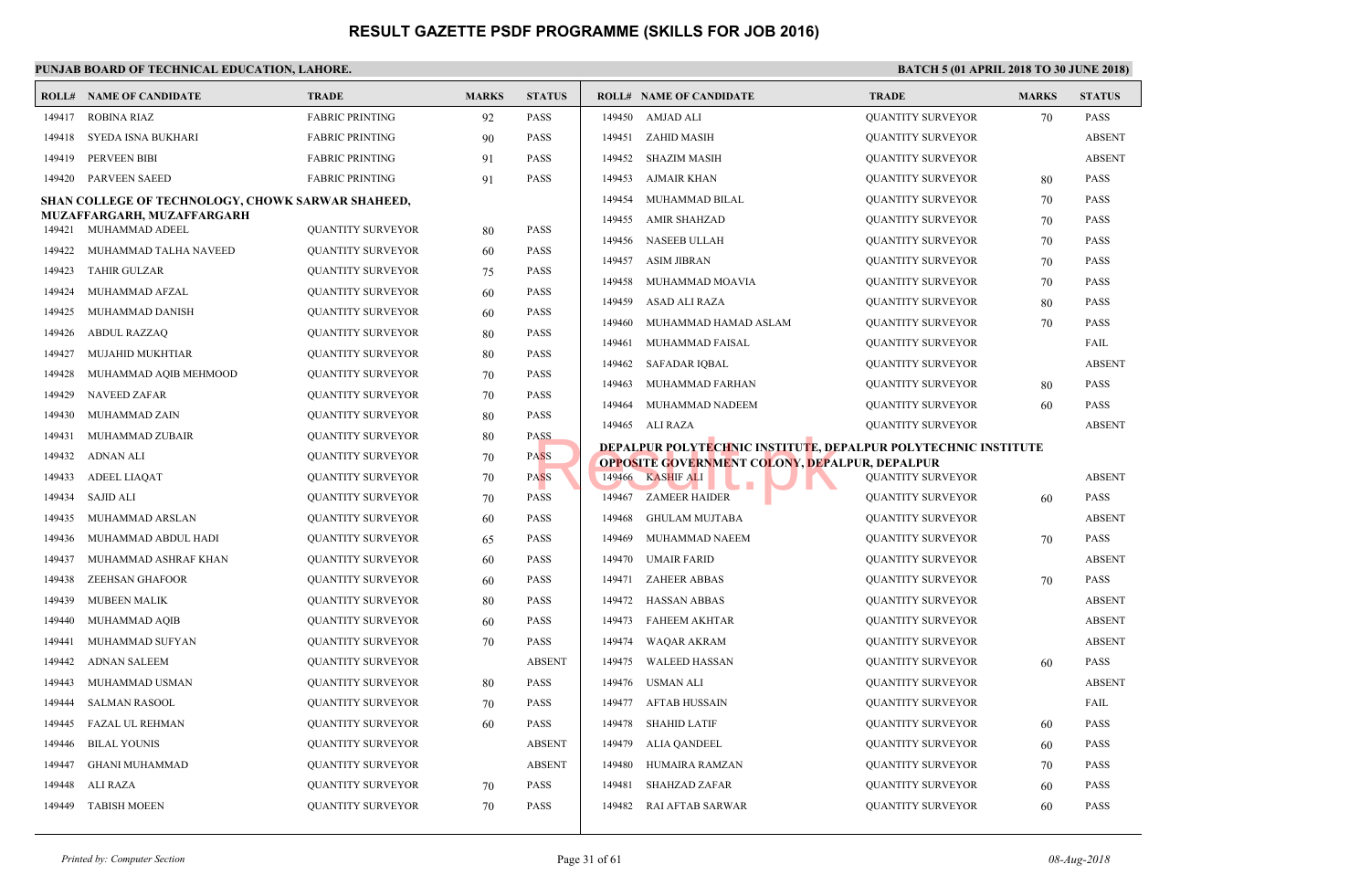|        | <b>ROLL# NAME OF CANDIDATE</b>                             | <b>TRADE</b>             | <b>MARKS</b> | <b>STATUS</b> |        | <b>ROLL# NAME OF CANDIDATE</b> | <b>TRAL</b>  |
|--------|------------------------------------------------------------|--------------------------|--------------|---------------|--------|--------------------------------|--------------|
| 149483 | <b>ADNAN</b>                                               | <b>QUANTITY SURVEYOR</b> | 60           | <b>PASS</b>   | 149516 | NOUMAN ALI                     | <b>CIVIL</b> |
| 149484 | TAYABA SULTANA                                             | <b>QUANTITY SURVEYOR</b> | 60           | <b>PASS</b>   |        | 149517 MUHAMMAD TOQEER         | <b>CIVIL</b> |
| 149485 | MUHAMMAD AJMAL                                             | <b>QUANTITY SURVEYOR</b> |              | <b>ABSENT</b> | 149518 | ALI RAZA                       | <b>CIVIL</b> |
| 149486 | <b>LUBNA RAZAQ</b>                                         | <b>QUANTITY SURVEYOR</b> | 70           | <b>PASS</b>   | 149519 | MUHAMMAD USMAN                 | <b>CIVIL</b> |
| 149487 | MUHAMMAD SHAN                                              | <b>QUANTITY SURVEYOR</b> |              | <b>ABSENT</b> | 149520 | HAFSA QAISAR                   | <b>CIVIL</b> |
| 149488 | NAHEED MUSTAFA                                             | <b>QUANTITY SURVEYOR</b> |              | <b>ABSENT</b> | 149521 | NAJMA BATOOL                   | <b>CIVIL</b> |
| 149489 | <b>HASNAIN RAZA</b>                                        | <b>QUANTITY SURVEYOR</b> |              | <b>ABSENT</b> | 149522 | <b>SAMREEN ASHFAQ</b>          | <b>CIVIL</b> |
| 149490 | MUHAMMAD IKRAM                                             | <b>QUANTITY SURVEYOR</b> | 70           | <b>PASS</b>   | 149523 | <b>RASHIDA BIBI</b>            | <b>CIVIL</b> |
| 149491 | MUHAMMAD JAMSHAID                                          | <b>QUANTITY SURVEYOR</b> | 60           | <b>PASS</b>   | 149524 | ASMA JAMIL                     | <b>CIVIL</b> |
| 149492 | <b>SAJJAD LIAQUAT</b>                                      | <b>QUANTITY SURVEYOR</b> | 70           | <b>PASS</b>   | 149525 | NOREEN AKHTAR                  | <b>CIVIL</b> |
| 149493 | <b>SADDAM HUSSAIN</b>                                      | <b>QUANTITY SURVEYOR</b> | 70           | <b>PASS</b>   | 149526 | <b>ARSLAN SAFDAR</b>           | <b>CIVIL</b> |
| 149494 | <b>SADIA ABBAS</b>                                         | <b>QUANTITY SURVEYOR</b> |              | FAIL          | 149527 | <b>KAINAT IBRAR</b>            | <b>CIVIL</b> |
| 149495 | <b>IMTIAZ AHMAD</b>                                        | <b>QUANTITY SURVEYOR</b> | 70           | <b>PASS</b>   | 149528 | MUHAMMAD ARSLAN ALI TAHIR      | <b>CIVIL</b> |
| 149496 | <b>AHMAD RAZA</b>                                          | <b>QUANTITY SURVEYOR</b> |              | <b>ABSENT</b> | 149529 | <b>TAHIRA KALSOOM</b>          | <b>CIVIL</b> |
| 149497 | <b>SHOAIB FAROOQ</b>                                       | <b>QUANTITY SURVEYOR</b> | 60           | <b>PASS</b>   | 149530 | <b>TAHIRA HANIF</b>            | <b>CIVIL</b> |
| 149498 | FASEEH SOHAIL KHAN                                         | <b>QUANTITY SURVEYOR</b> |              | <b>ABSENT</b> | 149531 | <b>SADIA</b>                   | <b>CIVIL</b> |
| 149499 | MUHAMMAD RIAZ                                              | <b>QUANTITY SURVEYOR</b> | 60           | <b>PASS</b>   | 149532 | <b>HINA ZAFAR</b>              | <b>CIVIL</b> |
| 149500 | NIMRA YOUSAF                                               | <b>QUANTITY SURVEYOR</b> |              | <b>ABSENT</b> | 149533 | <b>MUHAMMAD AHMAD</b>          | <b>CIVIL</b> |
| 149501 | <b>AFTAB SHABAN</b>                                        | <b>QUANTITY SURVEYOR</b> |              | <b>ABSENT</b> |        | 149534 ALLAH RAKHI             | <b>CIVIL</b> |
| 149502 | <b>AAMIR NAWAZ</b>                                         | <b>QUANTITY SURVEYOR</b> | 60           | <b>PASS</b>   | 149535 | MUNEEBA NAWAZISH ALI           | <b>CIVIL</b> |
| 149503 | <b>ZOBIA ANEES</b>                                         | <b>QUANTITY SURVEYOR</b> | 60           | <b>PASS</b>   | 149536 | NUMAN ASHRAF                   | <b>CIVIL</b> |
| 149504 | MUHAMMAD AHMAD                                             | <b>QUANTITY SURVEYOR</b> |              | <b>ABSENT</b> | 149537 | <b>ISTKHAR AHMAD</b>           | <b>CIVIL</b> |
| 149505 | <b>SABAR MUSHTAQ</b>                                       | <b>QUANTITY SURVEYOR</b> | 60           | <b>PASS</b>   | 149538 | ARSLAN NADEEM MALIK            | <b>CIVIL</b> |
| 149506 | MUHAMMAD AFZAL                                             | <b>QUANTITY SURVEYOR</b> |              | <b>ABSENT</b> | 149539 | <b>KOMAL NAZ</b>               | <b>CIVIL</b> |
| 149507 | MUHAMMAD TAHIR                                             | <b>QUANTITY SURVEYOR</b> | 60           | <b>PASS</b>   | 149540 | NAGHMA ANJUM                   | <b>CIVIL</b> |
| 149508 | MUHAMMAD NADEEM                                            | <b>QUANTITY SURVEYOR</b> |              | <b>ABSENT</b> | 149541 | <b>FARZANA ANYAT</b>           | <b>CIVIL</b> |
| 149509 | <b>SOHAIL AHMAD</b>                                        | <b>QUANTITY SURVEYOR</b> | 65           | <b>PASS</b>   | 149542 | AASMA MAQBOOL                  | <b>CIVIL</b> |
| 149510 | <b>RAHEEL ABBAS</b>                                        | <b>QUANTITY SURVEYOR</b> |              | <b>ABSENT</b> | 149543 | RIMSHA RAZZAQ                  | <b>CIVIL</b> |
| 149511 | <b>SABIH ASGHAR</b>                                        | <b>QUANTITY SURVEYOR</b> |              | <b>ABSENT</b> | 149544 | <b>SIDRA TALIB</b>             | <b>CIVIL</b> |
| 149512 | MUHAMMAD IMRAN ANWAR                                       | <b>QUANTITY SURVEYOR</b> | 65           | <b>PASS</b>   | 149545 | RUBINA AKRAM                   | <b>CIVIL</b> |
|        | WISDOM COLLEGE OF SCIENCE & TECHNOLOGY, OPPOSITE TELEPHONE |                          |              |               | 149546 | <b>FARHAT BASHIR</b>           | <b>CIVIL</b> |
|        | <b>EXCHANGE, DEPALPUR, DEPALPUR</b>                        |                          |              |               | 149547 | UMM E KALSOOM                  | <b>CIVIL</b> |
|        | 149513 MUHAMMAD TARIQ                                      | <b>CIVIL SURVEYOR</b>    | 85           | <b>PASS</b>   | 149548 | <b>GHAZALA NASEER</b>          | <b>CIVIL</b> |
| 149514 | <b>FAROOQ AHMAD</b>                                        | <b>CIVIL SURVEYOR</b>    | 79           | <b>PASS</b>   | 149549 | <b>SHAZIA KANWAL</b>           | <b>CIVIL</b> |
|        | 149515 ADNAN AMANAT                                        | <b>CIVIL SURVEYOR</b>    |              | FAIL          | 149550 | AQSA RIAZ                      | <b>CIVIL</b> |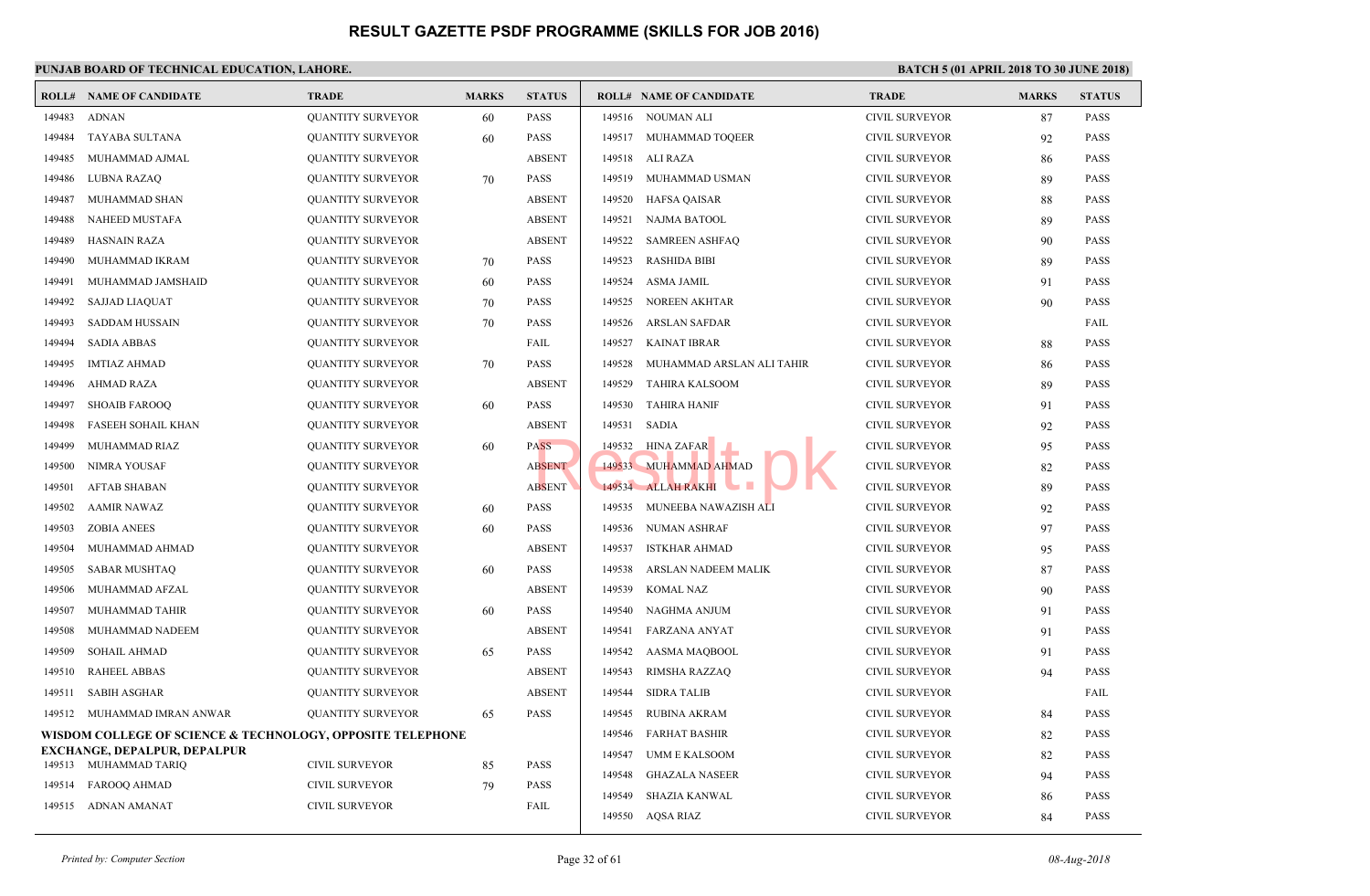|        | <b>ROLL# NAME OF CANDIDATE</b> | <b>TRADE</b>             | <b>MARKS</b> | <b>STATUS</b> |        | <b>ROLL# NAME OF CANDIDATE</b>        | <b>TRAL</b> |
|--------|--------------------------------|--------------------------|--------------|---------------|--------|---------------------------------------|-------------|
| 149551 | SHUMAILA AKHTAR                | <b>CIVIL SURVEYOR</b>    | 82           | <b>PASS</b>   | 149586 | PARVEEN AKHTER                        | <b>QUAN</b> |
| 149552 | <b>IQRA QAISAR MUSTAFA</b>     | <b>CIVIL SURVEYOR</b>    | 89           | <b>PASS</b>   | 149587 | YASMIN ARIF                           | <b>QUAN</b> |
| 149553 | <b>UMME HABIBA</b>             | <b>CIVIL SURVEYOR</b>    | 80           | <b>PASS</b>   | 149588 | <b>ASMA RANI</b>                      | <b>QUAN</b> |
| 149554 | <b>RUBINA ALTAF</b>            | <b>CIVIL SURVEYOR</b>    | 79           | <b>PASS</b>   | 149589 | <b>SHMAILA ASIF</b>                   | <b>QUAN</b> |
| 149555 | <b>UZMA ALTAF</b>              | <b>CIVIL SURVEYOR</b>    | 82           | <b>PASS</b>   | 149590 | <b>SUMAIRA ABID</b>                   | <b>QUAN</b> |
| 149556 | <b>SADIA</b>                   | <b>CIVIL SURVEYOR</b>    | 80           | <b>PASS</b>   | 149591 | <b>SAMINA SHAHID</b>                  | <b>QUAN</b> |
| 149557 | <b>RABIA TABASSUM</b>          | <b>CIVIL SURVEYOR</b>    | 83           | <b>PASS</b>   | 149592 | <b>ZAINAB AKRAM</b>                   | <b>QUAN</b> |
| 149558 | <b>HUSNA RAFIQ</b>             | <b>CIVIL SURVEYOR</b>    | 92           | <b>PASS</b>   | 149593 | <b>SADAF GOHAR</b>                    | <b>QUAN</b> |
| 149559 | <b>AQSA NAGEEN</b>             | <b>CIVIL SURVEYOR</b>    | 81           | <b>PASS</b>   | 149594 | <b>RABIA HASSAN</b>                   | <b>QUAN</b> |
| 149560 | <b>GULNAZ</b>                  | <b>CIVIL SURVEYOR</b>    | 89           | <b>PASS</b>   | 149595 | <b>SHEEZA JAWAID</b>                  | <b>QUAN</b> |
| 149561 | <b>MISBAH INAYAT</b>           | CIVIL SURVEYOR           | 91           | <b>PASS</b>   | 149596 | <b>IQRA IBRAHEEM</b>                  | <b>QUAN</b> |
| 149562 | <b>RABIA YASEEN</b>            | <b>CIVIL SURVEYOR</b>    | 94           | <b>PASS</b>   | 149597 | YASMEEN SIDDIQ                        | <b>OUAN</b> |
| 149563 | <b>TAHMINA AZHAR</b>           | <b>CIVIL SURVEYOR</b>    | 94           | <b>PASS</b>   | 149598 | KISHWER SULTANA                       | <b>QUAN</b> |
| 149564 | SIDRA MAZHAR                   | CIVIL SURVEYOR           | 90           | <b>PASS</b>   | 149599 | SHAGUFTAH YASMEEN                     | <b>QUAN</b> |
| 149565 | <b>SUMAIRA BIBI</b>            | <b>CIVIL SURVEYOR</b>    | 93           | <b>PASS</b>   | 149600 | ZAINAB ZIA                            | <b>QUAN</b> |
| 149566 | <b>HADEEQA UMAR</b>            | <b>CIVIL SURVEYOR</b>    | 87           | <b>PASS</b>   | 149601 | <b>SHAGUFTA BIBI</b>                  | <b>QUAN</b> |
| 149567 | KHADIJA TUL KUBRA              | <b>QUANTITY SURVEYOR</b> | 60           | <b>PASS</b>   | 149602 | <b>CHAMAN KHURSHID</b>                | <b>QUAN</b> |
| 149568 | <b>SOBIA BASHEER</b>           | <b>QUANTITY SURVEYOR</b> | 65           | <b>PASS</b>   | 149603 | <b>MARYAM GHAFOOR</b>                 | <b>QUAN</b> |
| 149569 | <b>AMNA</b>                    | <b>QUANTITY SURVEYOR</b> | 65           | <b>PASS</b>   |        | 149604 SALMA RIAZ<br><b>The State</b> | <b>QUAN</b> |
| 149570 | MEHVISH SARDAR                 | <b>QUANTITY SURVEYOR</b> | 67           | <b>PASS</b>   | 149605 | <b>FARZANA MUNIR</b>                  | <b>QUAN</b> |
| 149571 | <b>SADIA PARVEEN</b>           | <b>QUANTITY SURVEYOR</b> | 65           | <b>PASS</b>   | 149606 | <b>MEHWISH RANI</b>                   | <b>QUAN</b> |
| 149572 | <b>FOZIA MUNAWAR</b>           | <b>QUANTITY SURVEYOR</b> | 60           | <b>PASS</b>   | 149607 | AMINA QURAT-UL-AIN                    | <b>QUAN</b> |
| 149573 | <b>AQILA MANZOOR</b>           | <b>QUANTITY SURVEYOR</b> | 85           | <b>PASS</b>   | 149608 | <b>HAFEEZA ASLAM</b>                  | <b>QUAN</b> |
| 149574 | <b>IRAM RANI</b>               | <b>QUANTITY SURVEYOR</b> |              | <b>ABSENT</b> | 149609 | NIMRA ZAHOOR                          | <b>QUAN</b> |
| 149575 | REHANA MANZOOR                 | <b>QUANTITY SURVEYOR</b> | 60           | <b>PASS</b>   | 149610 | <b>MOBEEN AKHTER</b>                  | <b>QUAN</b> |
| 149576 | <b>SHAMIM AKHTAR</b>           | <b>QUANTITY SURVEYOR</b> | 60           | <b>PASS</b>   | 149611 | <b>SHAHEEN AKHTAR</b>                 | <b>QUAN</b> |
| 149577 | <b>ABIDA MUSHTAQ</b>           | <b>QUANTITY SURVEYOR</b> | 60           | <b>PASS</b>   | 149612 | <b>NASREEN BIBI</b>                   | <b>QUAN</b> |
| 149578 | NASREEN AKHTAR                 | <b>QUANTITY SURVEYOR</b> |              | FAIL          | 149613 | <b>HIRA MEHWISH</b>                   | <b>QUAN</b> |
| 149579 | NAZIA TABASSUM                 | <b>QUANTITY SURVEYOR</b> | 60           | <b>PASS</b>   | 149614 | <b>RAFIYA PARVEEN</b>                 | <b>QUAN</b> |
| 149580 | <b>AMINA BASHEER</b>           | <b>QUANTITY SURVEYOR</b> | 60           | <b>PASS</b>   | 149615 | <b>SHUMAILA NISAR</b>                 | <b>QUAN</b> |
| 149581 | <b>NASEEM AKHTAR</b>           | <b>QUANTITY SURVEYOR</b> | 60           | <b>PASS</b>   | 149616 | <b>KALSOOM AKHTAR</b>                 | <b>QUAN</b> |
| 149582 | AYESHA SADDIQA                 | <b>QUANTITY SURVEYOR</b> | 65           | <b>PASS</b>   | 149617 | <b>RABIA GHAFOOR</b>                  | <b>QUAN</b> |
| 149583 | RABIA SALAMAT                  | <b>QUANTITY SURVEYOR</b> | 60           | <b>PASS</b>   | 149618 | NAJMA HUSSAIN                         | <b>QUAN</b> |
| 149584 | <b>AMINA KOSAR</b>             | <b>QUANTITY SURVEYOR</b> | 63           | <b>PASS</b>   | 149619 | KOUSAR PERVEEN                        | <b>QUAN</b> |
| 149585 | SABA NAZ                       | <b>QUANTITY SURVEYOR</b> | 62           | <b>PASS</b>   | 149620 | SHAHALA NAWAZ                         | <b>QUAN</b> |
|        |                                |                          |              |               |        |                                       |             |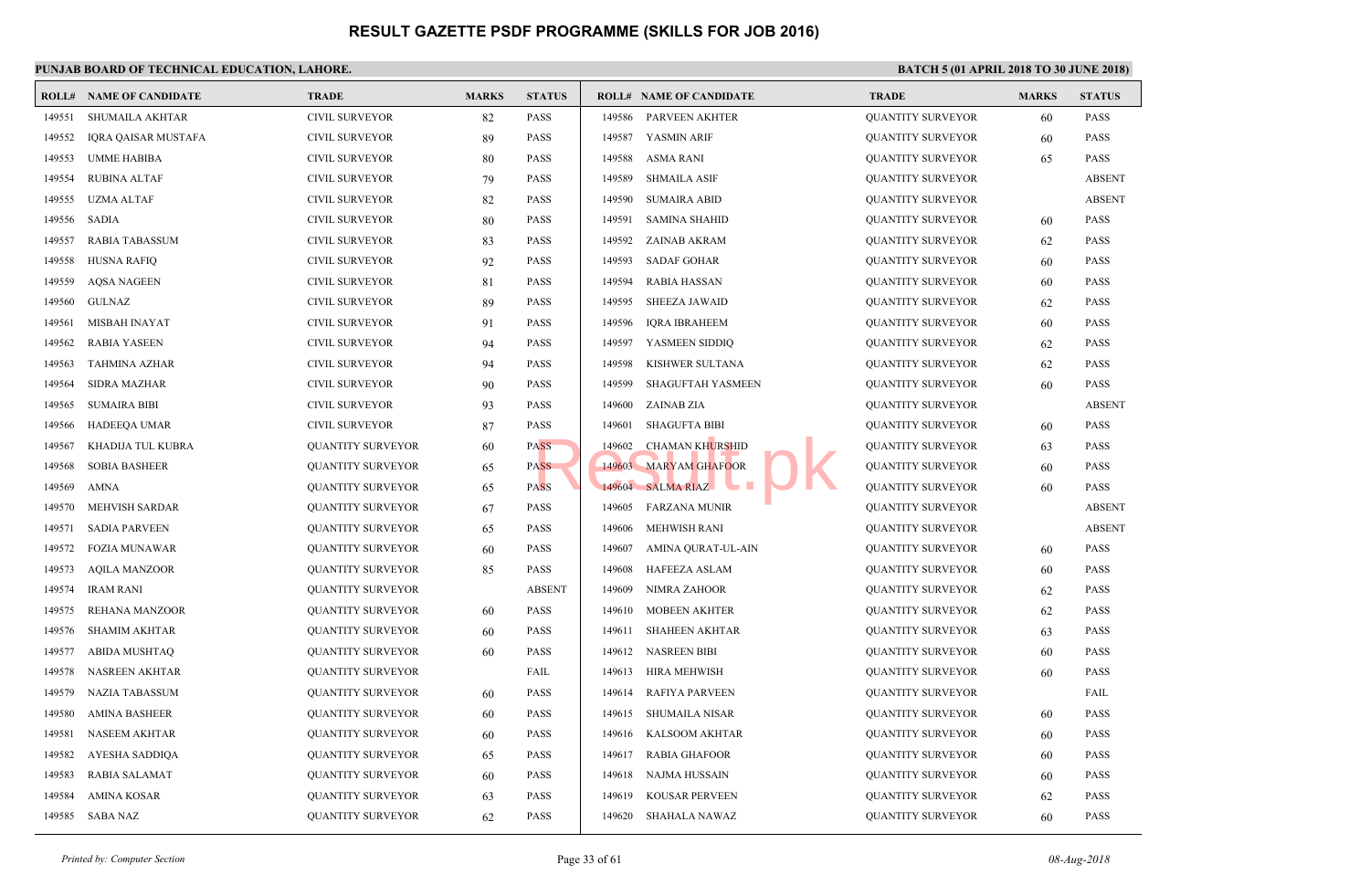|        | <b>ROLL# NAME OF CANDIDATE</b>                                       | <b>TRADE</b>                  | <b>MARKS</b> | <b>STATUS</b> |        | <b>ROLL# NAME OF CANDIDATE</b> | <b>TRAL</b>    |
|--------|----------------------------------------------------------------------|-------------------------------|--------------|---------------|--------|--------------------------------|----------------|
| 149621 | <b>AYSHA RAFIQ</b>                                                   | <b>QUANTITY SURVEYOR</b>      | 60           | <b>PASS</b>   |        | 149646 MUZAMIL HAFEEZ          | PIPE &         |
|        | 149622 KAYNAT ALTAF                                                  | <b>QUANTITY SURVEYOR</b>      | 60           | <b>PASS</b>   |        | 149647 MUHAMMAD HAMZA ASHRAF   | 2016<br>PIPE & |
|        | MANSOL TECHNICAL TRAINING SERVICES (PVT) LTD, JAMAL DIN WALI BYPASS, |                               |              |               |        |                                | 2016           |
|        | SADIQABAD, RAHIMYAR KHAN                                             |                               |              |               | 149648 | MUHAMMAD ASAD                  | PIPE &         |
|        | 149623 MUHAMMAD HARIS FAROOQ                                         | PIPE & GENERAL FITTER         | 90           | <b>PASS</b>   |        |                                | 2016           |
|        |                                                                      | 2016                          |              |               | 149649 | NAVEED AHMAD                   | PIPE &         |
|        | 149624 AYAZ AHMED                                                    | PIPE & GENERAL FITTER<br>2016 | 90           | <b>PASS</b>   | 149650 | ZAIN-UL-ABIDEEN                | 2016<br>PIPE & |
| 149625 | <b>AMJAD SALEEM</b>                                                  | PIPE & GENERAL FITTER<br>2016 | 90           | <b>PASS</b>   |        | 149651 AHSAN RASOOL            | 2016<br>PIPE & |
| 149626 | ABDUL HAI                                                            | PIPE & GENERAL FITTER         | 90           | <b>PASS</b>   |        |                                | 2016           |
|        |                                                                      | 2016                          |              |               | 149652 | AMIR KHAN                      | PIPE &         |
| 149627 | FARHAN ALLAH DAD                                                     | PIPE & GENERAL FITTER         | 92           | <b>PASS</b>   |        |                                | 2016           |
|        |                                                                      | 2016                          |              |               | 149653 | SHAH RUKH                      | PIPE &         |
| 149628 | <b>ARSLAN MATLOOB</b>                                                | PIPE & GENERAL FITTER         | 83           | <b>PASS</b>   |        |                                | 2016           |
|        |                                                                      | 2016                          |              |               |        | 149654 MUHAMMAD SAEED          | PIPE &<br>2016 |
| 149629 | KALEEM ULLAH                                                         | PIPE & GENERAL FITTER         | 92           | <b>PASS</b>   | 149655 | KHURRAM TALIB                  | PIPE &         |
| 149630 | MUHAMMAD USMAN                                                       | 2016<br>PIPE & GENERAL FITTER | 90           | <b>PASS</b>   |        |                                | 2016           |
|        |                                                                      | 2016                          |              |               |        | 149656 MUHAMMAD ASIF           | PIPE &         |
| 149631 | MUHAMMAD ZAKA-U-LLAH                                                 | PIPE & GENERAL FITTER         | 90           | <b>PASS</b>   |        |                                | 2016           |
|        |                                                                      | 2016                          |              |               | 149657 | MUHAMMAD ABU BAKAR             | PIPE &         |
| 149632 | <b>VINOD KUMAR</b>                                                   | PIPE & GENERAL FITTER         | 92           | <b>PASS</b>   |        |                                | 2016           |
|        |                                                                      | 2016                          |              |               | 149658 | <b>MUHAMMAD JAMIL</b>          | PIPE &         |
| 149633 | <b>SORAISH KUMAR</b>                                                 | PIPE & GENERAL FITTER         | 92           | <b>PASS</b>   |        |                                | 2016<br>PIPE & |
|        |                                                                      | 2016                          |              |               | 149659 | MUHAMMAD FAISAL                | 2016           |
| 149634 | MUHAMMAD SABIR                                                       | PIPE & GENERAL FITTER<br>2016 | 92           | <b>PASS</b>   | 149660 | AHMAD ARSHAD                   | PIPE &         |
| 149635 | <b>TALIB HUSSAIN</b>                                                 | PIPE & GENERAL FITTER         | 90           | <b>PASS</b>   |        |                                | 2016           |
|        |                                                                      | 2016                          |              |               |        | 149661 MUJAHID ISLAM           | PIPE &         |
| 149636 | MUHAMMAD ZUBAIR                                                      | PIPE & GENERAL FITTER         | 90           | <b>PASS</b>   |        |                                | 2016           |
|        |                                                                      | 2016                          |              |               |        | 149662 HAMZA ALI               | PIPE &         |
| 149637 | MUHAMMAD ZAHID FAROOQ                                                | PIPE & GENERAL FITTER         | 79           | <b>PASS</b>   |        |                                | 2016           |
|        |                                                                      | 2016                          |              |               | 149663 | <b>SOHAIL AHMAD</b>            | PIPE &         |
| 149638 | SHAN ALI                                                             | PIPE & GENERAL FITTER         | 90           | <b>PASS</b>   |        |                                | 2016           |
|        |                                                                      | 2016                          |              |               |        | 149664 DANISH ALI              | PIPE &<br>2016 |
| 149639 | MUHAMMAD SALEEM                                                      | PIPE & GENERAL FITTER         | 90           | <b>PASS</b>   | 149665 | NABEEL AHMED                   | PIPE &         |
| 149640 | ASAD MEHMOOD ABID                                                    | 2016<br>PIPE & GENERAL FITTER | 81           | <b>PASS</b>   |        |                                | 2016           |
|        |                                                                      | 2016                          |              |               |        | 149666 USMAN ALI               | PIPE &         |
| 149641 | ABDUL WAHAB ASLAM                                                    | PIPE & GENERAL FITTER         | 83           | <b>PASS</b>   |        |                                | 2016           |
|        |                                                                      | 2016                          |              |               | 149667 | MUBASHAR IQBAL                 | PIPE &         |
| 149642 | MUHAMMAD USMAN                                                       | PIPE & GENERAL FITTER         | 79           | <b>PASS</b>   |        |                                | 2016           |
|        |                                                                      | 2016                          |              |               | 149668 | MUHAMMAD HANZLA                | PIPE &         |
| 149643 | <b>BILAL AHMAD</b>                                                   | PIPE & GENERAL FITTER         | 87           | <b>PASS</b>   |        |                                | 2016           |
|        |                                                                      | 2016                          |              |               |        | 149669 MUHAMMAD UMAIR NAZIR    | PIPE &<br>2016 |
| 149644 | <b>ZAHEER AHMAD</b>                                                  | PIPE & GENERAL FITTER         | 88           | <b>PASS</b>   |        | 149670 ALI HAIDER              | PIPE &         |
| 149645 | <b>REHAN AHMED</b>                                                   | 2016<br>PIPE & GENERAL FITTER | 85           | <b>PASS</b>   |        |                                | 2016           |
|        |                                                                      | 2016                          |              |               |        | 149671 MOHAMMAD ALI            | PIPE &         |
|        |                                                                      |                               |              |               |        |                                | 2016           |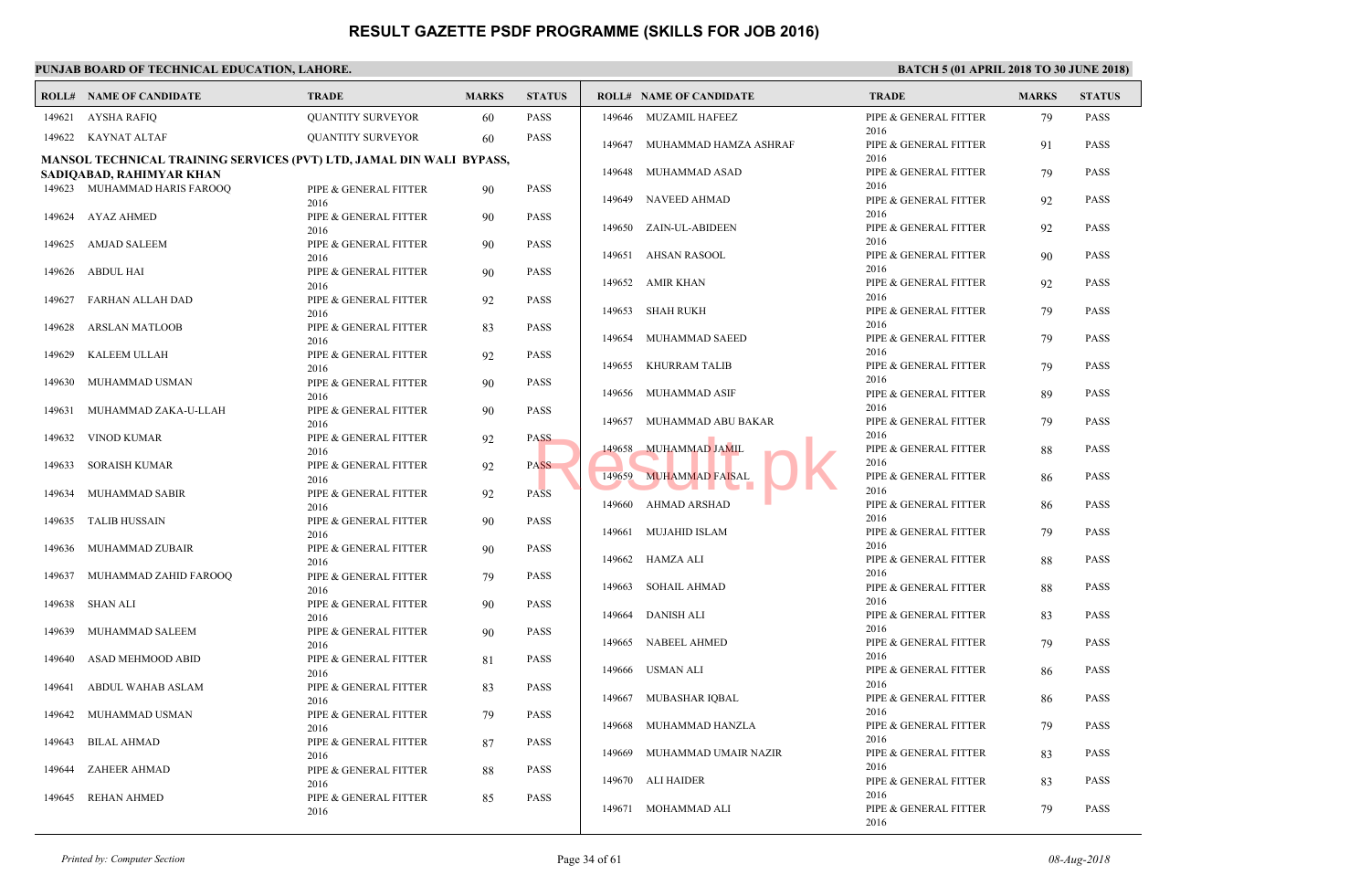|        | <b>ROLL# NAME OF CANDIDATE</b> | <b>TRADE</b>                  | <b>MARKS</b> | <b>STATUS</b> |        | <b>ROLL# NAME OF CANDIDATE</b> | <b>TRAL</b>  |
|--------|--------------------------------|-------------------------------|--------------|---------------|--------|--------------------------------|--------------|
| 149672 | <b>IQRAR HUSSAIN</b>           | PIPE & GENERAL FITTER         | 80           | <b>PASS</b>   | 149703 | SHAHZAIB IQBAL                 | <b>SAFET</b> |
| 149673 | MUHAMMAD ARSHAD                | 2016<br>PIPE & GENERAL FITTER | 92           | <b>PASS</b>   | 149704 | AAKASH JAVID                   | <b>SAFET</b> |
|        |                                | 2016                          |              |               | 149705 | <b>SHAH MEER</b>               | <b>SAFET</b> |
| 149674 | ABDUL ALEEM                    | PIPE & GENERAL FITTER<br>2016 | 92           | <b>PASS</b>   | 149706 | MUHAMMAD ASHAAR GUL MINHAS     | <b>SAFET</b> |
| 149675 | KAMRAN                         | PIPE & GENERAL FITTER         | 79           | <b>PASS</b>   | 149707 | HAMZA DILAWAR                  | <b>SAFET</b> |
|        |                                | 2016                          |              |               | 149708 | <b>HASSAAN SAEED</b>           | <b>SAFET</b> |
| 149676 | FAHAD MEHMOOD JAWAD            | PIPE & GENERAL FITTER<br>2016 | 80           | <b>PASS</b>   | 149709 | MUHAMMAD FARHAN                | <b>SAFET</b> |
| 149677 | <b>BASHIR AHMAD</b>            | PIPE & GENERAL FITTER         | 79           | <b>PASS</b>   | 149710 | <b>ABID LATIF</b>              | <b>SAFET</b> |
| 149678 | MUHAMMAD BILAL TAJ             | 2016<br>PIPE & GENERAL FITTER | 88           | <b>PASS</b>   | 149711 | HAMMAD NAZIR                   | <b>SAFET</b> |
|        |                                | 2016                          |              |               | 149712 | MUHAMMAD ABBAS                 | <b>SAFET</b> |
| 149679 | HAMZA BIN SHAHZAD              | PIPE & GENERAL FITTER<br>2016 | 79           | <b>PASS</b>   | 149713 | MUHAMMAD SAJID                 | <b>SAFET</b> |
| 149680 | <b>USAMA CHEEMA</b>            | PIPE & GENERAL FITTER         | 79           | <b>PASS</b>   |        | 149714 ALI RAZA                | <b>SAFET</b> |
| 149681 | NISAR ALI                      | 2016<br>PIPE & GENERAL FITTER | 92           | <b>PASS</b>   | 149715 | TAYYEB KHALID                  | <b>SAFET</b> |
|        |                                | 2016                          |              |               | 149716 | MUHAMMAD ZAHID                 | <b>SAFET</b> |
| 149682 | MUHAMMAD WAKEEL                | PIPE & GENERAL FITTER<br>2016 | 82           | <b>PASS</b>   | 149717 | SHAHZAD HUSSAIN                | <b>SAFET</b> |
| 149683 | <b>FAIZAN EJAZ</b>             | SAFETY INSPECTOR 2016         | 92           | <b>PASS</b>   | 149718 | UZAIR ASHRAF                   | <b>SAFET</b> |
| 149684 | AZHAR KAHN                     | <b>SAFETY INSPECTOR 2016</b>  | 84           | <b>PASS</b>   | 149719 | MUHAMMAD ZOHAIB UL HASSAN      | <b>SAFET</b> |
| 149685 | ABDUL JABBAR                   | SAFETY INSPECTOR 2016         | 84           | <b>PASS</b>   |        | 149720 SAMI ULLAH              | <b>SAFET</b> |
| 149686 | <b>IFTIKHAR AHMAD</b>          | SAFETY INSPECTOR 2016         | 84           | <b>PASS</b>   |        | 149721 MUHAMMAD JAHANZAIB      | <b>SAFET</b> |
| 149687 | WAQAR AHMAD                    | SAFETY INSPECTOR 2016         | 88           | <b>PASS</b>   | 149722 | IRSHAD ALI                     | <b>SAFET</b> |
| 149688 | WAQAR SHAHID                   | SAFETY INSPECTOR 2016         | 93           | <b>PASS</b>   | 149723 | EHTISHAM UL HAQ                | <b>SAFET</b> |
| 149689 | MUHAMMAD USMAN                 | SAFETY INSPECTOR 2016         | 83           | <b>PASS</b>   | 149724 | <b>ADNAN AKRAM</b>             | <b>SAFET</b> |
| 149690 | MUHAMMAD TANVEER               | SAFETY INSPECTOR 2016         | 85           | <b>PASS</b>   | 149725 | MUHAMMAD RASHID MINHAS         | <b>SAFET</b> |
| 149691 | USAMA MAQSOOD                  | <b>SAFETY INSPECTOR 2016</b>  | 93           | <b>PASS</b>   | 149726 | MUHAMMAD NAEEM                 | <b>SAFET</b> |
| 149692 | <b>SAJJAD MANSOOR</b>          | SAFETY INSPECTOR 2016         | 84           | <b>PASS</b>   | 149727 | MUHAMMAD ATEEQ                 | <b>SAFET</b> |
| 149693 | ASAD ALI                       | <b>SAFETY INSPECTOR 2016</b>  | 88           | <b>PASS</b>   | 149728 | MUHAMMAD TAHIR                 | <b>SAFET</b> |
| 149694 | <b>MANSOOR ELAHI</b>           | <b>SAFETY INSPECTOR 2016</b>  | 86           | <b>PASS</b>   | 149729 | ANWAR-UR-REHMAN SALFY          | <b>SAFET</b> |
| 149695 | <b>ABDUL KHALIQUE</b>          | <b>SAFETY INSPECTOR 2016</b>  | 82           | <b>PASS</b>   | 149730 |                                | <b>SAFET</b> |
| 149696 | <b>SAJJAD ALI</b>              | <b>SAFETY INSPECTOR 2016</b>  | 92           | <b>PASS</b>   |        | SYED SHOAIB HASSAN BUKHARI     |              |
| 149697 | MUHAMMAD FAHEEM AKHTAR         | SAFETY INSPECTOR 2016         | 95           | <b>PASS</b>   | 149731 | FARRUKH MUMTAZ                 | <b>SAFET</b> |
| 149698 | MUHAMMAD KAMRAN                | <b>SAFETY INSPECTOR 2016</b>  | 94           | <b>PASS</b>   | 149732 | MUHAMMAD ZEESHAN FAIZ          | <b>SAFET</b> |
| 149699 | <b>AFTAB AHMAD</b>             | <b>SAFETY INSPECTOR 2016</b>  | 86           | <b>PASS</b>   | 149733 | NADIR ALI                      | <b>SAFET</b> |
| 149700 | MUHAMMAD ZEESHAN ARSHAD        | <b>SAFETY INSPECTOR 2016</b>  | 85           | <b>PASS</b>   | 149734 | SALMA SALEM                    | <b>SAFET</b> |
| 149701 | ZAHID ALI                      | <b>SAFETY INSPECTOR 2016</b>  |              | <b>PASS</b>   | 149735 | ABDUL GHAFFOR                  | <b>SAFET</b> |
|        |                                |                               | 86           | <b>PASS</b>   | 149736 | HASNAIN SHABBIR                | <b>SAFET</b> |
| 149702 | MUHAMMAD QASIM                 | SAFETY INSPECTOR 2016         | 94           |               |        | 149737 MUHAMMAD NAVEED         | <b>SAFET</b> |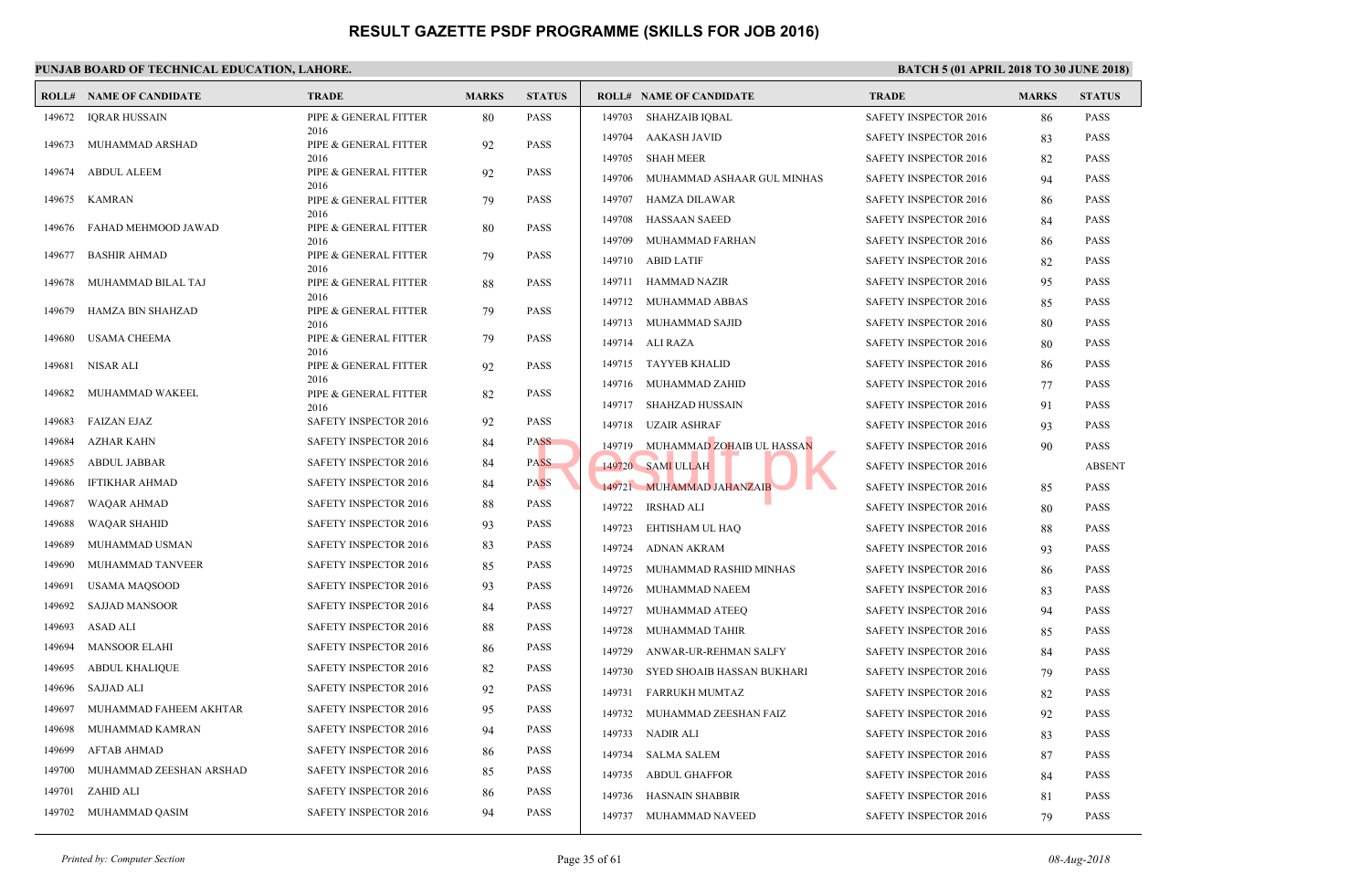| 149738<br>149739 | <b>SYED SHAHROOZ ZUBAIR</b>                                | SAFETY INSPECTOR 2016        |    |             |        |                                           |                  |
|------------------|------------------------------------------------------------|------------------------------|----|-------------|--------|-------------------------------------------|------------------|
|                  |                                                            |                              | 79 | <b>PASS</b> | 149771 | <b>ABDUL HAMEED</b>                       | <b>FITTEI</b>    |
|                  | <b>SHAHZAD AKRAM</b>                                       | SAFETY INSPECTOR 2016        | 82 | <b>PASS</b> | 149772 | MUHAMMAD SHAHZAIB JAMSHAID                | <b>FITTEI</b>    |
| 149740           | MUHAMMAD ARSAL                                             | SAFETY INSPECTOR 2016        | 83 | <b>PASS</b> | 149773 | HUSSAIN AHMED                             | <b>FITTEI</b>    |
| 149741           | ALI HASSAN                                                 | <b>SAFETY INSPECTOR 2016</b> | 93 | <b>PASS</b> | 149774 | MUHAMMAD NADEEM                           | <b>FITTEI</b>    |
| 149742           | <b>ASAD SHEROZ GILL</b>                                    | SAFETY INSPECTOR 2016        | 80 | <b>PASS</b> | 149775 | <b>SAEED ANWAR</b>                        | <b>FITTEI</b>    |
| 149743           | ABDUL HANAN                                                | SAFETY INSPECTOR 2016        | 80 | <b>PASS</b> |        | 149776 MUHAMMAD FAROOQ                    | <b>FITTEI</b>    |
| 149744           | <b>SABA ISLAM</b>                                          | SAFETY INSPECTOR 2016        | 84 | <b>PASS</b> | 149777 | MUHAMMAD USMAN                            | <b>FITTEI</b>    |
| 149745           | <b>HARIS ALI MAQSOOD</b>                                   | <b>SAFETY INSPECTOR 2016</b> | 86 | <b>PASS</b> | 149778 | MUHAMMAD ABDUL MANAN                      | <b>FITTEI</b>    |
| 149746           | <b>GHAZALA KHALID</b>                                      | <b>SAFETY INSPECTOR 2016</b> | 84 | <b>PASS</b> | 149779 | <b>IBRAR AHMED</b>                        | <b>FITTEI</b>    |
| 149747           | HAFIZ MUHAMMAD AWAIS                                       | <b>SAFETY INSPECTOR 2016</b> | 95 | <b>PASS</b> | 149780 | HAMZA YAQOOB                              | <b>FITTEI</b>    |
| 149748           | <b>SAVAIRA SHARIF</b>                                      | SAFETY INSPECTOR 2016        | 83 | <b>PASS</b> | 149781 | <b>ABDUL REHMAN</b>                       | <b>FITTEI</b>    |
| 149749           | SHUMAILA KHALID                                            | SAFETY INSPECTOR 2016        | 81 | <b>PASS</b> | 149782 | ELAHI BUKHSH ABDUL JALIL                  | <b>FITTEI</b>    |
| 149750           | <b>MEHREEN KIRAN</b>                                       | SAFETY INSPECTOR 2016        | 85 | <b>PASS</b> | 149783 | ADNAN RAMZAN                              | <b>FITTEI</b>    |
| 149751           | <b>AYESHA QASIM</b>                                        | SAFETY INSPECTOR 2016        | 87 | <b>PASS</b> | 149784 | <b>UMER SARWAR</b>                        | <b>FITTEI</b>    |
| 149752           | NOREEN CHISHTI                                             | SAFETY INSPECTOR 2016        | 85 | <b>PASS</b> | 149785 | NOMAN YASEEM                              | <b>FITTEI</b>    |
| 149753           | SAMINA ALI                                                 | SAFETY INSPECTOR 2016        | 81 | <b>PASS</b> | 149786 | <b>TAHIR ALI</b>                          | <b>FITTEI</b>    |
|                  | SUPERIOR POLYTECHNIC INSTITUTE, SADIQABAD, RAHIM YAR KHAN, |                              |    |             | 149787 | <b>ARSLAN MUNEER</b>                      | <b>FITTEI</b>    |
|                  | <b>RAHIMYAR KHAN</b>                                       |                              |    |             |        | 149788 USAMA KHALID                       | <b>FITTEI</b>    |
| 149754           | <b>TOUQEER AHMED</b>                                       | FITTER GENERAL               | 82 | <b>PASS</b> |        | 149789 ALI RAZA NIAZ                      | <b>FITTEI</b>    |
| 149755           | UMER NIAZ                                                  | <b>FITTER GENERAL</b>        | 79 | <b>PASS</b> | 149790 | MUHAMMAD FARHAN AKRAM                     | <b>FITTEI</b>    |
| 149756           | <b>HASSAN RAZA</b>                                         | FITTER GENERAL               | 77 | <b>PASS</b> | 149791 | ASHFAQ AKRAM                              | <b>FITTEI</b>    |
| 149757           | <b>UMER FAROOQ</b>                                         | FITTER GENERAL               | 82 | <b>PASS</b> | 149792 | KAMRAN TAJ                                | <b>FITTEI</b>    |
| 149758           | <b>SHABBIR AHMED</b>                                       | FITTER GENERAL               | 83 | <b>PASS</b> | 149793 | IJAZ ANWAR                                | <b>FITTEI</b>    |
| 149759           | MUHAMMAD WAQAS YOUSAF                                      | FITTER GENERAL               | 83 | <b>PASS</b> | 149794 | ALI HUSSAIN                               | <b>FITTEI</b>    |
| 149760           | <b>NUMAN AMEEN</b>                                         | FITTER GENERAL               | 81 | <b>PASS</b> | 149795 | NADIR HUSSAIN                             | <b>FITTEI</b>    |
| 149761           | <b>ABBAS ALI</b>                                           | FITTER GENERAL               | 79 | <b>PASS</b> | 149796 | <b>BILAL MAJEED</b>                       | <b>FITTEI</b>    |
| 149762           | <b>ABDUL KARIM</b>                                         | FITTER GENERAL               | 81 | <b>PASS</b> | 149797 | ABDULLAH                                  | <b>FITTEI</b>    |
| 149763           | HAFIZ MUHAMMAD USMAN HAMID                                 | FITTER GENERAL               | 84 | <b>PASS</b> | 149798 | <b>ANWER JATOI</b>                        | <b>FITTEI</b>    |
| 149764           | MUHAMMAD IMRAN SHARIF                                      | FITTER GENERAL               | 80 | <b>PASS</b> | 149799 | ZEESHAN ALI                               | <b>FITTEI</b>    |
| 149765           | <b>SHAHZAD ALI</b>                                         | <b>FITTER GENERAL</b>        | 82 | <b>PASS</b> | 149800 | MUDASSIR IQBAL                            | <b>FITTEI</b>    |
| 149766           | <b>AYZA AHMED</b>                                          | <b>FITTER GENERAL</b>        | 79 | <b>PASS</b> | 149801 | <b>FAISAL IQBAL</b>                       | <b>FITTEI</b>    |
| 149767           | <b>ABID ALI</b>                                            | <b>FITTER GENERAL</b>        | 84 | <b>PASS</b> |        | 149802 ABDUL QADIR                        | <b>FITTEI</b>    |
| 149768           | MUHAMMAD WAQAS                                             | <b>FITTER GENERAL</b>        | 83 | <b>PASS</b> |        | 149803 HASSAN RAZA                        | <b>FITTEI</b>    |
| 149769           | <b>SHAH ZAMAN</b>                                          | FITTER GENERAL               | 80 | <b>PASS</b> |        | SWEDISH INSTITUTE OF TECHNOLOGY, SHABAZPU |                  |
| 149770           | MUHAMMAD SHAFI ULLAH                                       | <b>FITTER GENERAL</b>        | 83 | <b>PASS</b> |        | 149804 KASHIF ALI NASIR                   | CNC <sub>N</sub> |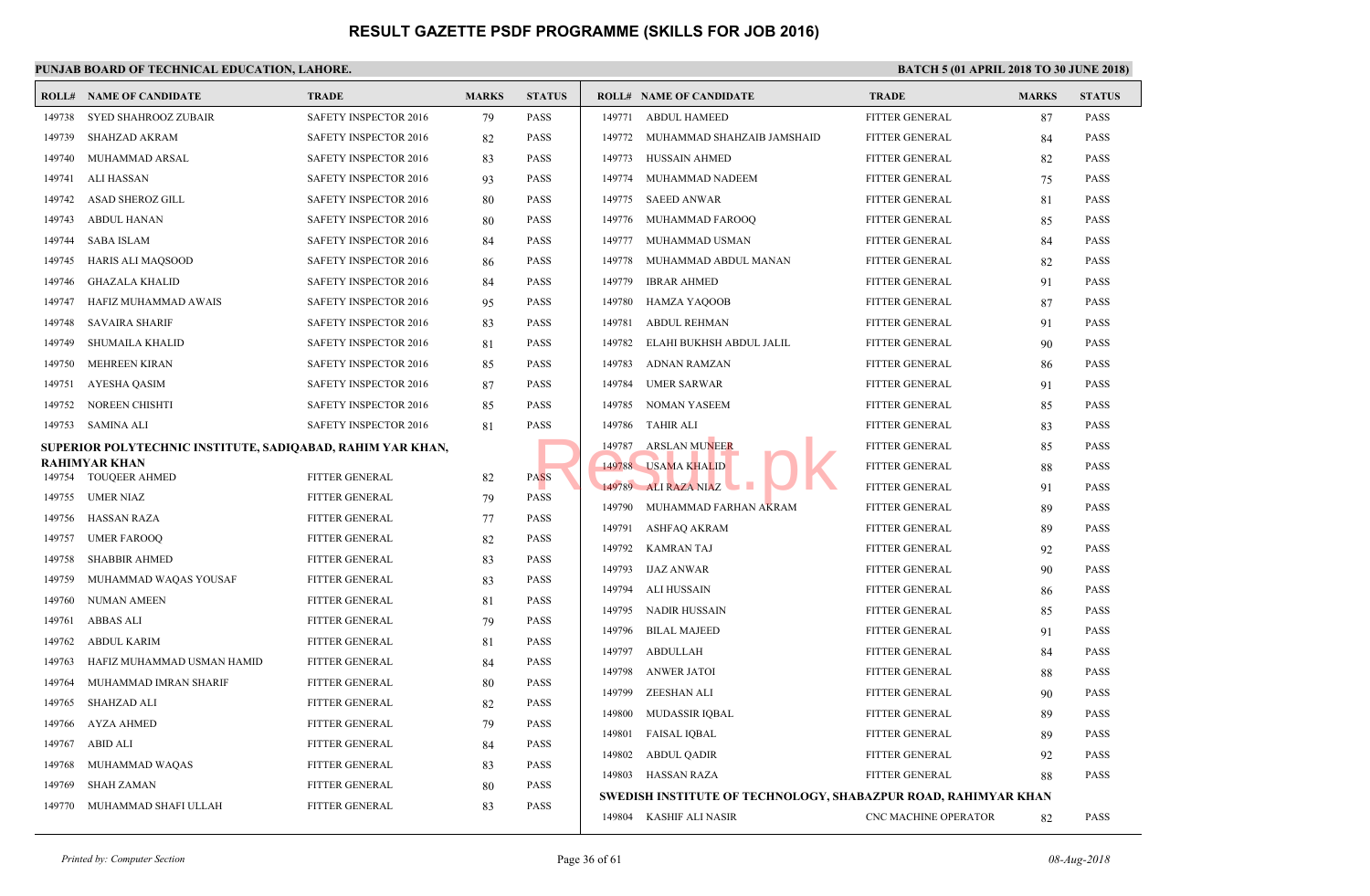|        | <b>ROLL# NAME OF CANDIDATE</b> | <b>TRADE</b>                | <b>MARKS</b> | <b>STATUS</b> |        | <b>ROLL# NAME OF CANDIDATE</b> | <b>TRAL</b>      |
|--------|--------------------------------|-----------------------------|--------------|---------------|--------|--------------------------------|------------------|
| 149805 | MUHAMMAD MOHSIN RAFIQ          | CNC MACHINE OPERATOR        | 82           | <b>PASS</b>   | 149840 | MUHAMMAD SAQIB                 | CNC <sub>N</sub> |
| 149806 | <b>WAQEES ALI</b>              | <b>CNC MACHINE OPERATOR</b> | 84           | <b>PASS</b>   | 149841 | KAMRAN ALI                     | CNC <sub>N</sub> |
| 149807 | <b>UMAIR HAMEED</b>            | CNC MACHINE OPERATOR        | 79           | <b>PASS</b>   | 149842 | <b>SARFRAZ AHMED</b>           | CNC <sub>N</sub> |
| 149808 | ZEESHAN ALI                    | CNC MACHINE OPERATOR        | 85           | <b>PASS</b>   | 149843 | MUHAMMAD TALHA IMRAN           | CNC <sub>N</sub> |
| 149809 | MUHAMMAD HAMZA                 | <b>CNC MACHINE OPERATOR</b> | 82           | <b>PASS</b>   | 149844 | <b>AFAQ AHMAD</b>              | CNC <sub>N</sub> |
| 149810 | MUHAMMAD MAZHAR AKRAM          | CNC MACHINE OPERATOR        | 82           | <b>PASS</b>   | 149845 | ABDUL WAHID ANJUM              | CNC <sub>N</sub> |
| 149811 | <b>FAISAL HAMEED</b>           | <b>CNC MACHINE OPERATOR</b> | 84           | <b>PASS</b>   | 149846 | IMRAN MANZOOR                  | CNC <sub>N</sub> |
| 149812 | MUHAMMAD JAVEED IQBAL          | CNC MACHINE OPERATOR        | 79           | <b>PASS</b>   | 149847 | <b>MOHIB ALI</b>               | CNC <sub>N</sub> |
| 149813 | HIDAYAT ULLAH KHAN             | CNC MACHINE OPERATOR        | 82           | <b>PASS</b>   | 149848 | ADNAN SAMI                     | CNC <sub>N</sub> |
| 149814 | <b>ABDUL BASIT</b>             | CNC MACHINE OPERATOR        | 78           | <b>PASS</b>   | 149849 | <b>ABDUL GHAFFAR</b>           | CNC <sub>N</sub> |
| 149815 | HAMZA HABIB                    | CNC MACHINE OPERATOR        | 85           | <b>PASS</b>   | 149850 | MUHAMMAD YOUSAF                | CNC <sub>N</sub> |
| 149816 | MUHAMMAD IRFAN                 | CNC MACHINE OPERATOR        | 79           | <b>PASS</b>   | 149851 | <b>SHAKEEL AHMED</b>           | CNC <sub>N</sub> |
| 149817 | HAFIZ MUHAMMAD BILAL           | CNC MACHINE OPERATOR        | 85           | <b>PASS</b>   | 149852 | MUHAMMAD AKHTAR                | CNC <sub>N</sub> |
| 149818 | <b>SHAHID RIZWAN</b>           | CNC MACHINE OPERATOR        | 85           | <b>PASS</b>   | 149853 | MUDASSAR AMIN                  | CNC <sub>N</sub> |
| 149819 | NABEEL MEHMOOD                 | CNC MACHINE OPERATOR        | 85           | <b>PASS</b>   | 149854 | AMJAD ALI                      | CNC <sub>N</sub> |
| 149820 | MUHAMMAD SHOAIB NIAZ           | CNC MACHINE OPERATOR        | 79           | <b>PASS</b>   | 149855 | <b>ZAHEER ABBAS</b>            | CNC <sub>N</sub> |
| 149821 | TAYYAB MAHMOOD                 | <b>CNC MACHINE OPERATOR</b> | 79           | <b>PASS</b>   | 149856 | ANEES UR REHMAN                | CNC <sub>N</sub> |
| 149822 | <b>FARHAN NAZIR</b>            | CNC MACHINE OPERATOR        | 85           | <b>PASS</b>   |        | 149857 SHAHBAZ NAZEER          | CNC <sub>N</sub> |
| 149823 | <b>SAIF UR REHMAN</b>          | CNC MACHINE OPERATOR        | 85           | <b>PASS</b>   |        | 149858 SAJID IQBAL             | CNC <sub>N</sub> |
| 149824 | <b>SHAHAB U DIN</b>            | <b>CNC MACHINE OPERATOR</b> | 78           | <b>PASS</b>   | 149859 | MUHAMMAD ASLAM                 | CNC <sub>N</sub> |
| 149825 | MUHAMMAD ABID                  | CNC MACHINE OPERATOR        | 82           | <b>PASS</b>   | 149860 | <b>KASHIF JAVEED</b>           | CNC <sub>N</sub> |
| 149826 | MUHAMMAD JAVEED                | <b>CNC MACHINE OPERATOR</b> | 81           | <b>PASS</b>   | 149861 | FAISAL MEHMOOD                 | CNC <sub>N</sub> |
| 149827 | MUHAMMAD USAMA AZAM            | CNC MACHINE OPERATOR        | 81           | <b>PASS</b>   | 149862 | <b>JUNAID SARWAR</b>           | CNC <sub>N</sub> |
| 149828 | MUHAMMAD FARHAN ASLAM          | CNC MACHINE OPERATOR        | 81           | <b>PASS</b>   | 149863 | ALI RAZA                       | CNC <sub>N</sub> |
| 149829 | MUBEEN AZEEM MAZARI            | <b>CNC MACHINE OPERATOR</b> | 82           | <b>PASS</b>   | 149864 | MUHAMMAD KHALID                | CNC <sub>N</sub> |
| 149830 | <b>ALTAF HUSSAIN</b>           | CNC MACHINE OPERATOR        | 81           | <b>PASS</b>   | 149865 | IFTKHAR AHMAD                  | CNC <sub>N</sub> |
| 149831 | <b>KASHIF RAZA</b>             | <b>CNC MACHINE OPERATOR</b> | 81           | <b>PASS</b>   | 149866 | MUHAMMAD HAMID RIAZ            | CNC <sub>N</sub> |
| 149832 | <b>TANVEER AHMED</b>           | CNC MACHINE OPERATOR        | 82           | <b>PASS</b>   | 149867 | <b>TANVEER AHMED</b>           | CNC <sub>N</sub> |
| 149833 | <b>RASHID JAVED</b>            | CNC MACHINE OPERATOR        | 81           | <b>PASS</b>   | 149868 | MUHAMMAD UZAIR JAVEED          | CNC <sub>N</sub> |
| 149834 | <b>KASHIF HUSSAIN</b>          | <b>CNC MACHINE OPERATOR</b> | 82           | <b>PASS</b>   | 149869 | <b>SHAHZAIB AHMED</b>          | CNC <sub>N</sub> |
| 149835 | <b>JAVEED ASHRAF</b>           | CNC MACHINE OPERATOR        | 85           | <b>PASS</b>   | 149870 | MUHAMMAD IRFAN                 | CNC <sub>N</sub> |
| 149836 | <b>SHAHBAZ HAIDER</b>          | CNC MACHINE OPERATOR        | 79           | <b>PASS</b>   | 149871 | MUHAMMAD AMMAR ASHRAF          | CNC <sub>N</sub> |
| 149837 | MUHAMMAD AAMIR                 | CNC MACHINE OPERATOR        | 82           | <b>PASS</b>   | 149872 | <b>SHAHZAD AFZAL</b>           | CNC <sub>N</sub> |
| 149838 | <b>ADEEL SHAKIR</b>            | CNC MACHINE OPERATOR        | 85           | <b>PASS</b>   | 149873 | MUHAMMAD FARHAN ARSHAD         | CNC <sub>N</sub> |
| 149839 | <b>FAISAL RASOOL QADRI</b>     | <b>CNC MACHINE OPERATOR</b> | 82           | <b>PASS</b>   |        | 149874 MUHAMMAD FAROOQ         | CNC <sub>N</sub> |
|        |                                |                             |              |               |        |                                |                  |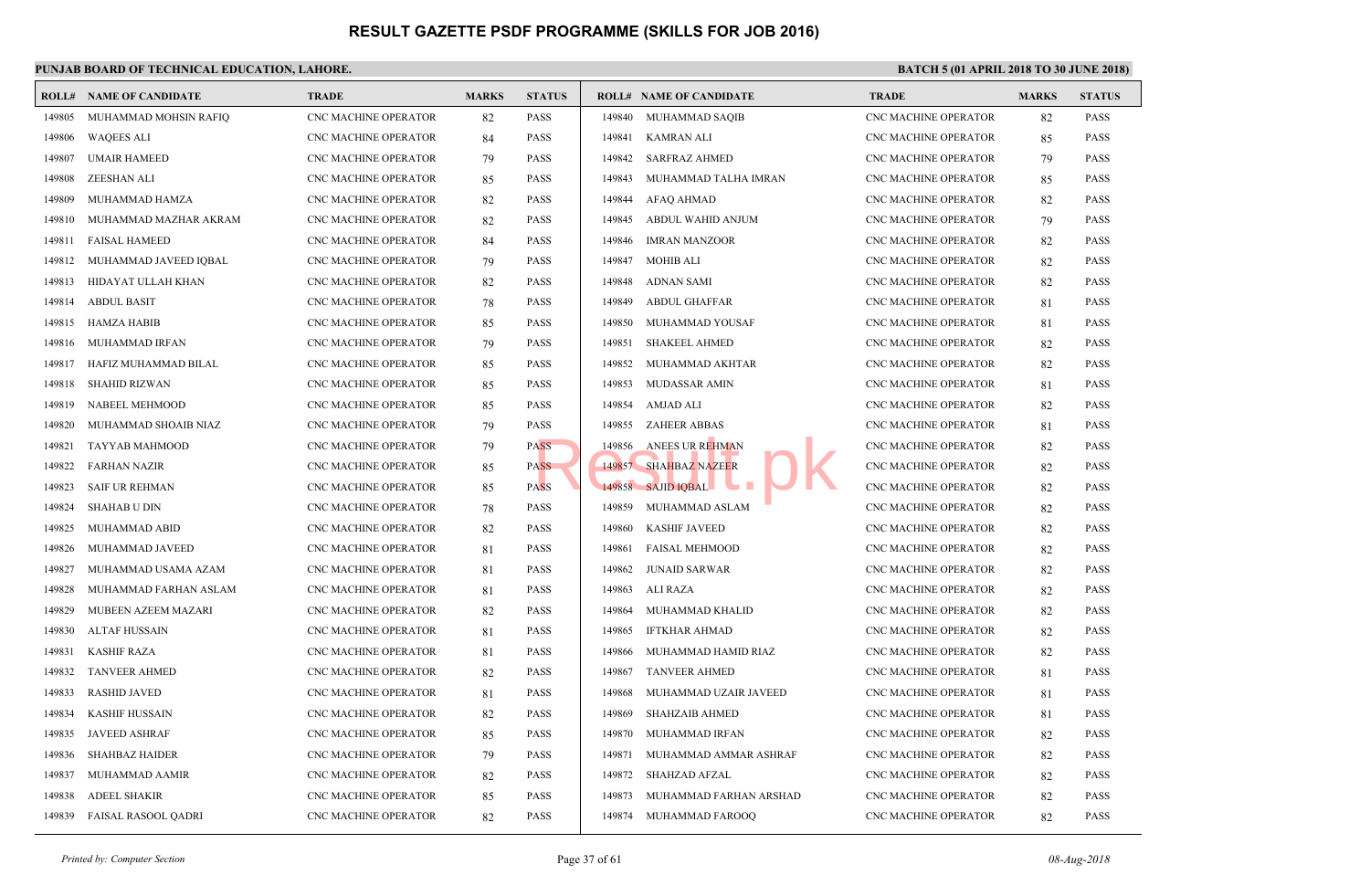|        | <b>ROLL# NAME OF CANDIDATE</b> | <b>TRADE</b>                | <b>MARKS</b> | <b>STATUS</b> |        | <b>ROLL# NAME OF CANDIDATE</b> | <b>TRAL</b>   |
|--------|--------------------------------|-----------------------------|--------------|---------------|--------|--------------------------------|---------------|
| 149875 | MUHAMMAD ADAM                  | CNC MACHINE OPERATOR        | 82           | <b>PASS</b>   | 149910 | HAMZA LATEEF QAZI              | <b>FITTEI</b> |
| 149876 | ALI RAZA                       | CNC MACHINE OPERATOR        | 85           | <b>PASS</b>   | 149911 | USMAN HAMEED                   | <b>FITTEI</b> |
| 149877 | MOEEN ASLAM                    | CNC MACHINE OPERATOR        | 82           | <b>PASS</b>   | 149912 | MUHAMMAD KHAN                  | <b>FITTEI</b> |
| 149878 | <b>SAIF ULLAH ZAKI</b>         | CNC MACHINE OPERATOR        |              | FAIL          | 149913 | WAQAR AHMAD                    | <b>FITTEI</b> |
| 149879 | MUHAMMAD IMRAN                 | CNC MACHINE OPERATOR        |              | FAIL          |        | 149914 SHOUKAT SALEEM          | <b>FITTEI</b> |
| 149880 | MUHAMMAD SARFEAZ               | CNC MACHINE OPERATOR        | 79           | <b>PASS</b>   | 149915 | MUHAMMAD SAJID ANWAR           | <b>FITTEI</b> |
| 149881 | HAMMAD ASGHAR                  | CNC MACHINE OPERATOR        | 81           | <b>PASS</b>   | 149916 | HAMZA                          | <b>FITTEI</b> |
| 149882 | <b>AHMED BASIT</b>             | CNC MACHINE OPERATOR        | 81           | <b>PASS</b>   |        | 149917 MUHAMMAD RIZWAN HASSAN  | <b>FITTEI</b> |
| 149883 | NAUMAN SHAFIQUE                | CNC MACHINE OPERATOR        | 81           | <b>PASS</b>   |        | 149918 ALI ALTAF               | <b>FITTEI</b> |
| 149884 | MUHAMMAD AMIR FAIZAN           | CNC MACHINE OPERATOR        | 82           | <b>PASS</b>   | 149919 | KAMAL DIN                      | <b>FITTEI</b> |
| 149885 | MUBASHIR ALI                   | CNC MACHINE OPERATOR        | 82           | <b>PASS</b>   | 149920 | <b>MASOOD AHMED</b>            | <b>FITTEI</b> |
| 149886 | <b>AHMED HUSSAIN</b>           | <b>CNC MACHINE OPERATOR</b> | 82           | <b>PASS</b>   | 149921 | MUHAMMAD ASIF                  | <b>FITTEI</b> |
| 149887 | MUHAMMAD UMAIR                 | FITTER GENERAL              | 91           | <b>PASS</b>   | 149922 | MUHAMMAD ZUBAIR                | <b>FITTEI</b> |
| 149888 | <b>FAISAL MEHMOOD</b>          | <b>FITTER GENERAL</b>       | 83           | <b>PASS</b>   | 149923 | <b>SHER ALI</b>                | <b>FITTEI</b> |
| 149889 | MUHAMMAD AMEEN UL RASHEED      | FITTER GENERAL              | 82           | <b>PASS</b>   | 149924 | AMAD TARIQ HASHMI              | <b>FITTEI</b> |
| 149890 | MUHAMMAD ZAIN UL ABIDIN        | <b>FITTER GENERAL</b>       | 81           | <b>PASS</b>   | 149925 | <b>UMER SHEHZAD</b>            | <b>FITTEI</b> |
| 149891 | MUHAMMAD ISMAIL                | FITTER GENERAL              | 81           | <b>PASS</b>   | 149926 | MUHAMMAD USMAN JAVED           | <b>FITTEI</b> |
| 149892 | <b>INAM ULLAH</b>              | FITTER GENERAL              | 81           | <b>PASS</b>   |        | 149927 MUHAMMAD USMAN AZHAR    | <b>FITTEI</b> |
| 149893 | <b>HASSAN KHALID</b>           | FITTER GENERAL              | 84           | <b>PASS</b>   |        | 149928 TOSEEF IQBAL<br>a se    | <b>FITTEI</b> |
| 149894 | <b>UMER TARIQ</b>              | FITTER GENERAL              | 84           | <b>PASS</b>   | 149929 | MUHAMMAD HAMZA ASIF            | <b>FITTEI</b> |
| 149895 | <b>MALIK SARFARAZ</b>          | <b>FITTER GENERAL</b>       | 78           | <b>PASS</b>   | 149930 | <b>SHAFQAT HUSSAIN</b>         | <b>FITTEI</b> |
| 149896 | HAMMAD ALTAF                   | FITTER GENERAL              | 86           | <b>PASS</b>   | 149931 | ASAD ALI                       | <b>FITTEI</b> |
| 149897 | MUHAMMAD WAQAR                 | FITTER GENERAL              | 85           | <b>PASS</b>   | 149932 | TALHA TARIQ                    | <b>FITTEI</b> |
| 149898 | <b>SHAHBAZ HUSSAIN</b>         | <b>FITTER GENERAL</b>       | 90           | <b>PASS</b>   | 149933 | IMRAN HAYAT                    | <b>FITTEI</b> |
| 149899 | MUZAMIL YASEEM                 | <b>FITTER GENERAL</b>       | 88           | <b>PASS</b>   | 149934 | ALI GOHAR KHAN                 | <b>FITTEI</b> |
| 149900 | <b>BASHEER AHMED</b>           | FITTER GENERAL              | 83           | <b>PASS</b>   | 149935 | MUHAMMAD ZOHAIB ABID           | <b>FITTEI</b> |
| 149901 | <b>HAMZA NAEEM</b>             | FITTER GENERAL              | 91           | <b>PASS</b>   | 149936 | SYED HAMZA IRFAN               | <b>FITTEI</b> |
| 149902 | MIRZA ZEEHSAN BAIG             | <b>FITTER GENERAL</b>       | 81           | <b>PASS</b>   | 149937 | MAJID HUSSAIN                  | <b>FITTEI</b> |
| 149903 | MUHAMMAD AHMED MAQSOOD         | <b>FITTER GENERAL</b>       | 93           | <b>PASS</b>   | 149938 | MUHAMMAD ASIF HUSSAIN          | <b>FITTEI</b> |
| 149904 | MUHAMMAD HAYAT                 | FITTER GENERAL              | 89           | <b>PASS</b>   | 149939 | ALI MEHMOOD                    | <b>FITTEI</b> |
| 149905 | TOHEED IFTKHAR                 | <b>FITTER GENERAL</b>       | 87           | <b>PASS</b>   | 149940 | <b>BILAWAL HUSSAIN</b>         | <b>FITTEI</b> |
| 149906 | MUHAMMAD TARIQ                 | FITTER GENERAL              | 78           | <b>PASS</b>   | 149941 | <b>RASHID HAMEED</b>           | <b>FITTEI</b> |
| 149907 | JAVED IQBAL                    | FITTER GENERAL              | 98           | PASS          | 149942 | IMRAN MAZARI                   | <b>FITTEI</b> |
| 149908 | <b>FAROOQ AHMED</b>            | FITTER GENERAL              | 83           | <b>PASS</b>   | 149943 | MUHAMMAD IMRAN                 | <b>MACH</b>   |
| 149909 | MUHAMMAD SALEEM                | FITTER GENERAL              | 87           | <b>PASS</b>   | 149944 | <b>SAJAD NADEEM</b>            | <b>MACH</b>   |
|        |                                |                             |              |               |        |                                |               |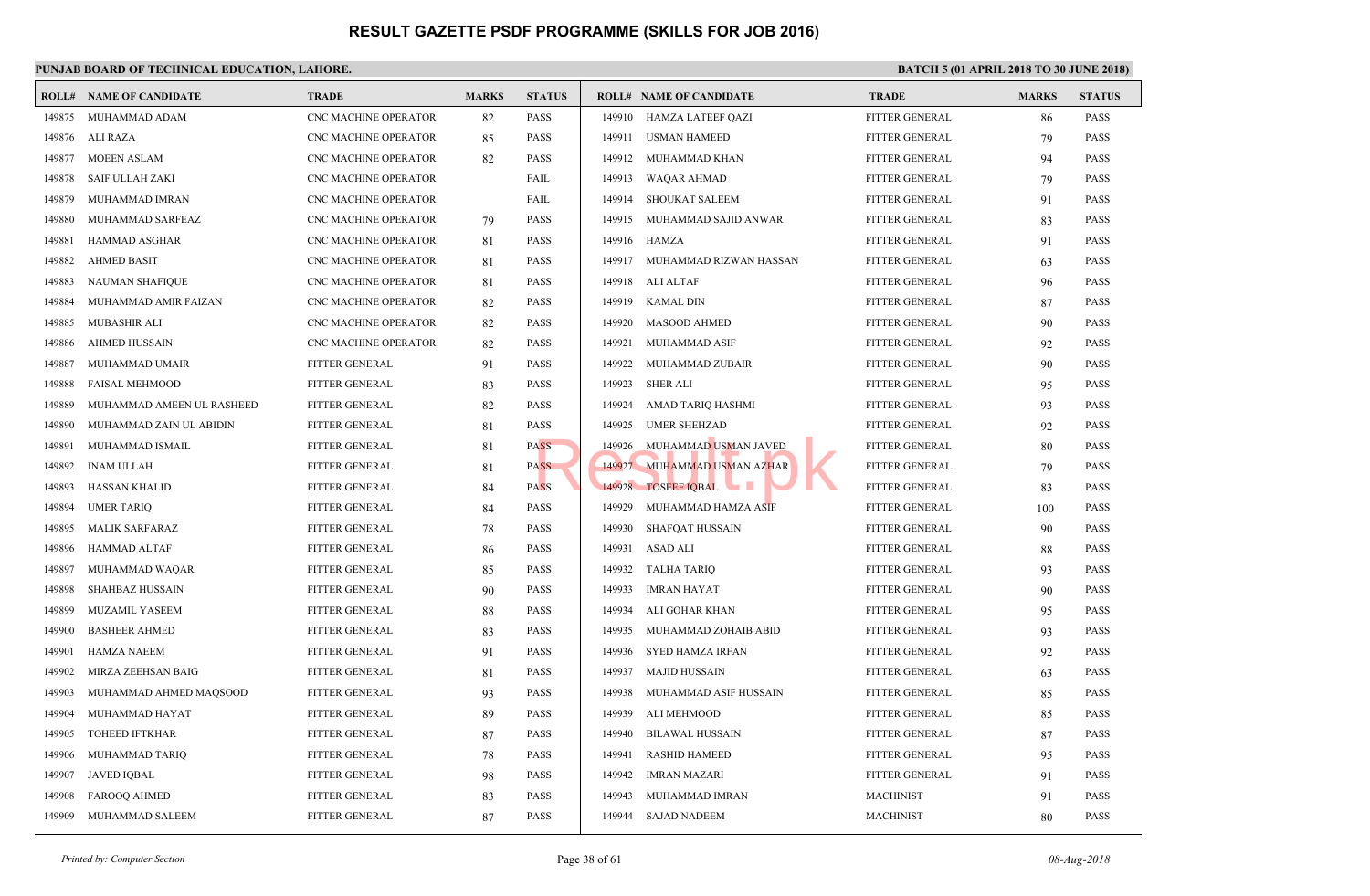|        | <b>ROLL# NAME OF CANDIDATE</b> | <b>TRADE</b>     | <b>MARKS</b> | <b>STATUS</b> |        | <b>ROLL# NAME OF CANDIDATE</b> | <b>TRAL</b>         |
|--------|--------------------------------|------------------|--------------|---------------|--------|--------------------------------|---------------------|
| 149945 | HIDAYAT ULLAH                  | <b>MACHINIST</b> | 92           | <b>PASS</b>   | 149980 | MUHAMMAD ABUBAKAR SADIQ        | <b>MACH</b>         |
| 149946 | <b>ISHAQ AHMAD</b>             | <b>MACHINIST</b> | 86           | <b>PASS</b>   | 149981 | ALI AHMED                      | <b>MACH</b>         |
| 149947 | <b>AHMAD ASIF</b>              | <b>MACHINIST</b> | 89           | <b>PASS</b>   | 149982 | USAMA BIN IKRAM                | <b>MACH</b>         |
| 149948 | <b>MAHBOOB ALAM</b>            | <b>MACHINIST</b> | 78           | <b>PASS</b>   | 149983 | <b>SHARIF ARSHAD</b>           | <b>MACH</b>         |
| 149949 | <b>UMAIR SHAFI</b>             | <b>MACHINIST</b> | 86           | <b>PASS</b>   | 149984 | MUHAMMAD FAIZAN JAVED          | <b>MACH</b>         |
| 149950 | UMAIR NAZIR                    | <b>MACHINIST</b> | 82           | <b>PASS</b>   | 149985 | <b>SAIF UR REHMAN</b>          | <b>MACH</b>         |
| 149951 | MUHAMMAD FAZAL                 | <b>MACHINIST</b> | 86           | <b>PASS</b>   | 149986 | <b>SHAHZAIB AHMED</b>          | <b>MACH</b>         |
| 149952 | ZAFAR ALI                      | <b>MACHINIST</b> | 81           | <b>PASS</b>   | 149987 | MUHAMMAD TARIQ                 | <b>MACH</b>         |
| 149953 | MUHAMMAD NADEEM                | <b>MACHINIST</b> | 91           | <b>PASS</b>   | 149988 | ZOHAIB SHOUKAT                 | <b>MACH</b>         |
| 149954 | NISAR AHMED                    | <b>MACHINIST</b> | 80           | <b>PASS</b>   | 149989 | <b>ABDUL WAHEED</b>            | <b>MACH</b>         |
| 149955 | ATTAR RAZA                     | <b>MACHINIST</b> | 92           | <b>PASS</b>   | 149990 | <b>SAEED AHMAD</b>             | <b>MACH</b>         |
| 149956 | MUHAMMAD ANAS                  | <b>MACHINIST</b> | 86           | <b>PASS</b>   | 149991 | <b>USAMA AHMED</b>             | <b>MACH</b>         |
| 149957 | MUHAMMAD WAQAS                 | <b>MACHINIST</b> | 89           | <b>PASS</b>   | 149992 | <b>WASEEM ASLAM</b>            | <b>MACH</b>         |
| 149958 | <b>ASAD ULLAH</b>              | <b>MACHINIST</b> |              | <b>PASS</b>   | 149993 | <b>ROSHAN NAWAZ</b>            | <b>MACH</b>         |
| 149959 |                                |                  | 78           |               | 149994 |                                | <b>MACH</b>         |
|        | <b>ALI HAIDER</b>              | <b>MACHINIST</b> | 91           | <b>PASS</b>   |        | <b>SHAHRUKH KHAN</b>           |                     |
| 149960 | <b>RASHID DILDAR</b>           | <b>MACHINIST</b> | 86           | <b>PASS</b>   | 149995 | MUHAMMAD KAMRAN                | <b>MACH</b>         |
| 149961 | MUHAMMAD MEHRAN                | <b>MACHINIST</b> | 82           | PASS          | 149996 | <b>IBTISHAM QADEER</b>         | <b>MACH</b>         |
| 149962 | WASEEM UR REHMAN RAHMANI       | <b>MACHINIST</b> | 86           | <b>PASS</b>   | 149997 | <b>SHAHID HUSSAIN</b>          | <b>MACH</b>         |
| 149963 | ABBAS ALI                      | <b>MACHINIST</b> | 91           | <b>PASS</b>   |        | 149998 MUHAMMAD RIAZ MUNEER    | <b>MACH</b>         |
| 149964 | MUHAMMAD AHTASHAM              | <b>MACHINIST</b> | 91           | <b>PASS</b>   | 149999 | <b>FAISAL ABBAS</b>            | <b>MATE</b><br>2016 |
| 149965 | QAMAR DILSHAD                  | <b>MACHINIST</b> | 91           | <b>PASS</b>   |        | 150000 MUHAMMAD ARSLAN         | <b>MATE</b>         |
| 149966 | <b>SADAM HUSSAIN</b>           | <b>MACHINIST</b> | 78           | <b>PASS</b>   |        | <b>RAUF AHMED</b>              | 2016                |
| 149967 | MUHAMMAD BURHAN RAZA           | <b>MACHINIST</b> | 81           | <b>PASS</b>   | 150001 |                                | <b>MATE</b><br>2016 |
| 149968 | MUHAMMAD IQBAL                 | <b>MACHINIST</b> | 93           | <b>PASS</b>   | 150002 | MUMZAMMIL AYYAZ                | <b>MATE</b>         |
| 149969 | <b>HASNAIN ZAHID</b>           | <b>MACHINIST</b> | 81           | <b>PASS</b>   | 150003 | MUHAMMAD ASIM                  | 2016<br><b>MATE</b> |
| 149970 | <b>GHULAM MURAZA</b>           | <b>MACHINIST</b> | 91           | <b>PASS</b>   |        |                                | 2016                |
| 149971 | <b>ZOHAIB SARDAR</b>           | <b>MACHINIST</b> | 86           | <b>PASS</b>   | 150004 | MALIK HASSAN MURTAZA           | <b>MATE</b><br>2016 |
| 149972 | ZAIN SADAR                     | <b>MACHINIST</b> | 87           | <b>PASS</b>   | 150005 | MUHAMMAD AZEEM                 | <b>MATE</b>         |
| 149973 | MUHAMMAD JUANID IQBAL          | <b>MACHINIST</b> | 87           | <b>PASS</b>   | 150006 | <b>NAVEED JAMIL</b>            | 2016<br><b>MATE</b> |
| 149974 | MOEZ ALI                       | <b>MACHINIST</b> | 78           | <b>PASS</b>   |        |                                | 2016                |
| 149975 | ZAIN MUSTAZA                   | <b>MACHINIST</b> | 81           | <b>PASS</b>   | 150007 | MUHAMMAD NADIR                 | <b>MATE</b>         |
| 149976 | <b>IRFAN MUKHTAR</b>           | <b>MACHINIST</b> | 93           | <b>PASS</b>   |        | 150008 MUDASIR EJAZ            | 2016<br><b>MATE</b> |
| 149977 | ARSALAN SALEEM                 | <b>MACHINIST</b> | 81           | <b>PASS</b>   |        |                                | 2016                |
| 149978 | <b>ASAD JAVED</b>              | <b>MACHINIST</b> | 91           | <b>PASS</b>   | 150009 | SHUKAT ALI                     | <b>MATE</b><br>2016 |
| 149979 | HARIS                          | <b>MACHINIST</b> | 86           | <b>PASS</b>   |        | 150010 ABDUL MAALIK            | <b>MATE</b>         |
|        |                                |                  |              |               |        |                                | 2016                |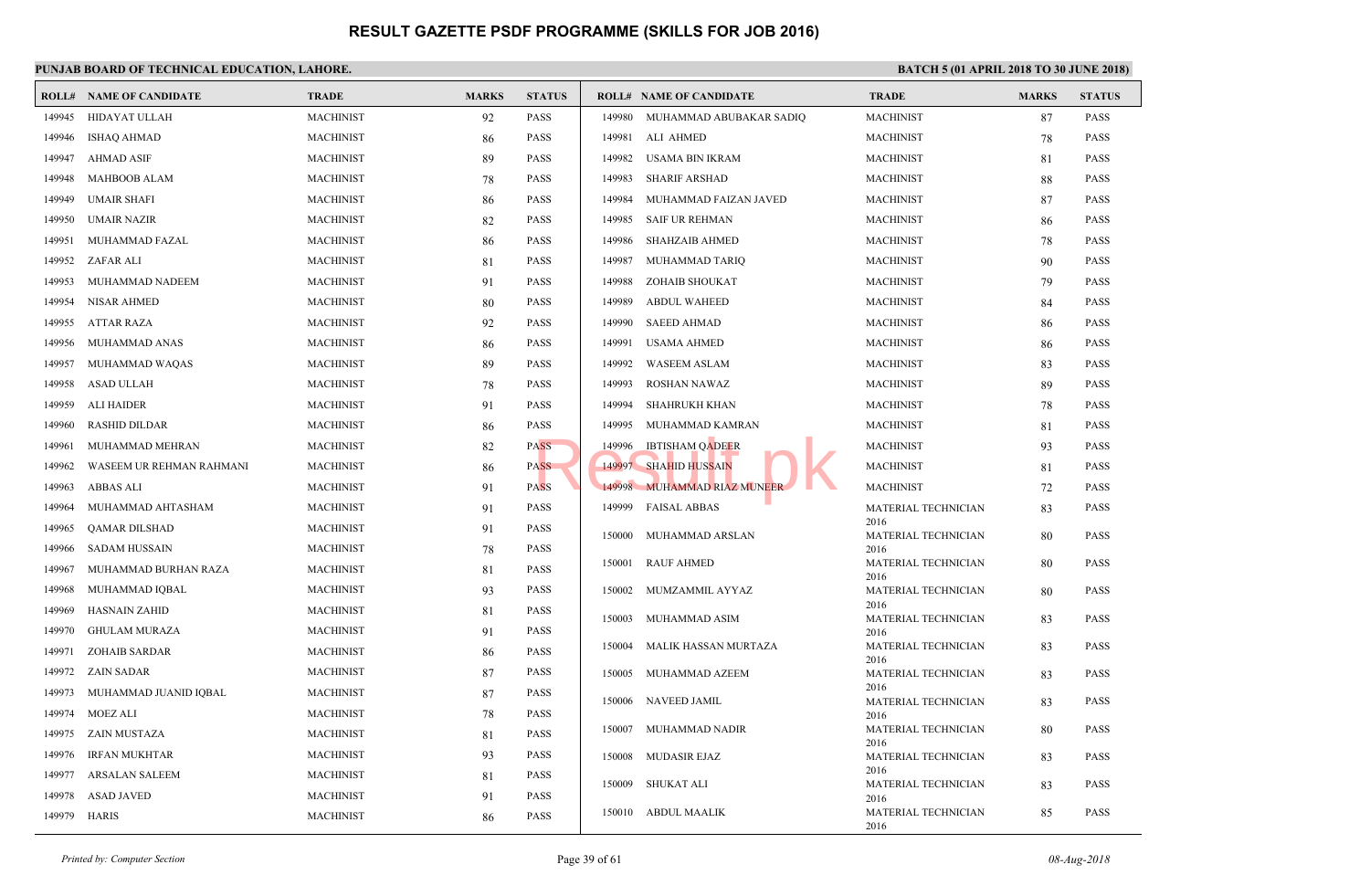|        | PUNJAB BOARD OF TECHNICAL EDUCATION, LAHORE. |                                     |              |               |                 |                                |                             |  |  |  |  |
|--------|----------------------------------------------|-------------------------------------|--------------|---------------|-----------------|--------------------------------|-----------------------------|--|--|--|--|
|        | <b>ROLL# NAME OF CANDIDATE</b>               | <b>TRADE</b>                        | <b>MARKS</b> | <b>STATUS</b> |                 | <b>ROLL# NAME OF CANDIDATE</b> | <b>TRAL</b>                 |  |  |  |  |
| 150011 | MUHAMMAD BILAL SHAMEER                       | MATERIAL TECHNICIAN<br>2016         | 88           | <b>PASS</b>   | 150037          | <b>TEMOOR HASSAN</b>           | <b>MATE</b><br>2016         |  |  |  |  |
| 150012 | MUHAMMAD ARIF                                | MATERIAL TECHNICIAN<br>2016         | 87           | <b>PASS</b>   | 150038          | MUHAMMAD UMER                  | <b>MATE</b><br>2016         |  |  |  |  |
| 150013 | <b>GHULAM MURAZA</b>                         | MATERIAL TECHNICIAN<br>2016         | 87           | <b>PASS</b>   | 150039          | MUHAMMAD AHMAD                 | <b>MATE</b><br>2016         |  |  |  |  |
| 150014 | HAZOOR BAKHSH                                | MATERIAL TECHNICIAN<br>2016         | 85           | <b>PASS</b>   | 150040          | <b>RIAZ UL HASSAN</b>          | <b>MATE</b><br>2016         |  |  |  |  |
|        | 150015 MUHAMMAD AKRAM                        | MATERIAL TECHNICIAN<br>2016         | 85           | <b>PASS</b>   |                 | 150041 MUHAMMAD ANAS           | <b>MATE</b><br>2016         |  |  |  |  |
| 150016 | MUHAMMAD ZAHID                               | MATERIAL TECHNICIAN<br>2016         | 85           | <b>PASS</b>   | 150042          | NAZIK HUSSAIN                  | <b>MATE</b><br>2016         |  |  |  |  |
| 150017 | <b>WASEEM AKRAM</b>                          | MATERIAL TECHNICIAN<br>2016         | 85           | <b>PASS</b>   | 150043          | <b>UMER FAROOQ</b>             | <b>MATE</b>                 |  |  |  |  |
| 150018 | MUHAMMAD HAFEEZ                              | MATERIAL TECHNICIAN<br>2016         | 85           | <b>PASS</b>   | 150044          | MUHAMMAD ZEESHAN               | 2016<br><b>MATE</b>         |  |  |  |  |
| 150019 | MOBEEN SHAH TAHREEN                          | MATERIAL TECHNICIAN                 | 85           | <b>PASS</b>   | 150045          | MAZHAR ALI                     | 2016<br><b>MATE</b>         |  |  |  |  |
| 150020 | MUHAMMAD SARWAR                              | 2016<br>MATERIAL TECHNICIAN         | 88           | <b>PASS</b>   |                 | 150046 HASEEB KHAN             | 2016<br><b>MATE</b>         |  |  |  |  |
| 150021 | MUHAMMAD FAROOQ EJAZ                         | 2016<br>MATERIAL TECHNICIAN         | 83           | <b>PASS</b>   |                 | 150047 ALI WAQAS               | 2016<br><b>MATE</b>         |  |  |  |  |
| 150022 | FARHAT HUSSAIN                               | 2016<br>MATERIAL TECHNICIAN         | 83           | <b>PASS</b>   |                 | 150048 LIAQAT ALI              | 2016<br><b>MATE</b>         |  |  |  |  |
| 150023 | MUHAMMAD FARHAN BABAR                        | 2016<br>MATERIAL TECHNICIAN         | 85           | <b>PASS</b>   | 150049          | SHAFIO AHMED                   | 2016<br><b>MATE</b>         |  |  |  |  |
| 150024 | <b>ABDUL WAHAB</b>                           | 2016<br>MATERIAL TECHNICIAN         | 85           | <b>PASS</b>   |                 | 150050 MUHAMMAD AHMAD          | 2016<br><b>MATE</b>         |  |  |  |  |
| 150025 | MUHAMMAD SAEED                               | 2016<br>MATERIAL TECHNICIAN         | 80           | <b>PASS</b>   |                 | 150051 DANISH ASLAM            | 2016<br><b>MATE</b>         |  |  |  |  |
| 150026 | SYED MUNWAR HUSSAIN                          | 2016<br>MATERIAL TECHNICIAN         | 85           | <b>PASS</b>   | 150052          | <b>ABDUL WAHID</b>             | 2016<br><b>MATE</b>         |  |  |  |  |
| 150027 | MUHAMMAD NOUMAN                              | 2016<br>MATERIAL TECHNICIAN         | 85           | <b>PASS</b>   |                 | 150053 UMER FAROOQ             | 2016<br><b>MATE</b>         |  |  |  |  |
| 150028 | <b>SAAD FAREED</b>                           | 2016<br>MATERIAL TECHNICIAN         | 80           | <b>PASS</b>   | 150054          | MUHAMMAD ASGHAR                | 2016<br><b>MATE</b>         |  |  |  |  |
| 150029 | WASIQ MEHMOOD                                | 2016<br>MATERIAL TECHNICIAN         | 83           | <b>PASS</b>   |                 | 150055 MUHAMMAD SAQIB          | 2016<br><b>MATE</b>         |  |  |  |  |
| 150030 | MUHAMMAD SHAHZAIB                            | 2016<br>MATERIAL TECHNICIAN         | 88           | <b>PASS</b>   | 150056          | ANJAD IQBAL                    | 2016<br><b>MATE</b>         |  |  |  |  |
| 150031 | <b>SAFDAR ABBAS</b>                          | 2016<br>MATERIAL TECHNICIAN         | 80           | PASS          | 150057          | MUHAMMAD FARHAN                | 2016<br><b>MATE</b>         |  |  |  |  |
| 150032 | ZEESHAN ARSHAD                               | 2016<br>MATERIAL TECHNICIAN         | 87           | <b>PASS</b>   | 150058 AFAQ ALI |                                | 2016<br><b>MATE</b>         |  |  |  |  |
|        | 150033 JAMIL AHMAD                           | 2016<br>MATERIAL TECHNICIAN         | 83           | PASS          | 150059          | MUHAMMAD AHMAD JAMAL           | 2016<br><b>MATE</b>         |  |  |  |  |
| 150034 | MUHAMMAD MOHSIN                              | 2016<br>MATERIAL TECHNICIAN         | 87           | PASS          |                 | 150060 HAMZA ZAHID             | 2016<br><b>MATE</b>         |  |  |  |  |
|        | 150035 ASAD ALI                              | 2016<br>MATERIAL TECHNICIAN         | 85           | <b>PASS</b>   |                 | 150061 HAMZA SHAHZAD           | 2016<br><b>MATE</b>         |  |  |  |  |
|        | 150036 USAMA RAMZAN                          | 2016<br>MATERIAL TECHNICIAN<br>2016 | 85           | PASS          |                 | 150062 ZEESHAN MAQSOOD         | 2016<br><b>MATE</b><br>2016 |  |  |  |  |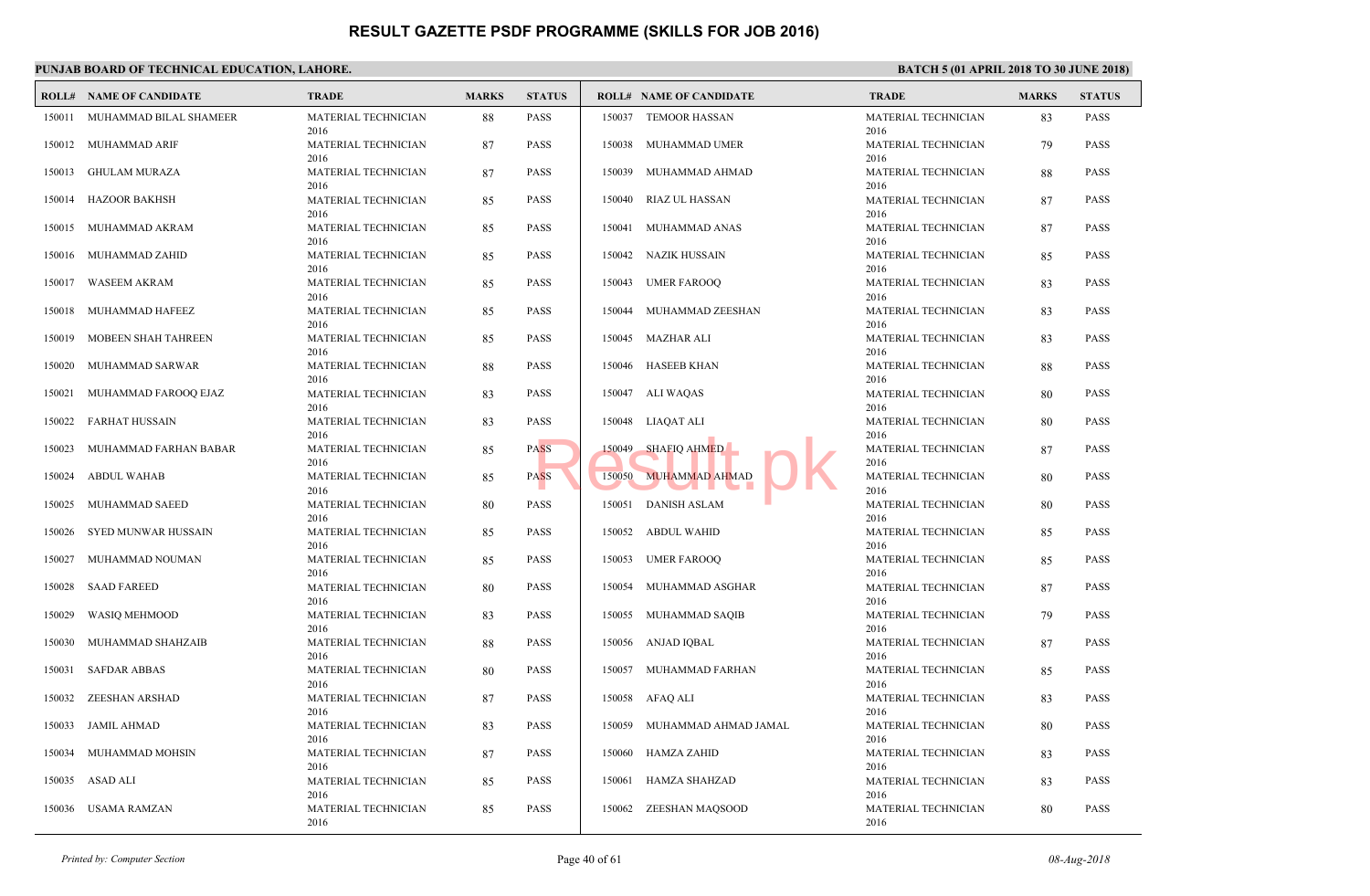|        | PUNJAB BOARD OF TECHNICAL EDUCATION, LAHORE. |                                          |              |               |                                  |                                              |
|--------|----------------------------------------------|------------------------------------------|--------------|---------------|----------------------------------|----------------------------------------------|
|        | <b>ROLL# NAME OF CANDIDATE</b>               | <b>TRADE</b>                             | <b>MARKS</b> | <b>STATUS</b> | <b>ROLL# NAME OF CANDIDATE</b>   | <b>TRAL</b>                                  |
| 150063 | <b>SHAHZAIB GUL</b>                          | MATERIAL TECHNICIAN<br>2016              | 80           | <b>PASS</b>   | <b>ABDULLAH AFTAB</b><br>150089  | <b>PROGI</b><br><b>CONTI</b>                 |
| 150064 | MUHAMMAD BILAL                               | MATERIAL TECHNICIAN<br>2016              | 83           | <b>PASS</b>   | 150090<br><b>SABIR AKRAM</b>     | <b>PROGI</b><br><b>CONTI</b>                 |
| 150065 | MUHAMMAD SALEEM                              | MATERIAL TECHNICIAN<br>2016              | 79           | <b>PASS</b>   | 150091<br>RANA WAQAR YOUNS       | <b>PROGI</b><br><b>CONTI</b>                 |
| 150066 | MUHAMMAD SOHAIL                              | MATERIAL TECHNICIAN<br>2016              | 83           | <b>PASS</b>   | 150092 JUNAID ALI TARIQ          | <b>PROGI</b><br><b>CONTI</b>                 |
| 150067 | MUHAMMAD FAHAD                               | MATERIAL TECHNICIAN<br>2016              | 87           | <b>PASS</b>   | REHAN ASLAM<br>150093            | <b>PROGI</b><br><b>CONTI</b>                 |
| 150068 | <b>SHAHID SHAKEEL</b>                        | MATERIAL TECHNICIAN<br>2016              | 85           | <b>PASS</b>   | REHMAN SHOUKET<br>150094         | <b>PROGI</b><br><b>CONTI</b>                 |
| 150069 | ZAHID MEHMOOD                                | MATERIAL TECHNICIAN<br>2016              | 83           | <b>PASS</b>   | ALLAH BAKHSH<br>150095           | PROGI<br><b>CONTI</b>                        |
| 150070 | <b>SALIF MEHMOOD</b>                         | MATERIAL TECHNICIAN<br>2016              | 87           | <b>PASS</b>   | USMAN ALI<br>150096              | <b>PROGI</b><br><b>CONTI</b>                 |
| 150071 | LIAQAT ALI                                   | MATERIAL TECHNICIAN<br>2016              | 79           | <b>PASS</b>   | MOHSIN ALI<br>150097             | <b>PROGI</b><br><b>CONTI</b>                 |
| 150072 | MUHAMMAD SULIMAN HASSAN                      | MATERIAL TECHNICIAN                      | 85           | <b>PASS</b>   | BABAR ALI<br>150098              | <b>PROGI</b>                                 |
| 150073 | <b>KHAN</b><br>MUHAMMAD IRFAN                | 2016<br>MATERIAL TECHNICIAN              | 87           | <b>PASS</b>   | 150099 MUHAMMAD BILAL            | <b>CONTI</b><br>PROGI                        |
| 150074 | MUHAMMAD ASIF                                | 2016<br>MATERIAL TECHNICIAN<br>2016      | 79           | <b>PASS</b>   | 150100 AHSAN ALI                 | <b>CONTI</b><br><b>PROGI</b><br><b>CONTI</b> |
| 150075 | MUHAMMAD WAQAS                               | MATERIAL TECHNICIAN<br>2016              | 83           | <b>PASS</b>   | <b>HAMZA BIN SAEED</b><br>150101 | PROGI<br><b>CONTI</b>                        |
| 150076 | RAIS IBRAR AHMAD                             | MATERIAL TECHNICIAN<br>2016              | 80           | <b>PASS</b>   | 150102 MUHAMMAD ABBAS MAQBOOI    | PROGI                                        |
| 150077 | <b>JAWAID NAZIR</b>                          | MATERIAL TECHNICIAN                      | 83           | <b>PASS</b>   | 150103 NADEEM KHAN               | <b>CONTI</b><br>PROGI                        |
| 150078 | MUHAMMAD ISHFAQ                              | 2016<br>MATERIAL TECHNICIAN              | 83           | <b>PASS</b>   | RANA SHERAZ KHAN<br>150104       | <b>CONTI</b><br><b>PROGI</b>                 |
| 150079 | TANVEER HUSSAIN                              | 2016<br>MATERIAL TECHNICIAN              | 79           | <b>PASS</b>   | 150105 MUHAMMAD HAMZA            | <b>CONTI</b><br><b>PROGI</b>                 |
| 150080 | SHAFAQAT NAZIR                               | 2016<br>MATERIAL TECHNICIAN              | 83           | <b>PASS</b>   | 150106 MUHAMMAD ZEESHAN          | <b>CONTI</b><br><b>PROGI</b>                 |
| 150081 | SARDAR FAHAD RASHEED                         | 2016<br>MATERIAL TECHNICIAN              | 80           | <b>PASS</b>   | 150107 USMAN ALI                 | <b>CONTI</b><br><b>PROGI</b>                 |
| 150082 | MUHAMMAD ARSLAN                              | 2016<br>MATERIAL TECHNICIAN              | 87           | <b>PASS</b>   | <b>AQIB SHAKEEL</b><br>150108    | <b>CONTI</b><br><b>PROGI</b>                 |
| 150083 | USAMA ALI                                    | 2016<br>PROGRAMMABLE LOGIC               | 92           | PASS          | <b>KAMRAN HAIDER</b><br>150109   | <b>CONTI</b><br>PROGI                        |
| 150084 | MUHAMMAD AQEEL                               | <b>CONTROL</b><br>PROGRAMMABLE LOGIC     | 91           | <b>PASS</b>   | 150110 REHAN UR REHMAN           | <b>CONTI</b><br>PROGI                        |
|        | 150085 HAMZA TAHIR                           | <b>CONTROL</b><br>PROGRAMMABLE LOGIC     | 88           | <b>PASS</b>   | 150111 SAJJAD HUSSAIN            | <b>CONTI</b><br>PROGI                        |
| 150086 | MUDASSAR HUSSAIN                             | <b>CONTROL</b><br>PROGRAMMABLE LOGIC     | 88           | PASS          | 150112 MIHAMMAD TAHIR            | <b>CONTI</b><br><b>PROGI</b>                 |
|        | 150087 ZEESHAN                               | <b>CONTROL</b><br>PROGRAMMABLE LOGIC     | 87           | <b>PASS</b>   | 150113 ABDUL GHAFOOR KHAN        | <b>CONTI</b><br>PROGI                        |
| 150088 | MUHAMMAD SHAHZAIB ARIF                       | CONTROL<br>PROGRAMMABLE LOGIC<br>CONTROL | 85           | PASS          | 150114 USMAN AFZAL               | <b>CONTI</b><br><b>PROGI</b><br><b>CONTI</b> |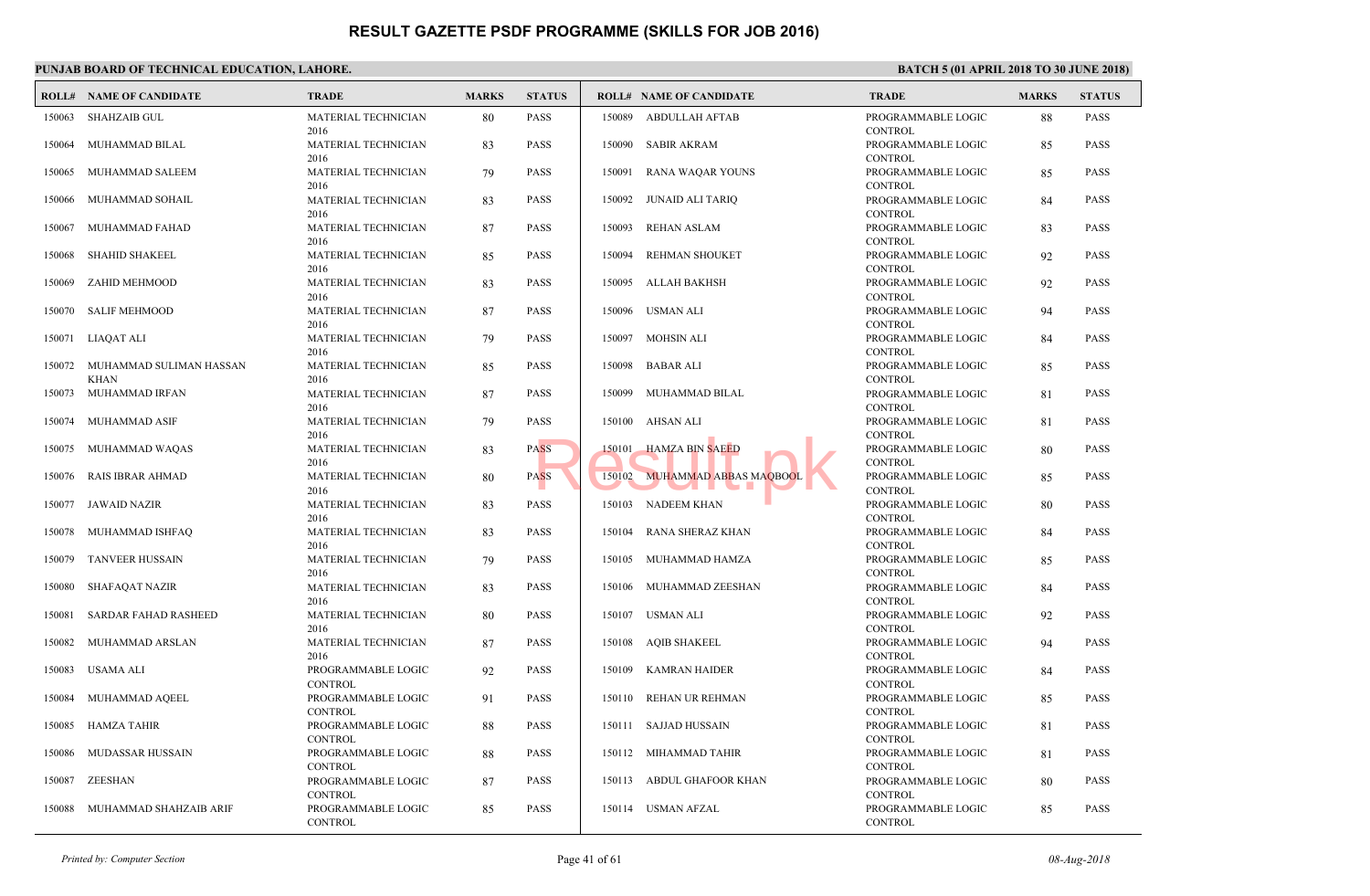|        | PUNJAB BOARD OF TECHNICAL EDUCATION, LAHORE. |                                                 |              |               |                                                                       |                              |  |  |  |  |  |
|--------|----------------------------------------------|-------------------------------------------------|--------------|---------------|-----------------------------------------------------------------------|------------------------------|--|--|--|--|--|
|        | <b>ROLL# NAME OF CANDIDATE</b>               | <b>TRADE</b>                                    | <b>MARKS</b> | <b>STATUS</b> | <b>ROLL# NAME OF CANDIDATE</b>                                        | <b>TRAL</b>                  |  |  |  |  |  |
| 150115 | RAFAY MUHAMMAD                               | PROGRAMMABLE LOGIC<br><b>CONTROL</b>            | 81           | <b>PASS</b>   | 150141 AHMAD RAZA                                                     | PROGI<br><b>CONTI</b>        |  |  |  |  |  |
|        | 150116 SAJJAD AKTER                          | PROGRAMMABLE LOGIC<br><b>CONTROL</b>            | 84           | <b>PASS</b>   | <b>IBRAR AHMED</b><br>150142                                          | PROGI<br><b>CONTI</b>        |  |  |  |  |  |
| 150117 | UMAIR NOOR                                   | PROGRAMMABLE LOGIC<br><b>CONTROL</b>            | 81           | <b>PASS</b>   | MAKHDOOM SYED IRSHAD HUSSAIN<br>150143                                | <b>PROGI</b><br><b>CONTI</b> |  |  |  |  |  |
|        | 150118 ZAHOOR ALI                            | PROGRAMMABLE LOGIC<br><b>CONTROL</b>            | 81           | <b>PASS</b>   | 150144 AHMAD AKHTER                                                   | <b>PROGI</b><br><b>CONTI</b> |  |  |  |  |  |
|        | 150119 MUHAMMAD HANZLA MAJEED                | PROGRAMMABLE LOGIC<br><b>CONTROL</b>            | 85           | <b>PASS</b>   | 150145 SAJID HUSSAIN                                                  | PROGI<br><b>CONTI</b>        |  |  |  |  |  |
| 150120 | MUHAMMAD BILAL SABIR                         | PROGRAMMABLE LOGIC<br><b>CONTROL</b>            | 84           | <b>PASS</b>   | 150146<br>MUHAMMAD IRFAN                                              | <b>PROGI</b><br><b>CONTI</b> |  |  |  |  |  |
| 150121 | HAFIZ MUHAMMAD USMAN ALI                     | PROGRAMMABLE LOGIC<br><b>CONTROL</b>            | 93           | <b>PASS</b>   | MUJAHID SATTAR<br>150147                                              | PROGI<br><b>CONTI</b>        |  |  |  |  |  |
| 150122 | MUHAMMAD WASEEM                              | PROGRAMMABLE LOGIC<br><b>CONTROL</b>            | 81           | <b>PASS</b>   | EHTISHAM IRFAN<br>150148                                              | <b>PROGI</b><br><b>CONTI</b> |  |  |  |  |  |
| 150123 | MUHAMMAD SULEMAN                             | PROGRAMMABLE LOGIC<br><b>CONTROL</b>            | 81           | <b>PASS</b>   | HASNAIN RAZZAQ<br>150149                                              | <b>PROGI</b><br><b>CONTI</b> |  |  |  |  |  |
| 150124 | <b>KHALID UMAR</b>                           | PROGRAMMABLE LOGIC<br><b>CONTROL</b>            | 83           | <b>PASS</b>   | <b>AOEEL GHAFFAR</b><br>150150                                        | <b>PROGI</b>                 |  |  |  |  |  |
| 150125 | USMAN ALI                                    | PROGRAMMABLE LOGIC<br><b>CONTROL</b>            | 85           | <b>PASS</b>   | 150151 MUHAMMAD WAQAS                                                 | <b>CONTI</b><br>PROGI        |  |  |  |  |  |
| 150126 | IKHIAQ AHMED                                 | PROGRAMMABLE LOGIC                              | 84           | <b>PASS</b>   | 150152 OSAMA KHALID                                                   | <b>CONTI</b><br>PROGI        |  |  |  |  |  |
| 150127 | <b>UMER NAVEED</b>                           | <b>CONTROL</b><br>PROGRAMMABLE LOGIC            | 85           | <b>PASS</b>   | <b>MUHAMMAD FARHAN ASHRAF</b><br>150153                               | <b>CONTI</b><br>PROGI        |  |  |  |  |  |
| 150128 | SAIFULLAH                                    | <b>CONTROL</b><br>PROGRAMMABLE LOGIC            | 82           | <b>PASS</b>   | 150154 MUHAMMAD SHAHARYAR                                             | <b>CONTI</b><br>PROGI        |  |  |  |  |  |
| 150129 | MUHAMMAD ADNAN                               | <b>CONTROL</b><br>PROGRAMMABLE LOGIC            | 88           | <b>PASS</b>   | 150155 MUHAMMAD YOUSAF                                                | <b>CONTI</b><br>PROGI        |  |  |  |  |  |
| 150130 | MUHAMMAD IMRAN                               | <b>CONTROL</b><br>PROGRAMMABLE LOGIC            | 92           | <b>PASS</b>   | SAJJAD YOUSAF<br>150156                                               | <b>CONTI</b><br><b>PROGI</b> |  |  |  |  |  |
| 150131 | FAROOQ AHMED                                 | <b>CONTROL</b><br>PROGRAMMABLE LOGIC            | 91           | <b>PASS</b>   | 150157 USMAN FAZAL                                                    | <b>CONTI</b><br><b>PROGI</b> |  |  |  |  |  |
| 150132 | MUHAMMAD AMIR SULTAN                         | <b>CONTROL</b><br>PROGRAMMABLE LOGIC            | 88           | <b>PASS</b>   | 150158 MUHAMMAD AJMAL                                                 | <b>CONTI</b><br>PROGI        |  |  |  |  |  |
| 150133 | HASSAN NISAR                                 | <b>CONTROL</b><br>PROGRAMMABLE LOGIC            | 88           | <b>PASS</b>   | 150159 MUHAMMAD UMAIR MAKI                                            | <b>CONTI</b><br><b>PROGI</b> |  |  |  |  |  |
| 150134 | MUHAMMAD YOUSAF                              | <b>CONTROL</b><br>PROGRAMMABLE LOGIC            | 85           | <b>PASS</b>   | <b>BABAR RASHEED</b><br>150160                                        | <b>CONTI</b><br><b>PROGI</b> |  |  |  |  |  |
| 150135 | MUHAMMAD ALI SHAH                            | <b>CONTROL</b><br>PROGRAMMABLE LOGIC            | 90           | PASS          | 150161<br>MUHAMMAD USMAN                                              | <b>CONTI</b><br>PROGI        |  |  |  |  |  |
|        | 150136 MUHAMMAD ATIF                         | <b>CONTROL</b><br>PROGRAMMABLE LOGIC            | 86           | <b>PASS</b>   | 150162 MUHAMMAD ANEES                                                 | <b>CONTI</b><br>PROGI        |  |  |  |  |  |
|        | 150137 TANVEER AHMED                         | <b>CONTROL</b><br>PROGRAMMABLE LOGIC            | 86           | <b>PASS</b>   | 150163 MUHAMMAD HAMZA TARIQ                                           | <b>CONTI</b><br>PROGI        |  |  |  |  |  |
| 150138 | SHAHZAIB MAHMOOD                             | <b>CONTROL</b><br>PROGRAMMABLE LOGIC            | 85           | <b>PASS</b>   | 150164 UMER ILLYAS                                                    | <b>CONTI</b><br><b>PROGI</b> |  |  |  |  |  |
|        | 150139 HASSAN MAHMOOD SAIF                   | <b>CONTROL</b><br>PROGRAMMABLE LOGIC            | 88           | <b>PASS</b>   | APPLIED TECHNOLOGIES INSTITUTE, NATIONAL L                            | <b>CONTI</b>                 |  |  |  |  |  |
|        | 150140 MUHAMMAD KASHIF                       | <b>CONTROL</b><br>PROGRAMMABLE LOGIC<br>CONTROL | 86           | PASS          | (ATIN NLC), NLC ATIN MANDRA, GT ROAD MANDR<br>150165 MUHAMMAD ARSALAN | <b>CRAN</b>                  |  |  |  |  |  |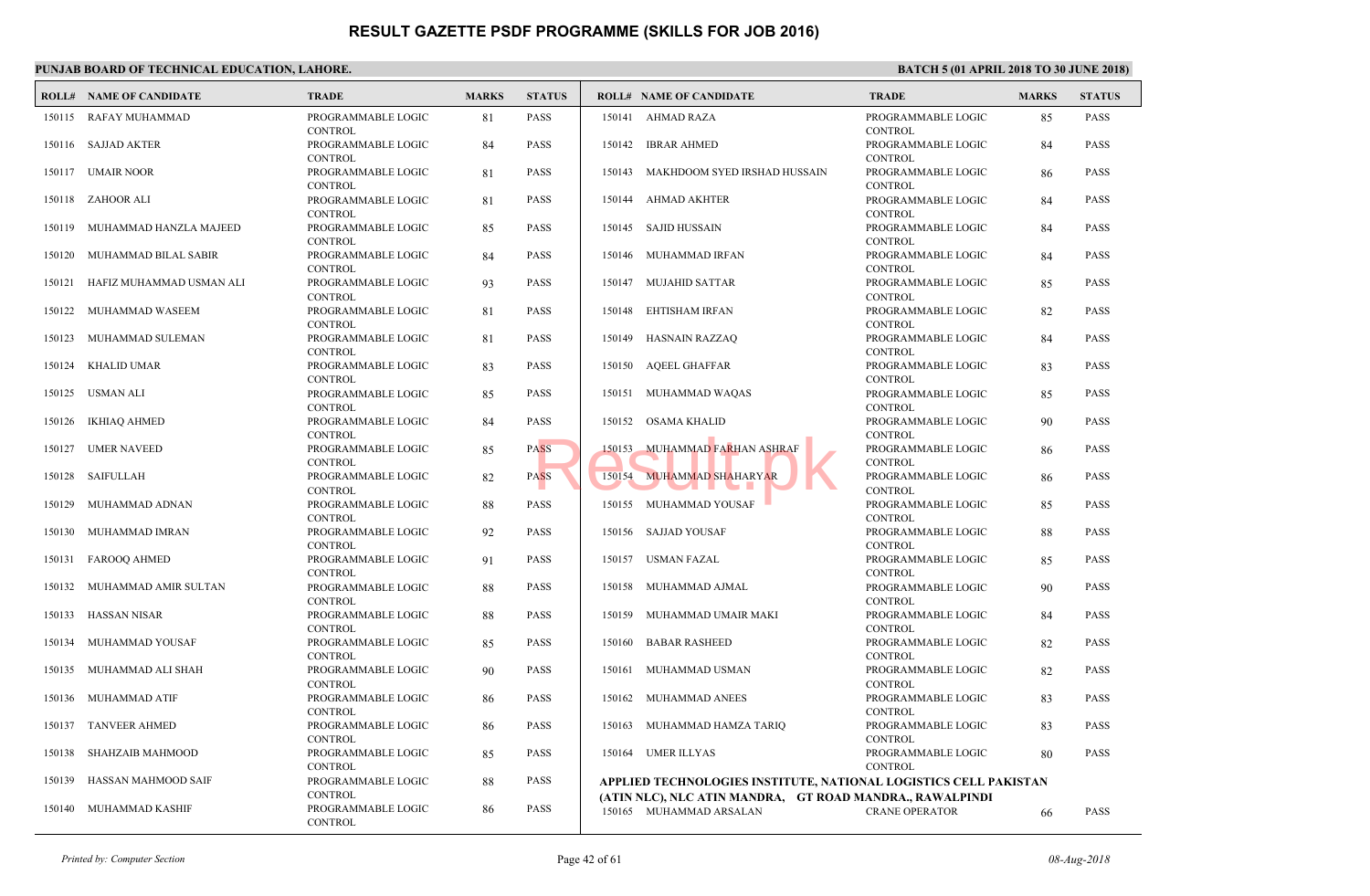|        | <b>ROLL# NAME OF CANDIDATE</b> | <b>TRADE</b>          | <b>MARKS</b> | <b>STATUS</b> |        | <b>ROLL# NAME OF CANDIDATE</b> | <b>TRAL</b> |
|--------|--------------------------------|-----------------------|--------------|---------------|--------|--------------------------------|-------------|
| 150166 | MUHAMMAD UMER WAQAS            | <b>CRANE OPERATOR</b> | 81           | <b>PASS</b>   | 150201 | USMAN ALI                      | <b>CRAN</b> |
| 150167 | <b>SIKANDER MEHMOOD</b>        | <b>CRANE OPERATOR</b> | 77           | <b>PASS</b>   | 150202 | <b>ABDUL AZEEZ</b>             | <b>CRAN</b> |
| 150168 | MUHAMMAD USMAN                 | <b>CRANE OPERATOR</b> | 74           | <b>PASS</b>   | 150203 | <b>AQEEL SAEED</b>             | <b>CRAN</b> |
| 150169 | SADAQAT HUSSAIN                | <b>CRANE OPERATOR</b> | 76           | <b>PASS</b>   | 150204 | ABDUL ISLAM HUSSAIN            | <b>CRAN</b> |
| 150170 | <b>ASAD ABBAS</b>              | <b>CRANE OPERATOR</b> | 78           | <b>PASS</b>   | 150205 | MALIK ABID MEHMOOD             | <b>CRAN</b> |
| 150171 | ALI HASSAN                     | <b>CRANE OPERATOR</b> | 79           | <b>PASS</b>   | 150206 | MUHAMMAD IMRAN                 | <b>CRAN</b> |
| 150172 | ZUBAIR KHAN                    | <b>CRANE OPERATOR</b> | 77           | <b>PASS</b>   | 150207 | MUHAMMAD WASEEM                | <b>CRAN</b> |
| 150173 | MUHAMMAD MUNEEB HAROON         | <b>CRANE OPERATOR</b> | 75           | <b>PASS</b>   | 150208 | <b>DANISH SHAFIQUE</b>         | <b>CRAN</b> |
| 150174 | MUHAMMAD FAWAD AHMAD           | <b>CRANE OPERATOR</b> | 68           | <b>PASS</b>   | 150209 | <b>HANAN GHAFOOR</b>           | <b>CRAN</b> |
| 150175 | HAMZA ISHAQ                    | <b>CRANE OPERATOR</b> | 84           | <b>PASS</b>   | 150210 | <b>HASAN ILYAS</b>             | <b>CRAN</b> |
| 150176 | ALI HAIDER                     | <b>CRANE OPERATOR</b> | 86           | <b>PASS</b>   | 150211 | <b>MOHSIN ALI</b>              | <b>CRAN</b> |
| 150177 | ALI RAZA JAFFARI               | <b>CRANE OPERATOR</b> | 83           | <b>PASS</b>   | 150212 | NABEEL AHMAD MUNIR             | <b>CRAN</b> |
| 150178 | AMAAD HASSAN                   | <b>CRANE OPERATOR</b> | 87           | <b>PASS</b>   | 150213 | MUHAMMAD JAMAL                 | <b>CRAN</b> |
| 150179 | DANYAL SHAKEEL                 | <b>CRANE OPERATOR</b> | 84           | <b>PASS</b>   | 150214 | MUHAMMAD BILAL                 | <b>CRAN</b> |
| 150180 | <b>ABDULLAH ABID</b>           | <b>CRANE OPERATOR</b> | 85           | <b>PASS</b>   | 150215 | <b>GHULAM JILLANI</b>          | <b>CRAN</b> |
| 150181 | <b>AMAZ ARIF</b>               | <b>CRANE OPERATOR</b> | 68           | <b>PASS</b>   | 150216 | <b>UMER ALI</b>                | <b>CRAN</b> |
| 150182 | ZAIGHUM ABBAS                  | <b>CRANE OPERATOR</b> | 75           | <b>PASS</b>   | 150217 | AHSAN FAROOQ                   | <b>CRAN</b> |
| 150183 | <b>HAMID SIDDIQUE</b>          | <b>CRANE OPERATOR</b> | 68           | <b>PASS</b>   |        | 150218 ATIQ UR REHMAN          | <b>CRAN</b> |
| 150184 | <b>BABAR FAROOQ</b>            | <b>CRANE OPERATOR</b> | 76           | <b>PASS</b>   |        | 150219 MUHAMMAD SAAD BANARAS   | <b>CRAN</b> |
| 150185 | MUHAMMAD MUDASSAR              | <b>CRANE OPERATOR</b> | 69           | <b>PASS</b>   | 150220 | RAJA AJAZ ASLAM                | <b>CRAN</b> |
| 150186 | MUHAMMAD SHABAN                | <b>CRANE OPERATOR</b> | 66           | <b>PASS</b>   | 150221 | <b>HAMAYOUN AZAD</b>           | <b>CRAN</b> |
| 150187 | RAJA MUHAMMAD USMAN            | <b>CRANE OPERATOR</b> | 75           | <b>PASS</b>   | 150222 | HAMMAD ABDULLAH                | <b>CRAN</b> |
| 150188 | <b>KHAWAR AFTAB</b>            | <b>CRANE OPERATOR</b> | 78           | <b>PASS</b>   | 150223 | <b>FAIZAN TARIQ</b>            | <b>CRAN</b> |
| 150189 | REHAN ALI QURESHI              | <b>CRANE OPERATOR</b> |              | <b>ABSENT</b> | 150224 | SOHAIB AHMED KHAN              | <b>CRAN</b> |
| 150190 | <b>BADAR SIDDIQUE</b>          | <b>CRANE OPERATOR</b> | 68           | <b>PASS</b>   | 150225 | ALI HAIDER                     | <b>CRAN</b> |
| 150191 | <b>WAJID HUSSAIN</b>           | <b>CRANE OPERATOR</b> | 78           | <b>PASS</b>   | 150226 | <b>SARFARAZ YOUSAF</b>         | <b>CRAN</b> |
| 150192 | <b>SHAHZAIB ASLAM</b>          | <b>CRANE OPERATOR</b> | 79           | <b>PASS</b>   | 150227 | RAJA MUHAMMAD BABAR            | <b>CRAN</b> |
| 150193 | <b>ZEESHAN AHMED</b>           | <b>CRANE OPERATOR</b> | 76           | <b>PASS</b>   | 150228 | PARWAN ALI                     | <b>CRAN</b> |
| 150194 | MUHAMMAD UMAIR BHATTI          | <b>CRANE OPERATOR</b> | 75           | <b>PASS</b>   | 150229 | <b>FURQAN ALI</b>              | <b>CRAN</b> |
| 150195 | ZEESHAN KAZIM                  | <b>CRANE OPERATOR</b> | 69           | <b>PASS</b>   | 150230 | <b>MEHTAB AZAZ</b>             | <b>CRAN</b> |
| 150196 | <b>ABDUL QUDDUS</b>            | <b>CRANE OPERATOR</b> | 76           | <b>PASS</b>   | 150231 | MUHAMMAD ADNAN                 | <b>CRAN</b> |
| 150197 | AZHAR IJAZ                     | <b>CRANE OPERATOR</b> | 77           | <b>PASS</b>   | 150232 | MUHAMMAD RAMZAN                | <b>CRAN</b> |
| 150198 | MUHAMMAD ANSS                  | <b>CRANE OPERATOR</b> | 80           | <b>PASS</b>   | 150233 | MUHAMMAD FAISAL                | <b>CRAN</b> |
| 150199 | <b>SHOAIB HASSAN</b>           | <b>CRANE OPERATOR</b> | 77           | <b>PASS</b>   | 150234 | MUHAMMAD SHAHBAZ               | <b>CRAN</b> |
| 150200 | <b>SHAHROZ HABEEB</b>          | <b>CRANE OPERATOR</b> | 67           | <b>PASS</b>   | 150235 | MUHAMMAD YASEEN                | <b>CRAN</b> |
|        |                                |                       |              |               |        |                                |             |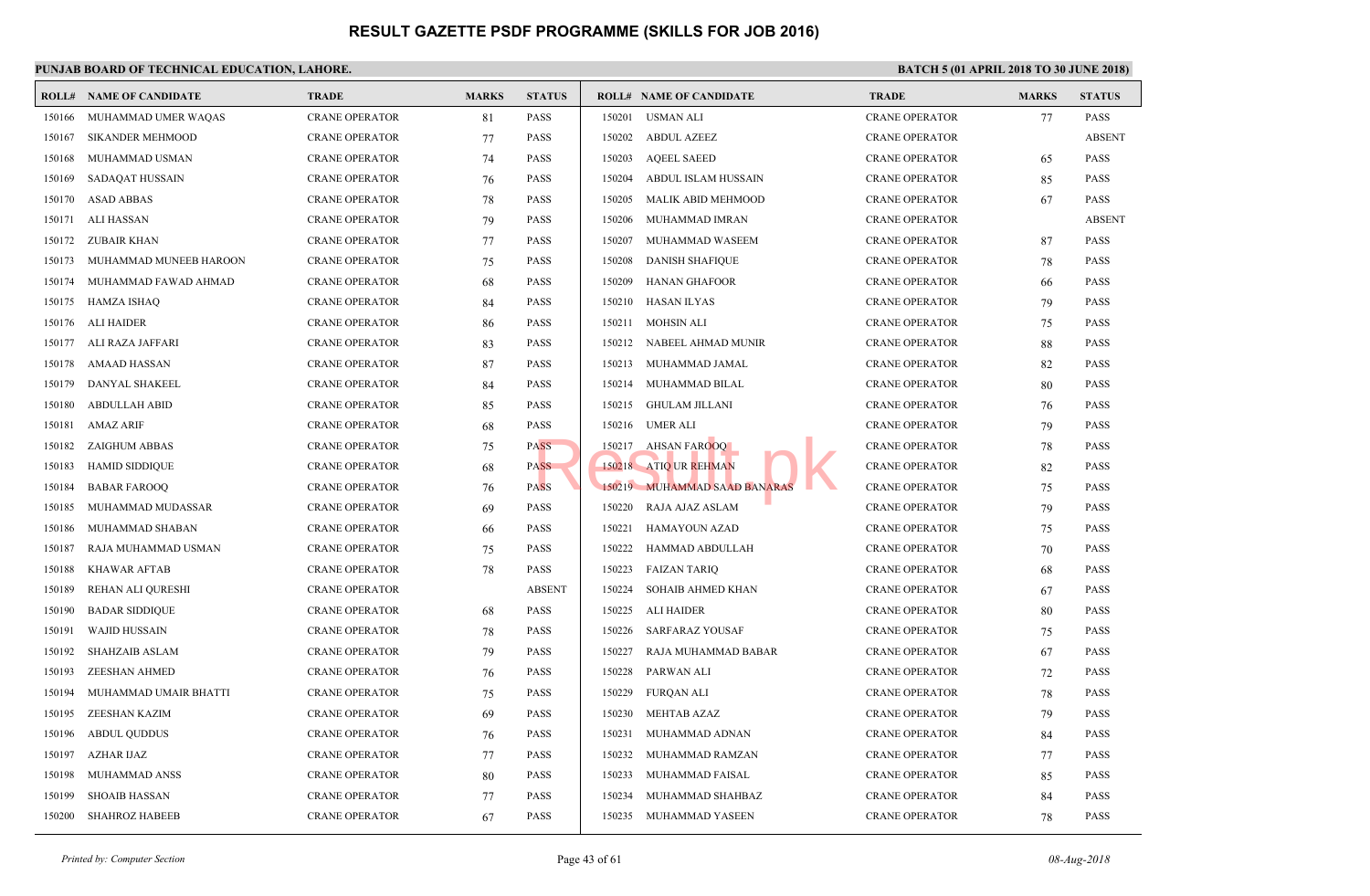|        | <b>ROLL# NAME OF CANDIDATE</b> | <b>TRADE</b>              | <b>MARKS</b> | <b>STATUS</b> |        | <b>ROLL# NAME OF CANDIDATE</b> | <b>TRAL</b>       |
|--------|--------------------------------|---------------------------|--------------|---------------|--------|--------------------------------|-------------------|
| 150236 | <b>SHOUKAT</b>                 | <b>CRANE OPERATOR</b>     | 79           | <b>PASS</b>   | 150271 | MUHAMMAD SAIF NADEEM           | EXCA'             |
| 150237 | MUHAMMAD HASEEB                | <b>CRANE OPERATOR</b>     | 76           | <b>PASS</b>   | 150272 | MUZAMIL ALI                    | EXCA'             |
| 150238 | MUHAMMAD FAISAL RAZZAQ         | <b>CRANE OPERATOR</b>     | 68           | <b>PASS</b>   | 150273 | <b>SHARAFAT HUSSAIN</b>        | <b>EXCA</b>       |
| 150239 | MUHAMMAD ABRAR TARIQ           | <b>CRANE OPERATOR</b>     | 78           | <b>PASS</b>   | 150274 | <b>ASIF ZAHOOR</b>             | <b>EXCA</b>       |
| 150240 | <b>ZAIN MEHMOOD</b>            | DOZER OPERATOR            | 69           | <b>PASS</b>   | 150275 | <b>ANWAR AHMED</b>             | EXCA'             |
| 150241 | RAJA RAJAB ALI                 | <b>DOZER OPERATOR</b>     | 72           | <b>PASS</b>   | 150276 | <b>USMAN</b>                   | EXCA'             |
| 150242 | <b>USMAN AWAIS</b>             | <b>DOZER OPERATOR</b>     | 74           | <b>PASS</b>   | 150277 | <b>MOBEEN ALI</b>              | EXCA'             |
| 150243 | ZAIN UL ABDIN CHOHAN           | <b>DOZER OPERATOR</b>     | 69           | <b>PASS</b>   | 150278 | <b>RASHID JAVED</b>            | <b>EXCA</b>       |
| 150244 | <b>SAQIB MAQBOOL</b>           | <b>DOZER OPERATOR</b>     | 70           | <b>PASS</b>   | 150279 | MUHAMMAD TAUQEER               | <b>EXCA</b>       |
| 150245 | NAEEM NAZIR                    | DOZER OPERATOR            | 73           | <b>PASS</b>   | 150280 | <b>ABDUL GHAFFAR</b>           | <b>EXCA</b>       |
| 150246 | MUHAMMAD FAIZAN RAJA           | <b>DOZER OPERATOR</b>     | 68           | <b>PASS</b>   | 150281 | MUHAMMAD AMIR                  | <b>EXCA</b>       |
| 150247 | MUHAMMAD SHAKEEL               | <b>DOZER OPERATOR</b>     | 73           | <b>PASS</b>   | 150282 | RAHEEL MEHMOOD                 | <b>EXCA</b>       |
| 150248 | MUHAMMAD MOAZ                  | <b>DOZER OPERATOR</b>     | 70           | <b>PASS</b>   | 150283 | <b>IKRAM MEHMOOD</b>           | <b>EXCA</b>       |
| 150249 | QADEER AHMAD                   | <b>DOZER OPERATOR</b>     | 74           | <b>PASS</b>   | 150284 | MUHAMMAD QASIM                 | <b>EXCA</b>       |
| 150250 | MUHAMMAD FAZAN                 | <b>DOZER OPERATOR</b>     | 67           | <b>PASS</b>   | 150285 | <b>ALI HAIDER</b>              | <b>EXCA</b>       |
| 150251 | <b>ABDUL SATTAR</b>            | <b>DOZER OPERATOR</b>     | 69           | <b>PASS</b>   | 150286 | MUHAMMAD ADNAN                 | <b>EXCA</b>       |
| 150252 | MUHAMMAD SHAHZAIB ALI          | <b>DOZER OPERATOR</b>     | 67           | <b>PASS</b>   | 150287 | <b>MUNAWAR HUSSAIN</b>         | EXCA <sup>®</sup> |
| 150253 | <b>TUFAIL QAYYUM</b>           | <b>DOZER OPERATOR</b>     | 69           | <b>PASS</b>   | 150288 | <b>BILAL AHMED</b>             | <b>EXCA</b>       |
| 150254 | <b>WAHEED</b>                  | <b>DOZER OPERATOR</b>     | 70           | <b>PASS</b>   |        | 150289 ZAKIR HUSSAIN D         | <b>EXCA</b>       |
| 150255 | <b>WAQAS RAUF AWAN</b>         | <b>DOZER OPERATOR</b>     |              | <b>ABSENT</b> | 150290 | <b>SAJJAD HUSSAIN</b>          | <b>EXCA</b>       |
| 150256 | <b>ASIB ALI</b>                | <b>DOZER OPERATOR</b>     | 68           | <b>PASS</b>   | 150291 | MUHAMMAD AFZAAL                | <b>EXCA</b>       |
| 150257 | <b>SAJID MEHMOOD</b>           | <b>DOZER OPERATOR</b>     | 72           | <b>PASS</b>   | 150292 | <b>NASIR MEHMOOD</b>           | EXCA'             |
| 150258 | <b>HASEEB JAVED</b>            | <b>DOZER OPERATOR</b>     |              | <b>ABSENT</b> | 150293 | <b>NASIR ABBAS</b>             | <b>EXCA</b>       |
| 150259 | <b>ADNAN SALEEM</b>            | <b>DOZER OPERATOR</b>     | 69           | <b>PASS</b>   | 150294 | <b>SHAKEEL YASEEN</b>          | <b>EXCA</b>       |
| 150260 | <b>SAJID MEHMOOD</b>           | <b>DOZER OPERATOR</b>     | 71           | <b>PASS</b>   | 150295 | <b>SHAH RUKH ABBASI</b>        | EXCA'             |
| 150261 | <b>USMAN ALI</b>               | <b>DOZER OPERATOR</b>     | 72           | <b>PASS</b>   | 150296 | <b>TOUQEER ARSHAD</b>          | EXCA'             |
| 150262 | <b>MUNSAB HUSSAIN</b>          | <b>DOZER OPERATOR</b>     | 68           | <b>PASS</b>   | 150297 | <b>ARSLAN FAROOQ</b>           | EXCA'             |
| 150263 | AZMAT ALI                      | <b>DOZER OPERATOR</b>     | 68           | <b>PASS</b>   | 150298 | <b>ZEESHAN HUSSAIN</b>         | EXCA'             |
| 150264 | <b>ADEEL KHALID</b>            | <b>EXCAVATOR OPERATOR</b> | 65           | <b>PASS</b>   | 150299 | <b>TAYAB ILYAS</b>             | <b>EXCA</b>       |
| 150265 | <b>WASEEM ASIF</b>             | <b>EXCAVATOR OPERATOR</b> | 61           | <b>PASS</b>   | 150300 | ADNAN SHAHZAD                  | <b>EXCA</b>       |
| 150266 | MURTAZA SHAHID                 | <b>EXCAVATOR OPERATOR</b> | 61           | <b>PASS</b>   | 150301 | MUHAMMAD KAMRAN                | <b>EXCA</b>       |
| 150267 | MUHAMMAD HUSSAIN               | <b>EXCAVATOR OPERATOR</b> | 60           | <b>PASS</b>   | 150302 | MUHAMMAD SHAZAN                | <b>EXCA</b>       |
| 150268 | MUSHTAQ KHAN                   | EXCAVATOR OPERATOR        | 60           | <b>PASS</b>   | 150303 | NAQASH ILYAS                   | <b>EXCA</b>       |
| 150269 | MUDASSAR HUSSAIN               | <b>EXCAVATOR OPERATOR</b> | 62           | <b>PASS</b>   | 150304 | MUHAMMAD AQIB ALI CHOUDHARY    | <b>EXCA</b>       |
| 150270 | TASAWAR SHAHZAD                | <b>EXCAVATOR OPERATOR</b> | 64           | <b>PASS</b>   | 150305 | ZEESHAN AFZAL                  | <b>EXCA</b>       |
|        |                                |                           |              |               |        |                                |                   |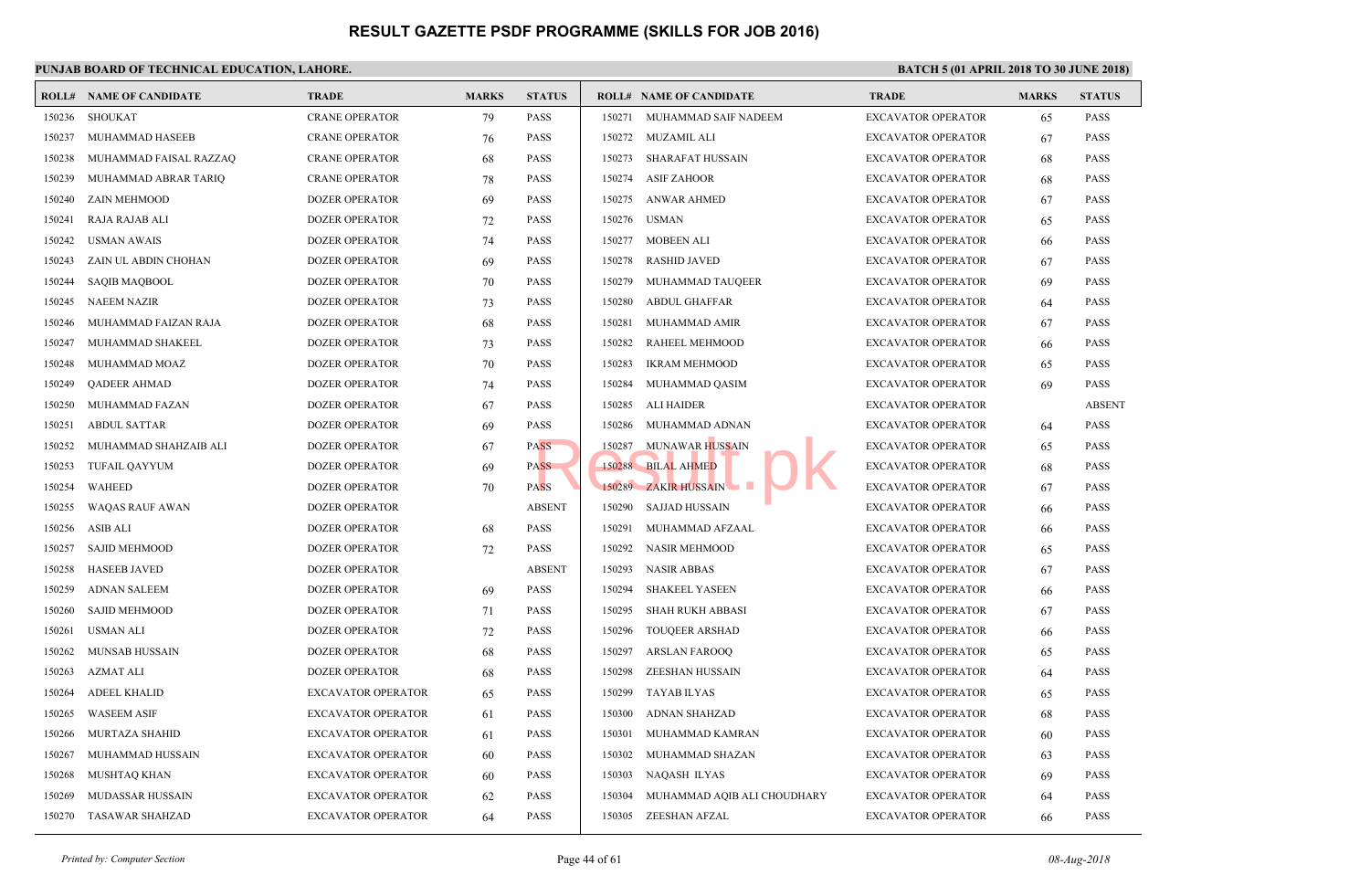|        | <b>ROLL# NAME OF CANDIDATE</b> | <b>TRADE</b>              | <b>MARKS</b> | <b>STATUS</b> |        | <b>ROLL# NAME OF CANDIDATE</b> | <b>TRAL</b> |
|--------|--------------------------------|---------------------------|--------------|---------------|--------|--------------------------------|-------------|
| 150306 | <b>FAISAL IQBAL</b>            | <b>EXCAVATOR OPERATOR</b> | 67           | <b>PASS</b>   | 150341 | HAIDER ALI                     | <b>EXCA</b> |
| 150307 | <b>WAQAS ALI</b>               | <b>EXCAVATOR OPERATOR</b> | 66           | <b>PASS</b>   | 150342 | <b>TAIMOOR ABBAS</b>           | <b>EXCA</b> |
| 150308 | ZAIN ALI                       | <b>EXCAVATOR OPERATOR</b> | 68           | <b>PASS</b>   | 150343 | MUHAMAMD ADEEL TAHIR           | EXCA'       |
| 150309 | <b>MANSOOR HUSSAIN</b>         | <b>EXCAVATOR OPERATOR</b> | 66           | <b>PASS</b>   | 150344 | <b>SHABER KAMALI</b>           | EXCA'       |
| 150310 | MUHAMMAD ISMAIL                | <b>EXCAVATOR OPERATOR</b> | 65           | <b>PASS</b>   | 150345 | MUHAMMAD IRFAN                 | <b>EXCA</b> |
| 150311 | <b>TEMOOR ALTAF</b>            | <b>EXCAVATOR OPERATOR</b> | 66           | <b>PASS</b>   | 150346 | SADAQAT HUSSAIN                | <b>EXCA</b> |
| 150312 | EJAZ AHMAD                     | <b>EXCAVATOR OPERATOR</b> | 60           | <b>PASS</b>   | 150347 | TANZEEL UR REHMAN              | EXCA'       |
| 150313 | AHSAAN QADIR                   | <b>EXCAVATOR OPERATOR</b> | 63           | <b>PASS</b>   | 150348 | <b>SULMAN KHALID</b>           | EXCA'       |
| 150314 | MUHAMMAD ISHTIAQ               | <b>EXCAVATOR OPERATOR</b> | 65           | <b>PASS</b>   | 150349 | MUHAMAMD SHABBIR               | EXCA'       |
| 150315 | <b>REHAN KHURSHID</b>          | <b>EXCAVATOR OPERATOR</b> | 64           | <b>PASS</b>   | 150350 | <b>KAMRAN ASHRAF</b>           | <b>EXCA</b> |
| 150316 | <b>HAZIQ KHAN</b>              | <b>EXCAVATOR OPERATOR</b> | 63           | <b>PASS</b>   | 150351 | MUHAMMAD NAFEES                | <b>EXCA</b> |
| 150317 | MUHAMMMAD ZAIN HAIDER          | <b>EXCAVATOR OPERATOR</b> | 67           | <b>PASS</b>   | 150352 | KHAYYAM WAQAR                  | <b>EXCA</b> |
| 150318 | MUHAMMAD YASIR MAJEED          | <b>EXCAVATOR OPERATOR</b> | 67           | <b>PASS</b>   | 150353 | MUHAMMAD DANISH                | <b>EXCA</b> |
| 150319 | MUHAMMAD FAISAL IQBAL          | <b>EXCAVATOR OPERATOR</b> | 61           | <b>PASS</b>   | 150354 | MUHAMMAD ZEESHAN NASIR         | <b>EXCA</b> |
| 150320 | <b>HAROON ALI</b>              | EXCAVATOR OPERATOR        | 60           | <b>PASS</b>   | 150355 | <b>SHAFQAT HANIF</b>           | <b>EXCA</b> |
| 150321 | <b>BILAL HAMZA</b>             | <b>EXCAVATOR OPERATOR</b> | 60           | <b>PASS</b>   | 150356 | MUHAMMAD DANISH                | <b>EXCA</b> |
| 150322 | AHMAD KAMAL MUNIR              | <b>EXCAVATOR OPERATOR</b> | 61           | <b>PASS</b>   | 150357 | MUHAMMAD ABRAR MANGOT          | <b>EXCA</b> |
| 150323 | <b>FAIZAN AHMED</b>            | <b>EXCAVATOR OPERATOR</b> | 62           | <b>PASS</b>   |        | 150358 SAIF ULLAH              | <b>EXCA</b> |
| 150324 | <b>FAHEEM ARIF</b>             | <b>EXCAVATOR OPERATOR</b> | 67           | <b>PASS</b>   |        | 150359 MUHAMMAD PARVAIZ        | <b>EXCA</b> |
| 150325 | MUHAMMAD FAROOQ                | <b>EXCAVATOR OPERATOR</b> | 65           | <b>PASS</b>   | 150360 | MUHAMMAD WAQAS ILYAS           | <b>EXCA</b> |
| 150326 | <b>ABID HUSSAIN</b>            | <b>EXCAVATOR OPERATOR</b> | 64           | <b>PASS</b>   | 150361 | <b>ASIF IQBAL</b>              | <b>EXCA</b> |
| 150327 | <b>ASIF SHAMSHAD</b>           | <b>EXCAVATOR OPERATOR</b> | 69           | <b>PASS</b>   | 150362 | SYED QASIM IJAZ HAMDANI        | EXCA'       |
| 150328 | MUHAMMAD IFRAHEEM              | <b>EXCAVATOR OPERATOR</b> | 65           | <b>PASS</b>   | 150363 | MUHAMMAD NAEEM AKBAR           | EXCA'       |
| 150329 | SYED SAQLAIN HUSSAIN           | <b>EXCAVATOR OPERATOR</b> | 64           | <b>PASS</b>   | 150364 | <b>AQIF FAREED</b>             | <b>EXCA</b> |
| 150330 | SYED MUSADDAQ HUSSAIN          | <b>EXCAVATOR OPERATOR</b> | 63           | <b>PASS</b>   | 150365 | ULFAT HUSSAIN                  | EXCA'       |
| 150331 | WAQAS UL HASSAN                | <b>EXCAVATOR OPERATOR</b> | 65           | <b>PASS</b>   | 150366 | <b>ULFAT ABBAS</b>             | EXCA'       |
| 150332 | MUHAMMAD UMAIR                 | <b>EXCAVATOR OPERATOR</b> | 66           | <b>PASS</b>   | 150367 | RAJA ASFAND RAFIQUE            | EXCA'       |
| 150333 | ABID ABAIDULLAH                | <b>EXCAVATOR OPERATOR</b> |              | <b>ABSENT</b> | 150368 | KHIZAR MAHMOOD BHUTTA          | EXCA'       |
| 150334 | MUHAMMD UMAR                   | <b>EXCAVATOR OPERATOR</b> | 66           | <b>PASS</b>   | 150369 | MUHAMMAD ALI                   | <b>EXCA</b> |
| 150335 | MUHAMMAD SALEEM                | <b>EXCAVATOR OPERATOR</b> | 67           | <b>PASS</b>   | 150370 | MUHAMMAD TASAWAR NAVEED        | <b>EXCA</b> |
| 150336 | <b>MUREED ABBAS</b>            | <b>EXCAVATOR OPERATOR</b> | 60           | <b>PASS</b>   | 150371 | MUZAMAL HUSSAIN                | <b>EXCA</b> |
| 150337 | <b>ADNAN RAZA</b>              | <b>EXCAVATOR OPERATOR</b> | 64           | <b>PASS</b>   | 150372 | MUHAMMAD ZAID                  | <b>EXCA</b> |
| 150338 | YASIR MEHMOOD                  | <b>EXCAVATOR OPERATOR</b> | 63           | <b>PASS</b>   | 150373 | MUHAMAMD IBRAR                 | <b>EXCA</b> |
| 150339 | <b>ATIF NASEER</b>             | <b>EXCAVATOR OPERATOR</b> | 61           | <b>PASS</b>   | 150374 | <b>KASHIF MEHMOOD</b>          | <b>EXCA</b> |
| 150340 | MUHAMMAD NASIR                 | <b>EXCAVATOR OPERATOR</b> | 61           | <b>PASS</b>   | 150375 | ASAD MEHMOOD BAIG              | <b>EXCA</b> |
|        |                                |                           |              |               |        |                                |             |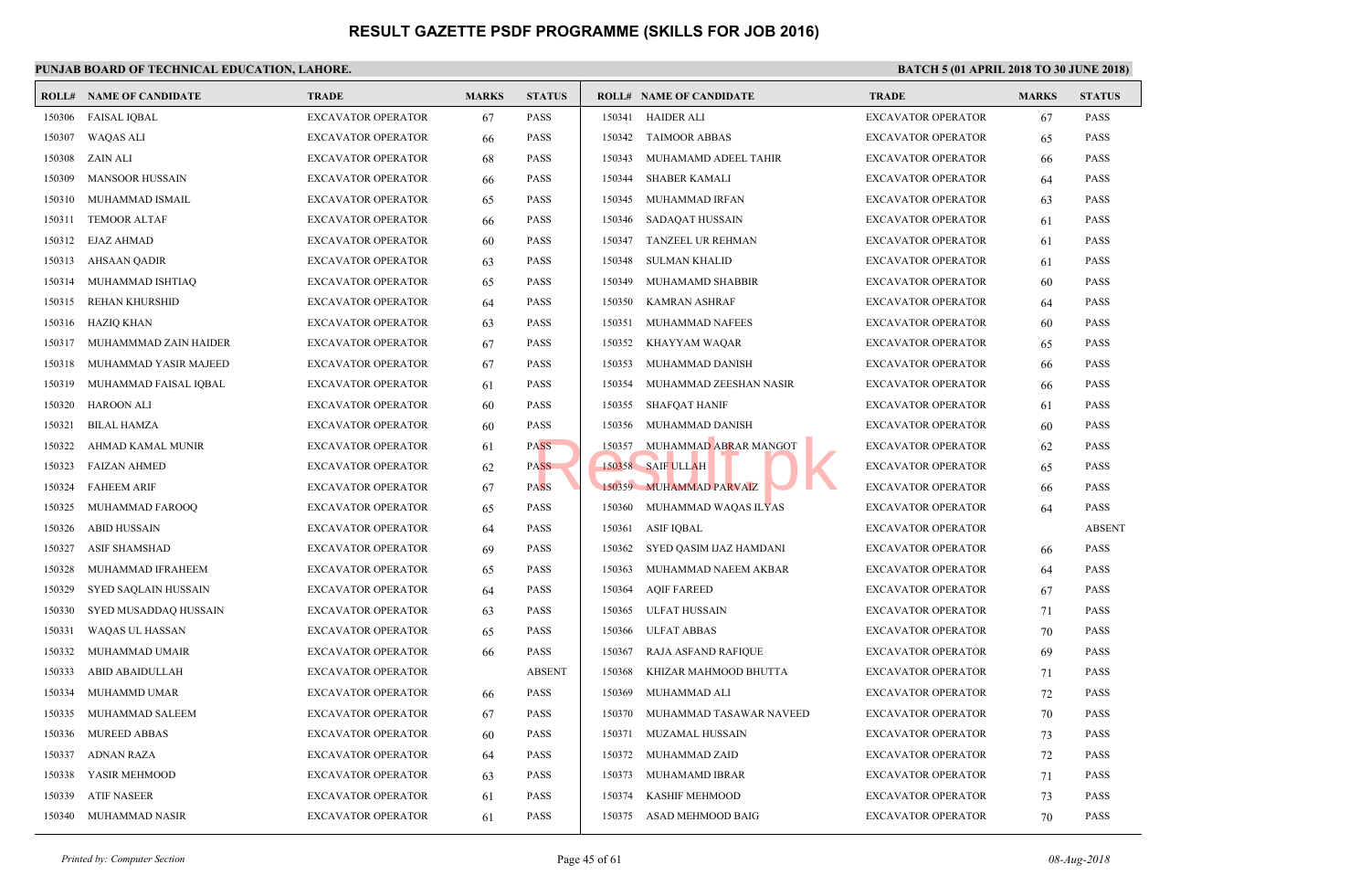| ROLL#  | <b>NAME OF CANDIDATE</b> | <b>TRADE</b>              | <b>MARKS</b> | <b>STATUS</b> |        | <b>ROLL# NAME OF CANDIDATE</b> | <b>TRAL</b>                 |
|--------|--------------------------|---------------------------|--------------|---------------|--------|--------------------------------|-----------------------------|
| 150376 | MUHAMAMD NAWAZ           | <b>EXCAVATOR OPERATOR</b> |              | <b>ABSENT</b> | 150411 | MUHAMMAD SULEMAN               | <b>EXCA</b>                 |
| 150377 | <b>BILAL HAIDER</b>      | <b>EXCAVATOR OPERATOR</b> | 71           | <b>PASS</b>   | 150412 | KAMRAN NASEER                  | <b>EXCA</b>                 |
| 150378 | MUHAMMAD JUNAID          | <b>EXCAVATOR OPERATOR</b> | 72           | <b>PASS</b>   | 150413 | MUHAMMAD ZEESHAN               | <b>EXCA</b>                 |
| 150379 | <b>SAQIB EHSAN</b>       | <b>EXCAVATOR OPERATOR</b> | 70           | <b>PASS</b>   | 150414 | AWAIS ALI WAJID                | EXCA'                       |
| 150380 | MUHAMMAD SHAFAQAT ALI    | <b>EXCAVATOR OPERATOR</b> | 69           | <b>PASS</b>   | 150415 | GHULAM MUSTAFA                 | <b>EXCA</b>                 |
| 150381 | <b>FAIZAN MATLOOB</b>    | <b>EXCAVATOR OPERATOR</b> | 69           | <b>PASS</b>   | 150416 | RAJA NABEEL AHMED              | <b>EXCA</b>                 |
| 150382 | MUHAMMAD HAROON KHURSHID | EXCAVATOR OPERATOR        | 71           | <b>PASS</b>   | 150417 | <b>HUSNAIN SALEEM</b>          | <b>EXCA</b>                 |
| 150383 | SHAZEB ALI               | <b>EXCAVATOR OPERATOR</b> | 70           | <b>PASS</b>   | 150418 | MUHAMMAD FAHAD AFZAL           | EXCA'                       |
| 150384 | MUHAMMAD ARIF            | <b>EXCAVATOR OPERATOR</b> | 72           | <b>PASS</b>   | 150419 | <b>AZHAR HUSSAIN</b>           | EXCA'                       |
| 150385 | <b>BILAL AHMED</b>       | <b>EXCAVATOR OPERATOR</b> | 70           | <b>PASS</b>   | 150420 | HASHIR MEHMOOD BHUTTA          | <b>EXCA</b>                 |
| 150386 | <b>AFTAB HUSSAIN</b>     | <b>EXCAVATOR OPERATOR</b> | 72           | <b>PASS</b>   | 150421 | <b>AHSAN ABBAS</b>             | <b>EXCA</b>                 |
| 150387 | MUHAMMAD HAMZA QASIM     | <b>EXCAVATOR OPERATOR</b> |              | <b>ABSENT</b> | 150422 | <b>KHAWAR ABBAS</b>            | <b>EXCA</b>                 |
| 150388 | MUHAMMAD IDREES          | <b>EXCAVATOR OPERATOR</b> | 72           | <b>PASS</b>   | 150423 | ALI RAZA                       | <b>EXCA</b>                 |
| 150389 | MUHAMMAD ASIM KHAN       | <b>EXCAVATOR OPERATOR</b> | 72           | <b>PASS</b>   | 150424 | MUHAMMAD SOHAIL ABID           | <b>EXCA</b>                 |
| 150390 | MUHAMMAD RAZIQ           | <b>EXCAVATOR OPERATOR</b> | 70           | <b>PASS</b>   | 150425 | MUHAMMAD AQIB ABBASI           | <b>EXCA</b>                 |
| 150391 | <b>MUDASER NAZIR</b>     | <b>EXCAVATOR OPERATOR</b> | 65           | <b>PASS</b>   | 150426 | <b>ADEEL EJAZ</b>              | <b>EXCA</b>                 |
| 150392 | SAQIB ALI                | <b>EXCAVATOR OPERATOR</b> | 69           | <b>PASS</b>   | 150427 | <b>NOUMAN SAUD</b>             | <b>EXCA</b>                 |
| 150393 | ZIA ISLAM                | <b>EXCAVATOR OPERATOR</b> | 67           | <b>PASS</b>   |        | 150428 ZAKAR MUBASHAR BUTT     | <b>EXCA</b>                 |
| 150394 | <b>MUKHTAR ABBAS</b>     | <b>EXCAVATOR OPERATOR</b> | 69           | <b>PASS</b>   |        | 150429 MUHAMMAD SUFYAN         | <b>EXCA</b>                 |
| 150395 | MUHAMMAD NAVEED          | <b>EXCAVATOR OPERATOR</b> | 72           | <b>PASS</b>   | 150430 | <b>UMAR SHEHZAD</b>            | <b>EXCA</b>                 |
| 150396 | <b>AMEER HAMZA</b>       | <b>EXCAVATOR OPERATOR</b> | 71           | <b>PASS</b>   | 150431 | KAMRAN MEHMOOD                 | <b>EXCA</b>                 |
| 150397 | <b>HASAN SHAHZAD</b>     | <b>EXCAVATOR OPERATOR</b> | 70           | <b>PASS</b>   | 150432 | MUHAMMAD SHERAZ                | EXCA'                       |
| 150398 | MUHAMMAD IMRAN           | <b>EXCAVATOR OPERATOR</b> | 71           | <b>PASS</b>   | 150433 | <b>RAFAY WAHEED</b>            | EXCA'                       |
| 150399 | <b>WAQAS RASHEED</b>     | <b>EXCAVATOR OPERATOR</b> | 70           | <b>PASS</b>   | 150434 | MUHAMMAD SOHAIL AMJAD          | <b>EXCA</b>                 |
| 150400 | MUHAMMAD EHSAN           | <b>EXCAVATOR OPERATOR</b> | 72           | <b>PASS</b>   | 150435 | <b>TAIFOOR BABAR</b>           | EXCA'                       |
| 150401 | MUHAMMAD AZAM            | <b>EXCAVATOR OPERATOR</b> | 71           | <b>PASS</b>   | 150436 | <b>FAISAL UR REHMAN</b>        | EXCA'                       |
| 150402 | NOUMAN ASLAM             | <b>EXCAVATOR OPERATOR</b> | 73           | <b>PASS</b>   | 150437 | <b>ASIF NAWAZ</b>              | EXCA'                       |
| 150403 | SYED USAMA KAMAL KAZMI   | <b>EXCAVATOR OPERATOR</b> | 71           | <b>PASS</b>   | 150438 | MUHAMMAD MINHAS                | <b>EXCA</b>                 |
| 150404 | ASAD SARWAR              | <b>EXCAVATOR OPERATOR</b> | 71           | <b>PASS</b>   | 150439 | <b>HASNAIN ABID</b>            | <b>MOTO</b>                 |
| 150405 | <b>AWAIS AHMED</b>       | <b>EXCAVATOR OPERATOR</b> | 70           | <b>PASS</b>   | 150440 | <b>MOIN ALI</b>                | OPER/<br><b>MOTO</b>        |
| 150406 | <b>SHAJJAR HABIB</b>     | <b>EXCAVATOR OPERATOR</b> | 70           | <b>PASS</b>   |        |                                | <b>OPERA</b>                |
| 150407 | <b>MUDDSAR NAVEED</b>    | <b>EXCAVATOR OPERATOR</b> | 71           | <b>PASS</b>   | 150441 | <b>UMAIR HASSAN</b>            | <b>MOTO</b><br>OPER/        |
| 150408 | ALI RAZA                 | <b>EXCAVATOR OPERATOR</b> | 70           | <b>PASS</b>   | 150442 | <b>ABDUL SHAKEEL</b>           | <b>MOTO</b>                 |
| 150409 | MUHAMMAD SHAZEB          | <b>EXCAVATOR OPERATOR</b> | 70           | PASS          | 150443 | <b>AWAIS HABIB</b>             | <b>OPERA</b><br><b>MOTC</b> |
| 150410 | MUHAMMAD BILAL           | <b>EXCAVATOR OPERATOR</b> | 69           | <b>PASS</b>   |        |                                | <b>OPERA</b>                |
|        |                          |                           |              |               |        |                                |                             |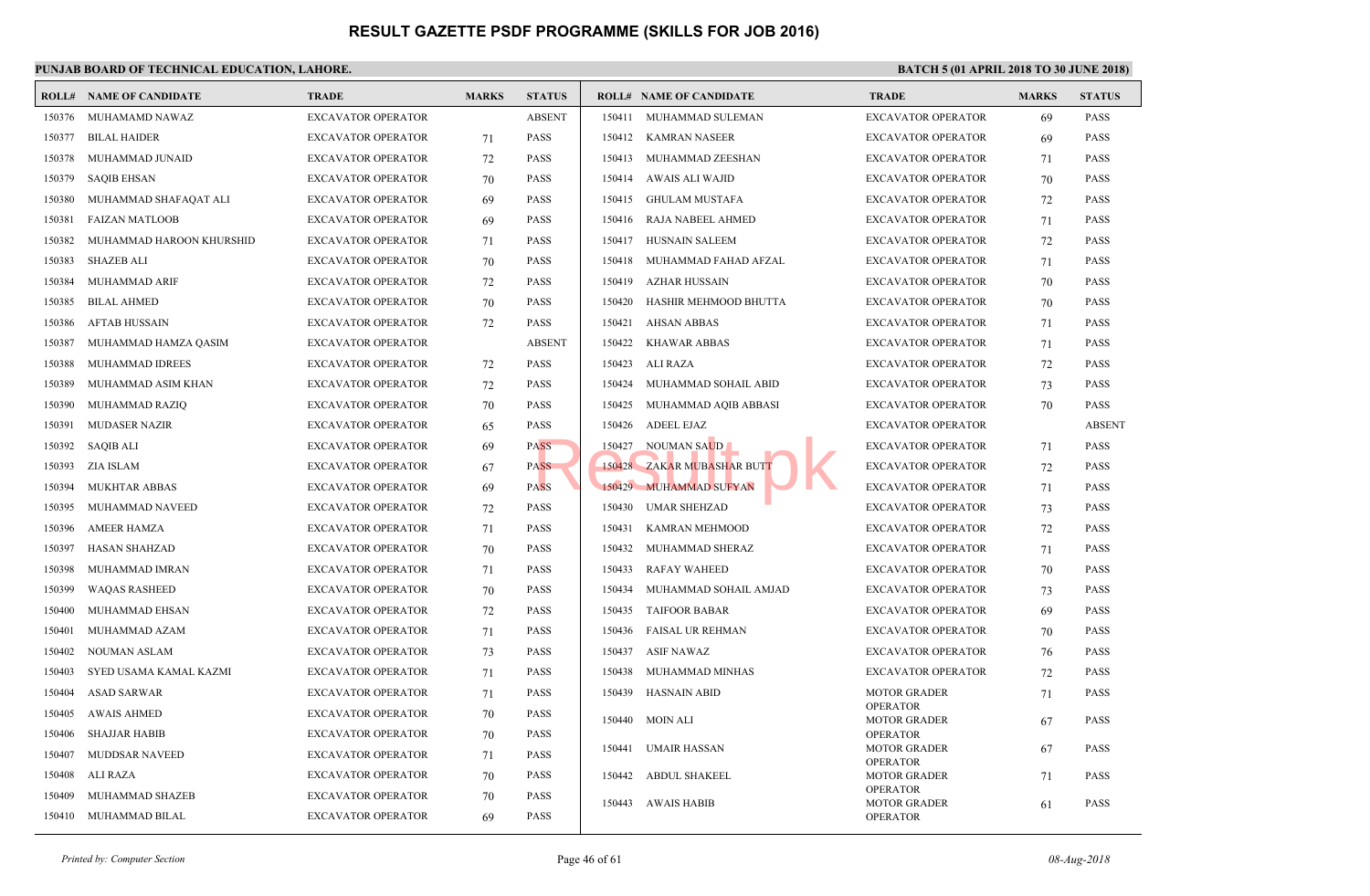|        | PUNJAB BOARD OF TECHNICAL EDUCATION, LAHORE. |                                                           |              |               |                                                             |                            |  |  |  |  |  |
|--------|----------------------------------------------|-----------------------------------------------------------|--------------|---------------|-------------------------------------------------------------|----------------------------|--|--|--|--|--|
|        | <b>ROLL# NAME OF CANDIDATE</b>               | <b>TRADE</b>                                              | <b>MARKS</b> | <b>STATUS</b> | <b>ROLL# NAME OF CANDIDATE</b>                              | <b>TRAL</b>                |  |  |  |  |  |
| 150444 | <b>WASEEM ZAFAR</b>                          | <b>MOTOR GRADER</b><br><b>OPERATOR</b>                    | 72           | <b>PASS</b>   | 150470 USAMA NASIR                                          | <b>MOTO</b><br>OPERA       |  |  |  |  |  |
| 150445 | MUHAMMAD SHAHBAZ ASLAM                       | <b>MOTOR GRADER</b><br><b>OPERATOR</b>                    | 72           | <b>PASS</b>   | WAJHI UL HASSAN<br>150471                                   | <b>MOTO</b><br>OPER/       |  |  |  |  |  |
|        | 150446 ZIA UR REHMAN                         | <b>MOTOR GRADER</b><br><b>OPERATOR</b>                    | 72           | <b>PASS</b>   | 150472 HAKMEEN TARIQ                                        | <b>MOTO</b><br>OPER/       |  |  |  |  |  |
| 150447 | MUHAMMAD MOBEEN                              | <b>MOTOR GRADER</b><br><b>OPERATOR</b>                    | 71           | <b>PASS</b>   | 150473 USMAN MUKHTAR                                        | <b>MOTO</b><br>OPER/       |  |  |  |  |  |
|        | 150448 MUHAMMAD ALI RAZA                     | <b>MOTOR GRADER</b><br><b>OPERATOR</b>                    | 60           | <b>PASS</b>   | 150474 SHAFQAT MEHMOOD                                      | <b>MOTO</b><br>OPER/       |  |  |  |  |  |
| 150449 | BABAR ALI                                    | <b>MOTOR GRADER</b><br><b>OPERATOR</b>                    | 67           | <b>PASS</b>   | 150475<br>MUHAMMAD AL-JABRAN GHAFOOR                        | <b>MOTO</b><br>OPER/       |  |  |  |  |  |
| 150450 | <b>SHEHROZ AFNAN</b>                         | <b>MOTOR GRADER</b><br><b>OPERATOR</b>                    | 61           | <b>PASS</b>   | 150476 NOMAN ARSHAD                                         | <b>MOTO</b><br>OPER/       |  |  |  |  |  |
| 150451 | MUHAMMAD USMAN                               | <b>MOTOR GRADER</b><br><b>OPERATOR</b>                    | 67           | <b>PASS</b>   | ARSLAN SAJID<br>150477                                      | <b>MOTO</b><br>OPERA       |  |  |  |  |  |
| 150452 | <b>UMAIR HAFEEZ</b>                          | <b>MOTOR GRADER</b><br><b>OPERATOR</b>                    | 61           | <b>PASS</b>   | 150478<br><b>ABDUL WAHAB</b>                                | <b>MOTO</b><br>OPER/       |  |  |  |  |  |
| 150453 | <b>WALEED AHMED</b>                          | <b>MOTOR GRADER</b><br><b>OPERATOR</b>                    | 67           | <b>PASS</b>   | MUHAMMAD YOUSAF QURESHI<br>150479                           | <b>MOTO</b><br>OPER/       |  |  |  |  |  |
| 150454 | <b>QAMAR SHAKOOR</b>                         | <b>MOTOR GRADER</b><br><b>OPERATOR</b>                    | 67           | <b>PASS</b>   | 150480 MUHAMMAD ARIF                                        | <b>MOTO</b><br>OPER/       |  |  |  |  |  |
| 150455 | ADNAN JAMIL                                  | <b>MOTOR GRADER</b><br><b>OPERATOR</b>                    | 67           | <b>PASS</b>   | <b>RASHID ANWAR</b><br>150481                               | <b>MOTO</b><br>OPER/       |  |  |  |  |  |
| 150456 | MUHAMMAD SULAMAN                             | <b>MOTOR GRADER</b><br><b>OPERATOR</b>                    | 61           | <b>PASS</b>   | NAVEED IOBAL<br>150482                                      | <b>MOTO</b><br>OPER/       |  |  |  |  |  |
| 150457 | HAIDER ASAD ULLAH                            | <b>MOTOR GRADER</b><br><b>OPERATOR</b>                    | 60           | <b>PASS</b>   | <b>MUHAMMAD YASIR</b><br>150483                             | <b>MOTO</b><br>OPER/       |  |  |  |  |  |
| 150458 | <b>SALEEM KHAN</b>                           | <b>MOTOR GRADER</b>                                       | 72           | <b>PASS</b>   | MUHAMMAD AAMIR JAVID<br>150484                              | <b>MOTO</b>                |  |  |  |  |  |
| 150459 | KHALIL UR REHMAN                             | <b>OPERATOR</b><br><b>MOTOR GRADER</b>                    | 66           | <b>PASS</b>   | MUHAMMAD IMRAN<br>150485                                    | OPER/<br><b>MOTO</b>       |  |  |  |  |  |
| 150460 | MUHAMMAD MUZAMMAIL BUTT                      | <b>OPERATOR</b><br><b>MOTOR GRADER</b>                    | 61           | <b>PASS</b>   | 150486 MUHAMMAD SHEHZAD                                     | OPER/<br><b>MOTO</b>       |  |  |  |  |  |
| 150461 | HAFIZ QASIM SHEHZAD                          | <b>OPERATOR</b><br><b>MOTOR GRADER</b>                    | 78           | <b>PASS</b>   | ARBAB BASHIR<br>150487                                      | OPER/<br><b>MOTO</b>       |  |  |  |  |  |
| 150462 | SAJJAD UL HASSAN                             | <b>OPERATOR</b><br><b>MOTOR GRADER</b>                    | 67           | <b>PASS</b>   | 150488<br>MUHAMMAD JUNAID                                   | OPER/<br><b>MOTO</b>       |  |  |  |  |  |
| 150463 | <b>WAQAS HUSSAIN</b>                         | <b>OPERATOR</b><br><b>MOTOR GRADER</b>                    | 60           | <b>PASS</b>   | 150489<br>NOSHAD MEHMOOD                                    | OPER/<br><b>WHEE</b>       |  |  |  |  |  |
| 150464 | <b>FAIZAN BASHIR</b>                         | <b>OPERATOR</b><br><b>MOTOR GRADER</b>                    | 67           | <b>PASS</b>   | 150490<br>NOMAN FADA                                        | <b>WHEE</b>                |  |  |  |  |  |
| 150465 | USAMA WAHEED                                 | <b>OPERATOR</b><br><b>MOTOR GRADER</b>                    | 61           | <b>PASS</b>   | GHAZANFAR ALI KHAN<br>150491<br>150492 MUHAMMAD ALI QURESHI | <b>WHEE</b><br><b>WHEE</b> |  |  |  |  |  |
|        | 150466 SHERAZ AFSAR                          | <b>OPERATOR</b><br><b>MOTOR GRADER</b>                    | 62           | <b>PASS</b>   | MOHSIN ALI<br>150493                                        | <b>WHEE</b>                |  |  |  |  |  |
| 150467 | JAHANZEB SULTAN                              | <b>OPERATOR</b><br><b>MOTOR GRADER</b>                    | 67           | PASS          | <b>USMAN MANSOOR</b><br>150494                              | <b>WHEE</b>                |  |  |  |  |  |
| 150468 | <b>SHAMAS DAURAIZ</b>                        | <b>OPERATOR</b><br><b>MOTOR GRADER</b>                    | 61           | <b>PASS</b>   | 150495<br>MUHAMMAD ZUBAIR<br>150496<br>MUHAMMAD RAMZAN      | <b>WHEE</b><br><b>WHEE</b> |  |  |  |  |  |
| 150469 | <b>MAJID MEHMOOD</b>                         | <b>OPERATOR</b><br><b>MOTOR GRADER</b><br><b>OPERATOR</b> | 66           | PASS          | 150497 ATIF SHAZAD                                          | <b>WHEE</b>                |  |  |  |  |  |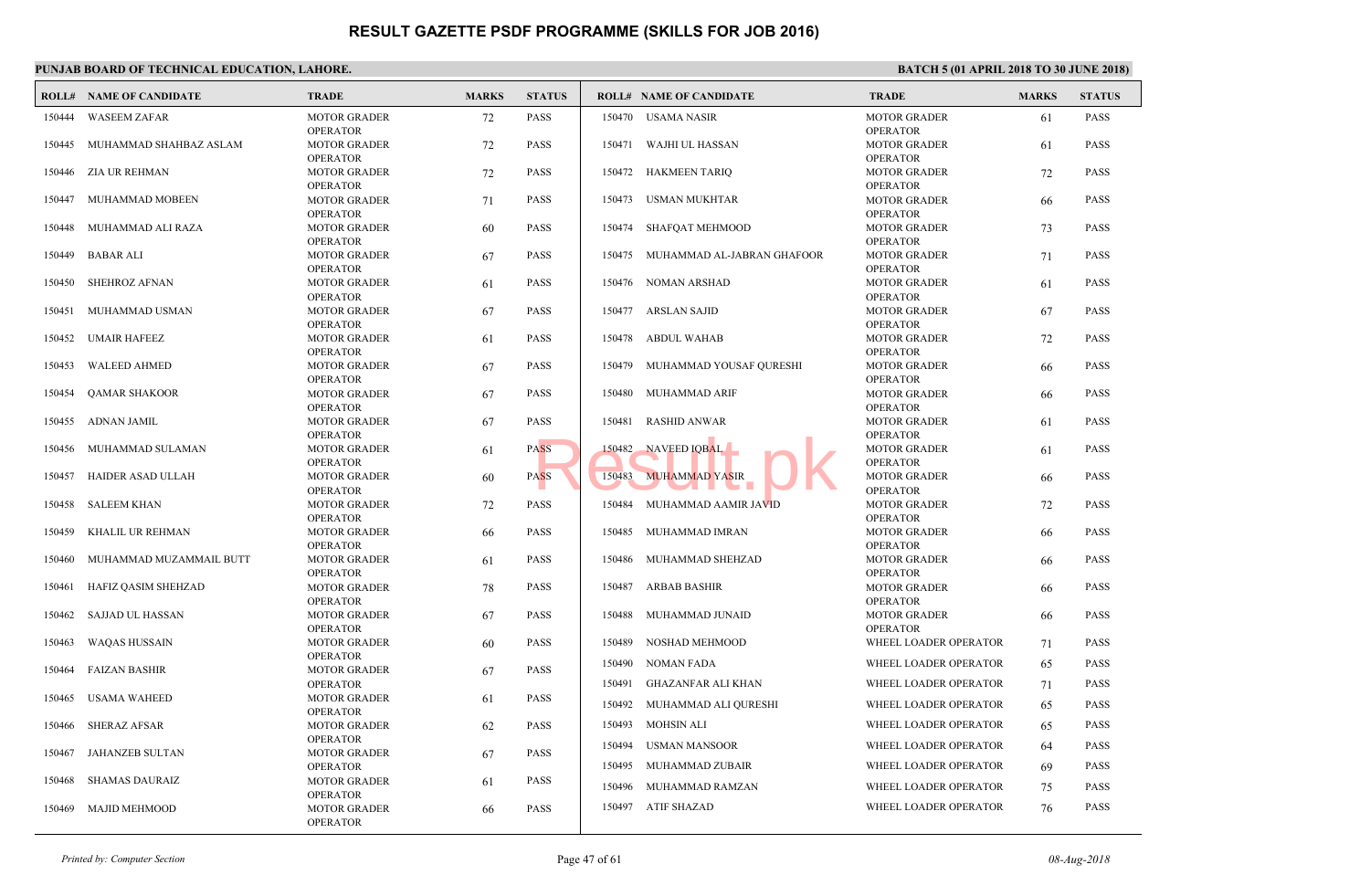|        | <b>ROLL# NAME OF CANDIDATE</b> | <b>TRADE</b>          | <b>MARKS</b> | <b>STATUS</b> |        | <b>ROLL# NAME OF CANDIDATE</b>                   | <b>TRAL</b>                |
|--------|--------------------------------|-----------------------|--------------|---------------|--------|--------------------------------------------------|----------------------------|
| 150498 | MUAHMMAD SHAHZAD               | WHEEL LOADER OPERATOR | 76           | <b>PASS</b>   | 150533 | MUHAMMAD ABU BAKAR SIDDIQ                        | <b>WHEE</b>                |
| 150499 | ALI HAMZA                      | WHEEL LOADER OPERATOR | 65           | <b>PASS</b>   | 150534 | AMANULLAH                                        | <b>WHEE</b>                |
| 150500 | <b>ATIF ALI</b>                | WHEEL LOADER OPERATOR | 71           | <b>PASS</b>   | 150535 | <b>RASHID ALI</b>                                | <b>WHEE</b>                |
| 150501 | <b>FAISAL NOMAN</b>            | WHEEL LOADER OPERATOR | 65           | <b>PASS</b>   | 150536 | <b>AMIR SHAHZAD</b>                              | <b>WHEE</b>                |
| 150502 | QAMAR MEHMOOD                  | WHEEL LOADER OPERATOR | 69           | <b>PASS</b>   | 150537 | <b>HAMZA ZAHOOR</b>                              | <b>WHEE</b>                |
| 150503 | <b>KALEEM AHMED</b>            | WHEEL LOADER OPERATOR | 71           | <b>PASS</b>   | 150538 | GUL SHER ALI KIANI                               | <b>WHEE</b>                |
| 150504 | NOMAN SATTAR KAYANI            | WHEEL LOADER OPERATOR | 70           | <b>PASS</b>   |        | <b>BURAQ INSTITUTE OF SCIENCE AND TECHNOLOGY</b> |                            |
| 150505 | MUHAMMAD IMRAN MASOOD          | WHEEL LOADER OPERATOR | 84           | <b>PASS</b>   |        | TOWN, RAWALPINDI                                 |                            |
| 150506 | ARSLAN TARIQ                   | WHEEL LOADER OPERATOR | 70           | <b>PASS</b>   |        | 150539 MUHAMMAD QASIM SATTAR                     | <b>PROG</b><br><b>CONT</b> |
| 150507 | <b>IKHLAQ AHMED</b>            | WHEEL LOADER OPERATOR | 71           | <b>PASS</b>   | 150540 | SYED HAMZA ASHFAQ                                | <b>PROG</b>                |
| 150508 | MUHAMMAD ATIQUE                | WHEEL LOADER OPERATOR | 71           | <b>PASS</b>   | 150541 | SYED KHIZER ASHFAQ                               | <b>CONT</b><br><b>PROG</b> |
| 150509 | QAMAR ALI                      | WHEEL LOADER OPERATOR | 74           | <b>PASS</b>   |        |                                                  | <b>CONT</b>                |
| 150510 | <b>WAQAS SHABBIR</b>           | WHEEL LOADER OPERATOR | 74           | <b>PASS</b>   | 150542 | <b>ROMIO JAN</b>                                 | <b>PROG</b><br><b>CONT</b> |
| 150511 | ATTA UR REHMAN                 | WHEEL LOADER OPERATOR | 65           | <b>PASS</b>   | 150543 | HAFIZ MUHAMMAD AZAD AJAZ                         | <b>PROG</b>                |
| 150512 | MUHAMMAD ISHFAQ                | WHEEL LOADER OPERATOR | 68           | <b>PASS</b>   | 150544 | MUHAMMAD KAMRAN                                  | <b>CONT</b><br><b>PROG</b> |
| 150513 | JAMSHAID ALAM                  | WHEEL LOADER OPERATOR | 76           | <b>PASS</b>   |        |                                                  | <b>CONT</b>                |
| 150514 | MUHAMMAD TAHIR                 | WHEEL LOADER OPERATOR | 78           | <b>PASS</b>   | 150545 | AQIB MEHAMOOD                                    | <b>PROG</b><br><b>CONT</b> |
| 150515 | RAJA MUHAMMAD USMAN            | WHEEL LOADER OPERATOR | 78           | <b>PASS</b>   |        | 150546 MUHAMMAD OBAID KHAN                       | <b>PROG</b>                |
|        | 150516 FAWAD ALI               | WHEEL LOADER OPERATOR | 68           | <b>PASS</b>   | 150547 | HAFIZ MUHAMMAD WAQAR NAEEM                       | <b>CONT</b><br><b>PROG</b> |
| 150517 | MUHAMMAD ALI                   | WHEEL LOADER OPERATOR | 66           | <b>PASS</b>   |        |                                                  | <b>CONT</b>                |
| 150518 | <b>ADNAN ABID</b>              | WHEEL LOADER OPERATOR | 68           | <b>PASS</b>   | 150548 | <b>USMAN</b>                                     | <b>PROG</b><br><b>CONT</b> |
| 150519 | <b>JAVED ASHRAF</b>            | WHEEL LOADER OPERATOR |              | <b>ABSENT</b> | 150549 | MUHAMMAD HUNAIN ISHTIAQ KIANI                    | <b>PROG</b>                |
| 150520 | MUHAMMAD JUNAID SHAFIQUE       | WHEEL LOADER OPERATOR | 65           | <b>PASS</b>   | 150550 | <b>HASEEB SAIF</b>                               | <b>CONT</b><br><b>PROG</b> |
| 150521 | <b>USAMA BIN ZAKIR</b>         | WHEEL LOADER OPERATOR | 68           | <b>PASS</b>   |        |                                                  | <b>CONT</b>                |
| 150522 | SHAHRYAAL ANJUM                | WHEEL LOADER OPERATOR | 66           | <b>PASS</b>   | 150551 | MUHAMMAD TALHA AWAN                              | <b>PROG</b><br><b>CONT</b> |
| 150523 | PERVAIZ AHMED                  | WHEEL LOADER OPERATOR | 68           | <b>PASS</b>   | 150552 | TANZEEL UR REHMAN                                | <b>PROG</b>                |
| 150524 | MUHAMMAD SAEED                 | WHEEL LOADER OPERATOR | 79           | <b>PASS</b>   | 150553 | SYED FAHAD HUSSAIN ZAIDI                         | <b>CONT</b><br><b>PROG</b> |
| 150525 | <b>WASEEM AKHLAQ</b>           | WHEEL LOADER OPERATOR | 78           | <b>PASS</b>   |        |                                                  | <b>CONT</b>                |
| 150526 | TAYYAB UR REHMAN               | WHEEL LOADER OPERATOR | 75           | <b>PASS</b>   | 150554 | <b>UMER IMTIAZ</b>                               | <b>PROG</b><br><b>CONT</b> |
| 150527 | MUHAMMAD AQEEL                 | WHEEL LOADER OPERATOR | 68           | <b>PASS</b>   | 150555 | MUHAMMAD USAMA                                   | <b>PROG</b>                |
| 150528 | KHURRAM SHEHZAD                | WHEEL LOADER OPERATOR | 78           | <b>PASS</b>   | 150556 | QASIM ALI                                        | <b>CONT</b><br><b>PROG</b> |
| 150529 | RAJA WAQAR YOUNAS              | WHEEL LOADER OPERATOR | 68           | <b>PASS</b>   |        |                                                  | <b>CONT</b>                |
| 150530 | MUHAMMAD SAQIB                 | WHEEL LOADER OPERATOR | 66           | <b>PASS</b>   | 150557 | FARWA HAYAT                                      | <b>PROG</b><br><b>CONT</b> |
| 150531 | <b>SHAHZAIB SAJID</b>          | WHEEL LOADER OPERATOR | 65           | <b>PASS</b>   | 150558 | IQRA SULTAN                                      | <b>PROG</b>                |
| 150532 | MUHAMMAD DANYAL ASIF           | WHEEL LOADER OPERATOR | 82           | <b>PASS</b>   |        |                                                  | <b>CONT</b>                |
|        |                                |                       |              |               |        |                                                  |                            |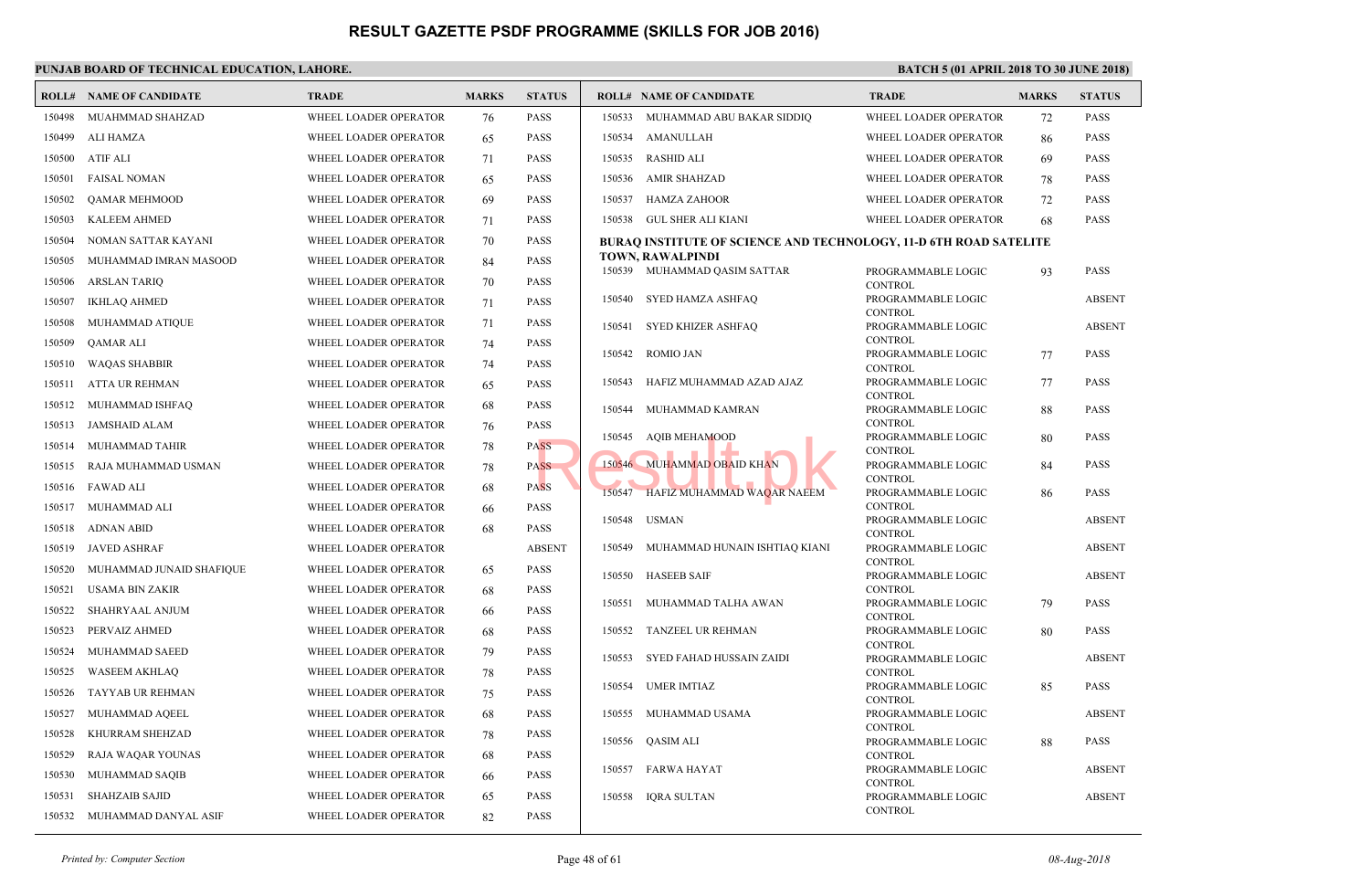#### **PUNJAB BOARD OF TECHNICAL EDUCATION, LAHORE. ROLL# NAME OF CANDIDATE TRADE MARKS STATUS ROLL# NAME OF CANDIDATE TRADE MARKS STATUS** PROGRAMMABLE LOGIC 74 PASS **CONTROL**  150559 ALI HASSAN ZARA PROGRAMMABLE LOGIC 98 PASS **CONTROL**  150560 NOOR ALI PROGRAMMABLE LOGIC 82 PASS CONTROL 150561 ABDULLAH PROGRAMMABLE LOGIC 83 PASS **CONTROL**  150562 HURAIRA ABBASI PROGRAMMABLE LOGIC ABSENT CONTROL 150563 ARAB NAWAZ KHAN PROGRAMMABLE LOGIC ABSENT **CONTROL**  150564 ABID MASOOD KHAN PROGRAMMABLE LOGIC ABSENT CONTROL 150565 MUHAMMAD SHAHZAD ANWAR PROGRAMMABLE LOGIC ABSENT **CONTROL**  150566 MUHAMMAD SADIQ ZAFAR PROGRAMMABLE LOGIC ABSENT **CONTROL**  150567 MUHAMMAD ALI HANIF PROGRAMMABLE LOGIC 87 PASS CONTROL 150568 BILAL JAVAID PROGRAMMABLE LOGIC 84 PASS **CONTROL**  150569 ABDUL MANNAN PROGRAMMABLE LOGIC ABSENT **CONTROL**  150570 QAMAR ZAMAN PROGRAMMABLE LOGIC ABSENT **CONTROL**  150571 HUSNAIN ISHFAQ PROGRAMMABLE LOGIC 87 PASS **CONTROL**  150572 CHAUDHARY ARSLAN BIN FAROOQ PROGRAMMABLE LOGIC 79 PASS CONTROL CHAUDHARY ARMAGHAN BIN FAROOQ 150573 PROGRAMMABLE LOGIC ABSENT CONTROL 150574 MUHAMMAD NOUMAN ASHRAF PROGRAMMABLE LOGIC ABSENT **CONTROL**  150575 KAMRAN ALI KHAN ABAJ PROGRAMMABLE LOGIC ABSENT **CONTROL**  150576 LIAQAT ALI PROGRAMMABLE LOGIC ABSENT **CONTROL**  150577 MUHAMMAD MUZAFFAR QASIM PROGRAMMABLE LOGIC ABSENT CONTROL 150578 ABDUL QADOS PROGRAMMABLE LOGIC ABSENT CONTROL 150579 AFTAB SARWAR PROGRAMMABLE LOGIC ABSENT **CONTROL**  150580 ALI HASSAN PROGRAMMABLE LOGIC ABSENT **CONTROL**  150581 AMJED FAROOQ PROGRAMMABLE LOGIC ABSENT **CONTROL**  150582 NASIR MEHMOOD PROGRAMMABLE LOGIC ABSENT **CONTROL**  150583 MUHAMMAD WASEEM SAJJAD PROGRAMMABLE LOGIC 89 PASS **CONTROL**  150584 KAMRAN MASIH PROGI CONT. 150585 MARIA IQBAL PROGI CONT. 150586 ARZU NAWAZ MALIK PROG<sub>l</sub> CONT 150587 HIRA SHEZADI PROG! CONT.  [150588 HOORIA MAHNOOR GHANI](http://www.result.pk/) PROG<sub>l</sub> CONT 150589 MUHAMMAD NADAR **INSTITUTE OF ENGINEERING & TECHNOLOGY, INSTITUTE OF EMGINEERING & TECHNOLOGY**, STREET 25, NASEERABAD NEAR GO **RAWALPINDI., RAWALPINDI** 150590 MUHAMMAD JUNAID JANJUA MACH 150591 KAMAL GHANI MACH 150592 ABDUL BASIT MACH 150593 SAJJAD HUSSAIN SHAH MACH 150594 MUHAMMAD ABDUL HAQ MACH 150595 MUHAMMAD AHSAN NAWAZ MACH 150596 KAZI DANIEL HASSAN ABBAS MACH 150597 SHAHID NAWAZ MACH 150598 SHEHRYAR MACH 150599 MUHAMMAD ABDULLAH TAHIR MACH 150600 MOHAMMAD ALI MACH 150601 WAQAR ASLAM MACH 150602 AAKIF AHMAD MACH 150603 WALEED SAJID MACH 150604 MUHAMMAD SUFYAN KHALID MACH 150605 ANSAR IQBAL MACH 150606 ZAFAR IQBAL MACH 150607 MUHAMMAD IRFAN MACH 150608 HAMZA SHABBIR MACH 150609 BILAL AHMED MACH 150610 MUHAMMAD SARFRAZ MACH **IUSE SCHOOL OF TECHNICAL EDUCATION RUN BY FLOOR, MALIKABAD COMPLEX, MURREE ROAD, RAWALPIND** PROGI CONT. 150611 HASNAIN NOOR PROGI CONT. 150612 GOHAR REHMAN RESULT 150597 SHAHID NAWAZ<br>ASS 150599 MUHAMMAD ABDULLAH TAHIR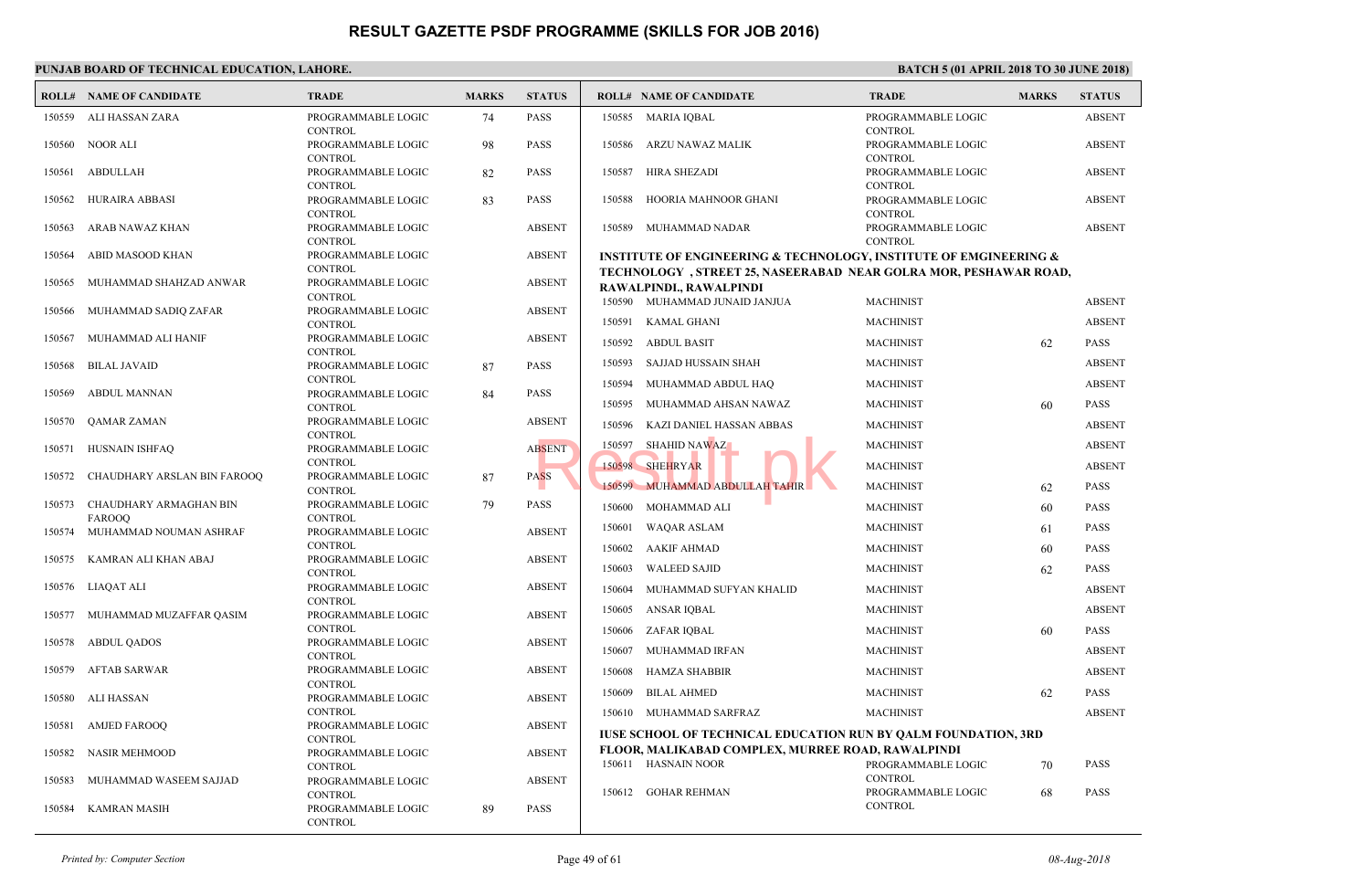|        | PUNJAB BOARD OF TECHNICAL EDUCATION, LAHORE. |                                                 |              |               |        |                                |                                            |
|--------|----------------------------------------------|-------------------------------------------------|--------------|---------------|--------|--------------------------------|--------------------------------------------|
|        | <b>ROLL# NAME OF CANDIDATE</b>               | <b>TRADE</b>                                    | <b>MARKS</b> | <b>STATUS</b> |        | <b>ROLL# NAME OF CANDIDATE</b> | TRAD                                       |
| 150613 | TAYYAB TAHIR                                 | PROGRAMMABLE LOGIC<br><b>CONTROL</b>            | 71           | PASS          |        | 150639 ABDUL QADIR             | PROGI<br><b>CONT</b>                       |
|        | 150614 ASIF ILYAS                            | PROGRAMMABLE LOGIC<br><b>CONTROL</b>            | 65           | PASS          | 150640 | <b>FUROAN AHMED</b>            | PROGI<br><b>CONT</b>                       |
| 150615 | FAISAL SINDHU                                | PROGRAMMABLE LOGIC<br><b>CONTROL</b>            |              | <b>ABSENT</b> | 150641 | SHUJA UR REHMAN                | <b>PROGI</b><br><b>CONT</b>                |
| 150616 | MAMOON KHURSHID                              | PROGRAMMABLE LOGIC<br><b>CONTROL</b>            |              | <b>ABSENT</b> | 150642 | <b>BASIT ALI</b>               | <b>PROGI</b><br><b>CONT</b>                |
|        | 150617 ASFAND YAR ALI                        | PROGRAMMABLE LOGIC<br><b>CONTROL</b>            | 66           | <b>PASS</b>   |        | 150643 ZAMIN ALI               | PROG!<br><b>CONT</b>                       |
| 150618 | MUHAMMAD HARIS HASSAN BAIG                   | PROGRAMMABLE LOGIC<br><b>CONTROL</b>            | 64           | PASS          | 150644 | MUHAMMAD ISRAR                 | <b>PROGI</b><br><b>CONT</b>                |
| 150619 | MALIK MUHAMMAD UZAIR                         | PROGRAMMABLE LOGIC<br><b>CONTROL</b>            | 65           | <b>PASS</b>   | 150645 | MUSTANSAR JAVAID               | <b>PROGI</b><br><b>CONT</b>                |
| 150620 | NAFEES AHMED KHAN                            | PROGRAMMABLE LOGIC<br><b>CONTROL</b>            |              | <b>ABSENT</b> | 150646 | UMAIR WASIQ                    | PROGI<br><b>CONT</b>                       |
| 150621 | FAZAL RAHMAN                                 | PROGRAMMABLE LOGIC<br><b>CONTROL</b>            | 70           | PASS          | 150647 | <b>TAHIR SHAHEEN</b>           | PROGI<br><b>CONT</b>                       |
| 150622 | MUHAMMAD OWAIS                               | PROGRAMMABLE LOGIC<br><b>CONTROL</b>            | 68           | <b>PASS</b>   | 150648 | <b>DANISH TAHIR</b>            | PROGI<br><b>CONT</b>                       |
| 150623 | <b>SHAHZAIB IRSHAD</b>                       | PROGRAMMABLE LOGIC<br><b>CONTROL</b>            | 68           | PASS          | 150649 | FARRUKH AZIZ AWAN              | <b>PROG</b><br><b>CONT</b>                 |
| 150624 | SYED WAQAR HUSSAIN                           | PROGRAMMABLE LOGIC<br><b>CONTROL</b>            | 66           | PASS          | 150650 | DURAIZ MUMTAZ                  | PROG!<br><b>CONT</b>                       |
| 150625 | <b>HAIDER SULTAN</b>                         | PROGRAMMABLE LOGIC<br><b>CONTROL</b>            | 70           | <b>PASS</b>   | 150651 | <b>USAMA UMER</b>              | PROGI<br><b>CONT</b>                       |
| 150626 | MALIK USMAN AHMAD                            | PROGRAMMABLE LOGIC<br><b>CONTROL</b>            | 65           | <b>PASS</b>   | 150652 | <b>TOUFEEQ AHMED</b>           | PROGI<br><b>CONT</b>                       |
| 150627 | <b>HAMZA RAFIQ</b>                           | PROGRAMMABLE LOGIC<br><b>CONTROL</b>            | 63           | <b>PASS</b>   | 150653 | ZOHAIB ZAFAR                   | PROGI<br><b>CONT</b>                       |
| 150628 | MUHAMMAD HAMZA                               | PROGRAMMABLE LOGIC<br><b>CONTROL</b>            | 67           | PASS          | 150654 | AHMED MAHAWIYA ABBASI          | <b>PROGI</b><br><b>CONT</b>                |
| 150629 | MUHAMMAD MOBEEN TAHIR                        | PROGRAMMABLE LOGIC                              | 63           | <b>PASS</b>   |        | 150655 AHMED HAFEEZ            | <b>PROGI</b>                               |
| 150630 | MUHAMMAD USAMA                               | <b>CONTROL</b><br>PROGRAMMABLE LOGIC            | 66           | PASS          |        | 150656 MUHAMMAD TAHSEEN ZAWAR  | <b>CONT</b><br>PROG!                       |
| 150631 | <b>DANISH KHAN</b>                           | <b>CONTROL</b><br>PROGRAMMABLE LOGIC            | 68           | PASS          |        | 150657 ZAIN RIAZ               | <b>CONT</b><br>PROGI                       |
| 150632 | <b>ASIF ALI</b>                              | <b>CONTROL</b><br>PROGRAMMABLE LOGIC            | 70           | PASS          | 150658 | <b>HASHAM FIDA</b>             | <b>CONT</b><br><b>PROGI</b>                |
| 150633 | MUHAMMAD QAISAR                              | <b>CONTROL</b><br>PROGRAMMABLE LOGIC            |              | <b>ABSENT</b> | 150659 | <b>HURAIRA BAIG</b>            | <b>CONT</b><br><b>PROGI</b>                |
| 150634 | MUHAMMAD FAHEEM                              | <b>CONTROL</b><br>PROGRAMMABLE LOGIC            |              | <b>ABSENT</b> | 150660 | <b>MOAZZAM ABBAS</b>           | <b>CONT</b><br>PROGI                       |
| 150635 | MUHAMMAD DANIYAL ZAFAR                       | <b>CONTROL</b><br>PROGRAMMABLE LOGIC            | 77           | PASS          | 150661 | <b>ABDUL SATTAR</b>            | <b>CONT</b><br>PROGI                       |
| 150636 | <b>UMER HAMEED</b>                           | <b>CONTROL</b><br>PROGRAMMABLE LOGIC            | 75           | PASS          | 150662 | <b>IJLAL SHAH</b>              | <b>CONT</b><br>PROGI                       |
| 150637 | MUHAMMAD ASIM SIDDIQUE                       | <b>CONTROL</b><br>PROGRAMMABLE LOGIC            | 80           | PASS          | 150663 | MUHAMMAD NUMAN                 | <b>CONT</b><br><b>PROG</b>                 |
| 150638 | MUHAMMAD SHAHZAD QURESHI                     | <b>CONTROL</b><br>PROGRAMMABLE LOGIC<br>CONTROL | 80           | PASS          | 150664 | QAMAR UD DIN                   | <b>CONT</b><br><b>PROGI</b><br><b>CONT</b> |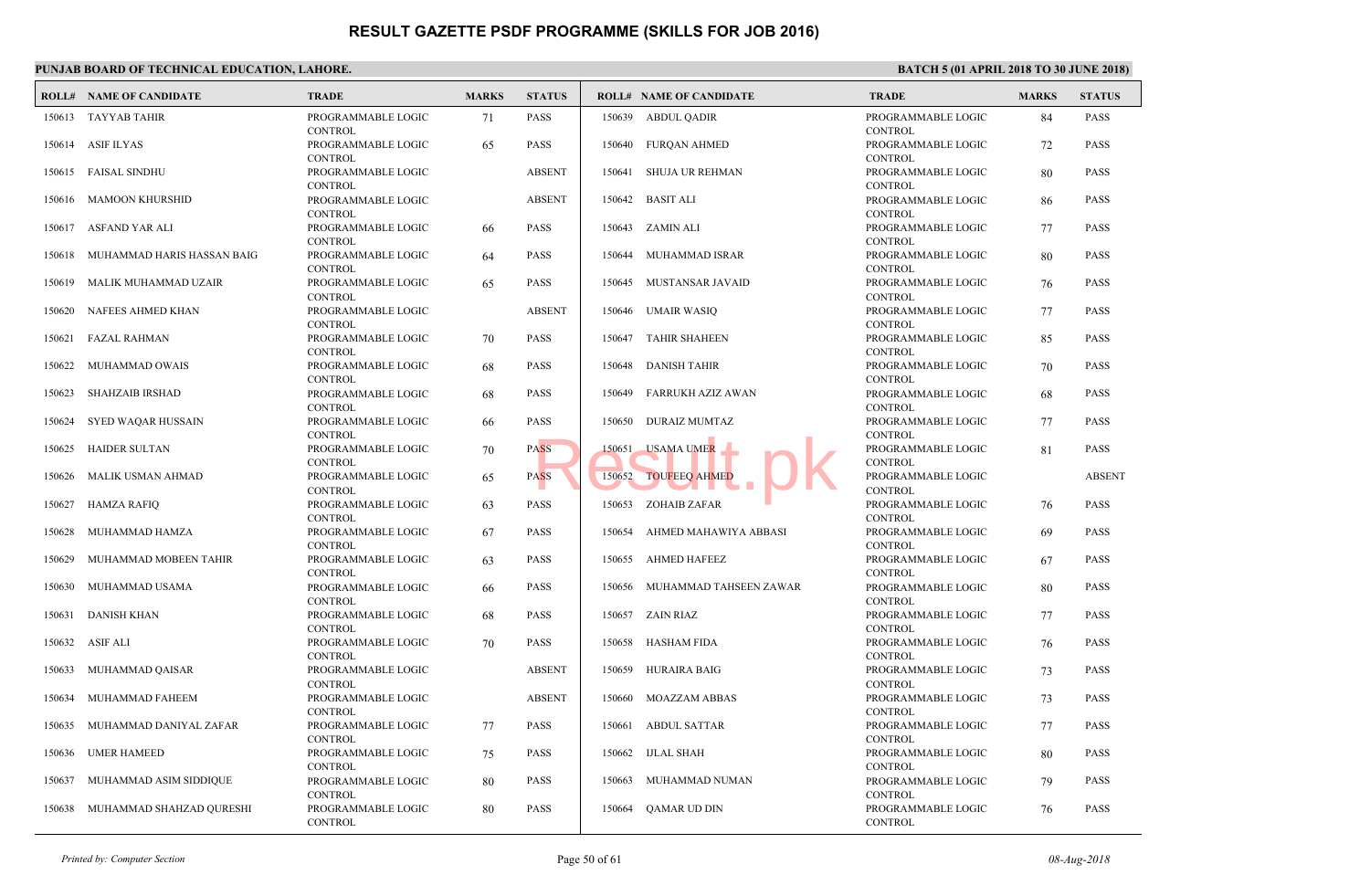|        | PUNJAB BOARD OF TECHNICAL EDUCATION, LAHORE. |                                                        |              |               |        |                                                                                  |                             |  |  |  |  |  |
|--------|----------------------------------------------|--------------------------------------------------------|--------------|---------------|--------|----------------------------------------------------------------------------------|-----------------------------|--|--|--|--|--|
|        | <b>ROLL# NAME OF CANDIDATE</b>               | <b>TRADE</b>                                           | <b>MARKS</b> | <b>STATUS</b> |        | <b>ROLL# NAME OF CANDIDATE</b>                                                   | TRAD                        |  |  |  |  |  |
| 150665 | WAQAS SHAKEEL                                | PROGRAMMABLE LOGIC<br><b>CONTROL</b>                   |              | <b>ABSENT</b> |        | 150691 AITAZAZ HASSAN                                                            | PROGI<br><b>CONT</b>        |  |  |  |  |  |
| 150666 | MUHAMMAD FAHAD JAMIL                         | PROGRAMMABLE LOGIC                                     | 80           | PASS          | 150692 | MUHAMMAD QASIM                                                                   | PROGI                       |  |  |  |  |  |
| 150667 | CH TANVEER HUSSAIN                           | <b>CONTROL</b><br>PROGRAMMABLE LOGIC                   | 78           | <b>PASS</b>   | 150693 | UNEEB AHMED KHAN                                                                 | <b>CONT</b><br><b>PROGI</b> |  |  |  |  |  |
| 150668 | <b>ABDUL HYI</b>                             | <b>CONTROL</b><br>PROGRAMMABLE LOGIC                   | 80           | PASS          | 150694 | <b>FURQAN ARSHAD</b>                                                             | <b>CONT</b><br>PROGI        |  |  |  |  |  |
| 150669 | NAZAR HUSSAIN                                | <b>CONTROL</b><br>PROGRAMMABLE LOGIC                   |              | <b>ABSENT</b> |        | RAWALPINDI POLYTECHNIC INSTITUTE, RAWALPI                                        | <b>CONT</b>                 |  |  |  |  |  |
| 150670 | MUHAMMAD JAVED                               | <b>CONTROL</b><br>PROGRAMMABLE LOGIC                   |              | <b>ABSENT</b> |        | <b>INSTITUTE, NE-273, TIPU ROAD, RAWALPINDI, RAW</b><br>150695 MOIZA YASEEN BUTT | <b>MATE</b>                 |  |  |  |  |  |
| 150671 | <b>SYED SAAD HASSAN</b>                      | <b>CONTROL</b><br>PROGRAMMABLE LOGIC                   | 68           | <b>PASS</b>   | 150696 | <b>FARIHA YASEEN BUTT</b>                                                        | 2016<br><b>MATE</b>         |  |  |  |  |  |
| 150672 | MUHAMMAD SHUMAIL DANISH                      | <b>CONTROL</b><br>PROGRAMMABLE LOGIC                   | 65           | PASS          | 150697 | RIMSHA NAZAKAT                                                                   | 2016<br><b>MATE</b>         |  |  |  |  |  |
| 150673 | MUHAMMAD ASHARAB ZAHID                       | <b>CONTROL</b><br>PROGRAMMABLE LOGIC                   |              | <b>ABSENT</b> | 150698 | AYESHA NAZAKAT                                                                   | 2016<br><b>MATE</b>         |  |  |  |  |  |
| 150674 | AHMED HASSAN                                 | <b>CONTROL</b><br>PROGRAMMABLE LOGIC                   | 66           | <b>PASS</b>   | 150699 | <b>FARHEENA GUL</b>                                                              | 2016<br><b>MATE</b>         |  |  |  |  |  |
| 150675 | MUHAMMAD ASIM SAFDAR                         | <b>CONTROL</b><br>PROGRAMMABLE LOGIC                   | 68           | PASS          | 150700 | <b>IQRA</b>                                                                      | 2016<br><b>MATE</b>         |  |  |  |  |  |
|        | 150676 MUHAMMAD FARAZ AKHTAR                 | <b>CONTROL</b><br>PROGRAMMABLE LOGIC                   | 64           | PASS          | 150701 | <b>SHUMAILA BIBI</b>                                                             | 2016<br><b>MATE</b>         |  |  |  |  |  |
| 150677 | <b>ABDUL FATIR</b>                           | <b>CONTROL</b><br>PROGRAMMABLE LOGIC                   |              | <b>ABSENT</b> |        | 150702 UROOJ FATIMA                                                              | 2016<br><b>MATE</b>         |  |  |  |  |  |
| 150678 | <b>SIMON YAQOOB</b>                          | <b>CONTROL</b><br>PROGRAMMABLE LOGIC<br><b>CONTROL</b> |              | <b>ABSENT</b> |        | 150703 SAMRA KANWAL                                                              | 2016<br><b>MATE</b>         |  |  |  |  |  |
| 150679 | <b>USMAN AHMAD</b>                           | PROGRAMMABLE LOGIC<br><b>CONTROL</b>                   | 70           | <b>PASS</b>   | 150704 | RAFIA TARIQ                                                                      | 2016<br><b>MATE</b>         |  |  |  |  |  |
| 150680 | MUHAMMAD WAHAJ                               | PROGRAMMABLE LOGIC<br><b>CONTROL</b>                   | 71           | PASS          | 150705 | TAHIRA NAWAZ KHAN                                                                | 2016<br><b>MATE</b>         |  |  |  |  |  |
| 150681 | HASSAN BAHADUR KHAN                          | PROGRAMMABLE LOGIC<br><b>CONTROL</b>                   | 68           | <b>PASS</b>   |        | 150706 NARJIS NAWAZ KHAN                                                         | 2016<br><b>MATE</b>         |  |  |  |  |  |
| 150682 | M SULEMAN SAAD                               | PROGRAMMABLE LOGIC<br><b>CONTROL</b>                   | 65           | PASS          | 150707 | SAIMA NAWAZ KHAN                                                                 | 2016<br><b>MATE</b>         |  |  |  |  |  |
| 150683 | ASAD HUSSAIN                                 | PROGRAMMABLE LOGIC<br><b>CONTROL</b>                   | 66           | PASS          | 150708 | AMNA BIBI                                                                        | 2016<br><b>MATE</b>         |  |  |  |  |  |
| 150684 | <b>AYIHAN AZHAR</b>                          | PROGRAMMABLE LOGIC<br><b>CONTROL</b>                   | 68           | PASS          | 150709 | FIZZA AJMAL                                                                      | 2016<br><b>MATE</b>         |  |  |  |  |  |
| 150685 | <b>UMAIR ASLAM</b>                           | PROGRAMMABLE LOGIC<br><b>CONTROL</b>                   |              | <b>ABSENT</b> | 150710 | HAJIRA SATTAR                                                                    | 2016<br><b>MATE</b>         |  |  |  |  |  |
| 150686 | FARHAN MEHMOOD                               | PROGRAMMABLE LOGIC<br><b>CONTROL</b>                   | 65           | PASS          |        | 150711 SHUMAILA TABBUSUM                                                         | 2016<br><b>MATE</b>         |  |  |  |  |  |
| 150687 | MUHAMMAD IFTIKHAR                            | PROGRAMMABLE LOGIC<br><b>CONTROL</b>                   | 63           | PASS          |        | 150712 KANWAL SHEHZADI                                                           | 2016<br><b>MATE</b>         |  |  |  |  |  |
| 150688 | MUHAMMAD HAMMAD KHAN                         | PROGRAMMABLE LOGIC<br><b>CONTROL</b>                   |              | <b>ABSENT</b> |        | 150713 SAIRA JABEEN                                                              | 2016<br><b>MATE</b>         |  |  |  |  |  |
| 150689 | IRFANULLAH                                   | PROGRAMMABLE LOGIC<br><b>CONTROL</b>                   | 68           | PASS          | 150714 | MEHREEN ARSHAD                                                                   | 2016<br><b>MATE</b>         |  |  |  |  |  |
| 150690 | MUHAMMAD ARSLAN IFTIKHAR                     | PROGRAMMABLE LOGIC<br><b>CONTROL</b>                   | 66           | PASS          |        | 150715 AYESHA ARSHAD                                                             | 2016<br><b>MATE</b><br>2016 |  |  |  |  |  |
|        |                                              |                                                        |              |               |        |                                                                                  |                             |  |  |  |  |  |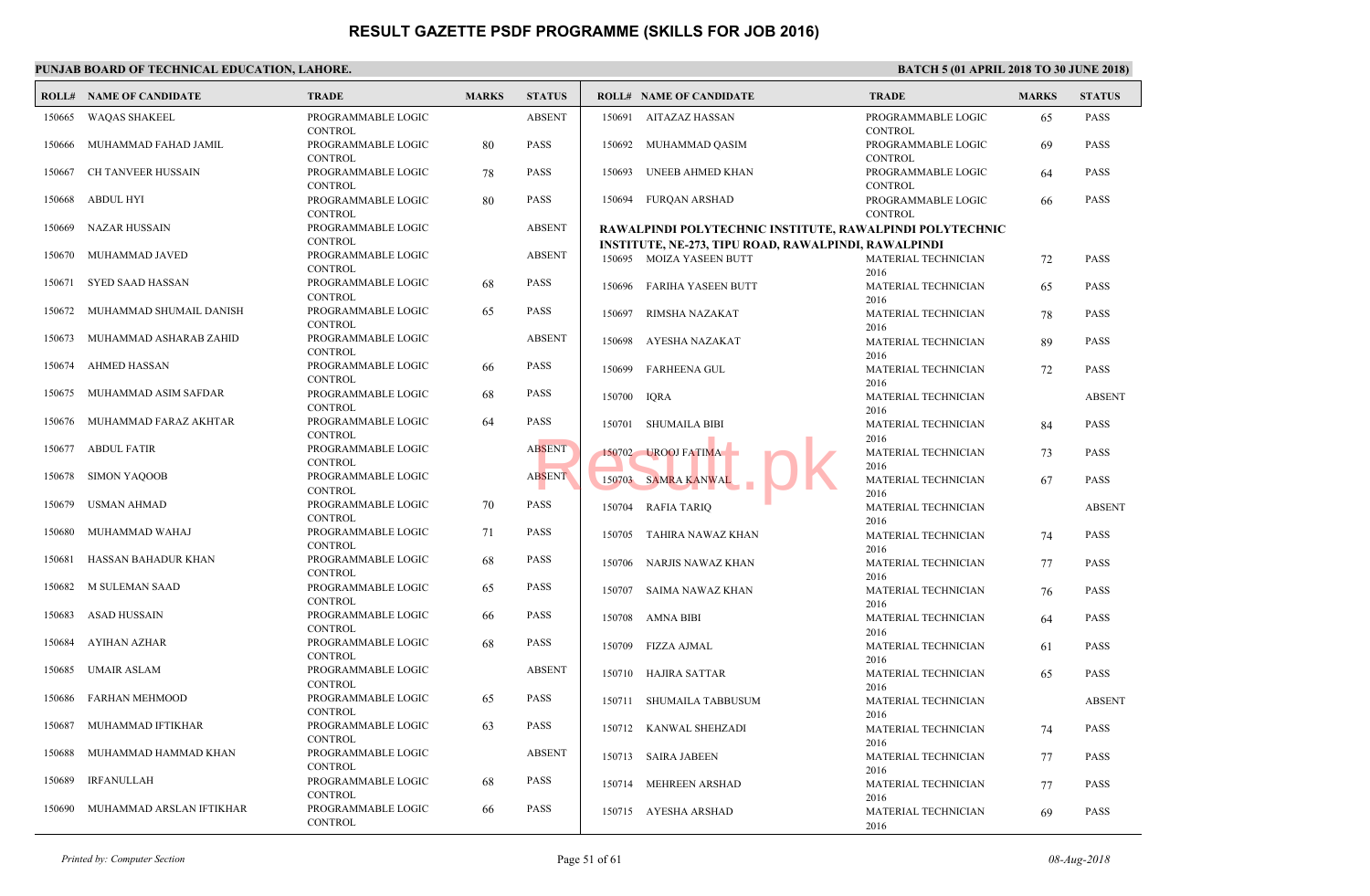|        | <b>ROLL# NAME OF CANDIDATE</b>    | <b>TRADE</b>                         | <b>MARKS</b> | <b>STATUS</b> |                  | <b>ROLL# NAME OF CANDIDATE</b>                                | <b>TRAL</b>                          |
|--------|-----------------------------------|--------------------------------------|--------------|---------------|------------------|---------------------------------------------------------------|--------------------------------------|
|        | 150716 SAMREEN RIAZ               | MATERIAL TECHNICIAN                  | 78           | <b>PASS</b>   |                  | 150742 ABDUL WAHAB                                            | <b>PROG</b>                          |
|        | 150717 FIZZA ASHIQ                | 2016<br>MATERIAL TECHNICIAN          | 68           | <b>PASS</b>   |                  | 150743 ZAIN AYUB                                              | <b>CONT</b><br><b>PROGI</b>          |
| 150718 | <b>SANAM BIBI</b>                 | 2016<br>MATERIAL TECHNICIAN          | 79           | <b>PASS</b>   | 150744           | ABDUL MANNAN GHAFFAR                                          | <b>CONT</b><br><b>PROGI</b>          |
| 150719 | RABBIA YAQOOB                     | 2016<br>MATERIAL TECHNICIAN          | 68           | <b>PASS</b>   | 150745           | MUHAMMAD USAMA HAMID                                          | <b>CONT</b><br><b>PROGI</b>          |
| 150720 | <b>SHEZA SHABBIR</b>              | 2016<br>MATERIAL TECHNICIAN          | 75           | <b>PASS</b>   |                  | 150746 HAMZA ASLAM                                            | <b>CONT</b><br>PROGI                 |
| 150721 | MAHIRA KANWAL ABBASI              | 2016<br>MATERIAL TECHNICIAN          | 90           | <b>PASS</b>   |                  | 150747 MUHAMMAD JAVED                                         | <b>CONT</b><br><b>PROGI</b>          |
| 150722 | ATTIA ABID                        | 2016<br>MATERIAL TECHNICIAN          | 92           | <b>PASS</b>   | 150748           | MUHAMMAD JUNAID AZAZ                                          | <b>CONT</b><br>PROGI                 |
| 150723 | MUHAMMAD JAHANGEER KHAN           | 2016<br>PROGRAMMABLE LOGIC           | 93           | <b>PASS</b>   | 150749           | SHAHARYAR AHMED                                               | <b>CONT</b><br>PROGI                 |
| 150724 | <b>BABER JEHANGIR</b>             | <b>CONTROL</b><br>PROGRAMMABLE LOGIC | 94           | <b>PASS</b>   |                  | 150750 ASAD REHMAN                                            | <b>CONT</b><br><b>PROG</b>           |
| 150725 | MUHAMMAD DAIM                     | <b>CONTROL</b><br>PROGRAMMABLE LOGIC | 87           | <b>PASS</b>   |                  | <b>SWEDISH INSTITUTE OF TECHNOLOGY, RAWALPIN</b>              | <b>CONT</b>                          |
|        | 150726 HAFIZ MIRZA MUHAMMAD UMAR  | <b>CONTROL</b><br>PROGRAMMABLE LOGIC | 62           | <b>PASS</b>   |                  | TECHNOLOGY, BAHADUR PLAZA, SHAIRPAO COLO<br><b>RAWALPINDI</b> |                                      |
|        | <b>BAIG</b><br>150727 AHSAN ULLAH | <b>CONTROL</b><br>PROGRAMMABLE LOGIC |              | <b>ABSENT</b> |                  | 150751 MUHAMMAD UMAR                                          | CNC <sub>N</sub>                     |
| 150728 | NISAR KHAN                        | <b>CONTROL</b><br>PROGRAMMABLE LOGIC | 62           | <b>PASS</b>   | 150752           | IBRAHIM KHAN<br>150753 GHULAM MUSTAFA                         | CNC <sub>N</sub><br>CNC <sub>N</sub> |
| 150729 | HASSNAIN YASIN                    | <b>CONTROL</b><br>PROGRAMMABLE LOGIC | 62           | <b>PASS</b>   |                  | 150754 MUTIH UL HASSAN                                        | CNC <sub>N</sub>                     |
| 150730 | <b>SHAKIR ULLAH</b>               | <b>CONTROL</b><br>PROGRAMMABLE LOGIC | 91           | <b>PASS</b>   | 150755           | <b>SYED IMRAN HAIDER JAFRI</b>                                | CNC <sub>N</sub>                     |
| 150731 | MUHAMMAD NOUMAN                   | <b>CONTROL</b><br>PROGRAMMABLE LOGIC | 91           | <b>PASS</b>   | 150757           | 150756 MUHAMMAD BILAL<br>IMRAN KHALID                         | CNC <sub>N</sub><br>CNC <sub>N</sub> |
| 150732 | MUHAMMAD USMAN                    | <b>CONTROL</b><br>PROGRAMMABLE LOGIC |              | <b>ABSENT</b> | 150758           | SYED MUHAMMAD ALI                                             | CNC <sub>N</sub>                     |
| 150733 | <b>WASEEM SAJJAD</b>              | <b>CONTROL</b><br>PROGRAMMABLE LOGIC | 87           | <b>PASS</b>   | 150759           | <b>WAQAS PATRAS</b>                                           | CNC <sub>N</sub>                     |
| 150734 | AHTASHAM SHAHID                   | <b>CONTROL</b><br>PROGRAMMABLE LOGIC | 68           | <b>PASS</b>   | 150760           | MUHAMMAD HARIS RAFIQUE<br><b>ABBASI</b>                       | CNC <sub>N</sub>                     |
| 150735 | <b>SHER SHAH</b>                  | <b>CONTROL</b><br>PROGRAMMABLE LOGIC | 67           | <b>PASS</b>   | 150761<br>150762 | MUHAMMAD SHERIYAR<br>UBAD GULL                                | CNC <sub>N</sub><br>CNC <sub>N</sub> |
| 150736 | NOUMAN SHOUKAT                    | <b>CONTROL</b><br>PROGRAMMABLE LOGIC | 71           | <b>PASS</b>   | 150763           | FARHAN KHALID                                                 | CNC <sub>N</sub>                     |
| 150737 | NOUMAN ANJUM                      | <b>CONTROL</b><br>PROGRAMMABLE LOGIC | 76           | <b>PASS</b>   | 150764           | MUHAMMAD SHEHZAD ALI                                          | CNC <sub>N</sub>                     |
| 150738 | ARSLAN HUSSIAN SHAH               | <b>CONTROL</b><br>PROGRAMMABLE LOGIC | 72           | <b>PASS</b>   | 150765<br>150766 | AHMED ALI ABBASI<br>MUHAMMAD KASHIF KHAN                      | CNC <sub>N</sub><br>CNC <sub>N</sub> |
| 150739 | FAIZAN KHAN                       | <b>CONTROL</b><br>PROGRAMMABLE LOGIC | 60           | <b>PASS</b>   |                  | 150767 MUHAMMAD ATTA UR REHMAN                                | CNC <sub>N</sub>                     |
| 150740 | MUHAMMAD USMAN                    | <b>CONTROL</b><br>PROGRAMMABLE LOGIC | 64           | <b>PASS</b>   | 150768           | <b>JANJUA</b><br>KAMRAN KHAN                                  | CNC <sub>N</sub>                     |
| 150741 | HASEEB AHSAN                      | <b>CONTROL</b><br>PROGRAMMABLE LOGIC | 73           | <b>PASS</b>   | 150769           | MAHAD BABER ABBASI                                            | CNC <sub>N</sub>                     |
|        |                                   | <b>CONTROL</b>                       |              |               |                  | 150770 SHAN-E-HAIDER                                          | CNC <sub>N</sub>                     |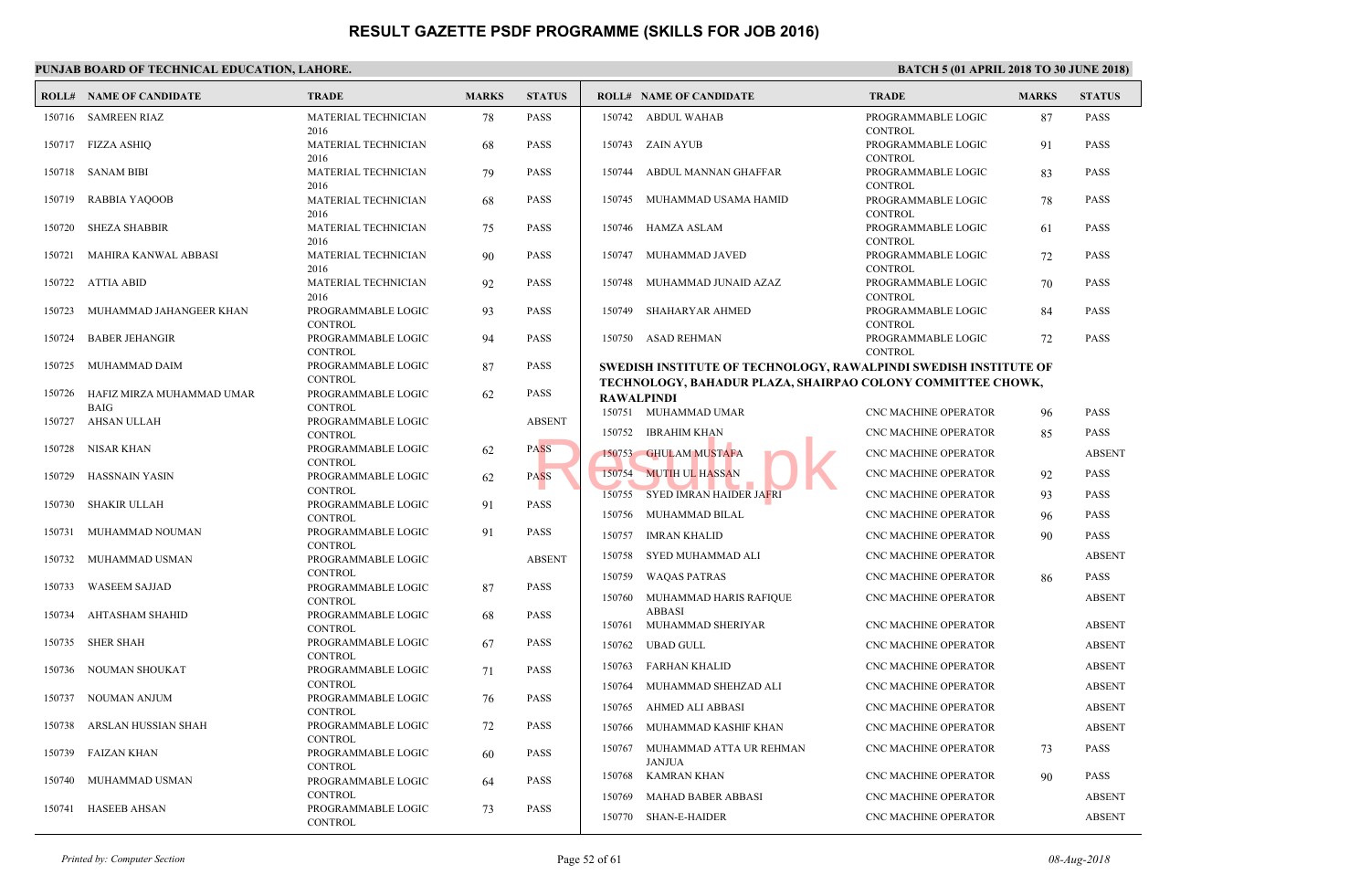|        | <b>ROLL# NAME OF CANDIDATE</b> | <b>TRADE</b>                | <b>MARKS</b> | <b>STATUS</b> |        | <b>ROLL# NAME OF CANDIDATE</b>             | <b>TRAL</b>      |
|--------|--------------------------------|-----------------------------|--------------|---------------|--------|--------------------------------------------|------------------|
| 150771 | <b>ZEESHAN ILTAF</b>           | <b>CNC MACHINE OPERATOR</b> | 91           | <b>PASS</b>   | 150806 | <b>NASIR SHAHZAD</b>                       | CNC <sub>N</sub> |
| 150772 | MUHAMMAD YOUSAF KHAN           | <b>CNC MACHINE OPERATOR</b> |              | <b>ABSENT</b> | 150807 | <b>IMRAN SALEEM</b>                        | CNC <sub>N</sub> |
| 150773 | <b>HARIS IRFAN</b>             | <b>CNC MACHINE OPERATOR</b> |              | <b>ABSENT</b> | 150808 | MUHAMMAD QADEER                            | CNC <sub>N</sub> |
| 150774 | <b>MAZAHIR ALI</b>             | CNC MACHINE OPERATOR        | 96           | <b>PASS</b>   | 150809 | MEHRAN KHAN                                | CNC <sub>N</sub> |
| 150775 | SHAFQAT ALI                    | CNC MACHINE OPERATOR        | 89           | <b>PASS</b>   | 150810 | MUHAMMAD HUZAIFA                           | CNC <sub>N</sub> |
| 150776 | <b>SERMAD UMER</b>             | <b>CNC MACHINE OPERATOR</b> |              | <b>ABSENT</b> | 150811 | EHTESHAM ALI                               | CNC <sub>N</sub> |
| 150777 | MUHAMMAD KASHIF ASGHAR         | <b>CNC MACHINE OPERATOR</b> |              | <b>ABSENT</b> | 150812 | MUHAMMAD HAZIQ                             | CNC <sub>N</sub> |
| 150778 | <b>ASAD RAFIQUE</b>            | <b>CNC MACHINE OPERATOR</b> | 86           | <b>PASS</b>   | 150813 | AFFAN KHALID                               | CNC <sub>N</sub> |
| 150779 | <b>AQIB MAZHAR</b>             | CNC MACHINE OPERATOR        | 89           | <b>PASS</b>   | 150814 | ZAYYAN KHALID                              | CNC <sub>N</sub> |
| 150780 | ZEESHAN ALI                    | <b>CNC MACHINE OPERATOR</b> |              | <b>ABSENT</b> | 150815 | RASHID MEHMOOD                             | CNC <sub>N</sub> |
| 150781 | <b>ABDULLAH SHEIKH</b>         | <b>CNC MACHINE OPERATOR</b> | 87           | <b>PASS</b>   | 150816 | ATEEQ UR REHMAN                            | CNC <sub>N</sub> |
| 150782 | MUHAMMAD SAJID                 | <b>CNC MACHINE OPERATOR</b> |              | <b>ABSENT</b> | 150817 | RAJA SHERAZ AHMED                          | CNC <sub>N</sub> |
| 150783 | <b>IRFAN NAZEER ABBASI</b>     | CNC MACHINE OPERATOR        |              | <b>ABSENT</b> | 150818 | SYED HAMZA HUSSAIN SHAH                    | CNC <sub>N</sub> |
| 150784 | <b>UMER FAROOQ</b>             | CNC MACHINE OPERATOR        | 87           | <b>PASS</b>   | 150819 | <b>HAMZA NASEER</b>                        | CNC N            |
| 150785 | <b>QASIM ALI</b>               | CNC MACHINE OPERATOR        | 81           | <b>PASS</b>   | 150820 | MUHAMMAD SULEMAN IJAZ                      | CNC <sub>N</sub> |
| 150786 | HAFIZ MEHRAM ZIA               | CNC MACHINE OPERATOR        | 85           | <b>PASS</b>   | 150821 | <b>ADNAN NAZIR</b>                         | CNC <sub>N</sub> |
| 150787 | RAZA ALI                       | <b>CNC MACHINE OPERATOR</b> | 79           | <b>PASS</b>   | 150822 | <b>HAROON SARWAR</b>                       | CNC <sub>N</sub> |
| 150788 | <b>ARSLAN MIR</b>              | CNC MACHINE OPERATOR        |              | <b>ABSENT</b> | 150823 | <b>ABDUL REHMAN</b>                        | CNC <sub>N</sub> |
| 150789 | <b>IMRAN JAVED</b>             | CNC MACHINE OPERATOR        |              | <b>ABSENT</b> |        | 150824 ASAD SHAFIQUE                       | CNC <sub>N</sub> |
| 150790 | KHAWAJA UMAIR KHALID           | <b>CNC MACHINE OPERATOR</b> |              | <b>ABSENT</b> | 150825 | <b>TAIMOOR HUSSAIN</b>                     | CNC <sub>N</sub> |
| 150791 | <b>BILAL HUSSAIN</b>           | CNC MACHINE OPERATOR        |              | <b>ABSENT</b> | 150826 | <b>IHSAAN</b>                              | CNC <sub>N</sub> |
| 150792 | YOUNIS KHAN                    | CNC MACHINE OPERATOR        | 80           | <b>PASS</b>   | 150827 | AMAAR YASIR BAIG                           | CNC <sub>N</sub> |
| 150793 | <b>SULEMAN MIR</b>             | CNC MACHINE OPERATOR        |              | <b>ABSENT</b> | 150828 | ANSS JAN MUHAMMAD                          | CNC N            |
| 150794 | <b>SHAHZAD IOBAL</b>           | <b>CNC MACHINE OPERATOR</b> | 84           | <b>PASS</b>   | 150829 | MUHAMMD FAIZAN SAEED                       | CNC <sub>N</sub> |
| 150795 | <b>MOHSIN ALI</b>              | <b>CNC MACHINE OPERATOR</b> | 83           | <b>PASS</b>   | 150830 | <b>SAJJAD ALI</b>                          | CNC <sub>N</sub> |
| 150796 | MUHAMMAD BILAL                 | <b>CNC MACHINE OPERATOR</b> | 82           | <b>PASS</b>   | 150831 | MUHAMMAD TAYYAB AQEEL                      | CNC <sub>N</sub> |
| 150797 | <b>ASAD ULLAH</b>              | CNC MACHINE OPERATOR        |              | <b>ABSENT</b> | 150832 | <b>ABBASI</b><br>MUHAMMAD SAQLAIN SIDDIQUE | CNC <sub>N</sub> |
| 150798 | <b>ZEESHAN HAIDER</b>          | CNC MACHINE OPERATOR        |              | <b>ABSENT</b> | 150833 | DANIYAL MALIK                              | CNC <sub>N</sub> |
| 150799 | MUHAMMAD SHOAIB                | CNC MACHINE OPERATOR        |              | <b>ABSENT</b> | 150834 | <b>JOSHWA</b>                              | CNC <sub>N</sub> |
| 150800 | <b>BILAL HAMEED</b>            | <b>CNC MACHINE OPERATOR</b> |              | <b>ABSENT</b> | 150835 | HAMID NAWAZ                                | <b>FITTE</b>     |
| 150801 | <b>BILAL ZAMAN</b>             | <b>CNC MACHINE OPERATOR</b> |              | <b>ABSENT</b> | 150836 | FAHAD KHURSHID                             | <b>FITTE</b>     |
| 150802 | MUHAMMAD ZAHID                 | CNC MACHINE OPERATOR        | 79           | <b>PASS</b>   | 150837 | CHAUDARY HAMZA NAEEM                       | <b>FITTEI</b>    |
| 150803 | <b>SHAYAN TARIQ</b>            | CNC MACHINE OPERATOR        | 85           | <b>PASS</b>   | 150838 | <b>SHAHZAIB</b>                            | <b>FITTE</b>     |
| 150804 | DILAWER KHAN                   | <b>CNC MACHINE OPERATOR</b> | 84           | <b>PASS</b>   | 150839 | MUHAMMAD SHAHZAD                           | <b>FITTE</b>     |
| 150805 | MUJTABA AHMED                  | <b>CNC MACHINE OPERATOR</b> |              | <b>ABSENT</b> |        |                                            |                  |
|        |                                |                             |              |               |        |                                            |                  |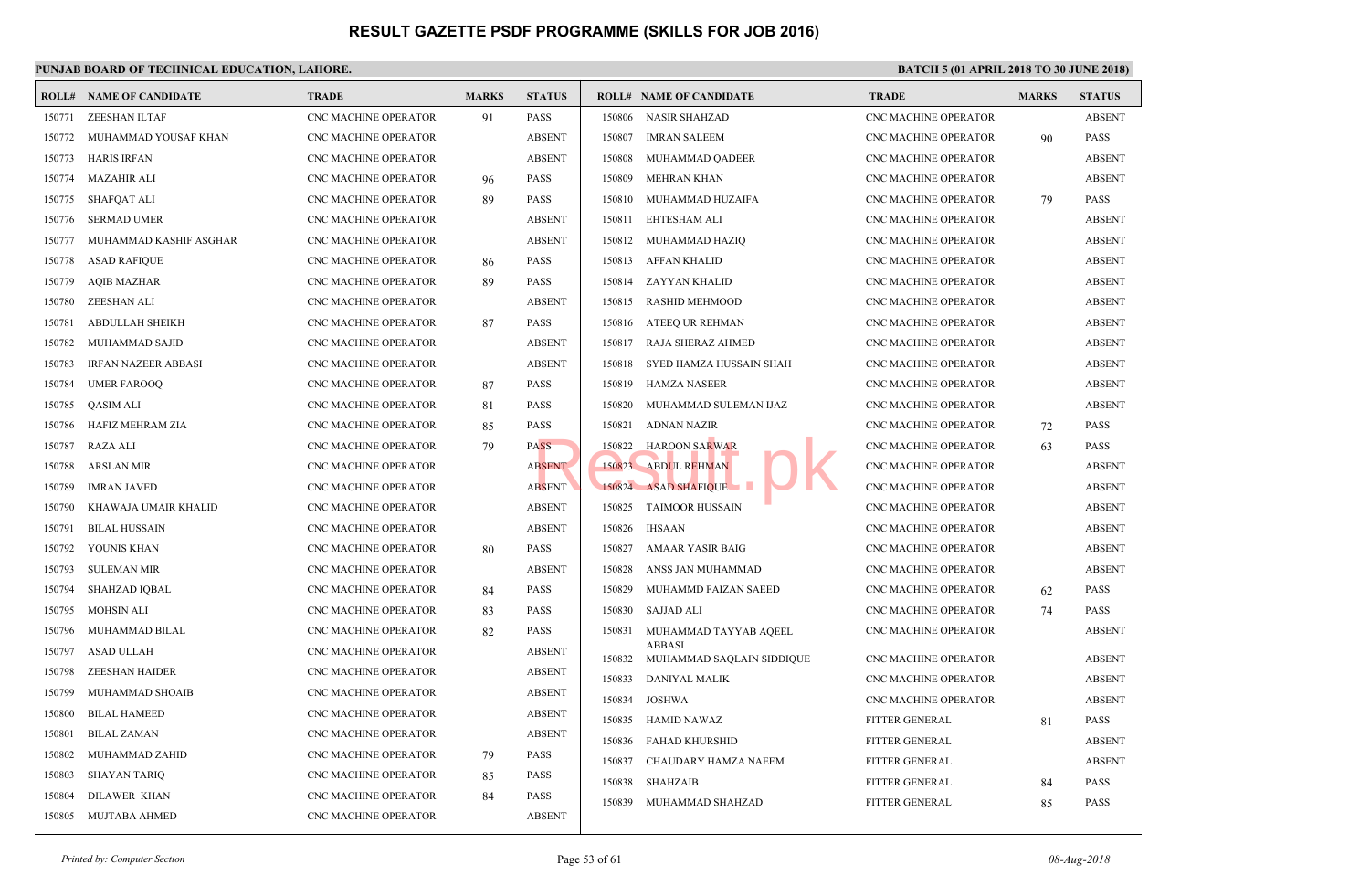| ROLL#  | <b>NAME OF CANDIDATE</b> | <b>TRADE</b>          | <b>MARKS</b> | <b>STATUS</b> |        | <b>ROLL# NAME OF CANDIDATE</b>    | <b>TRAL</b>   |
|--------|--------------------------|-----------------------|--------------|---------------|--------|-----------------------------------|---------------|
| 150840 | <b>ADIL HUSSAIN</b>      | <b>FITTER GENERAL</b> |              | <b>ABSENT</b> |        | 150875 MUHAMMAD FAWAD AKRAM KHAN  | <b>FITTE</b>  |
| 150841 | <b>NOMAN ZAFEER</b>      | FITTER GENERAL        |              | <b>ABSENT</b> | 150876 | GHULAM JAFAR                      | <b>FITTEI</b> |
| 150842 | MUHAMMAD JUNAID          | <b>FITTER GENERAL</b> |              | <b>ABSENT</b> | 150877 | EJAZ AHMED WANI                   | <b>FITTE</b>  |
| 150843 | <b>SAMEER FAISAL</b>     | FITTER GENERAL        |              | <b>ABSENT</b> | 150878 | <b>ABU BAKAR</b>                  | <b>FITTEI</b> |
| 150844 | SYED SHAYAN ALI KARMANI  | FITTER GENERAL        | 83           | <b>PASS</b>   | 150879 | <b>OADEER AHMED</b>               | <b>FITTE</b>  |
| 150845 | MUHAMMAD WASEEM CHUGTAI  | FITTER GENERAL        | 83           | <b>PASS</b>   | 150880 | MOHSIN EJAZ SATTI                 | <b>FITTE</b>  |
| 150846 | <b>ABDUL RAUF ANWAR</b>  | FITTER GENERAL        | 81           | <b>PASS</b>   | 150881 | OKASHA NAEEM                      | <b>FITTE</b>  |
| 150847 | MUHAMMAD ADNAN SHERAZ    | FITTER GENERAL        | 81           | <b>PASS</b>   | 150882 | MUHAMMAD AWAIS                    | <b>FITTE</b>  |
| 150848 | <b>HASSAN NASEER</b>     | FITTER GENERAL        |              | <b>ABSENT</b> | 150883 | USMAN ABDULLAH                    | <b>FITTE</b>  |
| 150849 | <b>WALEED ZEESHAN</b>    | FITTER GENERAL        |              | <b>ABSENT</b> | 150884 | SYED MUHAMMAD SALEH UBAID         | <b>FITTE</b>  |
| 150850 | MIRZA HUSSAIN RIAZ       | FITTER GENERAL        |              | <b>ABSENT</b> | 150885 | <b>SHAH</b><br><b>FASIH IQBAL</b> | <b>FITTE</b>  |
| 150851 | MUHAMMAD WAJAHAT NADEEM  | FITTER GENERAL        | 79           | <b>PASS</b>   | 150886 | MUHAMMAD HUSSAIN TARIQ            | <b>FITTE</b>  |
| 150852 | AHTISHAM SIDDIQUE        | FITTER GENERAL        |              | <b>ABSENT</b> | 150887 | <b>ASAD KHAN</b>                  | <b>FITTE</b>  |
| 150853 | <b>RANA HASSAN TAHIR</b> | FITTER GENERAL        | 85           | <b>PASS</b>   | 150888 | SHEKH MUHAMMAD UMER               | <b>FITTE</b>  |
| 150854 | AHTISHAM IJAZ MUGHAL     | FITTER GENERAL        |              | <b>ABSENT</b> | 150889 | <b>ASIM ISHFAQ</b>                | <b>FITTE</b>  |
| 150855 | MUHAMMAD HANNAN HANIF    | FITTER GENERAL        | 84           | <b>PASS</b>   | 150890 | <b>SOHAIB FAROOQ</b>              | <b>FITTE</b>  |
| 150856 | <b>AQIB RASOOL</b>       | FITTER GENERAL        |              | <b>ABSENT</b> | 150891 | <b>SHAN ALI</b>                   | <b>FITTE</b>  |
| 150857 | <b>AQIB JAVED</b>        | FITTER GENERAL        | 83           | <b>PASS</b>   | 150892 | <b>JAWAD ALI KIYANI</b>           | <b>FITTE</b>  |
| 150858 | ABDUL REHMAN AKBAR       | FITTER GENERAL        | 85           | <b>PASS</b>   | 150893 | MUHAMMAD NAEEM                    | <b>FITTE</b>  |
| 150859 | MUHAMMAD BILAL AKBAR     | FITTER GENERAL        | 88           | <b>PASS</b>   | 150894 | MUHAMMAD HAMZA                    | <b>FITTE</b>  |
| 150860 | <b>USAMA ANWAR</b>       | FITTER GENERAL        |              | <b>ABSENT</b> | 150895 | ARBAZ ALI                         | <b>FITTE</b>  |
| 150861 | RIZWAN MAQSOOD           | FITTER GENERAL        |              | <b>ABSENT</b> | 150896 | ASAD MEHMOOD                      | <b>FITTE</b>  |
| 150862 | MUHAMMAD KAMRAN GHAFOOR  | FITTER GENERAL        | 87           | <b>PASS</b>   | 150897 | MUHAMMAD DANISH                   | <b>FITTE</b>  |
| 150863 | <b>SHALOOM BASHIR</b>    | FITTER GENERAL        | 89           | <b>PASS</b>   | 150898 | <b>NAISR MEHMOOD</b>              | <b>FITTE</b>  |
| 150864 | <b>HASEEB AHMED</b>      | FITTER GENERAL        | 91           | <b>PASS</b>   | 150899 | MALIK MUHAMMAD SAAD SAFDAR        | <b>FITTE</b>  |
| 150865 | MUHAMMAD BILAL           | FITTER GENERAL        | 85           | <b>PASS</b>   | 150900 | <b>GHULAM QADIR</b>               | <b>FITTE</b>  |
| 150866 | <b>FAISAL QAYYUM</b>     | FITTER GENERAL        |              | <b>ABSENT</b> | 150901 | ZEESHAN WAHID                     | <b>FITTE</b>  |
| 150867 | <b>BILAL FAROOQ</b>      | FITTER GENERAL        |              | <b>ABSENT</b> | 150902 | MUHMMAD ARSLAN                    | <b>FITTE</b>  |
| 150868 | <b>NAEEM ABBAS</b>       | FITTER GENERAL        | 86           | <b>PASS</b>   | 150903 | <b>HAMZA AFZAL</b>                | <b>FITTE</b>  |
| 150869 | UMAIR ISHFAQ             | FITTER GENERAL        | 81           | <b>PASS</b>   | 150904 | SYED HASSAN RAZA BUKHARI          | <b>FITTE</b>  |
| 150870 | MUAHMMAD IMRAN KHALID    | FITTER GENERAL        | 84           | <b>PASS</b>   | 150905 | MUHAMMAD HUZAIFA                  | <b>FITTE</b>  |
| 150871 | LIAQAT KHAN              | FITTER GENERAL        | 77           | <b>PASS</b>   | 150906 | ASIF                              | <b>FITTE</b>  |
| 150872 | ABDUL HASEEB MINHAS      | FITTER GENERAL        | 90           | <b>PASS</b>   | 150907 | MUHAMMAD ABRAR                    | <b>FITTE</b>  |
| 150873 | MUHAMMAD ABBAS           | FITTER GENERAL        |              | <b>ABSENT</b> | 150908 | <b>ATIF MUMTAZ</b>                | <b>FITTE</b>  |
| 150874 | MUHAMMAD ZEESHAN SHERAZ  | FITTER GENERAL        | 88           | <b>PASS</b>   |        |                                   |               |
|        |                          |                       |              |               |        |                                   |               |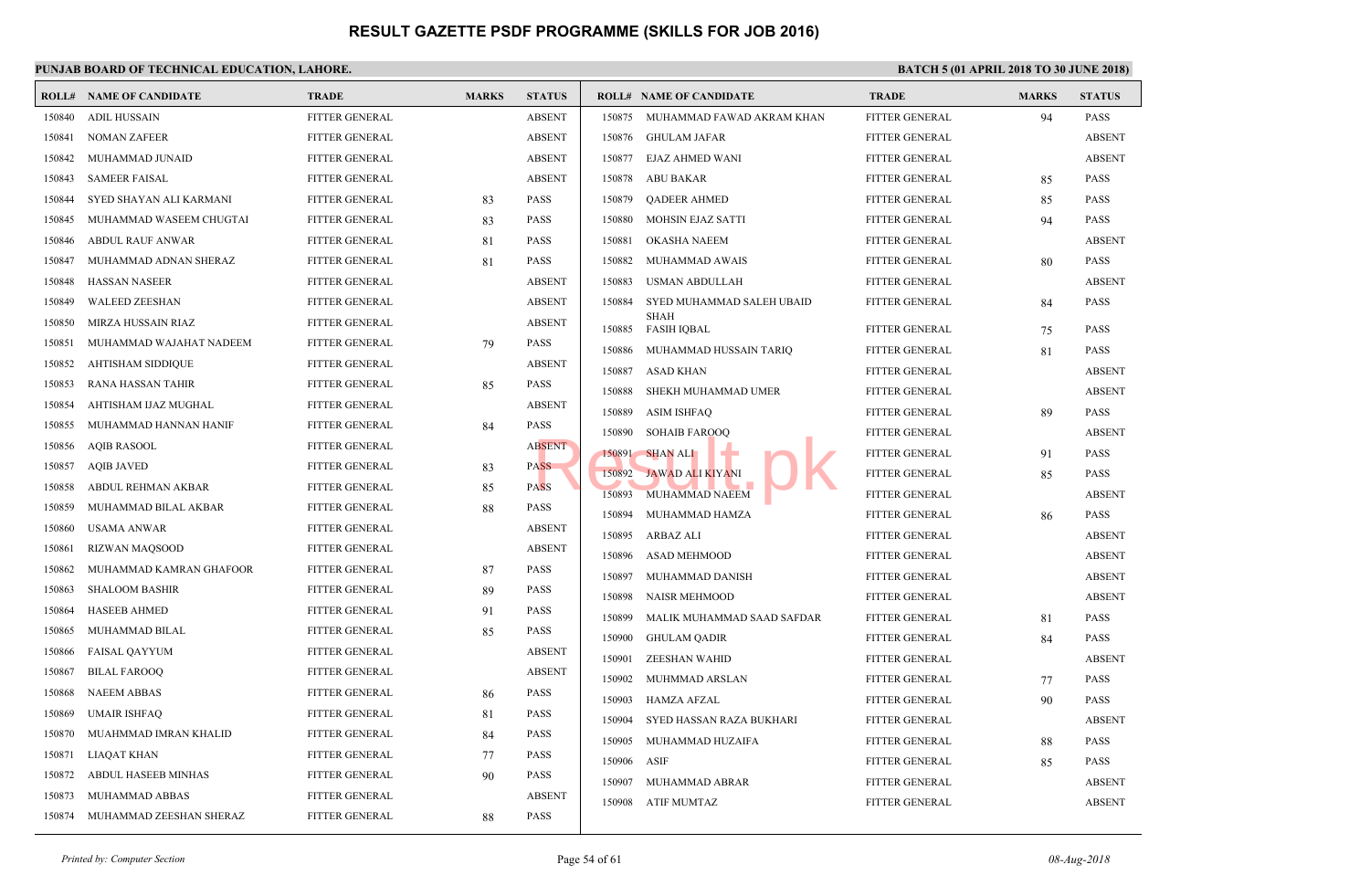|                                                                   | PUNJAB BOARD OF TECHNICAL EDUCATION, LAHORE.                     |                       |              |               |        |                                |                   |  |  |  |  |  |
|-------------------------------------------------------------------|------------------------------------------------------------------|-----------------------|--------------|---------------|--------|--------------------------------|-------------------|--|--|--|--|--|
|                                                                   | <b>ROLL# NAME OF CANDIDATE</b>                                   | <b>TRADE</b>          | <b>MARKS</b> | <b>STATUS</b> |        | <b>ROLL# NAME OF CANDIDATE</b> | <b>TRAD</b>       |  |  |  |  |  |
| 150909                                                            | MUHAMMAD TALHA                                                   | <b>FITTER GENERAL</b> |              | <b>ABSENT</b> | 150941 | KASHIF ALI AFRIDE              | <b>MASO</b>       |  |  |  |  |  |
| 150910                                                            | HAMMAD KHAN                                                      | <b>FITTER GENERAL</b> |              | <b>ABSENT</b> | 150942 | AHTISHAM RAJA                  | <b>MASO</b>       |  |  |  |  |  |
| 150911                                                            | <b>SHER KHAN</b>                                                 | <b>FITTER GENERAL</b> | 76           | <b>PASS</b>   | 150943 | HUMAYUN IMTIAZ                 | <b>MASO</b>       |  |  |  |  |  |
| 150912                                                            | SHAHZAIB TARIQ                                                   | FITTER GENERAL        |              | <b>ABSENT</b> | 150944 | MIRZA DANISH KALEEM            | <b>MASO</b>       |  |  |  |  |  |
| 150913                                                            | MUHAMMAD DANIYAL NASEER                                          | FITTER GENERAL        | 80           | <b>PASS</b>   | 150945 | <b>TANVEER HUSSAIN</b>         | <b>MASO</b>       |  |  |  |  |  |
|                                                                   | <b>JANJUA</b><br>150914 MUHAMMAD NABEEL ABID                     | <b>FITTER GENERAL</b> |              | <b>ABSENT</b> | 150946 | MUHAMMAD AWAIS HAMZA           | <b>MASO</b>       |  |  |  |  |  |
| 150915                                                            | NOFIL BIN NAEEM                                                  | <b>FITTER GENERAL</b> |              | <b>ABSENT</b> | 150947 | <b>USMAN ALI</b>               | MASO              |  |  |  |  |  |
| 150916                                                            | RAJA SHEROZ AZHAR                                                | <b>FITTER GENERAL</b> |              | <b>ABSENT</b> | 150948 | MUHAMMAD DANIYAL PASHA         | <b>MASO</b>       |  |  |  |  |  |
| 150917                                                            | <b>JUNAID AHMED</b>                                              | <b>FITTER GENERAL</b> | 84           | <b>PASS</b>   | 150949 | <b>MALIK ZEESHAN</b>           | <b>MASO</b>       |  |  |  |  |  |
|                                                                   | 150918 ZOHAIB                                                    | FITTER GENERAL        | 75           | <b>PASS</b>   | 150950 | ARSLAN SAHIB DAD               | <b>MASO</b>       |  |  |  |  |  |
|                                                                   | WILAYAT TECHNICAL TRAINING INSTITUTE (PVT.) LTD., HOUSE NO. 747, |                       |              |               | 150951 | <b>AZEEM AHMED</b>             | <b>MASO</b>       |  |  |  |  |  |
| SAIDPUR ROAD, NEAR AL-HAMEED SHADI KHALL, RAWALPINDI CANTONEMENT, |                                                                  |                       |              |               | 150952 | <b>SHAHZAIB</b>                | SHUT <sub>1</sub> |  |  |  |  |  |
| <b>RAWALPINDI</b>                                                 |                                                                  |                       |              |               | 150953 | MUHAMMAD ALI                   | SHUT <sub>1</sub> |  |  |  |  |  |
|                                                                   | 150919 ANSAR NAWAZ                                               | <b>MASON</b>          | 90           | <b>PASS</b>   | 150954 | <b>JUNAID AFZAAL</b>           | <b>SHUT1</b>      |  |  |  |  |  |
| 150920                                                            | HAMZA QAYYUM SATTI                                               | <b>MASON</b>          | 62           | PASS          | 150955 | MUHAMMAD ZAIN SAQIB            | SHUT <sub>1</sub> |  |  |  |  |  |
| 150921                                                            | MUHAMMAD MUSTAQEEM                                               | <b>MASON</b>          | 90           | PASS          | 150956 | <b>HAMZA AMJAD</b>             | <b>SHUT1</b>      |  |  |  |  |  |
| 150922                                                            | HASSAN NAWAZ                                                     | <b>MASON</b>          | 72           | <b>PASS</b>   | 150957 | <b>SULEMAN KHAN</b>            | SHUT <sub>1</sub> |  |  |  |  |  |
| 150923                                                            | <b>WASEEM ULLAH</b>                                              | <b>MASON</b>          | 71           | <b>PASS</b>   |        | 150958 MUDASSAR KAFIL          | <b>SHUTT</b>      |  |  |  |  |  |
| 150924                                                            | <b>JEHANZAB KHAN</b>                                             | <b>MASON</b>          | 61           | <b>PASS</b>   |        | 150959 TALHA RASHEED           | <b>SHUTT</b>      |  |  |  |  |  |
| 150925                                                            | <b>SALEEM ARSHAD</b>                                             | <b>MASON</b>          | 76           | <b>PASS</b>   | 150960 | <b>ARSLAN SHAH</b>             | <b>SHUTT</b>      |  |  |  |  |  |
| 150926                                                            | UMAR QAYYUM SATTI                                                | <b>MASON</b>          | 60           | <b>PASS</b>   | 150961 | <b>AMIR HAMEED</b>             | <b>SHUTT</b>      |  |  |  |  |  |
| 150927                                                            | MUHAMMAD SAGHEER                                                 | <b>MASON</b>          | 79           | <b>PASS</b>   | 150962 | ABDUL ZAIN UL HASNAIN          | <b>SHUTT</b>      |  |  |  |  |  |
| 150928                                                            | <b>MUBASHAR ALI</b>                                              | <b>MASON</b>          | 74           | <b>PASS</b>   | 150963 | <b>UMER JAVED</b>              | <b>SHUT1</b>      |  |  |  |  |  |
| 150929                                                            | <b>TAHIR QAYYUM</b>                                              | <b>MASON</b>          | 66           | <b>PASS</b>   | 150964 | <b>OBAID ULLAH</b>             | <b>SHUT1</b>      |  |  |  |  |  |
| 150930                                                            | <b>TAHSEEN ALI</b>                                               | <b>MASON</b>          | 60           | <b>PASS</b>   | 150965 | <b>SOHAIL ZAHID</b>            | <b>SHUTT</b>      |  |  |  |  |  |
| 150931                                                            | MUHAMMAD IBRAR                                                   | <b>MASON</b>          | 80           | <b>PASS</b>   | 150966 | <b>IMRAN ASHRAF</b>            | <b>SHUTT</b>      |  |  |  |  |  |
| 150932                                                            | <b>UMAR ELLAHI</b>                                               | <b>MASON</b>          | 62           | PASS          | 150967 | MUHAMMAD BILAL                 | <b>SHUT1</b>      |  |  |  |  |  |
| 150933                                                            | <b>QAMAR SHAHZAD</b>                                             | <b>MASON</b>          | 68           | PASS          | 150968 | <b>UMER FAROOQ AWAN</b>        | <b>SHUT1</b>      |  |  |  |  |  |
| 150934                                                            | MUHAMMAD SHAHBAZ                                                 | <b>MASON</b>          |              | FAIL          | 150969 | MUHAMMAD AWAIS                 | <b>SHUT1</b>      |  |  |  |  |  |
| 150935                                                            | <b>HASEEB ULLAH</b>                                              | <b>MASON</b>          |              | FAIL          | 150970 | ASAD ALI                       | <b>SHUTT</b>      |  |  |  |  |  |
| 150936                                                            | JAHANZAIB AYUB KHAN                                              | <b>MASON</b>          | 80           | <b>PASS</b>   | 150971 | KHUBAID UR REHMAN              | <b>SHUTT</b>      |  |  |  |  |  |
| 150937                                                            | JAHANZAIB KHURSHID                                               | <b>MASON</b>          | 80           | PASS          | 150972 | ASIM LIAQAT                    | SHUT <sub>1</sub> |  |  |  |  |  |
| 150938                                                            | MUHAMMAD IMRAN                                                   | <b>MASON</b>          | -66          | <b>PASS</b>   | 150973 | MUHAMMAD USAMA                 | <b>SHUTT</b>      |  |  |  |  |  |
| 150939                                                            | MUHAMMAD ARSLAN KHAN                                             | <b>MASON</b>          | 60           | <b>PASS</b>   | 150974 | <b>INAMULLAH KHAN</b>          | <b>SHUTT</b>      |  |  |  |  |  |
| 150940                                                            | <b>SOHAIB ARSHAD</b>                                             | <b>MASON</b>          | 93           | <b>PASS</b>   | 150975 | MUHAMMAD AWAIS KHAID           | <b>SHUTT</b>      |  |  |  |  |  |
|                                                                   |                                                                  |                       |              |               |        |                                |                   |  |  |  |  |  |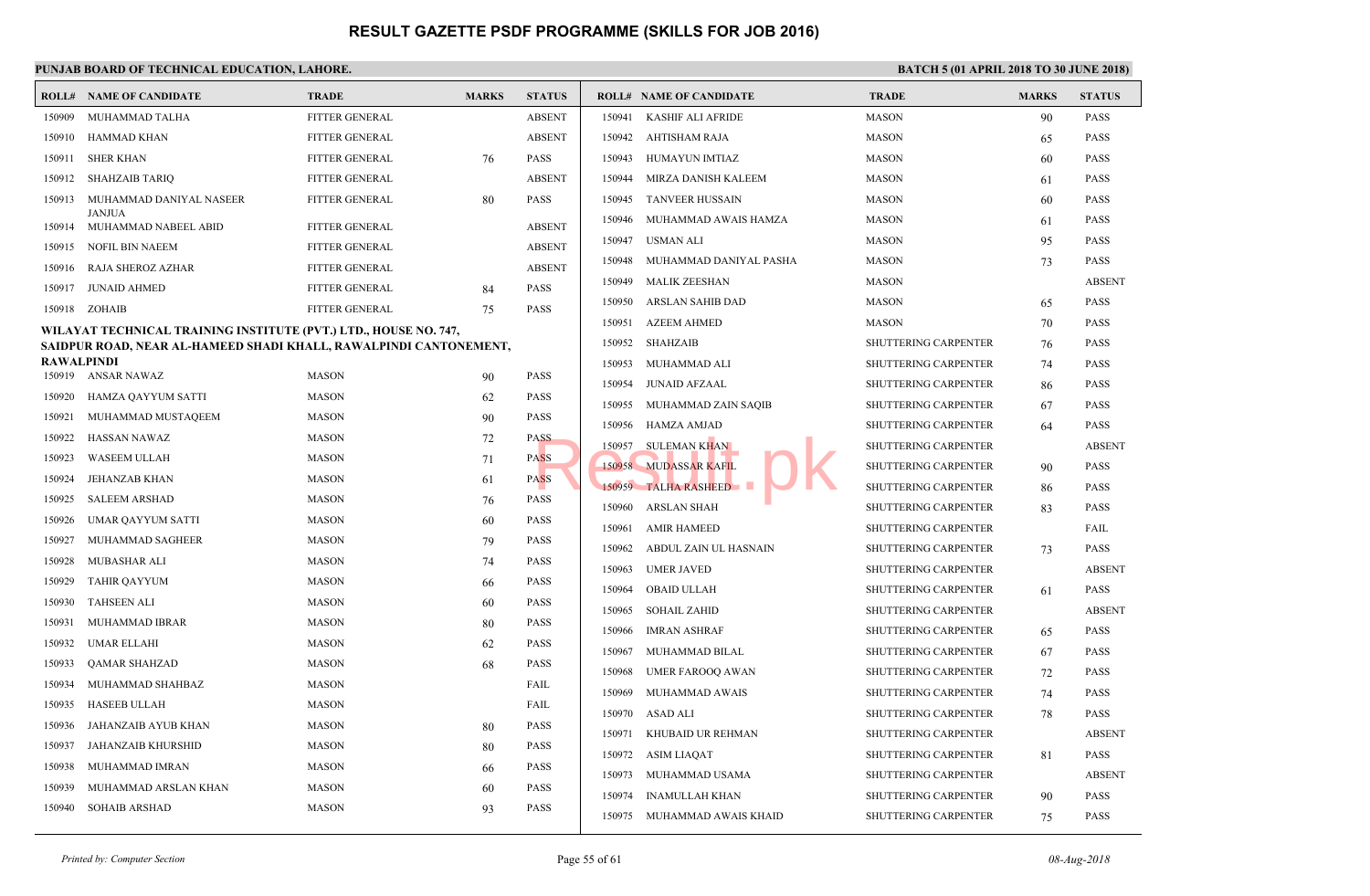|        | <b>ROLL# NAME OF CANDIDATE</b> | <b>TRADE</b>                | <b>MARKS</b> | <b>STATUS</b> |        | <b>ROLL# NAME OF CANDIDATE</b> | <b>TRAL</b>  |
|--------|--------------------------------|-----------------------------|--------------|---------------|--------|--------------------------------|--------------|
| 150976 | MUBBSHAR SHAHZAD               | SHUTTERING CARPENTER        | 69           | <b>PASS</b>   | 151011 | <b>WAQAS ASLAM</b>             | <b>STEEL</b> |
| 150977 | MUHAMMAD MASOOD                | <b>SHUTTERING CARPENTER</b> | 73           | <b>PASS</b>   | 151012 | MUHAMMAD TALHA ASLAM           | <b>STEEL</b> |
| 150978 | MUHAMMAD NAVEED                | SHUTTERING CARPENTER        | 78           | <b>PASS</b>   | 151013 | NOMAN ALI                      | <b>STEEL</b> |
| 150979 | MUHAMMAD SHAHZAIB              | <b>SHUTTERING CARPENTER</b> | 78           | <b>PASS</b>   | 151014 | <b>SHEER ALI</b>               | <b>STEEL</b> |
| 150980 | ZEESHAN SAQLAIN                | <b>SHUTTERING CARPENTER</b> | 73           | <b>PASS</b>   | 151015 | <b>GHUFRAN IMTIAZ</b>          | <b>STEEL</b> |
| 150981 | <b>HASEEB SHEHZAD</b>          | <b>SHUTTERING CARPENTER</b> | 73           | <b>PASS</b>   | 151016 | MUHAMMAD BILAL                 | <b>STEEL</b> |
| 150982 | MUHAMMAD TALHA ASHFAQ          | <b>SHUTTERING CARPENTER</b> | 72           | <b>PASS</b>   | 151017 | <b>HAMZA KHAN</b>              | <b>STEEL</b> |
| 150983 | <b>SYED MATEEN HAIDER</b>      | <b>SHUTTERING CARPENTER</b> | 71           | <b>PASS</b>   | 151018 | NAQASH ALI                     | <b>STEEL</b> |
| 150984 | MUHAMMAD SHARJEEL AFZAL        | SHUTTERING CARPENTER        | 79           | <b>PASS</b>   | 151019 | MUHAMMAD AHTESHAM ABBASI       | <b>STEEL</b> |
| 150985 | MUHAMMAD FAIZAN QURESHI        | <b>SHUTTERING CARPENTER</b> | 71           | <b>PASS</b>   | 151020 | <b>SIRAJ BASHEER</b>           | <b>STEEL</b> |
| 150986 | <b>SHAHID HUSSAIN</b>          | <b>SHUTTERING CARPENTER</b> | 72           | <b>PASS</b>   | 151021 | MUHAMMAD RIZWAN RANA           | <b>STEEL</b> |
| 150987 | <b>SHAHZAIB</b>                | SHUTTERING CARPENTER        | 71           | <b>PASS</b>   | 151022 | MUHAMMAD ADIL SHAHZAD          | <b>STEEL</b> |
| 150988 | MUHAMMAD ADNAN SHAHID          | SHUTTERING CARPENTER        | 70           | <b>PASS</b>   | 151023 | MUHAMMAD BILAL RAZA            | <b>STEEL</b> |
| 150989 | <b>SYED RIZWAN HAIDER</b>      | <b>SHUTTERING CARPENTER</b> | 77           | <b>PASS</b>   | 151024 | <b>ARNUST ASLAM</b>            | <b>STEEL</b> |
| 150990 | SHAHAB-UD-DIN                  | SHUTTERING CARPENTER        | 78           | <b>PASS</b>   | 151025 | ATTA UL HASSAN                 | <b>STEEL</b> |
| 150991 | RAJA WARIS ALI                 | <b>SHUTTERING CARPENTER</b> | 72           | <b>PASS</b>   | 151026 | <b>NAZIM HUSSAIN</b>           | <b>STEEL</b> |
| 150992 | MUHAMMAD AWAIN MANSAB BARR     | SHUTTERING CARPENTER        | 72           | <b>PASS</b>   | 151027 | <b>SHAROON BHATTI</b>          | <b>STEEL</b> |
| 150993 | NOMAN KHALID                   | <b>SHUTTERING CARPENTER</b> | 74           | <b>PASS</b>   | 151028 | <b>SHAHID KHAN</b>             | <b>STEEL</b> |
| 150994 | MUHAMMAD RIZWAN ASLAM          | <b>SHUTTERING CARPENTER</b> | 70           | <b>PASS</b>   |        | 151029 MUHAMMAD AMMAR          | <b>STEEL</b> |
| 150995 | <b>ABDUL HANAN</b>             | SHUTTERING CARPENTER        | 74           | <b>PASS</b>   | 151030 | <b>AKRAM AMEEN</b>             | <b>STEEL</b> |
| 150996 | MUHAMMAD YASIR ABBAS           | SHUTTERING CARPENTER        | 71           | <b>PASS</b>   | 151031 | <b>SOHAIB AHMED</b>            | <b>STEEL</b> |
| 150997 | <b>ABDUL MANNAN</b>            | SHUTTERING CARPENTER        | 78           | <b>PASS</b>   | 151032 | <b>KHURRAM ALI</b>             | <b>STEEL</b> |
| 150998 | MUHAMMAD WAQAR                 | <b>SHUTTERING CARPENTER</b> | 70           | <b>PASS</b>   | 151033 | MUHAMMAD USAMA FAYYAZ          | <b>STEEL</b> |
| 150999 | <b>TANVEER HUSSAIN</b>         | <b>SHUTTERING CARPENTER</b> | 72           | <b>PASS</b>   | 151034 | MUHAMMAD USMAN                 | <b>STEEL</b> |
| 151000 | MUHAMMAD ASIF NADEEM           | SHUTTERING CARPENTER        |              | <b>ABSENT</b> | 151035 | RAJA EHTISHAM HAIDER           | <b>STEEL</b> |
| 151001 | <b>SANA UL HAQ</b>             | STEEL FIXER 2016            | 74           | <b>PASS</b>   | 151036 | <b>ZESHAN KHALID</b>           | <b>STEEL</b> |
| 151002 | MUHAMMAD ASAD                  | STEEL FIXER 2016            | 73           | <b>PASS</b>   | 151037 | <b>GHAFER SAJJAT</b>           | <b>STEEL</b> |
| 151003 | <b>ZUBAIR AKHTER</b>           | STEEL FIXER 2016            | 73           | <b>PASS</b>   | 151038 | MUHAMMAD SOBAN NAEEM           | <b>STEEL</b> |
| 151004 | KHALEEQ UR REHMAN              | STEEL FIXER 2016            | 82           | <b>PASS</b>   | 151039 | ZEESHAN ARSHAD                 | <b>STEEL</b> |
| 151005 | <b>BILAL ASHRAF</b>            | STEEL FIXER 2016            | 83           | <b>PASS</b>   | 151040 | <b>KASHIF LATIF</b>            | <b>STEEL</b> |
| 151006 | SAJJAD HUSSAIN                 | STEEL FIXER 2016            | 82           | <b>PASS</b>   | 151041 | <b>ASAD MEHMOOD</b>            | <b>STEEL</b> |
| 151007 | <b>AMIR ISAMDAD</b>            | STEEL FIXER 2016            | 71           | <b>PASS</b>   | 151042 | <b>SH.ZUNAIR AHMED</b>         | <b>STEEL</b> |
| 151008 | <b>ADNAN MASIH</b>             | STEEL FIXER 2016            | 66           | <b>PASS</b>   | 151043 | <b>SAJID ROSHAN</b>            | <b>STEEL</b> |
| 151009 | <b>MUDASSAR BASHIR</b>         | STEEL FIXER 2016            |              | <b>ABSENT</b> | 151044 | <b>IKRAM SHOUKAT</b>           | <b>STEEL</b> |
| 151010 | MUHAMMAD NASEER AHMED KHAN     | STEEL FIXER 2016            |              | <b>ABSENT</b> | 151045 | MUHAMMAD MUBASHAR FAZAAL       | <b>STEEL</b> |
|        |                                |                             |              |               |        |                                |              |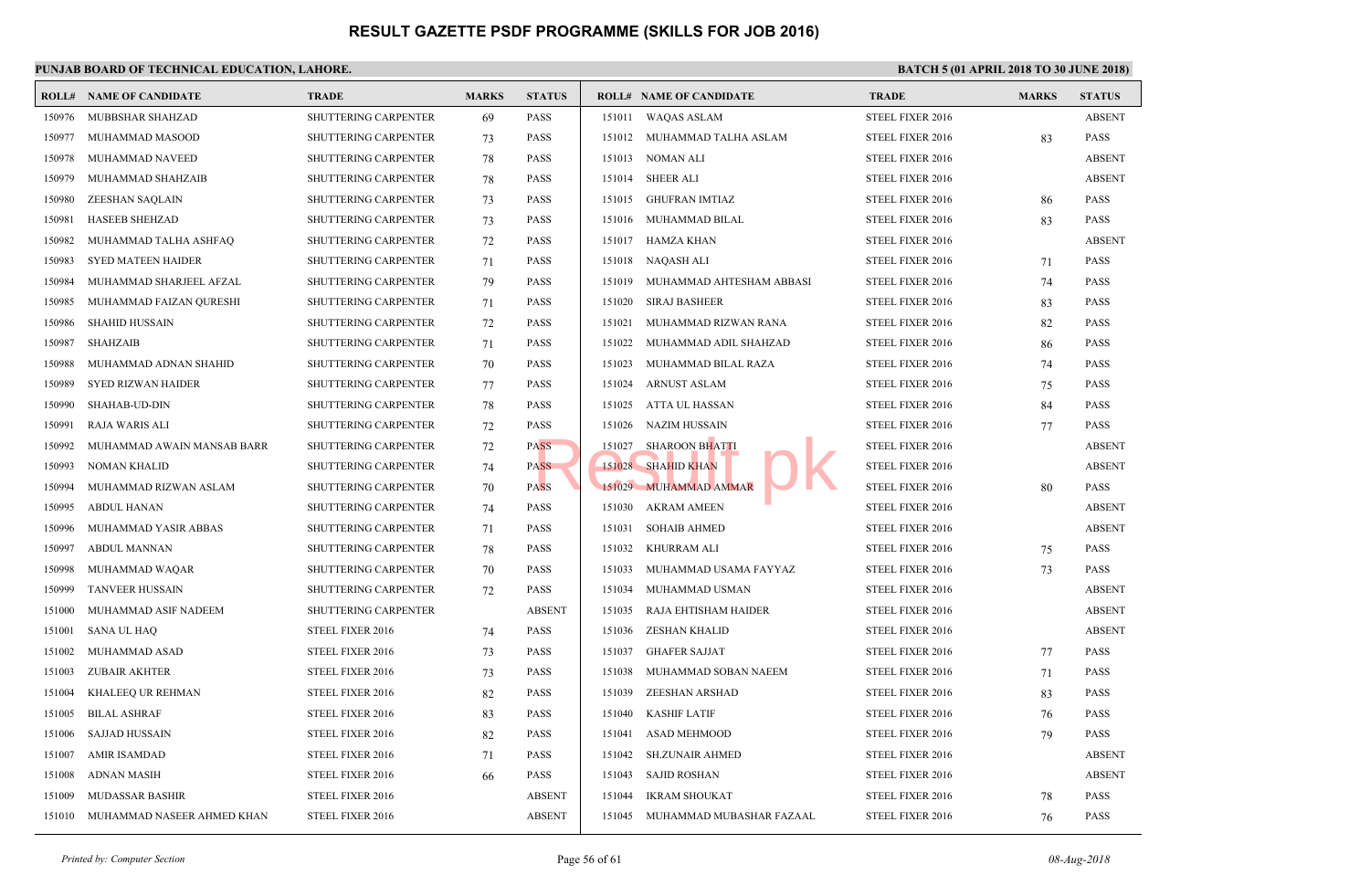|        | <b>ROLL# NAME OF CANDIDATE</b>                                                                              | <b>TRADE</b>                       | <b>MARKS</b> | <b>STATUS</b> | <b>ROLL# NAME OF CANDIDATE</b>                     | <b>TRAL</b>         |
|--------|-------------------------------------------------------------------------------------------------------------|------------------------------------|--------------|---------------|----------------------------------------------------|---------------------|
|        | 151046 MUHAMMAD EHSAN                                                                                       | STEEL FIXER 2016                   | 79           | <b>PASS</b>   | 151072 NASIR ABBAS                                 | <b>MATE</b>         |
| 151047 | MUHAMMAD BILAL                                                                                              | STEEL FIXER 2016                   | 79           | <b>PASS</b>   | 151073 ISMAEEI TOHEED                              | 2016<br><b>MATE</b> |
| 151048 | MUZAMMIL KAFEEL                                                                                             | STEEL FIXER 2016                   | 81           | <b>PASS</b>   |                                                    | 2016                |
| 151049 | ASHIQ HUSSAIN                                                                                               | STEEL FIXER 2016                   | 83           | <b>PASS</b>   | 151074 ZAIN-UL-ABIDEEN                             | <b>MATE</b>         |
|        | 151050 JAHANZAIB KHAN                                                                                       | <b>MASON</b>                       |              | <b>ABSENT</b> | 151075 METHAB JAVED                                | 2016<br><b>MATE</b> |
|        |                                                                                                             |                                    |              |               |                                                    | 2016                |
|        | <b>CHICHAWATNI COLLEGE OF TECHNOLOGY, BUREWALA ROAD, OPPOSITE</b><br>STREET#3 HAYATABAD COLONY, CHICHAWATNI |                                    |              |               | 151076 USAMA REHMAN                                | <b>MATE</b>         |
|        | 151051 MUHAMMAD ARSLAN                                                                                      | MATERIAL TECHNICIAN                | 96           | <b>PASS</b>   | <b>MANSOL TECHNICAL TRAINING SERVICES (PVT) LT</b> | 2016                |
|        |                                                                                                             | 2016                               |              |               | <b>MARRIAGE HALL, FAISALABAD BYPASS LAHORE R</b>   |                     |
| 151052 | MUHAMMAD SABTAIN MEHBOOB                                                                                    | MATERIAL TECHNICIAN<br>2016        |              | <b>ABSENT</b> | 151077 MUHAMMAD ATIF                               | PIPE &              |
| 151053 | MUHAMMAD HAMZA                                                                                              | MATERIAL TECHNICIAN                | 91           | <b>PASS</b>   |                                                    | 2016                |
|        |                                                                                                             | 2016                               |              |               | 151078 NAEEM ABBAS                                 | PIPE &<br>2016      |
| 151054 | MUHAMMAD USMAN                                                                                              | MATERIAL TECHNICIAN<br>2016        | 93           | <b>PASS</b>   | 151079<br>MUHAMMAD AZAM                            | PIPE &              |
| 151055 | ABDUL MAJID                                                                                                 | MATERIAL TECHNICIAN                |              | <b>ABSENT</b> |                                                    | 2016                |
|        |                                                                                                             | 2016                               |              |               | 151080 TAUSEEQ BOOTA                               | PIPE &<br>2016      |
| 151056 | <b>WAQAS MOEEN</b>                                                                                          | MATERIAL TECHNICIAN                |              | <b>ABSENT</b> | 151081 ASHAR                                       | PIPE &              |
| 151057 | SADI AHMAD                                                                                                  | 2016<br>MATERIAL TECHNICIAN        |              | <b>ABSENT</b> |                                                    | 2016                |
|        |                                                                                                             | 2016                               |              |               | ARSLAN SARWAR<br>151082                            | PIPE &<br>2016      |
| 151058 | MUHAMMAD BABAR ABBAS                                                                                        | MATERIAL TECHNICIAN                | 96           | <b>PASS</b>   | 151083 ZEESHAN MUSHTAQ                             | PIPE &              |
| 151059 | EHTISHAM UL HAQ ABBASI                                                                                      | 2016<br>MATERIAL TECHNICIAN        |              | <b>ABSENT</b> |                                                    | 2016                |
|        |                                                                                                             | 2016                               |              |               | 151084 MUHAMMAD TAHIR                              | PIPE &              |
| 151060 | MUHAMMAD NOMAN                                                                                              | MATERIAL TECHNICIAN                |              | <b>ABSENT</b> | 151085 IMRAN SARWAR                                | 2016<br>PIPE &      |
| 151061 | USAMA BIN NOOR                                                                                              | 2016<br>MATERIAL TECHNICIAN        |              | <b>ABSENT</b> |                                                    | 2016                |
|        |                                                                                                             | 2016                               |              |               | 151086 MUHAMMAD HASSAN                             | PIPE &              |
| 151062 | <b>GHULAM MURTAZA</b>                                                                                       | MATERIAL TECHNICIAN                | 86           | <b>PASS</b>   | MUHAMMAD USMAN<br>151087                           | 2016<br>PIPE &      |
|        |                                                                                                             | 2016                               |              | <b>PASS</b>   |                                                    | 2016                |
| 151063 | MUHAMMAD IRFAN ANWAR                                                                                        | MATERIAL TECHNICIAN<br>2016        | 85           |               | 151088 ADEEL QADIR                                 | PIPE &              |
| 151064 | MUHAMMAD USMAN ASHRAF                                                                                       | MATERIAL TECHNICIAN                | 94           | <b>PASS</b>   | 151089 IMRAN ALI                                   | 2016<br>PIPE &      |
|        |                                                                                                             | 2016                               |              |               |                                                    | 2016                |
| 151065 | SHAHID SHABBIR                                                                                              | MATERIAL TECHNICIAN<br>2016        |              | <b>ABSENT</b> | 151090<br>MUHAMMAD GOHAR HAMEED                    | PIPE &              |
| 151066 | <b>SHARAFAT ALI</b>                                                                                         | MATERIAL TECHNICIAN                |              | <b>ABSENT</b> |                                                    | 2016                |
|        |                                                                                                             | 2016                               |              |               | 151091<br>AHMAD HASSAN                             | PIPE &<br>2016      |
| 151067 | AHMAD RAZA                                                                                                  | <b>MATERIAL TECHNICIAN</b><br>2016 |              | <b>ABSENT</b> | 151092 TASHIF AHMAD                                | PIPE &              |
| 151068 | ALI AKBAR                                                                                                   | MATERIAL TECHNICIAN                |              | <b>ABSENT</b> |                                                    | 2016                |
|        |                                                                                                             | 2016                               |              |               | 151093 MUHAMMAD WASEEM AWAN                        | PIPE &<br>2016      |
| 151069 | ARSLAN MANZOOR                                                                                              | <b>MATERIAL TECHNICIAN</b><br>2016 |              | <b>ABSENT</b> | 151094 MUHAMMAD AQIB                               | PIPE &              |
| 151070 | MUHAMMAD SOHAIL                                                                                             | MATERIAL TECHNICIAN                | 88           | <b>PASS</b>   |                                                    | 2016                |
|        |                                                                                                             | 2016                               |              |               | 151095<br>MEHRAN HASSAN                            | PIPE &<br>2016      |
| 151071 | AHSAN RAZA                                                                                                  | <b>MATERIAL TECHNICIAN</b>         |              | <b>ABSENT</b> | 151096 HAFIZ MUHAMMAD ADEEL                        | PIPE &              |
|        |                                                                                                             | 2016                               |              |               |                                                    | 2016                |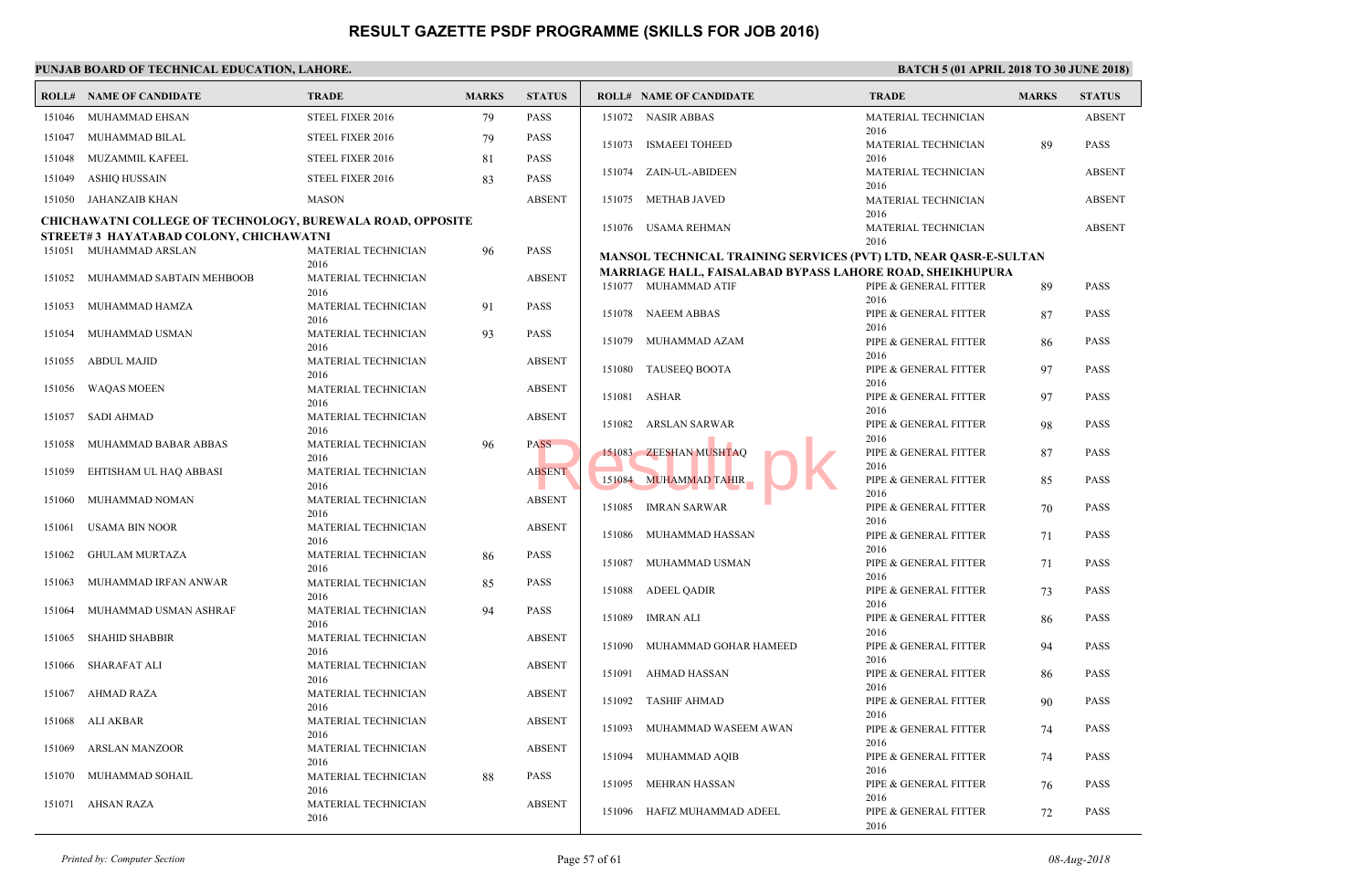|        | <b>ROLL# NAME OF CANDIDATE</b> | <b>TRADE</b>                  | <b>MARKS</b> | <b>STATUS</b> |        | <b>ROLL# NAME OF CANDIDATE</b> | <b>TRAD</b>  |
|--------|--------------------------------|-------------------------------|--------------|---------------|--------|--------------------------------|--------------|
| 151097 | <b>AHMAD NADEEM</b>            | PIPE & GENERAL FITTER         | 76           | <b>PASS</b>   | 151125 | MUHAMMAD SHAHID                | <b>SAFET</b> |
| 151098 | ABDUL MANNAN                   | 2016<br>PIPE & GENERAL FITTER | 75           | <b>PASS</b>   |        | 151126 MUHAMMAD WARIS          | <b>SAFET</b> |
|        |                                | 2016                          |              |               |        | 151127 SYED HASSAN ALI NAQVI   | <b>SAFET</b> |
| 151099 | NABEEL ALI                     | PIPE & GENERAL FITTER         | 74           | <b>PASS</b>   | 151128 | MUHAMMAD AHMAD                 | <b>SAFET</b> |
| 151100 | <b>SAEED AHMAD</b>             | 2016<br>PIPE & GENERAL FITTER | 79           | <b>PASS</b>   | 151129 | ABDUL REHMAN                   | <b>SAFET</b> |
|        |                                | 2016                          |              |               |        | 151130 MUNIR SHAH              | <b>SAFET</b> |
| 151101 | SAIF AHMAD                     | PIPE & GENERAL FITTER<br>2016 | 74           | <b>PASS</b>   |        | 151131 USAMA ALI RAMZAN        | <b>SAFET</b> |
| 151102 | MUHAMMAD RASHID                | PIPE & GENERAL FITTER         | 96           | <b>PASS</b>   | 151132 | REHMAN                         | <b>SAFET</b> |
| 151103 | ALI RAZA                       | 2016<br>PIPE & GENERAL FITTER | 74           | <b>PASS</b>   | 151133 | AWAIS ALI                      | <b>SAFET</b> |
|        |                                | 2016                          |              |               | 151134 | KOMAL                          | <b>SAFET</b> |
| 151104 | DANISH ALI                     | PIPE & GENERAL FITTER<br>2016 | 97           | <b>PASS</b>   | 151135 | MUHAMMAD ASIM GHAFFAR          | <b>SAFET</b> |
| 151105 | ATIQ UR REHMAN                 | PIPE & GENERAL FITTER         | 78           | <b>PASS</b>   | 151136 | SHAHZADA AHSAN ULLAH           | <b>SAFET</b> |
|        |                                | 2016                          |              |               | 151137 | FARRAKH BASHIR                 | <b>SAFET</b> |
| 151106 | MUHAMMAD ASHIR                 | PIPE & GENERAL FITTER<br>2016 | 72           | <b>PASS</b>   | 151138 | ZAMAN UMER BHATTI              | <b>SAFET</b> |
| 151107 | ARSLAN ZULFIQAR                | PIPE & GENERAL FITTER         | 80           | <b>PASS</b>   | 151139 | RANA MUAZZAM ALI               | <b>SAFET</b> |
| 151108 | MUBASHIR ALI                   | 2016<br>PIPE & GENERAL FITTER | 92           | PASS          |        |                                |              |
|        |                                | 2016                          |              |               | 151140 | MUHAMMAD NADEEM                | <b>SAFET</b> |
| 151109 | TALHA SABIR                    | PIPE & GENERAL FITTER<br>2016 | 88           | PASS          |        | 151141 MUHAMMAD UMAR           | <b>SAFET</b> |
| 151110 | MUHAMMAD ATIF                  | PIPE & GENERAL FITTER         | 92           | <b>PASS</b>   |        | 151142 RAI HUSNAIN JAVAID      | <b>SAFET</b> |
|        | 151111 MUHAMMAD NASIR          | 2016                          |              | <b>PASS</b>   |        | 151143 HAMZA SHAHBAZ           | <b>SAFET</b> |
|        |                                | PIPE & GENERAL FITTER<br>2016 | 90           |               | 151144 | SHEHRYAR ASLAM                 | <b>SAFET</b> |
|        | 151112 SAQLAIN MUSHTAQ         | PIPE & GENERAL FITTER         | 93           | <b>PASS</b>   | 151145 | MUHAMMAD SAAD NAEEM            | <b>SAFET</b> |
|        | 151113 ALI GOHAR               | 2016<br>PIPE & GENERAL FITTER | 96           | PASS          | 151146 | HAMMAD SULTAN                  | <b>SAFET</b> |
|        |                                | 2016                          |              |               | 151147 | TAYYAB FAROOQ                  | <b>SAFET</b> |
|        | 151114 HAMZA ALI               | PIPE & GENERAL FITTER<br>2016 | 70           | <b>PASS</b>   | 151148 | HAFIZ AHSAN RIAZ               | <b>SAFET</b> |
|        | 151115 ASIF ALI                | PIPE & GENERAL FITTER         | 80           | <b>PASS</b>   | 151149 | MUHAMMAD ISHAQ                 | <b>SAFET</b> |
| 151116 | KASHIF ALI                     | 2016<br>SAFETY INSPECTOR 2016 | 88           | <b>PASS</b>   | 151150 | MUHAMMAD FAISAL                | <b>SAFET</b> |
|        |                                |                               |              |               | 151151 | MUBASHIR ALI                   | <b>SAFET</b> |
| 151117 | NOMAN ASGHAR                   | SAFETY INSPECTOR 2016         | 86           | <b>PASS</b>   | 151152 | SHAWAIZ MALIK                  | <b>SAFET</b> |
| 151118 | JAMAL HASSAN                   | <b>SAFETY INSPECTOR 2016</b>  | 90           | PASS          | 151153 | SYED MUHAMMAD ZAIN ABBAS       | <b>SAFET</b> |
| 151119 | AFAQ ALI                       | SAFETY INSPECTOR 2016         | 74           | PASS          | 151154 | MUHAMMAD NABEEL                | <b>SAFET</b> |
| 151120 | <b>BILAL SARWAR</b>            | <b>SAFETY INSPECTOR 2016</b>  | 88           | <b>PASS</b>   | 151155 | ZAHID HUSSAIN                  | <b>SAFET</b> |
| 151121 | SAIF-UL-MALOOK                 | SAFETY INSPECTOR 2016         | 77           | PASS          | 151156 | IRFAN NASIR                    | <b>SAFET</b> |
| 151122 | DANISH SHARIF                  | <b>SAFETY INSPECTOR 2016</b>  | 88           | <b>PASS</b>   |        | 151157 SYED IRFAN HAIDER       | <b>SAFET</b> |
| 151123 | MUHAMMAD ARSLAN                | SAFETY INSPECTOR 2016         | 92           | <b>PASS</b>   |        | 151158 ALI RAZA                | <b>SAFET</b> |
|        | 151124 MUHAMMAD TAYYAB SHAHID  | <b>SAFETY INSPECTOR 2016</b>  | 99           | <b>PASS</b>   |        | 151159 MUHAMMAD WAHEED NAWAZ   | <b>SAFET</b> |
|        |                                |                               |              |               |        |                                |              |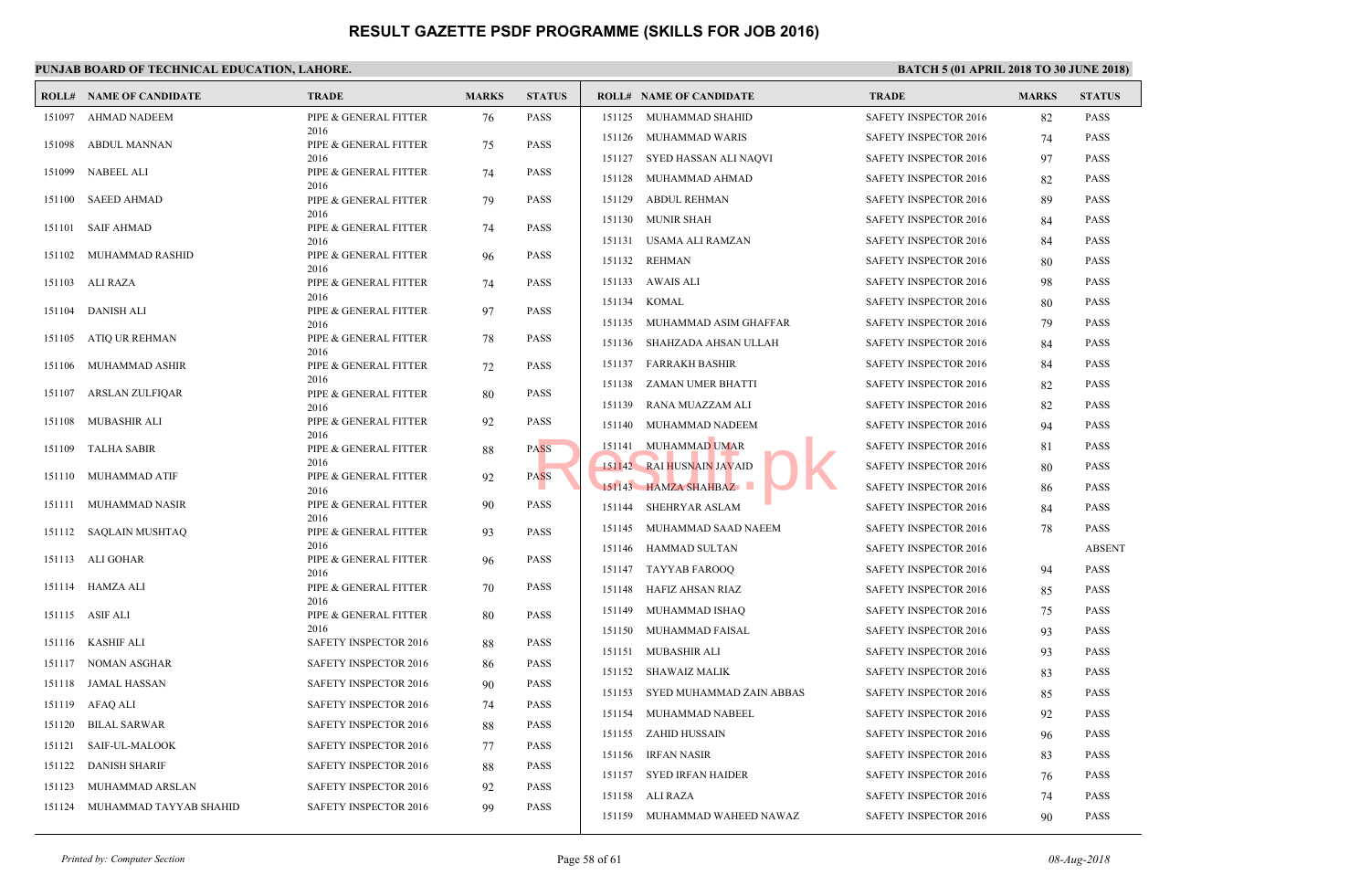|          | <b>ROLL# NAME OF CANDIDATE</b>                                    | <b>TRADE</b>             | <b>MARKS</b> | <b>STATUS</b>              |        | <b>ROLL# NAME OF CANDIDATE</b> | <b>TRAL</b> |
|----------|-------------------------------------------------------------------|--------------------------|--------------|----------------------------|--------|--------------------------------|-------------|
|          | THE CITY COLLEGE OF TECHNOLOGY, GHOUSIA CHOWK, SHORKOT ROAD,      |                          |              |                            | 151192 | <b>ADRISH RIAZ</b>             | <b>QUAN</b> |
| PIRMAHAL |                                                                   |                          |              |                            | 151193 | MUHAMMAD SHAFIQUE              | QUAN        |
|          | 151160 MUHAMMAD IJAZ IQBAL                                        | <b>TURNER 2016</b>       | 85           | <b>PASS</b><br><b>PASS</b> | 151194 | MUHAMMAD USAMA MALIK           | <b>QUAN</b> |
| 151161   | MUHAMMAD AHMAD                                                    | <b>TURNER 2016</b>       | 98           |                            | 151195 | BILAL AKBAR                    | <b>QUAN</b> |
| 151162   | MUHAMMAD USAMA MUNIR<br><b>MUGHAL</b>                             | <b>TURNER 2016</b>       | 96           | <b>PASS</b>                | 151196 | MUHAMMAD SOHAIB ASLAM          | <b>QUAN</b> |
| 151163   | MUHAMMAD BILAL AHSAN                                              | <b>TURNER 2016</b>       | 92           | <b>PASS</b>                | 151197 | MUHAMMAD NAVEED AKHTAR         | <b>QUAN</b> |
| 151164   | <b>SHAHID RASHEED</b>                                             | <b>TURNER 2016</b>       | 87           | <b>PASS</b>                | 151198 | HASEEB UR REHMAN               | <b>QUAN</b> |
| 151165   | <b>DILAWAR SULTAN</b>                                             | <b>TURNER 2016</b>       | 91           | <b>PASS</b>                | 151199 | MUHAMMAD FIAZ                  | <b>QUAN</b> |
| 151166   | <b>FAIZAN ALI</b>                                                 | <b>TURNER 2016</b>       | 90           | <b>PASS</b>                | 151200 | AHMAD RAZA                     | <b>QUAN</b> |
| 151167   | MUHAMMAD IQRAR                                                    | <b>TURNER 2016</b>       | 90           | <b>PASS</b>                | 151201 | MUHAMMAD ISHAQ                 | <b>QUAN</b> |
| 151168   | <b>SHEHR YAR AAS</b>                                              | <b>TURNER 2016</b>       | 88           | <b>PASS</b>                | 151202 | MUHAMMAD ZEESHAN               | <b>QUAN</b> |
| 151169   | <b>HAMZA AFZAL</b>                                                | <b>TURNER 2016</b>       | 85           | <b>PASS</b>                | 151203 | HAFIZ MUHAMMAD ZUBAIR ASLAM    | <b>QUAN</b> |
| 151170   | <b>SAJID ALI BABAR</b>                                            | <b>TURNER 2016</b>       | 93           | <b>PASS</b>                | 151204 | <b>AMEER HAMZA</b>             | <b>QUAN</b> |
| 151171   | <b>TALHA MASOOM</b>                                               | <b>TURNER 2016</b>       | 85           | <b>PASS</b>                | 151205 | MUHAMMAD AWAIS                 | <b>QUAN</b> |
| 151172   | SHEHARYAR                                                         | <b>TURNER 2016</b>       | 86           | <b>PASS</b>                | 151206 | <b>ARBAZ AHMED</b>             | <b>QUAN</b> |
| 151173   | <b>HAMMAD ASGHAR</b>                                              | <b>TURNER 2016</b>       | 84           | <b>PASS</b>                | 151207 | ARSLAN ZULFIQAR                | <b>QUAN</b> |
| 151174   | <b>SAMI ULLAH</b>                                                 | <b>TURNER 2016</b>       | 84           | <b>PASS</b>                | 151208 | MUHAMMAD IZAZ HUSSAIN          | <b>QUAN</b> |
| 151175   | MUHAMMAD MEHRAN                                                   | <b>TURNER 2016</b>       | 92           | <b>PASS</b>                |        | 151209 MUHAMMAD RASHID ALI     | <b>QUAN</b> |
| 151176   | MOHMMAD HAMZA AMANAT                                              | <b>TURNER 2016</b>       | 80           | <b>PASS</b>                |        | 151210 MUHAMMAD SUBHAN YOUSAF  | <b>QUAN</b> |
| 151177   | <b>JAMSHAID WARYAM</b>                                            | <b>TURNER 2016</b>       | 91           | <b>PASS</b>                |        | 151211 MUHAMMAD SANWAL RIAZ    | <b>QUAN</b> |
| 151178   | MUHAMMAD UMER FAROOQ                                              | <b>TURNER 2016</b>       | 86           | <b>PASS</b>                |        | 151212 FAISAL IMRAN            | <b>QUAN</b> |
| 151179   | MUHAMMAD HAMMAD                                                   | <b>TURNER 2016</b>       | 88           | <b>PASS</b>                |        | 151213 MUHAMMAD AZEEM ARSHAD   | <b>QUAN</b> |
| 151180   | ARSALAN RAZA                                                      | <b>TURNER 2016</b>       | 85           | <b>PASS</b>                | 151214 | MUNAWAR ZAREEF                 | <b>QUAN</b> |
|          | NATIONAL POLYTECHNIC INSTITUTE, CANAL BANK, LAHORE ROAD, BUREWALA |                          |              |                            |        | 151215 MUHAMMAD RAMZAN         | <b>QUAN</b> |
| 151181   | <b>HAROON HAMEED</b>                                              | QUANTITY SURVEYOR        | 85           | <b>PASS</b>                | 151216 | NOMAN ALI                      | <b>QUAN</b> |
| 151182   | MUHAMMAD AMIR                                                     | QUANTITY SURVEYOR        | 85           | <b>PASS</b>                |        | 151217 MUHAMMAD SULMAN RASHEED | <b>QUAN</b> |
| 151183   | AHMAD SUMAID CHOUDHARY                                            | QUANTITY SURVEYOR        | 90           | <b>PASS</b>                |        | <b>SUFWANI</b>                 |             |
| 151184   | HAFIZ AQEEL ARSHAD                                                | QUANTITY SURVEYOR        | 80           | <b>PASS</b>                |        | 151218 MUBASHIR HUSSAIN        | <b>OUAN</b> |
| 151185   | MUHAMMAD JAHANZAIB RASHID                                         | QUANTITY SURVEYOR        | 75           | <b>PASS</b>                | 151219 | AWAIS AHMAD                    | <b>QUAN</b> |
| 151186   | HAFIZ MUHAMMAD SALMAN                                             | QUANTITY SURVEYOR        | 80           | <b>PASS</b>                | 151220 | <b>TALHA SHAFIQUE</b>          | <b>QUAN</b> |
| 151187   | <b>GHAZANFAR ALI</b>                                              | <b>QUANTITY SURVEYOR</b> | 75           | <b>PASS</b>                | 151221 | JUNAID ZAFAR                   | <b>QUAN</b> |
| 151188   | SHEIKH MUHAMMAD TANVEER                                           | QUANTITY SURVEYOR        | 80           | <b>PASS</b>                | 151222 | MUHAMMAD UMAIR ASHRAF          | <b>QUAN</b> |
| 151189   | <b>TALHA BIN ZAFAR</b>                                            | <b>QUANTITY SURVEYOR</b> | 60           | <b>PASS</b>                | 151223 | MUHAMMAD FAHAD KAREEM          | <b>QUAN</b> |
| 151190   | MUHAMMAD SALMAN SAEED                                             | <b>QUANTITY SURVEYOR</b> | 60           | <b>PASS</b>                | 151224 | MUHAMMAD ASIM GHAFFAR          | <b>QUAN</b> |
| 151191   | MUHAMMAD MUZAMAL ZAFAR                                            | <b>QUANTITY SURVEYOR</b> | 70           | <b>PASS</b>                | 151225 | MUHAMMAD SAIF                  | <b>QUAN</b> |
|          |                                                                   |                          |              |                            |        |                                |             |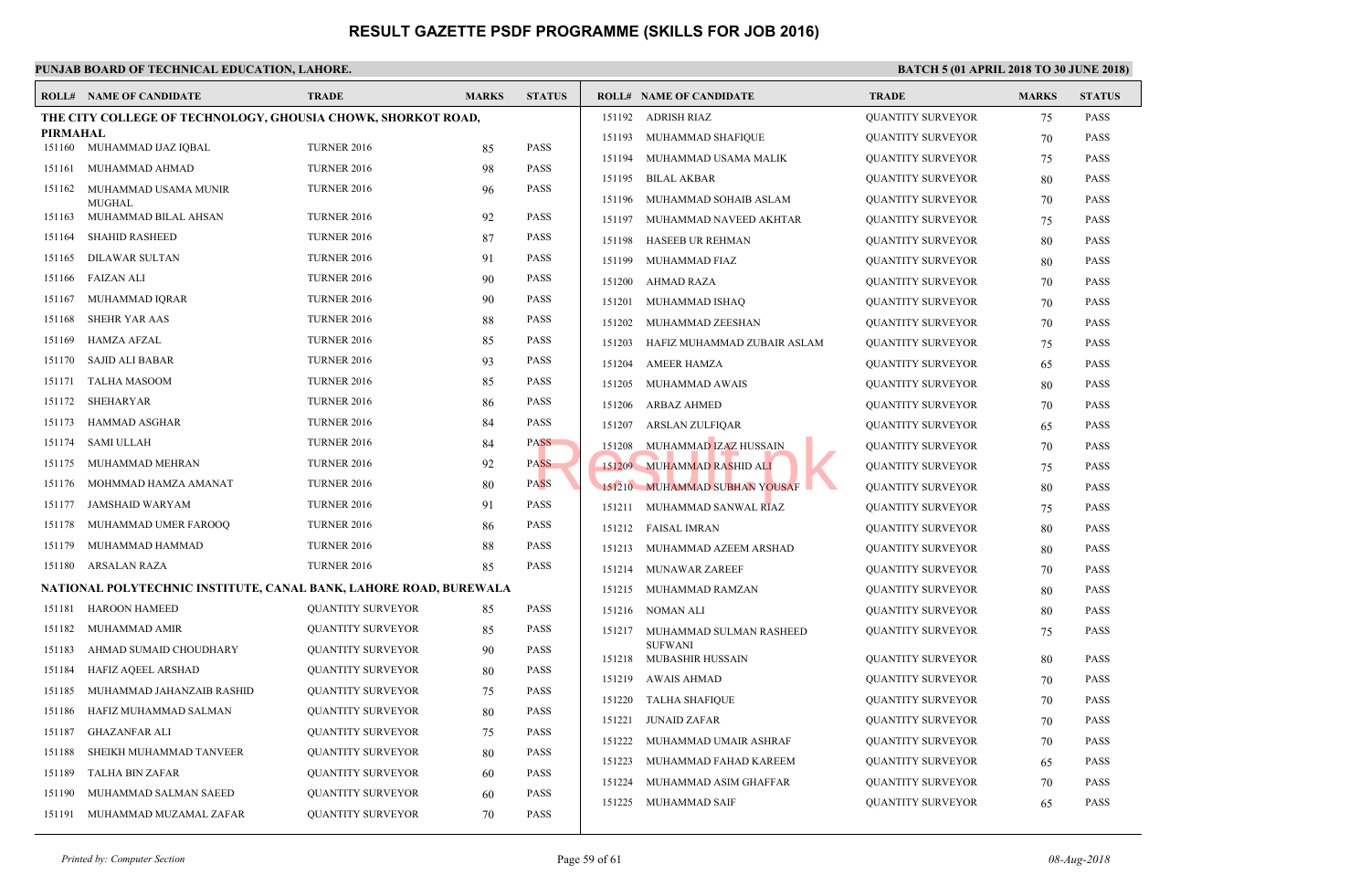#### **PUNJAB BOARD OF TECHNICAL EDUCATION, LAHORE. ROLL# NAME OF CANDIDATE TRADE MARKS STATUS ROLL# NAME OF CANDIDATE TRADE MARKS STATUS** 151226 MUHAMMAD BILAL QUANTITY SURVEYOR 80 PASS 151227 MUHAMMAD YOUSAF QUANTITY SURVEYOR 75 PASS 151228 MUHAMMAD SHEHROZ QUANTITY SURVEYOR 65 PASS **MUSLIM COLLEGE OF TECHNOLOGY,, NEAR KHANEWAL CHOWK,, VEHARI** 151229 SOHHM RAO QUANTITY SURVEYOR 65 PASS 151230 MUHADDAM BILAL WAZIR QUANTITY SURVEYOR 80 PASS 151231 MUDASSAR ALI QUANTITY SURVEYOR 85 PASS 151232 MAAZ ZAFAR QUANTITY SURVEYOR 85 PASS 151233 MUHADDAM TAHIR QUANTITY SURVEYOR 85 PASS 151234 KAMRAN JAVED QUANTITY SURVEYOR 80 PASS 151235 GHULAM AKBER QUANTITY SURVEYOR 80 PASS 151236 ALI ARSLAN TAYYAB QUANTITY SURVEYOR 75 PASS 151237 USMAN SABIR QUANTITY SURVEYOR 80 PASS 151238 AZAM HUSAIN QUANTITY SURVEYOR 80 PASS 151239 REHMAN ZAHID QUANTITY SURVEYOR 65 PASS 151240 MUHAMMAD WAQAR QUANTITY SURVEYOR 60 PASS 151241 MUHAMMAD MUZAMMAL MUZAFAR QUANTITY SURVEYOR 80 PASS 151242 AOUN MUHAMMAD QUANTITY SURVEYOR FAIL 151243 WASEEM ALI QUANTITY SURVEYOR 70 PASS 151244 HASSAN MUNAWAR QURESHI QUANTITY SURVEYOR 60 PASS 151245 MUHAMMAD AWAIS QUANTITY SURVEYOR 75 PASS 151246 MAJID IQBAL QUANTITY SURVEYOR 65 PASS 151247 SADAM AFZAL QUANTITY SURVEYOR 65 PASS 151248 SAIMA HASSAN QUANTITY SURVEYOR ABSENT 151249 KAINAT RAO QUANTITY SURVEYOR ABSENT 151250 ZAINAB FARZAND ALI QUANTITY SURVEYOR ABSENT 151251 SANA MUNIR QUANTITY SURVEYOR ABSENT 151252 GULSHAN ABBAS QUANTITY SURVEYOR 80 PASS 151253 IKRAM AFZAL QUANTITY SURVEYOR 85 PASS 151254 MUHAMMAD WAQAR QUANTITY SURVEYOR 75 PASS 151255 MUHAMMAD UMER QUANTITY SURVEYOR 60 PASS 151256 MOHSIN ALI QUANTITY SURVEYOR 80 PASS 151257 REZWAN ALI QUANTITY SURVEYOR 80 PASS 151258 ADNAN MUSHTAQ QUANTITY SURVEYOR 60 PASS 151259 ABDUL MANNAN QUANTITY SURVEYOR 60 PASS 151260 MUHAMMAD UMER JAHANGEER QUAN 151261 MUHAMMAD IMRAN BASHIR QUAN 151262 ASAD SALEEM QUAN 151263 ADNAN SHOUKAT QUAN 151264 SAQAB ALI QUAN [MUHAMMAD AHMAD HASSAN](http://www.result.pk/) QUAN QASIM 151265 151266 IMRAN SOHAIL QUAN 151267 AHSAN AKHTAR QUAN 151268 MUHAMMAD FAROOQ ISHAQ QUAN 151269 ASHAB RASHEED QUAN 151270 AFRA SIAB KHAN QUAN 151271 MUHAMMAD RASHID NAZIR QUAN 151272 ALLAH RAKHAA QUAN 151273 HAFIZ MUHAMMAD AMIR AFZAL QUAN 151274 HAFIZ ALI USMAN QUAN 151275 HAMZA IKRAM QUAN 151276 HAFIZ ALI HASSAN QUAN 151277 MUHAMMAD ADNAN NAMA QUANTITY SURVEYOR 60 PASSES 151278 SAIMA SHAHID QUAN 151279 USAMA ISHFAQ QUAN 151280 SAJJAD ALI QUAN 151281 RIZWAN ALI QUAN 151282 MUHAMMAD NAZIM QUAN 151283 MUHAMMAD ABU BAKAR QUAN 151284 ASAD AKBAR QUAN 151285 MUHAMMAD SHAH HAROOF QUAN 151286 USMAN ALI QUANTITY SURVEYOR 65 PASS 151287 MUHAMMAD JUNAID QASIM QUAN 151288 MUHAMMAD WAQAS MEHMOOD QUAN 151289 MIAN FAZAL-UR-REHMAN QUAN 151290 NABEEL HASAN QUAN 151291 SOHAIB ANWAR QUAN 151292 MUHAMMAD ZAIN SHAHID QUAN 151293 MUHAMMAD ABDULLAH ZAFAR QUAN ASS 151275 HAMZA IKRAM<br>AL 151277 MUHAMMAD ADNAN 151278 SAIMA SHAHID